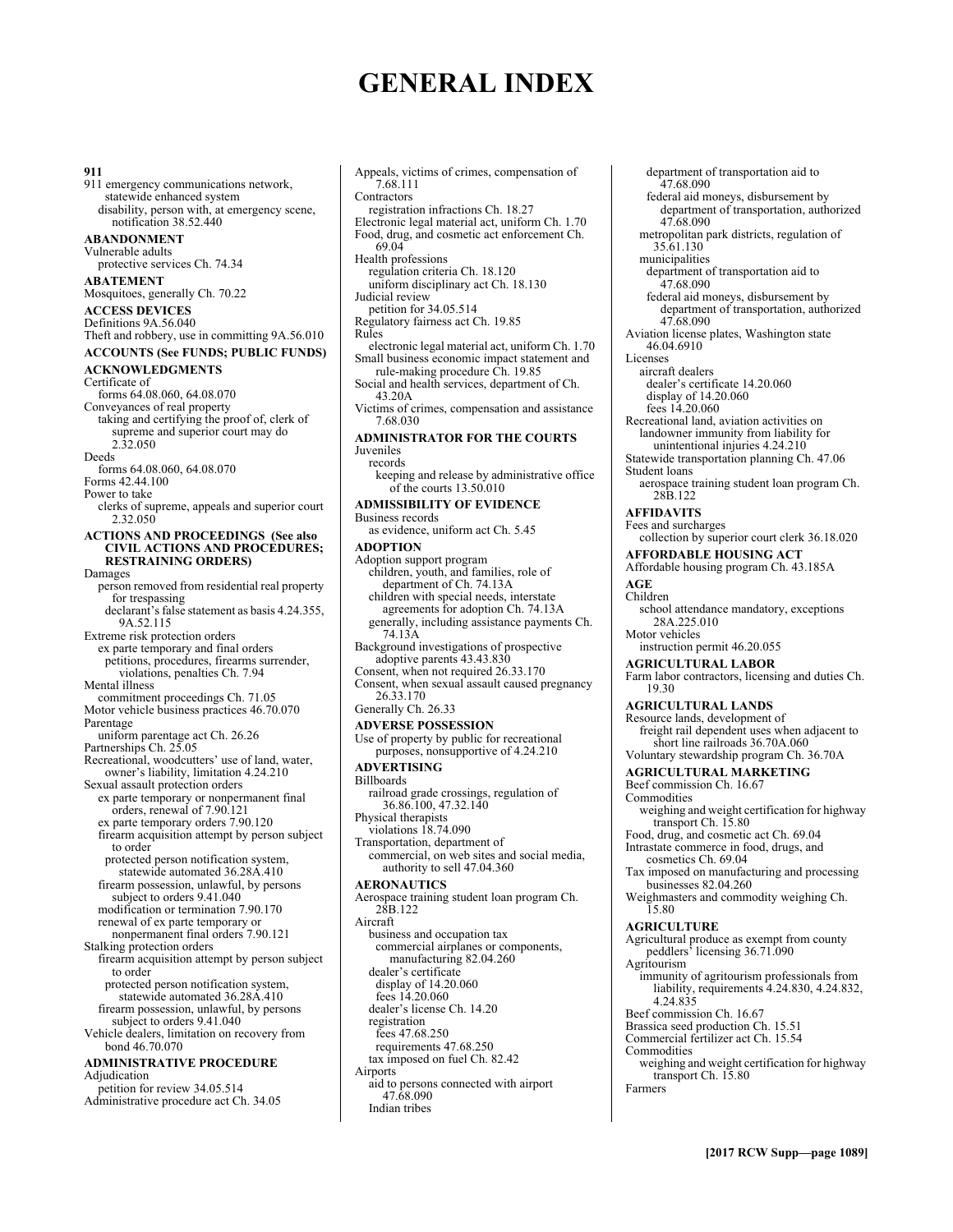# **AGRICULTURE, DEPARTMENT OF**

license requirements for peddling, exemption from, exceptions 36.71.090 Fruit berries, generally, sale of exempted from county peddlers' licensing 36.71.090 sale of as exempt from county peddlers' licensing 36.71.090 Gardeners, license requirements for peddling, exemption from 36.71.090 Hemp, industrial excluded from "controlled substance" 69.50.101 regulatory framework feasibility, studying 15.120.060 research program Ch. 15.120 Land, limitation on liability of owners when used by public for recreational purposes without charge 4.24.210 Odors, clean air act exemption 70.94.640 Outdoor recreation use, limitation on liability of owners of agricultural land when open to public without fee 4.24.210 Pesticide control act Ch. 15.58 Potatoes certified seed potatoes restricted production areas, establishment Ch. 15.15 Produce stands, license requirement for peddling, exemption from 36.71.090 Recreational use of land, limitation on liability of landowner when land used without fee 4.24.210 Seed potatoes restricted production areas, establishment Ch. 15.15 Truck farmers, license requirements for peddling, exemption from 36.71.090 Vegetables sale of as exempt from county peddlers' licensing 36.71.090 Wildlife damage control Ch. 77.36 Woodcutters' use of land, owners' liability, limitation 4.24.210 **AGRICULTURE, DEPARTMENT OF**  Beef commission Ch. 16.67 Commercial fertilizer act Ch. 15.54 Created 43.17.010 Director appointment 43.17.020 weighmasters and commodity weighing, duties 15.80.410 Food, drug, and cosmetic act, department powers and duties Ch. 69.04 Food processing, powers and duties of department Ch. 69.07 Hemp, industrial department role regulatory framework feasibility study 15.120.060 research program Ch. 15.120 Marijuana and marijuana products department regulatory role Ch. 15.125,  $69.07.200, 69.07.210$ Pesticide control act Ch. 15.58 **AIDS**  Marijuana medical use of cannabis act Ch. 69.51A **AIR POLLUTION CONTROL**  Odors, agricultural activities, exemption 70.94.640 Washington clean air act city selection committees 70.94.120 odors, agricultural activities, exemption 70.94.640 outdoor burning Ch. 70.94 **AIRPLANE COMPANIES**  Taxation Ch. 84.12 **AIRPLANES**  Registration 47.68.250

**ALCOHOLIC BEVERAGES**  Banquet permits Ch. 66.20

Bed and breakfasts, special permits Ch. 66.20 Business activities, special permits Ch. 66.20 Cash payments electronic funds transfers, requirements 66.28.270 Chemical dependency professionals, certification Ch. 18.205 Cider grocery store license and restricted grocery store license sales by licensees 66.24.360 sale in container brought by purchaser 66.28.360 Distillers licensees operating as spirits retailers/ distributors 66.24.640 licenses 66.24.140 **Distributors** employees, sales of wine and spirits to 66.28.185 Exemptions from liquor law Ch. 66.12 Ignition interlocks, biological and technical devices alcohol offenses 46.20.720, 46.20.745 Licenses combination spirits, beer, and wine license 66.24.035, 66.24.360, 66.24.363, 66.24.371, 66.24.630, 66.24.632 distillers 66.24.140 distillers operating as spirits retailers/ distributors 66.24.640 domestic wineries 66.24.170 grocery store license and restricted grocery store license 66.24.360 grocery store licensees, beer and wine tasting endorsement 66.24.363 laboratory stills 66.24.140 nonprofit organizations or societies, special occasion license for sales at specified event domestic winery sales of own wine at event, conditions 66.24.170 specialty shop license generally 66.24.371 spirits, beer, and wine license, combination 66.24.035, 66.24.360, 66.24.363, 66.24.371, 66.24.630, 66.24.632 spirits, bonded and nonbonded, warehouse license for 66.24.695 spirits retailers 66.24.630 license issuance fee exemption 66.24.632 spirits retailers/distributors, licenses distillers operating as 66.24.640 tavern license 66.24.330 tavern license, caterer's endorsement to 66.24.330 warehouse license for bonded and nonbonded spirits 66.24.695 Liquor revolving fund deposits and disbursements 66.08.170 Mead sales in container brought by purchaser 66.28.360 Military installations special permits Ch. 66.20 Minors arrest without warrant 10.31.100 Motor vehicles driving under the influence 46.61.502 physical control of while under the influence 46.61.504 Permits classifications 66.20.010 issuance and fees 66.20.010 Sales distributors of wine and spirits, employees of, sales to 66.28.185 Special permits Ch. 66.20 Spirits combination spirits, beer, and wine license 66.24.035, 66.24.360, 66.24.363, 66.24.371, 66.24.630, 66.24.632 distributors, employees of, sales of spirits to 66.28.185

retail license 66.24.630 license issuance fee exemption 66.24.632 retailers/distributors, licensed distillers operating as 66.24.640 warehouse license for bonded and nonbonded spirits 66.24.695 Trade fairs, shows, or expositions, special permits Ch. 66.20 **ALCOHOLISM AND DRUG ADDICTION**  Behavioral health services and organizations behavioral health organizations contracting process 74.09.522 generally Ch. 71.05, 71.24 children, access to services, report 74.09.495 children's services through telemedicine or store and forward technology provider reimbursement by behavioral health organizations 71.24.335 documentation requirements for services, reviewing to improve 71.24.870 geriatric behavioral health workers, facility-based, curricula for 74.39A.078, 74.42.010, 74.42.360 health care authority managed care contracting to include chemical dependency and mental health services 74.09.522 integrating medical and behavioral health services, medicaid purchasing and delivery of 74.09.522 primary care and behavioral health services and settings bidirectional integration of, defined 74.09.010 payment codes, health care authority review of 74.09.497 substance use and mental health disorder treatment Ch. 71.24 substance use disorder and mental health involuntary treatment systems crisis responders, designated Ch. 71.05, 71.05.760 long-term care, persons with behavioral health needs in caregivers, facility-based, curricula for 74.39A.078 providers and services, minimum standards 71.24.037 purchasing mental health and chemical dependency treatment services 74.09.522 social and health services, department of medical and behavioral health services, integrating medicaid purchasing and delivery of 74.09.522 mental health and chemical dependency treatment services, managed care contracting for 74.09.522 providers and services, minimum standards 71.24.037 Chemical dependency hospitals Ch. 71.12 infants, prenatally drug-exposed pediatric transitional care services 71.12.455, 71.12.680, 71.12.682, 71.12.684, 71.12.686, 71.12.688 medical assistance managed care contracting to include chemical dependency and mental health services 74.09.522 professionals certification Ch. 18.205 specialists, designated superseding with designated crisis responders Ch. 71.05, 71.05.760 suicide assessment, treatment, and management training, requirements for professionals 43.70.442 Children access to behavioral health services, report

74.09.495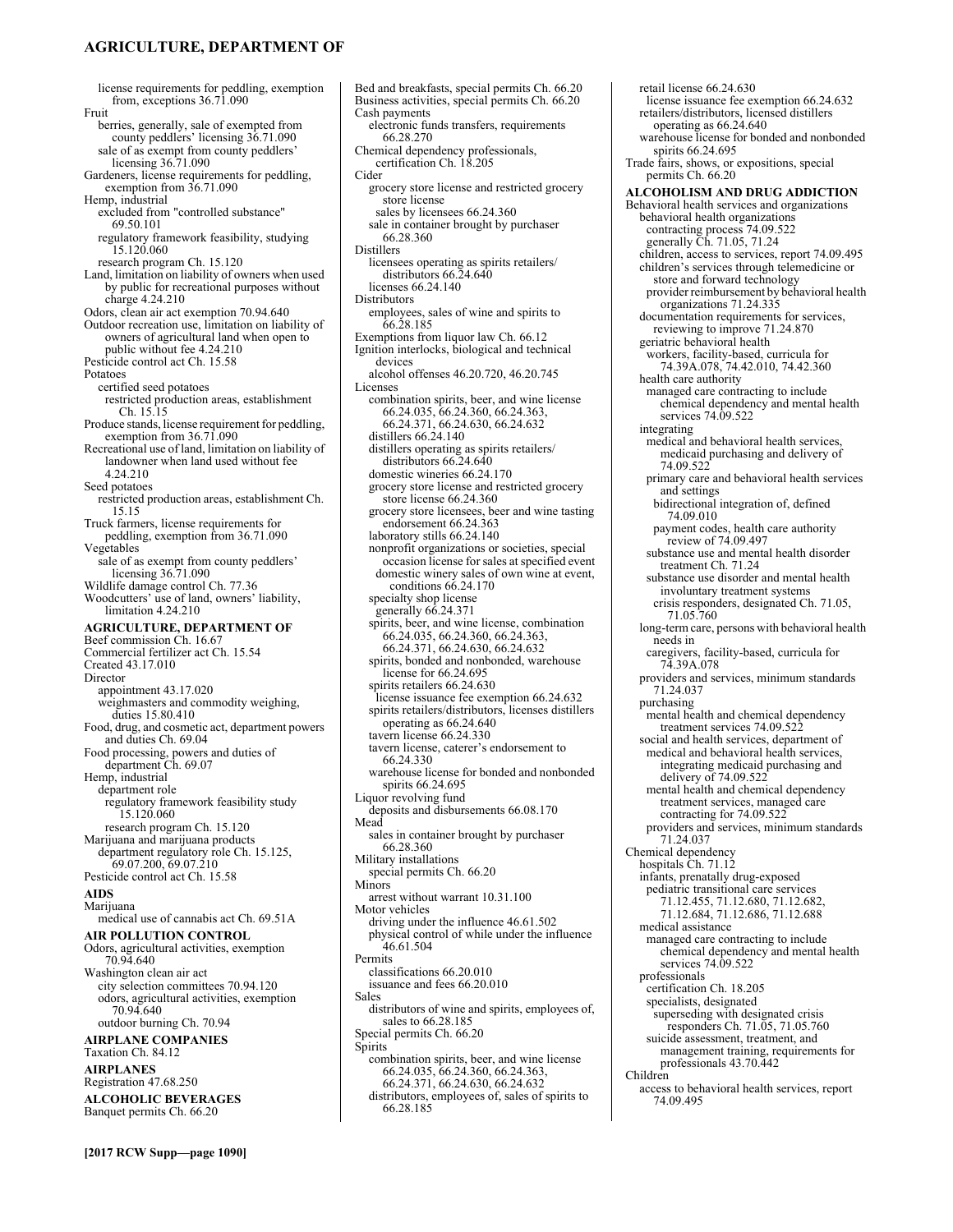- infants, prenatally drug-exposed pediatric transitional care services 71.12.455, 71.12.680, 71.12.682, 71.12.684, 71.12.686, 71.12.688 substance use disorder and mental health treatment systems, integrating crisis responders, designated Ch. 71.34 substance use disorder services educational service district pilot sites 28A.630.500 telemedicine or store and forward technology, services via provider reimbursement by behavioral health organizations 71.24.335 Health services practitioners impaired podiatric practitioner program 18.22.250 Involuntary commitment 70.96A.140 Minors access to behavioral health services, report 74.09.495 substance use disorder and mental health treatment systems, integrating crisis responders, designated Ch. 71.34 Opioids medication-assisted opioid use disorder treatment programs 71.24.560, 71.24.585, 71.24.587, 71.24.590, 71.24.595 methadone medication-assisted opioid treatment programs 71.24.560, 71.24.585, 71.24.587, 71.24.590, 71.24.595 naloxone opioid overdose, medication for 71.24.560, 71.24.590, 71.24.595 opiate substitution treatment, goals of 71.24.585 opioid treatment opioid overdose reversal medication and services 71.24.560, 71.24.590, 71.24.595 opioid treatment program, definition of 71.24.590 opioid use disorder treatment services 71.24.560, 71.24.585, 71.24.587, 71.24.590, 71.24.595 pregnant women using opioids, treatment for 71.24.560 programs, regulation and certification of, and standards for 71.24.585, 71.24.590, 71.24.595 opioid use disorder 71.24.585, 71.24.587, 71.24.590 overdose medication reversal medication and services 71.24.560, 71.24.590, 71.24.595 Substance use disorder documentation requirements for services, reviewing to improve 71.24.870 integrating treatment with mental health involuntary treatment system crisis responders, designated, role of Ch. 71.05, 71.05.760 treatment program generally Ch. 71.24 Treatment behavioral health services documentation requirements for services, reviewing to improve 71.24.870 chemical dependency specialists, designated superseding with designated crisis responders Ch. 71.05, 71.05.760 children Ch. 70.96A children, access to behavioral health services, report 74.09.495 children's services through telemedicine or store and forward technology provider reimbursement by behavioral health organizations 71.24.335 criminal justice treatment account 71.24.580 crisis responders, designated Ch. 71.05, 71.05.760, Ch. 71.34 hospitals Ch. 71.12
- integrating substance use disorder and mental health involuntary treatment systems crisis responders, designated, role of Ch. 71.05, 71.05.760 integrating substance use disorder and mental health treatment systems crisis responders, designated, role of Ch. 71.34 involuntary commitment 70.96A.140 involuntary treatment system crisis responders, designated, role of Ch. 71.05, 71.05.760 medical assistance managed care contracting to include chemical dependency and mental health services 74.09.522 minors Ch. 70.96A minors, access to behavioral health services, report 74.09.495 pediatric transitional care services 71.12.455, 71.12.680, 71.12.682, 71.12.684, 71.12.686, 71.12.688 private establishments licensing requirements and operating standards Ch. 71.12 providers certification of chemical dependency professionals Ch. 18.205 suicide assessment, treatment, and management training, requirements for professionals 43.70.442 substance use disorder documentation requirements for services, reviewing to improve 71.24.870 educational service district pilot sites 28A.630.500 integrating treatment with mental health involuntary treatment system crisis responders, designated, role of Ch. 71.05, 71.05.760 integrating with mental health treatment systems crisis responders, designated, role of Ch. 71.34 **ALIENS**  Firearms, possession of alien firearm license requirements, penalty 9.41.173 **AMBULANCE SERVICES**  Ambulance personnel, requirements 18.73.150 Fire protection districts public utility, establishment of services as 52.02.170 **ANIMALS**  Adoption of animals adoption fee, defined for excise taxation purposes 82.04.040 animal care and control agencies 16.52.011, 82.04.040, 82.04.190 animal rescue groups 82.04.040, 82.04.190 animal rescue organizations 82.04.040, 82.04.190 definitions, for excise taxation purposes 82.04.040, 82.04.190 humane societies 16.52.011 Cruelty to definitions 16.52.011 dogs, tethering of, prohibitions and offenses involving 16.52.350 liability principles 16.52.011 Humane societies 16.52.011 **ANNEXATION**  Water-sewer districts, assumption of jurisdiction by city or town Ch. 35.13A **APPEALS**  Victims of crime 7.68.111 **APPLE HEALTH, WASHINGTON (See MEDICAL ASSISTANCE) APPORTIONMENT**  Washington state redistricting act Ch. 44.05

Apprenticeship and training council workforce training programs, prioritization curriculum development and funding 28B.50.281 Community and technical colleges paraeducators transferable course credits within apprenticeship program 28B.50.891 Public works bidder responsibility criteria 39.04.350 **AQUACULTURE**  Aquatic invasive species enforcement inspection and training 43.43.400 Licenses, exemptions 77.65.490 Licenses and permits for commercial fisheries, exemption 77.65.010 **AQUATIC LANDS**  Public lands easements and rights of way Ch. 79.110 generally Ch. 79.105 **AQUATIC PLANTS**  Aquatic invasive species infractions, arrest without warrant for 10.31.100 Aquatic invasive species enforcement inspection and training 43.43.400 Ballast water management Ch. 77.120 Biofouling management 77.120.140 **ARBITRATION AND AWARD**  New motor vehicle arbitration boards 19.118.110 **ARCHAEOLOGY AND HISTORIC PRESERVATION, DEPARTMENT OF**  Abandoned cemeteries burials, allowing, department role 68.60.070 Created 43.17.010 Director appointment 43.17.020 Main street program tax incentives Ch. 82.73 **ARREST**  Alcohol violations by minors 10.31.100 Boat operation, negligent manner, under the influence 10.31.100 Domestic violence immunity for police officer 10.31.100 restraining order violation 10.31.100 warrantless arrest, when authorized 10.31.100 Drugs dangerous drugs, cannabis, warrantless arrest for possession of, when authorized 10.31.100 Firearms possession on school premises warrantless arrest, when authorized 10.31.100 Gross misdemeanor warrantless arrest for, when authorized 10.31.100 Harassment, civil proceeding 10.31.100 Health care facilities, interference with warrantless arrest, when authorized 10.31.100 Indecent exposure warrantless arrest 10.31.100 Juveniles escapees from detention facilities 13.40.045 **Misdemeanors** warrantless arrest for, when authorized 10.31.100 School premises, firearms possession on warrantless arrest, when authorized 10.31.100 Traffic infractions officer observing infraction, presence not required 10.31.100 Trespass warrantless arrest, when authorized 10.31.100 Without warrant when authorized 10.31.100 **ARSON**  Defined, classifications Ch. 9A.48 Limitation of actions 9A.04.080

**APPRENTICES**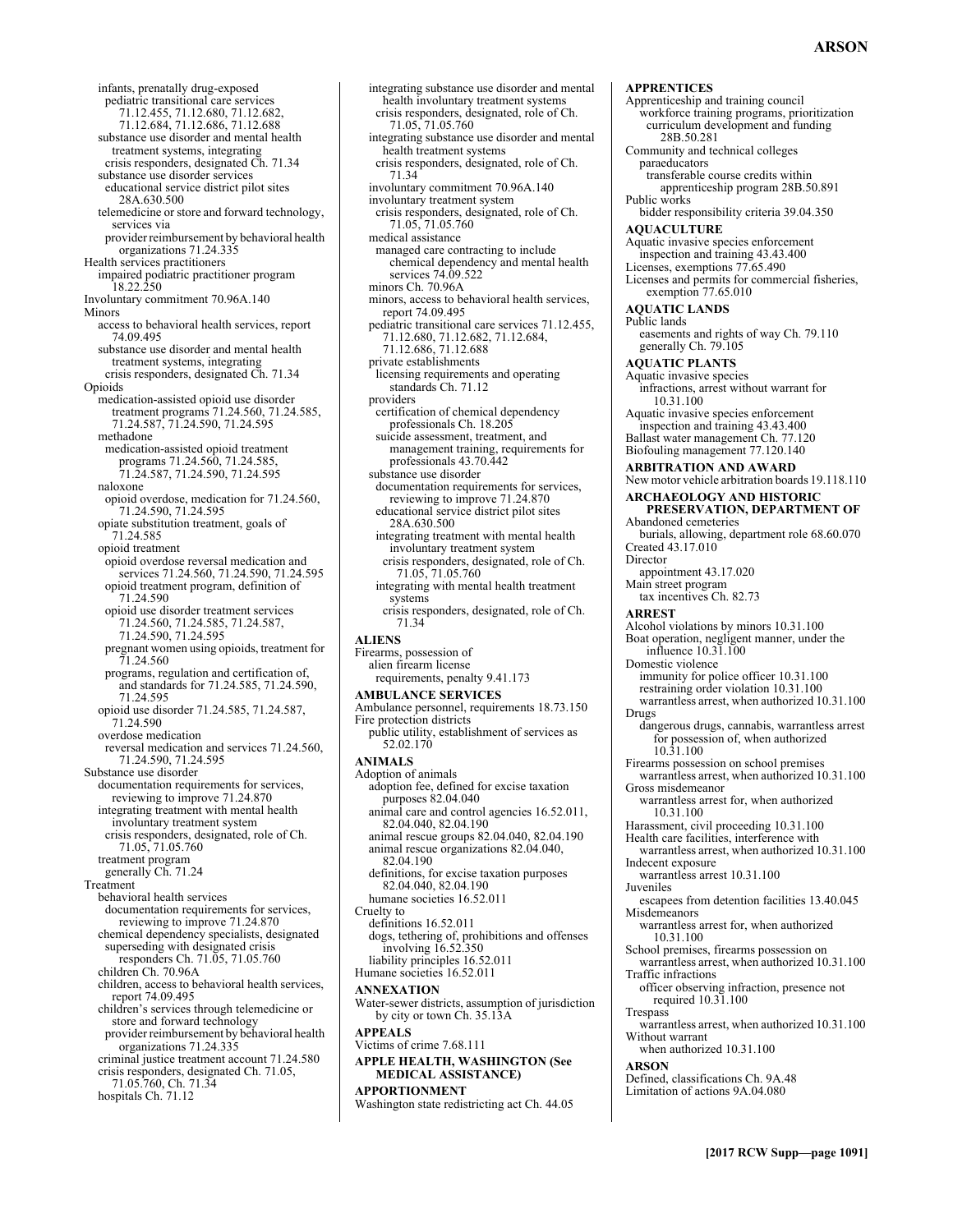**ART** 

Creative districts, designation and certification of 43.46.100, 43.46.105, 43.46.110, 43.46.115 **ASSAULT**  Correctional facilities 9A.36.041 Custodial assault, correctional facilities 9A.36.041 Fourth degree 9A.36.041 Sexual assault protection orders Ch. 7.90 **ASSISTED LIVING FACILITIES**  Licensure, regulation, and operation, including resident rights and violations Ch. 18.20 **ATHLETICS AND SPORTS**  Boxing, martial arts, mixed martial arts, and wrestling ambulance or paramedical unit at location required 67.08.160 definitions 67.08.002 licenses, fees 67.08.100 martial arts classes, training, or events excluding from "retail sale" for excise tax purposes 82.04.050 theatrical wrestling, including schools and shows Ch. 67.08 Charter schools interschool athletic activities, participation in 28A.710.300 Kickboxing Ch. 67.08 Martial arts Ch. 67.08 classes, training, or events excluding from "retail sale" for excise tax purposes 82.04.050 Mixed martial arts Ch. 67.08 Wrestling, theatrical, including schools and shows Ch. 67.08 **ATTORNEY GENERAL**  Bonds vehicle dealers' surety bond approval 46.70.070 Employment security records, unauthorized release, enforcement Ch. 50.13 Military and veteran legal assistance, office of creation, purpose, duties, role of attorney general 43.10.290, 43.10.292, 43.10.294 Public records act consultation program for local agencies 42.56.570 consultation program for local agencies, funding for 36.22.175, 40.14.024 consultation program for local agencies, JLARC review of 40.14.026 role of attorney general's office 42.56.570 Puget Sound ferry system, attorney general's powers and duties relating to Ch. 47.60 Vehicle dealers' licenses, attorney general to approve application 46.70.070 Women, pregnant, workplace accommodations and unfair practices complaint investigation and enforcement 43.10.005 **ATTORNEYS AT LAW**  Decision-making authority training 2.72.055 Interpreters at legal proceedings appointment Ch. 2.42 Irrigation districts delinquent collections 87.03.445 **Juveniles** dependent children custody proceedings 13.34.090, 13.34.100 **AUCTIONS**  Wine, nonprofit organization private sale, special permit 66.20.010 **BACKGROUND CHECKS**  Background checking, matters requiring access, unsupervised, to certain persons adults, dependent and vulnerable 9.96A.060, 35.21.920, 35.61.130, 35A.21.370, 36.01.300, 43.43.830, 43.43.832, 43.43.837, 43.43.838

**[2017 RCW Supp—page 1092]**

blind, state school for the 28A.400.303, 28A.400.305, 28A.400.309 children 9.96A.060, 26.10.135, 28A.215.080, 28A.400.303, 28A.400.305, 28A.400.309, 28A.410.010, 28A.410.090, 35.21.920, 35.61.130, 35A.21.370, 36.01.300, 41.06.475, 43.43.830, 43.43.832, 43.43.837, 43.43.838, 43.215.005, 43.215.200, 43.215.215, 43.215.216, 43.215.217, 43.215.218, 43.215.260, 43.215.425, 43.216.170, 43.216.270, 74.15.030 deaf, for state center for childhood deafness and hearing loss 28A.400.303, 28A.400.305, 28A.400.309 developmental disabilities, persons with 9.96A.060, 28A.400.303, 28A.400.305, 28A.400.309, 35.21.920, 35.61.130, 35A.21.370, 36.01.300, 43.43.830, 43.43.832, 43.43.837, 74.15.030 mental illness, persons with 43.43.832 mothers, expectant 74.15.030 students 28A.215.080, 28A.400.303, 28A.400.305, 28A.400.309, 28A.410.010, 28A.410.090, 43.215.215, 43.215.216, 43.215.217, 43.215.218, 43.215.425 veterans in state veterans' homes 43.43.830, 43.43.832 vulnerable adults 9.96A.060, 35.21.920, 35.61.130, 35A.21.370, 36.01.300, 43.43.830, 43.43.832, 43.43.837, 43.43.838 vulnerable persons 9.96A.060 adoption of child, seeking 43.43.830, 43.43.832 businesses and other entities, licensing of adult family homes 43.43.830, 43.43.832 agencies caring for children, expectant mothers, or persons with developmental disabilities 43.43.830, 43.43.832, 74.15.030 agencies caring for children or expectant mothers 74.15.030 assisted living facilities 43.43.830, 43.43.832 child care, providers of, licensing 43.43.830, 43.43.832, 43.215.005, 43.215.200, 43.215.215, 43.215.216, 43.215.217, 43.215.218, 43.215.260, 43.215.425 contractors, independent, with cities, towns, and counties 35.21.920, 35A.21.370, 36.01.300 contractors, independent, with metropolitan park districts 35.61.130 contractors decontaminating certain properties, certification of 64.44.060 foster care and foster-family homes 43.43.832, 43.43.837, 74.15.030, 74.15.127 in-home services agencies 43.43.830, 43.43.832 long-term care facilities and services 43.43.830, 43.43.832, 43.43.837, 43.43.838 money transmitters 19.230.040 nursing homes 43.43.832 vendors, with cities, towns, and counties 35.21.920, 35A.21.370, 36.01.300 vendors, with metropolitan park districts 35.61.130 children, youth, and families, department of background check clearance registry 43.216.271, 43.216.272 child abuse and neglect, persons alleged to have committed 26.44.030 current and prospective employees with unsupervised access to children 43.216.170 current and prospective providers with

unsupervised access to children 43.216.270

custodian of child in nonparental custody proceedings, department role 26.10.135 early learning employees with unsupervised access to children 41.06.475 foster-family homes, persons residing in homes to be utilized as 43.43.832 foster licensing for individuals, expedited process for 74.15.127 generally 43.43.837, 43.43.838 guardian ad litem, appointed for child under juvenile court act 13.34.100 individual-based/portable background check clearance account 43.216.273 suitable person child to be placed with 13.36.020 cities, towns, and counties authority to require background checks for employees, etc., when 35.21.920, 35A.21.370, 36.01.300 custodian of child in nonparental custody proceedings, seeking to be 26.10.135, 43.43.830, 43.43.832 educational institutions and associated institutions and businesses children, youth, and families, role of department of 43.43.837, 43.43.838, 43.216.170, 43.216.270 contractors, employees of 28A.400.303, 28A.400.305, 28A.400.309 early childhood education and assistance program 43.215.425 early learning, department of, requirements 41.06.475, 43.43.830, 43.43.832, 43.43.837, 43.43.838, 43.215.005, 43.215.200, 43.215.215, 43.215.216, 43.215.217, 43.215.218, 43.215.260, 43.215.425 early learning employees of department of children, youth, and families 41.06.475 educator certification applicants 28A.410.010, 28A.410.090 employees 28A.400.303, 28A.400.305,<br>28A.400.309, 43.43.837, 43.215.215, 43.215.216, 43.215.217, 43.215.218, 43.215.260, 43.215.425 volunteers 28A.400.303, 28A.400.305, 28A.400.309 Washington academic, innovation, and mentoring program 28A.215.080 firearms concealed pistol license, applying for 9.41.070 denied transactions data concerning, annual report 36.28A.405 illegal firearm transaction investigation grant program 36.28A.420 information, incorporation into state patrol electronic database 43.43.823 information and records, public disclosure exemption 36.28A.400, 42.56.240 protected person notification system, statewide automated 36.28A.410 reporting by dealer 9.41.114 reporting system, via electronic portal 36.28A.400 returning, after extreme risk protection order expiration or termination 7.94.100, 7.94.110 sales and transfers 9.41.010, 9.41.113, 82.12.040 health, department of hazardous chemicals, properties contaminated by, decontamination of contractors, supervisors, and workers 64.44.060 insurance companies and professionals surplus line broker license applicants 48.15.070, 48.15.073 licenses for various occupations, applying for or currently holding cities, code, authority to require background checks, when 35A.21.370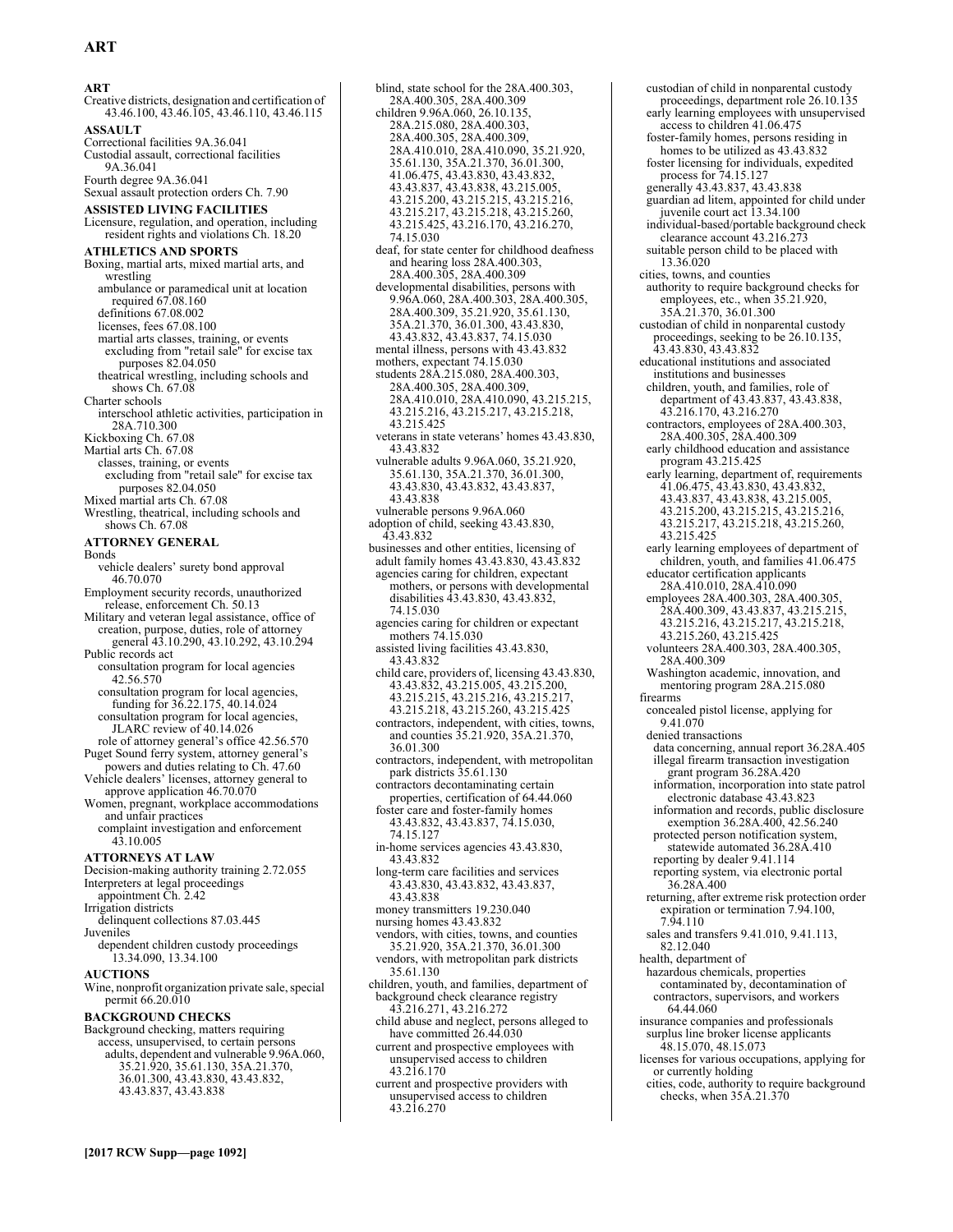# **BUSINESS ORGANIZATIONS**

cities and towns, authority to require background checks, when 35.21.920 counties, authority to require background checks, when 36.01.300 long-term care workers 43.43.830, 43.43.832, 43.43.837, 43.43.838 money transmitters 19.230.040 metropolitan park districts authority to require background checks for employees, etc., when 35.61.130 revenue, department of federal tax information, employees and contractors with access to 82.01.060 social and health services, department of child abuse and neglect, persons alleged to have committed 26.44.030 children, vulnerable adults, and persons with developmental disabilities, providers for 43.43.837 custodian of child in nonparental custody proceedings, department role 26.10.135 transcript of conviction record, fees for 43.43.838 volunteers, prospective and current, when 28A.400.303, 28A.400.305, 28A.400.309, 35.21.920, 35.61.130, 35A.21.370, 36.01.300, 43.43.830, 43.43.832 State patrol background checks access to children, vulnerable adults, or persons with developmental disabilities 43.43.830, 43.43.832, 43.43.837, 43.43.838 fee for conviction record transcript 43.43.838 fingerprint identification account 43.43.839 **BAIL AND RECOGNIZANCE**  Juveniles release from detention 13.40.040 Sureties surrender of person under bond 10.19.160 **BAIL BONDS**  Sureties surrender of person under bond 10.19.160 **BALLOTS**  Ballots and other voting forms Ch. 29A.36 Mail, elections by Ch. 29A.40 **BANKS AND BANKING**  Commercial banks Washington commercial bank act Title 30A trust funds, investment of Ch. 30A.24 Financial services regulation fund 43.320.110 Identity theft to improperly access financial information Ch. 9.35 Investments trust funds, investment of Ch. 30A.24 Trust funds, investment of commercial banks Ch. 30A.24 Uniform money services act comprehensive provisions Ch. 19.230 virtual currency Ch. 19.230 **BANQUETS**  Liquor permits Ch. 66.20 **BASIC HEALTH PLAN**  Coordinating with managed health care system projects 74.09.522 **BEDS OF NAVIGABLE WATERS**  Public lands--aquatic lands easements and rights of way Ch. 79.110 generally Ch. 79.105 **BEEF COMMISSION**  Budget, requirements for and reporting of 16.67.200 Comprehensive scheme and focus 16.67.035 Labeling of beef and beef products 16.67.090, 16.67.110 Plans, programs, projects approval and oversight 16.67.091 Powers and duties 16.67.090 Promotional programs 16.67.110

Rule making 16.67.090 **BEER AND BREWERIES**  Cash payments electronic funds transfers, requirements 66.28.270 Exemptions from liquor law Ch. 66.12 Licenses grocery store license and restricted grocery store license 66.24.360 grocery store licensees, beer and wine tasting endorsement 66.24.363 specialty shop license generally 66.24.371 tavern license 66.24.330 tavern license, caterer's endorsement to 66.24.330 **BEHAVIORAL HEALTH (See ALCOHOLISM AND DRUG ADDICTION; MENTAL ILLNESS) BICYCLES**  Safety Cooper Jones bicyclist safety advisory council 43.59.160 Statewide transportation planning Ch. 47.06 **BIDS AND BIDDING**  Bond issues Puget Sound ferry Ch. 47.60 Contractors, registration requirements Ch. 18.27 Procurement, state Ch. 39.26 Puget Sound ferry system bonds of Ch.  $47.60$ Purchasing, state Ch. 39.26 State procurement of goods and services Ch. 39.26 **BIGAMY**  Limitation of actions 9A.04.080 **BILLBOARDS AND SIGNS**  Railroad grade crossings, regulation 36.86.100, 47.32.140 **BIOTECHNOLOGY MANUFACTURING BUSINESSES, TAX DEFERRALS**  Generally Ch. 82.75 **BIRTH CONTROL**  Contraceptive drugs health benefit plan coverage twelve-month refill 48.43.195 **BIRTH-TO-THREE INTERAGENCY COORDINATING COUNCIL**  Early intervention services for infants and toddlers with disabilities 43.215.470, 43.215.472, 43.215.474, 43.215.476 **BOARDS**  Sunset act, entities scheduled for termination Ch. 43.131 **BOATS AND BOATING**  Alcohol, drugs, or marijuana, operation of boat under the influence 79A.60.045 Arrest without warrant negligent operation, under the influence 10.31.100 Ballast water management Ch. 77.120 Biofouling management 77.120.140 Licensing department authority and duties Ch. 88.02 Marine recreation land duties of interagency committee for outdoor recreation Ch. 79A.25 Recreational vessels, regulation Ch. 79A.60 Registration address of record for applicants 46.08.195 Violations and penalties impoundment of vessel when operator arrested, procedures for 79A.60.045 **BOND ISSUES**  Community and technical colleges authority

Research 16.67.110

community and technical college capital projects account creation, use, deposit of tuition 28B.50.360 Counties investment of public funds in Ch. 43.84 State investment of public funds in state bonds Ch. 43.84 Water-sewer districts Ch. 57.20 **BONDS**  Bail sureties surrender of person under bond 10.19.160 Public works contractor conditions 39.08.010 filing 39.08.010 Surety vehicle dealers' licenses 46.70.070 Vehicle dealers 46.70.070 **BORDER AREAS**  Border county higher education opportunity project 28B.15.0139 **BOTTLED WATER**  Sales and use taxation 82.08.0293, 82.12.0293 exemption when for prescription use 82.08.9994, 82.12.9994 exemption when primary water source unsafe 82.08.99941, 82.12.99941 **BOULEVARDS AND LANES**  Metropolitan park districts, regulation of 35.61.130 **BOUNDARY REVIEW BOARDS**  Fire protection districts mergers subject to board review 52.06.010 **BRIDGES**  Colombia river bridge project legislative action committee, joint 47.01.505 **BUDGETS**  Interfund transfers and loans, repayment and crediting procedure 43.09.285 **BUILDING CODE**  Disabilities, persons with parking access aisles requirement for vanaccessible spaces 19.27.550 **BUILDING PERMITS**  Contractors, registration requirements Ch. 18.27 **BUILDINGS**  Building code Ch. 19.27 **BURIAL AND INTERMENT**  Abandoned cemeteries burials, allowing 68.60.070 **BUSES**  Private carrier bus stopping at railroad crossing 46.61.350 **BUSINESS ASSISTANCE CENTER**  Regulatory fairness act Ch. 19.85 **BUSINESS LICENSING SERVICE**  Business license expanded list of licenses issued under business licensing service 19.02.110 general license required by city model ordinance and model ordinance development committee 35.90.080, 35.90.090 partnership with department of revenue for licensing Ch. 35.90 licensing information authorized disclosure, penalties for improper disclosure 19.02.115 **BUSINESS ORGANIZATIONS**  Business organizations code, uniform administrative dissolution Ch. 23.95 filing Ch. 23.95 foreign entities Ch. 23.95 general provisions Ch. 23.95 miscellaneous provisions various Ch. 23.95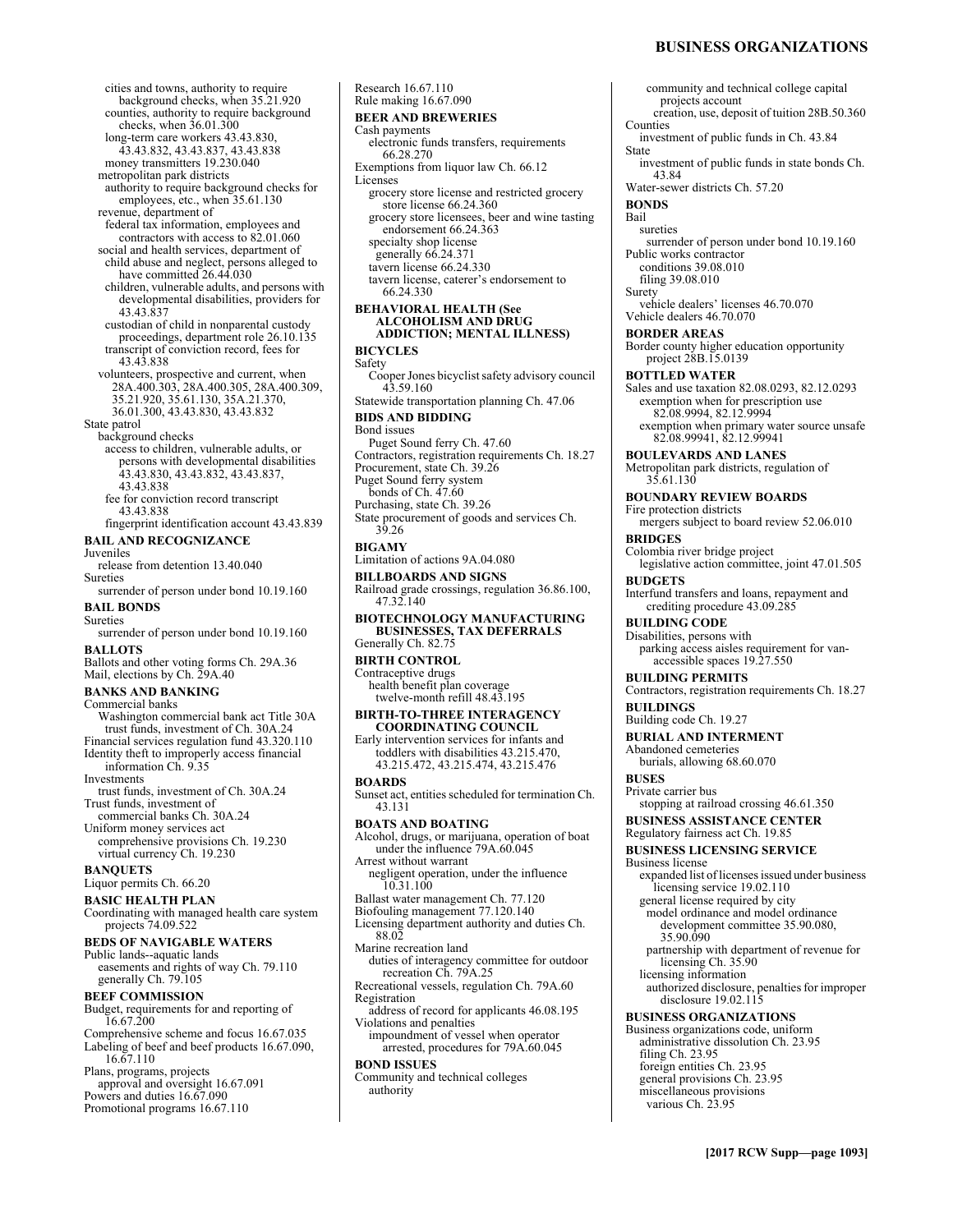# **BUSINESS PROFESSIONS, REGULATION OF**

name of entity Ch. 23.95 registered agent or entity Ch. 23.95 Organizations, business business corporations Title 23B limited liability partnerships Ch. 25.05 **BUSINESS PROFESSIONS, REGULATION OF**  Uniform regulation of business and professions act Ch. 18.235 **BUSINESSES**  Business licensing service Ch. 19.02 Consumer loans Ch. 31.04 High risk consumer loans Ch. 31.04 High technology businesses tax credits and deferrals Ch. 82.63 Limited liability partnerships Ch. 25.05 Limited partnerships Ch. 25.05 Partnerships Ch. 25.05 Small business economic impact statements Ch. 19.85 regulatory fairness act Ch. 19.85 retirement small business retirement marketplace 43.330.735, 43.330.750 Small business economic impact statement and rule-making procedure Ch. 19.85 Uniform regulation of business and professions act Ch. 18.235 **CABLE TELEVISION**  Subscription television services unauthorized use defined 9A.56.010 **CAMPAIGN FINANCING**  Disclosure and contributions Ch. 42.17A Legislators mailing restrictions 42.52.185 Mailings by legislators, restrictions 42.52.185 **CANADA**  Border crossing drivers' licenses and identicards, enhanced 46.20.202 **CANALS, DITCHES, AND DRAINS**  Irrigation districts powers, generally 87.03.015 **CANCER**  Breast cancer patients breast reconstruction and prostheses, availability of insurance coverage for 70.01.050 Controlled substances therapeutic research program Ch. 69.51 Fred Hutch license plates 46.04.193 Marijuana medical use of cannabis act Ch. 69.51A **CASELOAD FORECAST COUNCIL**  Juvenile court and detention facility records, release to council 13.50.010 **CEMETERIES**  Abandoned cemeteries burials, allowing 68.60.070 definitions 68.60.010 Historic cemeteries definitions 68.60.010 Veterans' cemetery Ch. 72.36 **CEMETERY DISTRICTS**  Annexation and merger Ch. 68.54 Merger and annexation Ch. 68.54 **CERTIFICATES OF RESTORATION OF OPPORTUNITY**  Generally Ch. 9.97 **CERTIFICATION**  Chemical dependency professionals Ch. 18.205 Digital signatures electronic authentication and certification authority Ch. 19.34 **CHAPLAINS** 

State institutions appointment 72.01.210 **CHARITABLE ORGANIZATIONS**  Gambling 9.46.0209 **CHECK CASHERS AND SELLERS**  Generally Ch. 31.45 **CHECKS AND DRAFTS**  Check cashers and sellers, regulation Ch. 31.45 **CHEMICAL DEPENDENCY (See ALCOHOLISM AND DRUG ADDICTION) CHILD ABUSE**  Background investigations of certain prospective employees and volunteers definitions, records 43.43.830, 43.43.838 finger-print based 43.43.839 records 43.43.832 Counseling referrals availability notice 74.14B.050 Custody, taking child into without court order law enforcement agency or department of social and health services 26.44.050 Dependency petitions physician's expert opinion 26.44.030, 26.44.040 Early learning, department of home visitation programs definitions 43.215.146 findings, intent 43.215.145 funding 43.215.147 home visitation services coordination or consolidation plan 43.215.147 Family assessment response 26.44.020, 26.44.030 Interviewing child 26.44.030, 26.44.040 Investigation notification 26.44.100 Liability of governmental entities and their officers, limiting of 4.24.595 Military families allegations of abuse or neglect 26.44.030 Neglect custody, taking child into without court order 26.44.050 family assessment response 26.44.020, 26.44.030 liability of governmental entities and their officers, limiting of 4.24.595 Parenting plan visitation, restriction on abusive parent 26.09.191 Perpetrator notification of investigation, report, and findings 26.44.100 treatment for abusive person removed from home 26.44.140 Prevention training for parents and day cares 74.15.200 Reporting definitions 26.44.020 family assessment response 26.44.020, 26.44.030 investigation, duties of receiving agency 26.44.030 oral, written, contents 26.44.040 by whom 26.44.030, 26.44.040 Rights of parents and children purpose 26.44.100 Risk assessment process use, report to legislature 26.44.030 Sexual abuse and/or assault victims, early identification and referral 74.14B.070 Teachers, record check 28A.410.010 Temporary restraining order or preliminary injunction 26.44.063 **CHILD CARE AGENCIES**  Abuse of children, investigation prior to licensure or relicensure 74.15.030 Investigation for abuse prior to licensure or relicensure 74.15.030

Licenses

suspension for noncompliance with support order 74.15.134 **CHILD CUSTODY**  Abuse Ch. 26.44 Dependency proceedings advising parents and children of rights 26.44.105 Indian child welfare act Ch. 13.38 Nonparental actions for custody generally Ch. 26.10 orders, various Ch. 26.10 Orders, various Ch. 26.09, Ch. 26.10 Parentage act, uniform Ch. 26.26 Parenting act residential time summary report 26.18.230 Parenting act, parental custody and responsibilities in parenting plan restrictions 26.09.191 residential time summary report 26.09.231 Uniform parentage act Ch. 26.26 Visitation disclosure of address via public assistance records 74.04.060 **CHILD SUPPORT**  Alternative method of enforcement Ch. 74.20A Interstate automated enforcement Ch. 74.20A License suspension for noncompliance with support order license renewal and reinstatement 74.20A.320 notice of noncompliance, procedures 74.20A.320 Out-of-home placement of child support contribution by parents 13.32A.178 Parentage act, uniform Ch. 26.26 Parenting act parenting plan restrictions 26.09.191 Residential time summary report 26.09.231, 26.18.230 Uniform parentage act Ch. 26.26 **CHILDREN (See also CHILDREN, YOUTH, AND FAMILIES, DEPARTMENT OF; JUVENILE COURT; PUBLIC ASSISTANCE; SOCIAL AND HEALTH SERVICES, DEPARTMENT OF)** Agencies caring for children or expectant mothers children, youth, and families, duties of department of Ch. 74.15, 74.15.030, 74.15.080 Alcohol or drug dependence services, access to, report 74.09.495 Alcoholism and drug addiction treatment Ch. 70.96A At-risk children grade-level progression and graduation, on-time 28A.320.192 At-risk children and families family reconciliation act children, youth, and families, duties of department of Ch. 13.32A nonoffender at-risk children and their families Ch. 13.32A services provided by counties 74.13.025 Behavioral health services access to, report 74.09.495 Chemical dependency treatment Ch. 70.96A Child protective services family assessment response 26.44.020, 26.44.030 liability of governmental entities and their officers, limiting of 4.24.595 taking child into custody without court order 26.44.050 Children, youth, and families, department of, oversight board for, duties of 44.04.220 Children and family services act juvenile offenders family unit to be included in treatment 74.14A.040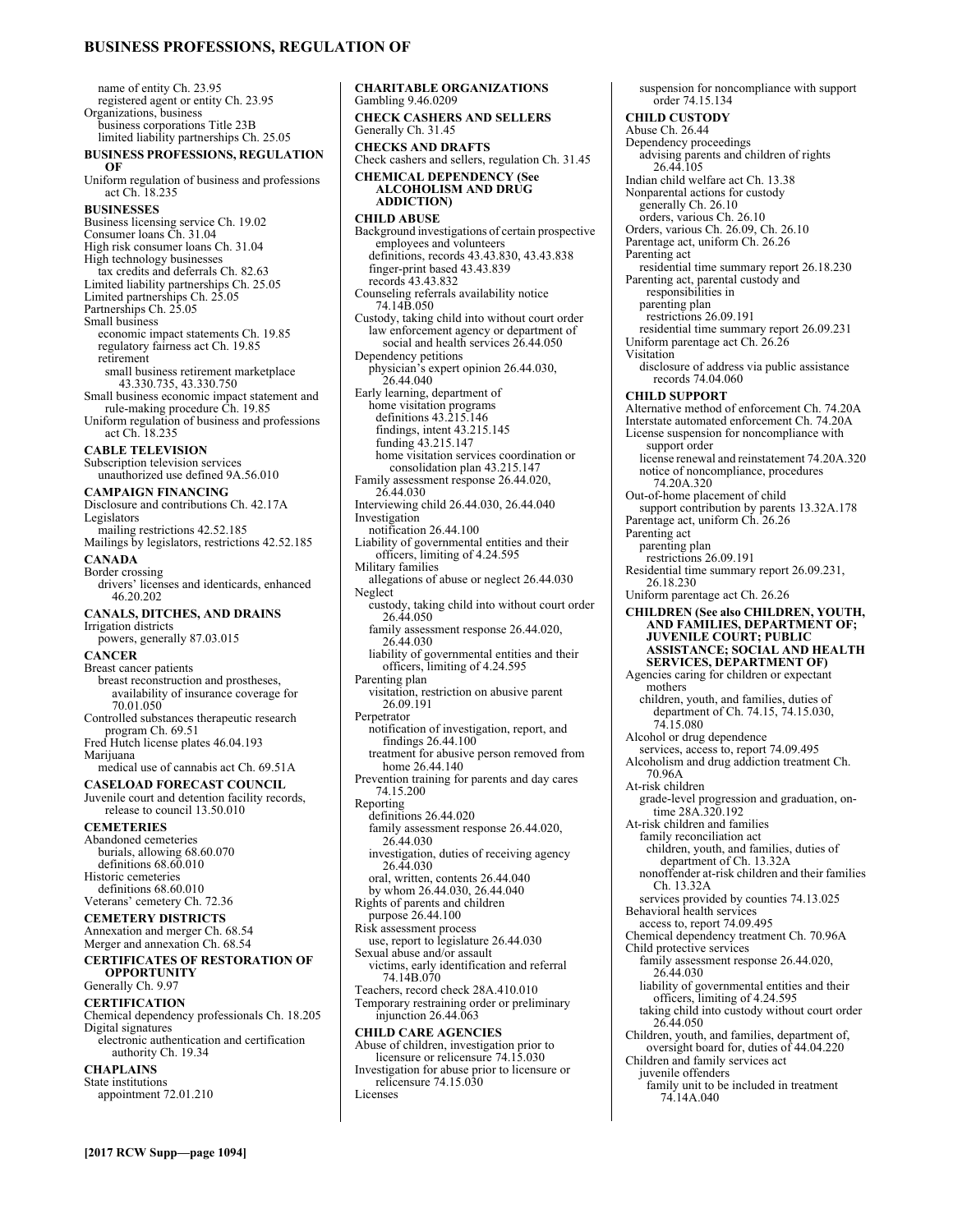# **CHILDREN, YOUTH, AND FAMILIES, DEPARTMENT**

treatment in nonresidential communitybased care 74.14A.030 Children's services caseworker standards and training 74.14B.010 children, youth, and families, role of department of 74.14B.010, 74.14B.050, 74.14B.070, 74.14B.080 counseling referrals availability notice 74.14B.050 Criminal mistreatment first degree 9A.42.020 second degree 9A.42.030 third degree 9A.42.035 **Delinquents** family reconciliation services Ch. 13.32A **Dependency** attorney for child, appointment 13.34.100 case review panel review when permanency not achieved 13.34.147 definitions 13.34.030 disposition orders, entry 13.34.141 guardian ad litem or suitable person 13.34.100 hearings 13.34.110 permanency annual report 13.34.820 plan of care 13.34.136 plan of care when parent has developmental disability 13.34.136 placement 13.34.141 rights of parties 13.34.090 rights of parties to be heard 13.34.096 Disabilities, children with education and training early intervention services 28A.155.065 Disabilities, infants and toddlers with birth-to-three interagency coordinating council 43.215.470, 43.215.472, 43.215.474, 43.215.476 early intervention services 43.215.470, 43.215.472, 43.215.474, 43.215.476 Drug or alcohol dependence services, access to, report 74.09.495 Early childhood education and assistance program Ch. 43.215 Early learning, department of Ch. 43.215 Educational records, dependent children transmittal to department of children, youth, and families 28A.150.510 transmittal to department of social and health services 28A.150.510 Emancipation of minors decree of emancipation, notation of status 13.64.050 service of petition and notice of hearing 13.64.030 Employment generally Ch. 49.12 Families in conflict family services and programs to be administered to benefit 43.20A.780 Family and children services children, youth, and families, department of, oversight board for, duties of 44.04.220 legislative children's oversight committee, membership and powers 44.04.220 Family and children's ombuds, office of Ch. 43.06A Family preservation services Ch. 74.14C Family reconciliation services Ch. 13.32A Felony convictions, placement 72.01.410 Genetic testing to establish parentage Ch. 26.26 Guardianship dependent children eligible relatives appointed as guardians, subsidy program for 74.13.062 guardianship separate from dependency guardianship, establishment of permanency for children in foster care through Ch. 13.36 Habeas corpus service of writ, for return of child, fee waiver for, when 7.36.260 Head start program, statewide 43.215.125

Health insurance affordable health coverage 74.09.480 apple health for kids program 74.09.480 Home visitation programs definitions 43.215.146 findings, intent 43.215.145 funding 43.215.147 home visitation services coordination or consolidation plan 43.215.147 Host homes and host home programs for youth in need abuse and neglect reporting requirements 26.44.030 Indians Indian child welfare act Ch. 13.38 Infants, prenatally drug-exposed pediatric transitional care services 71.12.455, 71.12.680, 71.12.682, 71.12.684, 71.12.686, 71.12.688 Juvenile justice act Ch. 13.40 Juvenile offenders community-based care, nonresidential children and family services act 74.14A.030 family unit in treatment children and family services act 74.14A.040 Legislative children's oversight committee, membership and powers 44.04.220 Mental health services Ch. 71.24, 71.34 access to, report 74.09.495 educational service district pilot sites 28A.630.500 Missing children and endangered person clearinghouse amber alert plan, development and implementation by state patrol 13.60.010 computerized missing person network maintenance of 13.60.010 information distribution 13.60.010 information reported by department of children, youth, and families 13.60.040 information reported by department of social and health services 13.60.040 state patrol to establish 13.60.010 toll-free hotline 13.60.010 Negligent treatment or maltreatment 26.44.020 Out-of-home placement support contribution by parents 13.32A.178 Parent and child relationship uniform parentage act Ch. 26.26 Paternity uniform parentage act Ch. 26.26 Runaway hotline 74.13.039 Sexual abuse temporary restraining order or preliminary injunction enforcement 26.44.063 Sexually abused children early identification and referral, victims of sexual assault or abuse 74.14B.070 Substance use disorder services educational service district pilot sites 28A.630.500 Substance use disorder treatment program generally Ch. 70.96A Visitation disclosure of address via public assistance records 74.04.060 **CHILDREN, YOUTH, AND FAMILIES, DEPARTMENT OF (See also EARLY LEARNING, DEPARTMENT OF; SOCIAL AND HEALTH SERVICES, DEPARTMENT OF)** Abuse of children children's services counseling referrals availability notice 74.14B.050 early identification and referral, victims of sexual assault or abuse 74.14B.070 family reconciliation act, department role under Ch. 13.32A

prevention training for parents and day care providers, department role 74.15.200

records, from various agency sources, disclosure to department investigation and prevention of child abuse, in aid of 74.04.060 reporting Ch. 26.44 Adoption adoption support program department role Ch. 74.13A Indian child welfare act placement, preadoptive and adoptive, role of department Ch. 13.38 information regarding birth parent or adopted child 26.33.345 interstate compact on placement of children department role Ch. 26.34 role of department Ch. 26.33 Agencies caring for children or expectant mothers department duties Ch. 74.15, 74.15.030, 74.15.080 At-risk youth family reconciliation act, department role under Ch. 13.32A Board, oversight, for department children's oversight committee, legislative, board assumption of duties of 44.04.220 creation by family and children's ombuds 43.216.015 duties and powers 43.216.015 Certificates of restoration of opportunity department role, including rule making 9.97.020 Child care child care partnership employer liaison 43.216.715 comprehensive provisions Ch. 43.216 department powers, duties, and functions Ch. 43.216 Child protective services child abuse and neglect reporting Ch. 26.44 liability of governmental entities and their officers, limiting of 4.24.595 Child welfare services contracting for services department role Ch. 74.13B kinship care oversight committee department role 74.13.621 powers, duties, and functions pertaining to transferring to department from department of social and health services 43.216.906 role of department Ch. 74.13, 74.13.031, 74.15.080 Children's services department role 74.14B.010, 74.14B.050, 74.14B.070, 74.14B.080 Creation of department department of state government, as 43.17.010 executive branch agency, creation of department as 43.216.015 new chapter childcare Ch. 43.216 early childhood education and assistance Ch. 43.216 general provisions Ch. 43.216 licensing Ch. 43.216 technical provisions Ch. 43.216 office of innovation, alignment, and accountability duties, focus, and role 43.216.035 powers and duties of department 43.216.015 secretary of department, appointment by governor 43.216.015 secretary of department, authority of 43.216.030 secretary of department, chief executive officer as 43.17.010 transfers to department from other agencies early learning, department of, powers, duties, and functions of Ch. 43.216, 43.216.905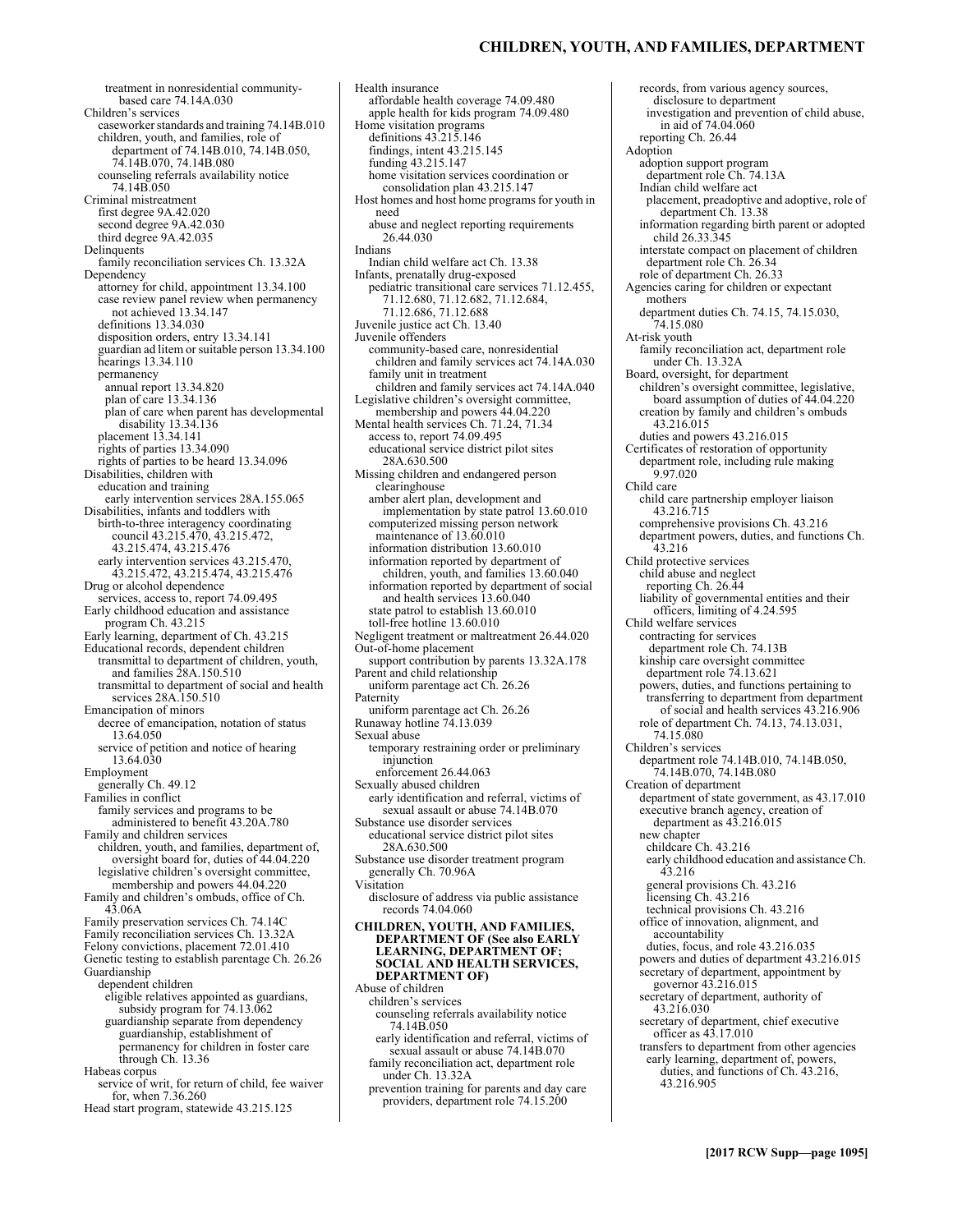# **CHIROPRACTIC**

social and health services, certain powers, duties, and functions of department of 43.216.906, 43.216.907 Disabilities, students with early intervention services, department role 28A.155.065 Domestic violence perpetrator treatment programs, department certification of 26.50.150 Early learning, program of school district role department supporting role 28A.320.191 Early learning and child care background checks background check clearance registry 43.216.271, 43.216.272 department employees, current and prospective 43.216.170 individual-based/portable background check clearance account 43.216.273 providers, current and prospective 43.216.270 comprehensive provisions role of department Ch. 43.216 definitions early achievers 43.216.010 early learning 43.216.010 early start 43.216.010 various definitions 43.216.010 Washington state preschool program 43.216.010 department of early learning abolishing, and transferring powers, duties, and functions to department of children, youth, and families 43.216.905 early achievers program 43.216.085 early childhood education and assistance advisory committee 43.216.520 role of department Ch. 43.216 Education detention facilities for juvenile offenders, educational program for department role Ch. 28A.190 residential school residents, educational programs for department role Ch. 28A.190 Educational records, dependent children transmittal to department 28A.150.510 Employees employment rights, restoration of, inapplicability to certain employees of department 9.96A.060 Family and children's ombuds, office of duties in relation to department 43.06A.030, 43.06A.100 identifying information, release to oversight board for children, youth, and families 43.06A.070 Family preservation services department role Ch. 74.14C Family services and program, secretary to administer 43.216.040 Foster care background checks persons residing in homes to be utilized as foster homes 43.43.832 education and plans for the future department role 74.13.1051 educational records, dependent children, transmittal to department 28A.150.510 family reconciliation act, placement under department role Ch. 13.32A guardianship, non-dependency, permanency for foster children through, department role Ch. 13.36 Indian child welfare act foster care placement, department role Ch. 13.38 interstate compact on placement of children department role Ch. 26.34 liability insurance for foster parents, department role 74.14B.080

licensing of individuals, expedited process for, department role 74.15.127 property damage, reimbursement 74.13.335 records, from various agency sources, disclosure to department health care coordination and well-being of foster children, in aid of 74.04.060 respite care for foster parents department role 74.13.270 Innovation, alignment, and accountability, office of duties, focus, and role 43.216.035 Juvenile court basic juvenile court act department role Ch. 13.04 Indian child welfare act child custody proceedings, including termination of parental rights, department role Ch. 13.38 juvenile court act dependency and termination of parent-child relationship, department role Ch. 13.34 juvenile justice act of 1977 department role Ch. 13.40 sentencing Ch. 13.40 Juvenile justice facilities and services close security institutions, designation of 72.05.130 community facilities for group care definition of "community facilities" 72.05.020 generally Ch. 72.05 department duties Ch. 13.06, 13.40, 13.50, 72.01, 72.05 department duties 72.09.337, Ch. 72.19, 72.72 detention and places of detention consolidated juvenile services programs Ch. 13.06 facilities for juvenile offenders, educational program for department role Ch. 28A.190 Echo Glen correctional institution Ch. 72.19 juvenile justice act of 1977 department role Ch. 13.40 sentencing Ch. 13.40 juvenile justice services, powers, duties, and functions pertaining to transferring to department from department of social and health services 43.216.907 minimum security institutions generally Ch. 72.05 records and information, disclosure and confidentiality department role Ch. 13.50 residential school residents, educational programs for department role Ch. 28A.190 Juvenile offenders basic juvenile court act department role Ch. 13.04, 13.04.116 children and family services act treatment in nonresidential communitybased care, department role 74.14A.030 treatment of offenders, family unit to be included in, department role 74.14A.040 consolidated juvenile services programs department funding and rule-making role Ch. 13.06 juvenile justice act of 1977 department role Ch. 13.40 sentencing Ch. 13.40 records and information, disclosure and confidentiality department role Ch. 13.50 residential school residents, educational programs for department role Ch. 28A.190 Minors emancipation of minors, department role in process 13.64.030, 13.64.050 Missing children and endangered person clearinghouse

information concerning missing children, department reporting of 13.60.040 Mothers, expectant agencies caring for children or expectant mothers department duties Ch. 74.15, 74.15.030, 74.15.080 Neglect of children children's services counseling referrals availability notice 74.14B.050 family reconciliation act, department role under Ch. 13.32A prevention training for parents and day care providers, department role 74.15.200 records, from various agency sources, disclosure to department investigation and prevention of child neglect, in aid of 74.04.060 reporting Ch. 26.44 Out-of-home placement group care facility or foster family home family reconciliation act, department role under Ch. 13.32A Indian child welfare act, department role under Ch. 13.38 Oversight board for children, youth, and families creation by family and children's ombuds 43.216.015 duties and powers 43.216.015 identifying information, release to oversight board by family and children's ombuds 43.06A.070 Parents, incarcerated children and families of parents, policies and programs to aid, department role 43.216.060, 74.04.800 Personnel of department background investigation of certain current and prospective employees 41.06.475 state civil service law exemption for certain personnel 41.06.0971 Schools early learning, program of school district role, department supporting role for 28A.320.191 residential schools, residents of, educational programs for department role Ch. 28A.190 Sexually violent offenders department duties 72.09.337 **CHIROPRACTIC**  Child abuse report by chiropractors Ch. 26.44 Reporting abuse of child Ch. 26.44 Suicide assessment, treatment, and management training for chiropractors 43.70.442 **CITIES AND TOWNS**  Air pollution city selection committee 70.94.120 Animal care and control agencies, powers and duties Ch. 16.52 Animals, prevention of cruelty to Ch. 16.52 Building codes state building code Ch. 19.27 Business and occupation tax, municipal Ch. 35.102 Code reenactment, 1965 Title 35 Community assistance referral and education services program fire department authority to develop 35.21.930 health professionals, participating, review of certification and training of 43.70.750 Comprehensive community health centers construction, funding, and cooperation between agencies Ch. 70.10 Correctional facilities, state reimbursement for impact costs Ch. 72.72 Emergency management program, powers and duties Ch. 38.52 Fire departments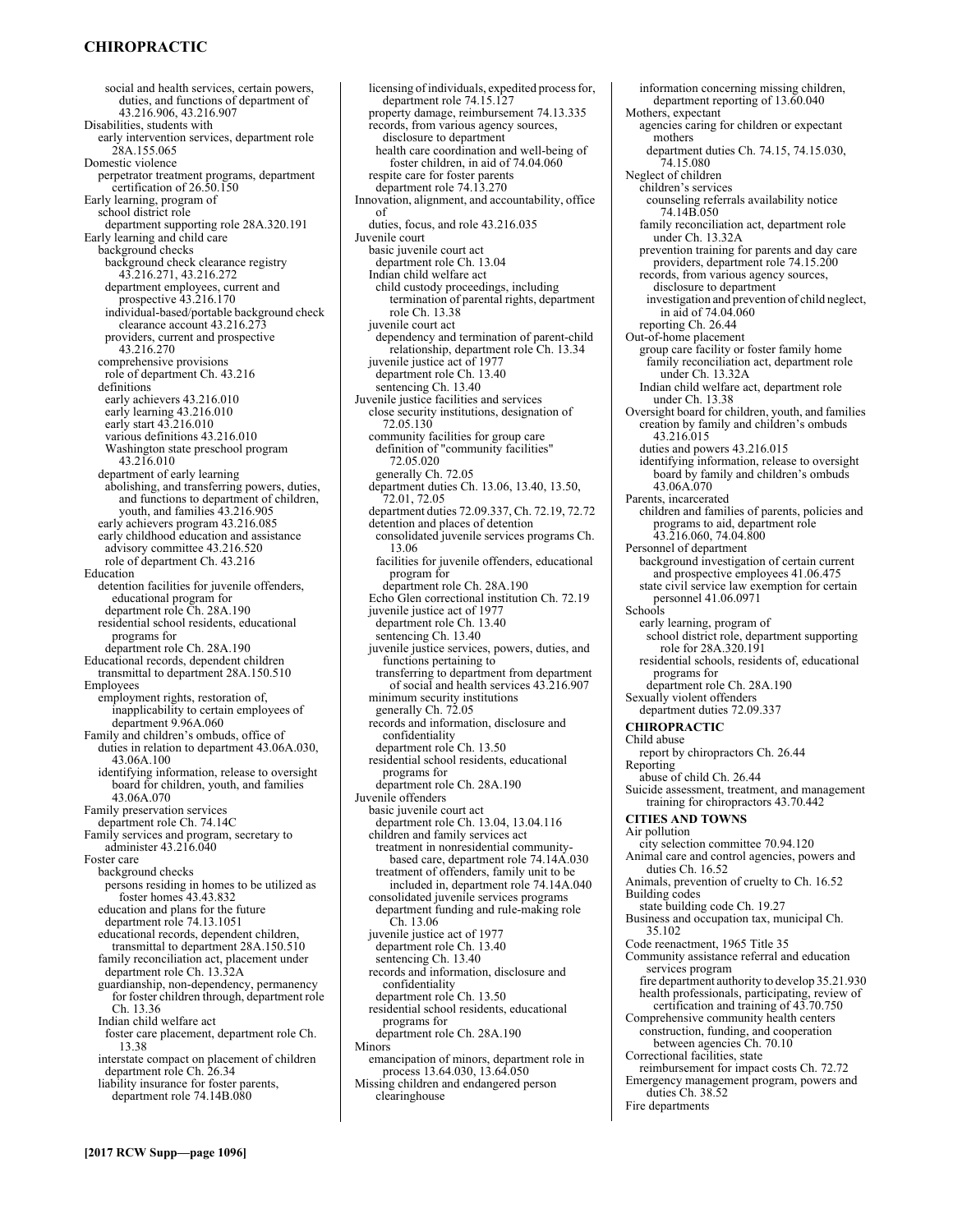# **COLLEGES AND UNIVERSITIES**

community assistance referral and education services program authority to develop 35.21.930 health professionals, participating, review of certification and training of 43.70.750 Fire protection districts annexation of a city, code city, or town annexations by city become part of district 52.04.091 transfer of employees 52.04.111, 52.04.121, 52.04.131 annexation of a city or town withdrawal, election 52.04.101 annexation of property subject to excess levy 52.04.171 annexation of proximate city or town election 52.04.071 procedure 52.04.061 tax levies, limitation 52.04.081 establishment by city or town 52.02.160, 52.02.170, 52.02.180, 52.14.140 Health departments contaminated properties definitions 64.44.010 tuberculosis control Ch. 70.28 Indebtedness metropolitan park districts 35.61.100 **Insurance** risk management services authorized Ch. 48.62 self-insurance authorized Ch. 48.62 Libraries, establishment and operation Ch. 27.12 Licenses background checks, initiation by cities and towns applicants for licenses 35.21.920 licensees for occupations under local licensing authority 35.21.920 business license, general, required by city business licensing service, city partnership with department of revenue Ch. 35.90 model ordinance and model ordinance development committee 35.90.080, 35.90.090 farmers, exemption, exceptions 36.71.090 gardeners, exemption 36.71.090 produce stands, exemption 36.71.090 truck farmers, exemption 36.71.090 Local sales and use tax Ch. 82.14 Metropolitan park district fund 35.61.210 Metropolitan park districts creation and operation Ch. 35.61 Motor vehicle excise tax distribution Ch. 82.44 Motor vehicle fund preservation rating 46.68.113 Municipal business and occupation tax Ch. 35.102 Officers and employees background checks, initiation by cities and towns employees, etc., with unsupervised access to certain persons 35.21.920 On-site sewage disposal systems Ch. 70.118 On-site sewage disposal systems, marine recovery areas Ch. 70.118A Plans and planning land use planning, comprehensive comprehensive plans mandatory elements 36.70A.070 sufficient land capacity for development 36.70A.115 urban growth areas 36.70A.110 definitions 36.70A.030 natural resource lands and critical areas development regulations 36.70A.060 review and evaluation program 36.70A.215, 36.70A.217 transportation element 36.70A.108 state environmental policy act planned actions 43.21C.440 Police cameras, body worn, use of public records act exemption 42.56.240

sexual assault kit tracking system, statewide, participation in public records act exemption 42.56.240 Projects of statewide significance, procedures to expedite development Ch. 43.157 Property covenants, restrictive removal of covenant, hearing and notice 35.21.960 transfer to metropolitan park districts 35.61.290 Prosecuting attorneys driving record, abstract of access 46.52.130 Public funds interfund transfers and loans, repayment and crediting procedure 43.09.285 Public transportation systems rural mobility grant program account 46.68.325 Public works assistance account established, purpose 43.155.050 loans, grants, or pledges, eligibility 43.155.070 Public works projects competitive bidding requirements 43.155.060 definitions 43.155.020 financing powers of board 43.155.060 legislative policy 43.155.010 public works assistance account established, purpose 43.155.050 public works board financing powers 43.155.060 powers 43.155.040 Puget Sound water quality protection, responsibilities Ch. 90.71 Railroad crossings, signals and devices allocation of state funds to defray costs of 81.53.281 Residences new and rehabilitated multi-unit dwellings in urban centers and urban growth areas, property tax exemption qualification and procedure Ch. 84.14 State environmental policy Ch. 43.21C Streets and alleys preservation rating 46.68.113 Surface mining, regulation and enforcement Ch. 78.44 Taxation business and occupation, municipal Ch. 35.102 municipal business and occupation tax Ch. 35.102 Urban centers new and rehabilitated multi-unit dwellings, property tax exemption qualification and procedure Ch. 84.14 Urban growth areas new and rehabilitated multi-unit dwellings, property tax exemption qualification and procedure Ch. 84.14 Water-sewer districts assumption of jurisdiction Ch. 35.13A **CITIES--OPTIONAL MUNICIPAL CODE**  Charter code city provisions affecting all code cities Ch. 35A.21 Employees, etc. background checks, initiation by code cities employees, etc., with unsupervised access to certain persons 35A.21.370 Licenses and permits background checks, initiation by code cities applicants for licenses 35A.21.370 licensees for occupations under local licensing authority 35A.21.370 Noncharter code city general provisions affecting all code cities Ch. 35A.21 Property of code city, restrictive covenants removal of covenant, hearing and notice 35A.21.410

Public documents and records, legislative and administrative records 35A.39.010 Records, legislative and administrative 35A.39.010 **CITIZENS' COMMISSION ON SALARIES**  Elected officials of executive branch, salaries 43.03.011 Judges, salaries 43.03.012 Legislative members, salaries 43.03.013 **CIVIL ACTIONS AND PROCEDURES**  Employment security records, disclosure Ch. 50.13 Interpreters at legal proceedings appointment Ch. 2.42 Medical malpractice suits consent to treatment 7.70.065 Property owners, legal liability limitation, recreational users, woodcutters 4.24.210 **CIVIL SERVICE**  Early learning, department of exempt positions 41.06.097 State exemptions children, youth, and families, department of, certain personnel 41.06.0971 department of social and health services  $43.20A.090$ early learning, department of 41.06.097 **CLERGY**  State institutions chaplains 72.01.210 **CLERKS**  Superior courts fees enumeration 36.18.020 surcharges enumeration 36.18.020 **CODE REVISER**  Administrative rules electronic legal material act, uniform Ch. 1.70 Publications of the statute law committee authentication, preservation, and security electronic legal material act, uniform Ch. 1.70 Session laws electronic legal material act, uniform Ch. 1.70 State register electronic legal material act, uniform Ch. 1.70 Statutes electronic legal material act, uniform Ch. 1.70 **COLLECTIVE BARGAINING**  Public employees collective bargaining Ch. 41.56 State collective bargaining Ch. 41.80, 43.88.583 employment relations, joint committee on 41.80.007 **COLLEGES AND UNIVERSITIES**  Advanced college tuition payment program Ch. 28B.95 Aerospace training student loan program Ch. 28B.122 Bond issues buildings and facilities 1957 act alternative process for awarding contracts 28B.20.744 Border county higher education opportunity project 28B.15.0139, Ch. 28B.76 Buildings and facilities contracts, alternative process for awarding critical patient care or specialized medical research, buildings and facilities in which located 28B.20.744 Campuses community and technical colleges, partnership with 28B.45.080 mission and duties 28B.45.014 University of Washington, Tacoma and Bothell-Woodinville area campuses 28B.45.020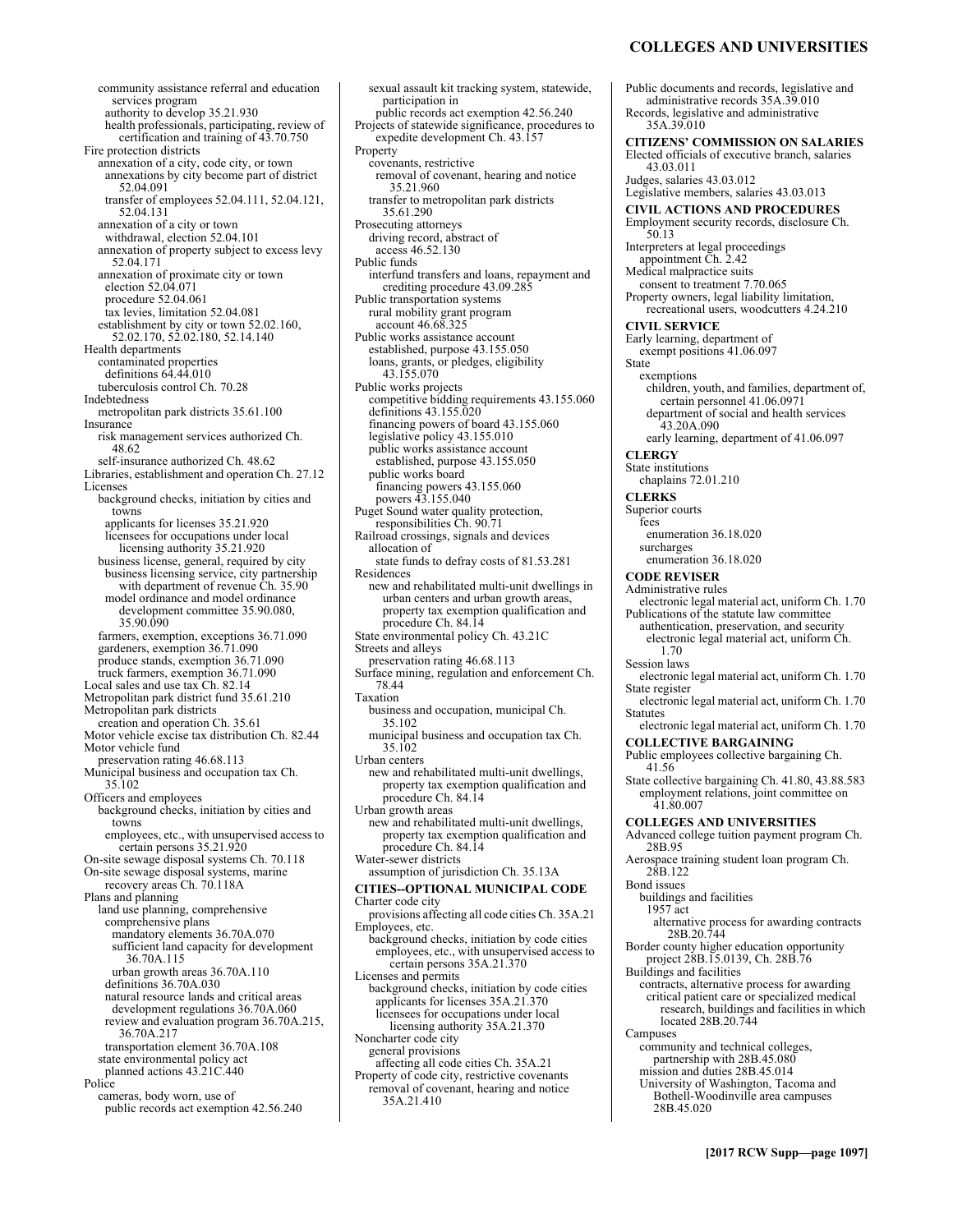# **COLUMBIA RIVER**

Washington State University, Tri-cities area 28B.45.030 Washington State University, Vancouver 28B.45.040 Capital projects higher education capital project strategic planning Ch. 43.88D College savings program Ch. 28B.95 Crimes, violent, victims of advocates, campus-affiliated Ch. 28B.112, 42.56.240 Definitions 28B.15.012 Distinguished professorship trust fund program Ch. 28B.76 Domestic violence, victims of advocates, campus-affiliated Ch. 28B.112, 42.56.240 The Evergreen State College building fees disposition 28B.35.370 normal school fund revenues, disposition 28B.35.370 Fees building fees University of Washington disposition 28B.15.210 generally Ch. 28B.15 tuition tuition-setting authority, systemic performance audit of 44.28.816 Washington State University building fees disposition 28B.15.310 Financial aid programs information about loans, amounts, and repayment notification, providing to students and reporting compliance 28B.10.285 state work-study program Ch. 28B.12 Funds The Evergreen State College capital projects account building fees deposited 28B.35.370 normal school fees deposited 28B.35.370 University of Washington bond retirement fund building fees deposited 28B.15.210 University of Washington building account building fees deposited 28B.15.210 Washington State University bond retirement fund building fees deposited 28B.15.310 Washington State University building account building fees deposited  $28B.15.310$ Graduate fellowship trust fund program Ch. 28B.76 Health professional conditional scholarship program Ch. 28B.115 High school students advanced placement exams credit policy, establishment by higher education institutions 28B.10.054 Higher education capital project strategic planning Ch. 43.88D Higher education planning and policy data collection and research, including datasharing agreements 28B.77.100 Information technology K-20 network Ch. 43.41 K-20 information technology Ch. 43.41 K-20 telecommunications system Ch. 43.41 Laboratory stills, licenses 66.24.140 Military, students in resident and nonresident students, definitions 28B.15.012 National guard tuition waivers 28B.15.621 Nonresident student classified 28B.15.013 defined 28B.15.012 Regional universities Ch. 28B.35 building fees disposition 28B.35.370

normal school fund revenues, disposition 28B.35.370 Resident student border county higher education opportunity project 28B.15.0139 classified 28B.15.013 defined 28B.15.012 Scholarships college bound program Ch. 28B.118 health professional conditional scholarship program Ch. 28B.115 highway worker memorial scholarship account 28B.76.509 Sexual violence on campuses advocates, campus-affiliated, for victims Ch. 28B.112, 42.56.240 policies and procedures, climate assessments, and resources Ch. 28B.112 State universities Ch. 28B.30 State work-study program Ch. 28B.12 Student achievement council Ch. 28B.77 Student exchange compact program Ch. 28B.76 Student financial assistance, office of generally Ch. 28B.76, 28B.95, 28B.115, 28B.118 **Students** classified as resident or nonresident 28B.15.013 Tuition advanced college tuition payment program Ch. 28B.95 border county higher education opportunity project 28B.15.0139 college saving program Ch. 28B.95 generally Ch. 28B.15 waivers veterans, national guard members 28B.15.621 University of Washington generally Ch. 28B.20 Veterans tuition waivers 28B.15.621 Washington scholars and scholars-alternate awards Ch. 28B.76 Washington State University building fees disposition 28B.15.310 **COLUMBIA RIVER**  Colombia river bridge project legislative action committee, joint 47.01.505 **COMMERCE, DEPARTMENT OF**  Affordable housing program Ch. 43.185A Crime victims advocacy, office of support and services for certain victims, funding for sexual assault prevention and response account 36.28A.435 Department created  $43.17.010$ director appointment 43.17.020 Director appointment 43.17.020 Early learning facilities grant and loan program comprehensive provisions 43.31.565, 43.31.567, 43.31.569, 43.31.571, 43.31.573, 43.31.575, 43.31.577, 43.31.579, 43.31.581, 43.31.583 early learning facilities development account 43.31.569 early learning facilities revolving account 43.31.569 Economic development strategic reserve account 43.330.250 Homeless persons housing and assistance Ch. 43.185C Homes low-income home rehabilitation revolving loan program 43.330.480, 43.330.482, 43.330.486, 43.330.488 Housing assistance program homeless housing and assistance Ch. 43.185C

comprehensive planning review and evaluation program, guidance concerning, department role 36.70A.217 Low-income home rehabilitation revolving loan program 43.330.480, 43.330.482, 43.330.486, 43.330.488 Motion picture competitiveness program Ch. 43.365 Projects of statewide significance application for designation - project facilitator or coordinator 43.157.030 Projects of statewide significance, procedures to expedite development Ch. 43.157 Public works assistance account loans, grants, or pledges, eligibility 43.155.070 loans or grants for preconstruction activity 43.155.068 Public works projects competitive bidding requirements 43.155.060 definitions 43.155.020 financing powers of board 43.155.060 legislative policy 43.155.010 public works assistance account established, purpose 43.155.050 public works board financing powers 43.155.060 powers 43.155.040 Sexual assault kit program program and account, creating, department role 43.330.470 Small business retirement small business retirement marketplace 43.330.735, 43.330.750 Workers skilled worker outreach, recruitment, and career awareness grant program Ch. 43.329 **COMMERCIAL FISHING (See FISH AND FISHING, subtitle Licenses; FISH AND FISHING, subtitle Shellfish) COMMISSIONS**  Sunset act, entities scheduled for termination Ch. 43.131 **COMMITMENT**  Criminally insane Ch. 10.77 **COMMUNICATIONS**  Privileged public assistance records 74.04.060 **COMMUNITY AND TECHNICAL COLLEGES**  Advanced college tuition payment program Ch. 28B.95 Apprentices and apprenticeship programs paraeducator programs, transferable course credit within 28B.50.891 Baccalaureate degree programs agreements with higher education institutions 28B.50.820 Bond issues for buildings and facilities community and technical college capital projects account creation, use, deposit of building fees 28B.50.360 Border county higher education opportunity project 28B.15.0139 Campuses of universities partnership with universities 28B.45.080 university-community college collaborations Ch. 28B.45 Capital projects account 28B.50.360 Certificate programs paraeducator programs, transferable course credit within 28B.50.891 College savings program Ch. 28B.95 Course materials' cost information 28B.50.789 Crimes, violent, victims of advocates, campus-affiliated Ch. 28B.112, 42.56.240

Land use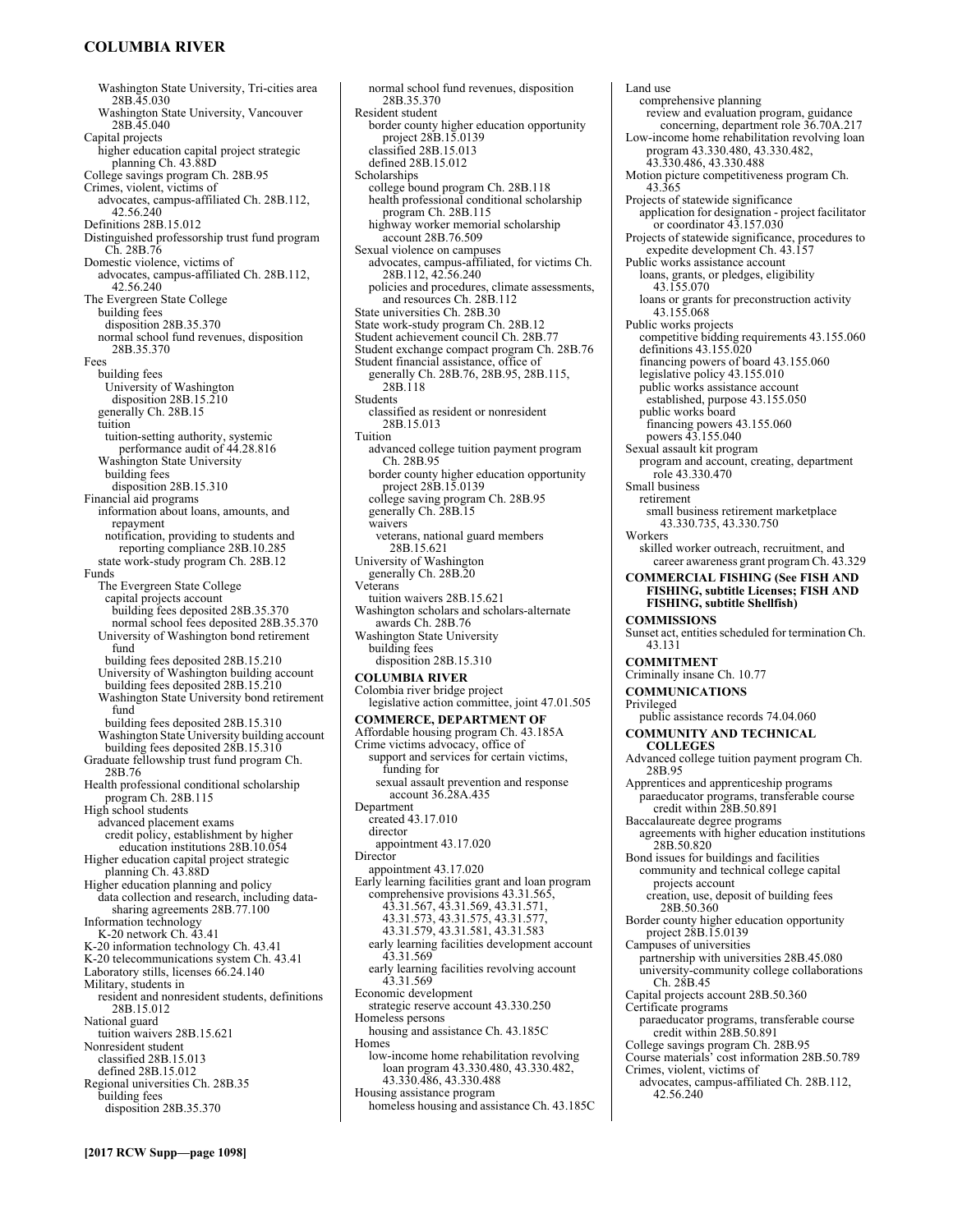# **CORPORATIONS**

Customized employment training program Ch. 28B.67 Degrees, high school diploma, authority to issue 28B.50.535 Domestic violence, victims of advocates, campus-affiliated Ch. 28B.112, 42.56.240 Employees' suggestion program Ch. 41.60 Fees generally Ch. 28B.15 Financial aid programs information about loans, amounts, and repayment notification, providing to students and reporting compliance 28B.10.285 High school diploma, authority to issue 28B.50.535 High school students advanced placement exams credit policy, establishment by higher education institutions 28B.10.054 Higher education planning and policy data collection and research, including data-sharing agreements 28B.77.100 Incarcerated adults, associate degree education and training for 28B.50.815 Information technology K-20 network Ch. 43.41 K-20 information technology Ch. 43.41 K-20 telecommunications system Ch. 43.41 Military, students in resident and nonresident students, definitions 28B.15.012 National guard tuition waivers 28B.15.621 Paraeducators apprenticeship and certificate programs, transferable course credit within 28B.50.891 Paraeducators, associate of arts degree program 28A.630.400 **Scholarships** college bound program Ch. 28B.118 highway worker memorial scholarship account 28B.76.509 Sexual violence on campuses advocates, campus-affiliated, for victims Ch. 28B.112, 42.56.240 policies and procedures, climate assessments, and resources Ch. 28B.112 State work-study program Ch. 28B.12 Student achievement council Ch. 28B.77 Student financial assistance, office of generally Ch. 28B.76, 28B.95, 28B.115, 28B.118 Textbooks and course materials' cost information 28B.50.789 Tuition advanced college tuition payment program Ch. 28B.95 college saving program Ch. 28B.95 generally Ch. 28B.15 waivers veterans, national guard members 28B.15.621 Veterans tuition waivers 28B.15.621 Workforce training programs, prioritization curriculum development and funding 28B.50.281 **COMMUNITY AND TECHNICAL COLLEGES, STATE BOARD FOR**  Evergreen jobs act workforce training programs, prioritization curriculum development and funding 28B.50.281 Workforce training programs, prioritization curriculum development and funding 28B.50.281 **COMMUNITY EMPOWERMENT ZONES**  Tax deferral program Ch. 82.82

**COMPUTERS**  Databases biometric identifiers, enrolling, requirements and prohibitions for Ch. 19.375 biometric identifiers, use by state agencies of Ch. 40.26 Digital citizenship, definition 28A.650.010 Digital citizenship, school instruction in 28A.650.045, 28A.650.050 High technology businesses tax credits and deferrals Ch. 82.63 K-20 information technology Ch. 43.41 K-20 telecommunications system Ch. 43.41 State information services planning and management Ch. 43.41 **CONFIDENTIALITY**  Employment security records Ch. 50.13 Family and children's ombuds, office of 43.06A.060, 43.06A.070 Health care authority contract proposals 41.05.026 Medical records access and disclosure Ch. 70.02 **CONGRESSIONAL DISTRICTS AND APPORTIONMENT**  Redistricting--1983 act commission duties 44.05.080 plan report to accompany 44.05.080 **CONSERVATION**  Agricultural lands voluntary stewardship program Ch. 36.70A **CONSERVATION COMMISSION**  Agricultural lands voluntary stewardship program administration by commission Ch. 36.70A **CONSERVATION DISTRICTS**  Insurance, pools, self-insurance authorized Ch. 48.62 Risk management services authorized Ch. 48.62 **CONSIGNMENTS**  Pawnbrokers and secondhand dealers, transaction requirements Ch. 19.60 Secondhand dealers and pawnbrokers, transaction requirements Ch. 19.60 **CONSOLIDATED TECHNOLOGY SERVICES AGENCY**  Chief information officer, office of the state state interoperability executive committee 43.105.331 Definitions 43.105.020 **CONSTITUTION, UNITED STATES**  Amendments to, urging undue influence of money and political power, eliminating I-735, government of, by, and for the people act Ch. 29A.05 **CONSTITUTION, WASHINGTON**  Authentication, preservation, and security electronic legal material act, uniform Ch. 1.70 **CONSTRUCTION**  Contractors, registration requirements Ch. 18.27 Tax imposed on building construction, repair 82.04.280 **CONSUMER LOAN ACT**  Act provisions Ch. 31.04 Consumer loan act provisions Ch. 31.04 Higher interest rates, authorization for conditions and limitations Ch. 31.04 Mortgage loans originators, etc. Ch. 31.04 reverse mortgage lending Ch. 31.04 **CONSUMER PROTECTION**  Advertising, false or deceptive Ch. 9.04 Audiologists Ch. 18.35 Biometric identifiers, requirements and prohibitions for Ch. 19.375

Biometric identifiers, use by state agencies of Ch. 40.26 Check cashers and sellers Ch. 31.45 Consumer loan act Ch. 31.04 Contractors, registration requirements Ch. 18.27 Food, drug, and cosmetic act Ch. 69.04 Food processing Ch. 69.07 Hearing and speech services Ch. 18.35 Hearing instrument fitters/dispensers Ch. 18.35 High risk consumer loans Ch. 31.04 Immigration services fraud prevention act Ch. 19.154 Insurance life settlements Ch. 48.102 Lemon law Ch. 19.118 Life settlements Ch. 48.102 Loan originators Ch. 31.04 Mortgage loan originators Ch. 31.04 Motor vehicle sales practices Ch. 46.70 Motor vehicle warranties Ch. 19.118 Pawnbrokers and secondhand dealers Ch. 19.60 Secondhand dealers and pawnbrokers Ch. 19.60 Seeds Ch. 15.49 Speech-language pathologists Ch. 18.35 **CONTAINERS**  Food, drug, and cosmetic act Ch. 69.04 **CONTRACTORS**  Contaminated properties decontamination, disposal, or demolition of certification by department of health 64.44.060 Design-build public works contracting procedure Ch. 39.10 General contractor/construction manager public works contracting procedure Ch. 39.10 Public works bond in lieu of retained funds 60.28.011 definitions 60.28.011 labor and material liens 60.28.011 public transportation projects 60.28.011 retained percentage 60.28.011 termination before completion 60.28.011 **CONTRACTS**  Design-build public works contracting procedure  $\tilde{C}h. 39.10$ General contractor/construction manager public works contracting procedure Ch. 39.10 Procurement, state Ch. 39.26 Purchasing, state Ch. 39.26 State procurement of goods and services Ch. 39.26 Traffic education courses in schools, contracts with driver's schools 28A.220.030 **CONVEYANCES**  Certificate of acknowledgment form for corporation 64.08.070 form for individual 64.08.060 **CORONERS**  Forensic pathology fellowship program death investigations account disbursements 43.79.445 **CORPORATIONS**  Agreements among shareholders 23B.07.320 Annual reports failure to file, penalty 23B.01.570 Articles of incorporation proceedings, corporate, authority to specify forum for 23B.02.080 Assets mortgage of 23B.12.010 sale or other disposition other than in usual and regular course of business 23B.12.020 usual and regular course of business or for benefit of creditors 23B.12.010 Business entities uniform business organizations code Ch. 23.95 Business organizations uniform business organizations code Ch. 23.95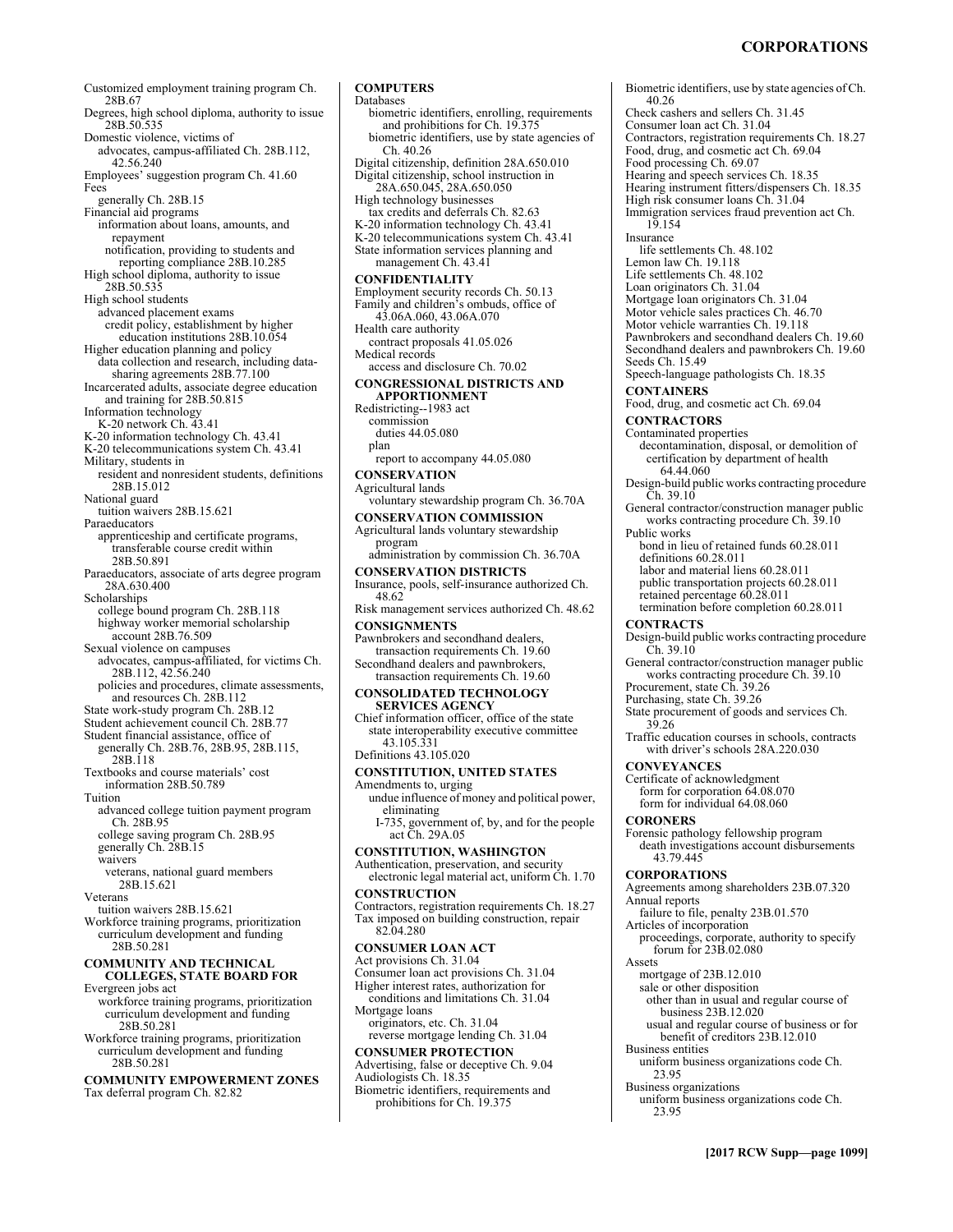# **CORRECTIONAL FACILITIES**

Bylaws

proceedings, corporate, authority to specify forum for 23B.02.080 Campaign contributions by corporations U.S. constitutional amendment, urging via I-735 corporations not persons and spending of money not speech Ch. 29A.05 Defective corporate actions ratification or validation Ch. 23B.30 Definitions 23B.01.400 **Dentistry** practice or solicitation by corporations prohibited 18.32.675 Filings validation of defective corporate actions, articles of 23B.30.070 Hostile or unfriendly acquisition attempts definitions 23B.19.020 License fees nonpayment, penalty, payment of delinquent fees 23B.01.570 Meetings notice of annual and special meetings 23B.07.050 Mergers business corporations generally Ch. 23B.11 subsidiary, merger of or into 23B.11.040 Property sale or other disposition other than in usual and regular course of business 23B.12.020 usual and regular course of business or for benefit of creditors 23B.12.010 Property appropriation by eminent domain authorized certificate of acknowledgment 64.08.070 Real or personal property, certificate of acknowledgment, form of 64.08.070 Rights of persons, constitutional, extension to corporations U.S. constitutional amendment to overturn, urging I-735, government of, by, and for the people act Ch. 29A.05 Shareholders agreements among 23B.07.320 dissenting and dissenters' rights generally, including comprehensive provisions, payment, and court actions Ch. 23B.13 meetings notice of annual and special meetings 23B.07.050 Uniform business organizations code Ch. 23.95 Voting voting trusts 23B.07.300 Voting trusts 23B.07.300 **CORRECTIONAL FACILITIES**  Administration Ch. 72.01 Echo Glen correctional institution Ch. 72.19 Education and work programs associate degree education and training for incarcerated adults 28B.50.815 associate degree education opportunities 72.09.460, 72.09.465 inmate participation requirements and standards 72.09.460 post-secondary degrees 72.09.465 Inmates civil rights, restoration Ch. 9.96, 9.97 parents, incarcerated children, youth, and families, department of, role in aiding children and families of parents 43.216.060, 74.04.800 release earnings, clothing, transportation 72.02.100 subsistence payments  $72.02.100$ temporary housing assistance, rental vouchers for  $72.02.100$ Institutional impact, local costs

reimbursement Ch. 72.72 Juvenile facilities cameras, body worn, use by personnel public records act exemption 42.56.240 department of children, youth, and families, duties of Ch. 28A.190, 72.01, 72.05, 72.09.337, Ch. 72.19, 72.72 Echo Glen Ch. 72.19 department of children, youth, and families, duties of Ch. 72.19 residential schools, residents of, educational programs for department of children, youth, and families, duties of Ch. 28A.190 transferring persons from juvenile correctional facilities to evaluation and treatment facilities 71.34.795 Juveniles educational programs for residents Ch. 28A.190 felony convictions, placement 72.01.410 holding facilities, juveniles not to be confined in adult facilities 13.04.116 Officers cameras, body worn, use of public records act exemption 42.56.240 Sexual offenders department of children, youth, and families, duties of 72.09.337 Work and education programs associate degree education opportunities 72.09.460, 72.09.465 inmate participation requirements and standards 72.09.460 **CORRECTIONS, DEPARTMENT OF**  Abuse of child, department reporting requirements 26.44.030 Adult correctional programs administration Ch. 72.02 Assault, custodial 9A.36.041 Correctional facilities administration Ch. 72.01 Created 43.17.010 Custodial assault 9A.36.041 Early release from confinement housing rental vouchers list of housing providers 72.09.285 Education opportunities, associate degree programs 72.09.460, 72.09.465 Inmate work programs cost of incarceration 72.09.111 legislative intent, requirements 72.09.460 wages deductions 72.09.111 distribution 72.09.111 Inmates education and work programs 72.09.460, 72.09.465 education opportunities, associate degree programs 72.09.460, 72.09.465 savings, availability 72.09.111 savings, deductions 72.09.111 Juveniles transfer of 13.40.280, 13.40.285 Local criminal justice costs, reimbursement account 72.72.030 rules 72.72.040 Personnel training basic 43.101.220 Secretary adult correctional programs, duties Ch. 72.02 appointment of 43.17.020 Sexually violent offenders rules regarding 72.09.337 treatment assessment and opportunity 72.09.335 Transfer of juveniles 13.40.280, 13.40.285 **CORRECTIONS REFORM ACT OF 1981**  Generally Ch. 72.09

#### **COSMETICS**  Food, drug, and cosmetic act Ch. 69.04 Intrastate commerce in food, drugs, and cosmetics Ch. 69.04 Pharmacy quality assurance commission, powers and duties Ch. 69.04 **COUNSELORS**  Advisors and counselors suicide assessment, treatment, and management training, requirements for professionals 43.70.442 Chemical dependency professionals, certification Ch. 18.205 Child abuse and neglect counseling referrals availability notice 74.14B.050 Crime victims counseling for various victims 7.68.080 crime that occurred in another state 7.68.070 Mental health counselors, marriage and family therapists, social workers suicide assessment, treatment, and management training, requirements for professionals 43.70.442 **COUNTIES**  Agricultural lands voluntary stewardship program Ch. 36.70A Animal care and control agencies, authority and duties Ch. 16.52 Animals, prevention of cruelty to Ch. 16.52 Assets inventory by county commissioners 36.32.210 Building codes state building code Ch. 19.27 Comprehensive community health centers construction, funding, and cooperation between agencies Ch. 70.10 Correctional facilities, state reimbursement for impact costs Ch. 72.72 County property covenants, restrictive removal of covenant, hearing and notice 36.01.350 Death investigations account created 43.79.445 Emergency management program, powers and duties Ch. 38.52 Farmers, license requirements, exceptions 36.71.090 Fees of county officers clerks 36.18.018, 36.18.020 generally Ch. 36.18 Forensic investigations council Ch. 43.103 Health departments contaminated properties definitions 64.44.010 tuberculosis control Ch. 70.28 Homeless persons housing and assistance Ch. 43.185C **Insurance** risk management services authorized Ch. 48.62 self-insurance authorized Ch. 48.62 Juvenile court consolidated juvenile services programs Ch. 13.06 Juvenile detention facilities racial disproportionality, annual report on programs to reduce 13.06.050 **Juveniles** funds for from department of social and health services 13.06.050 funds for programs relating to payment by department of social and health services 13.06.050 parole authority of counties 13.40.210 Lands fish and wildlife department lands, payments in lieu of property taxes 77.12.201, 77.12.203 Libraries establishment and operation Ch. 27.12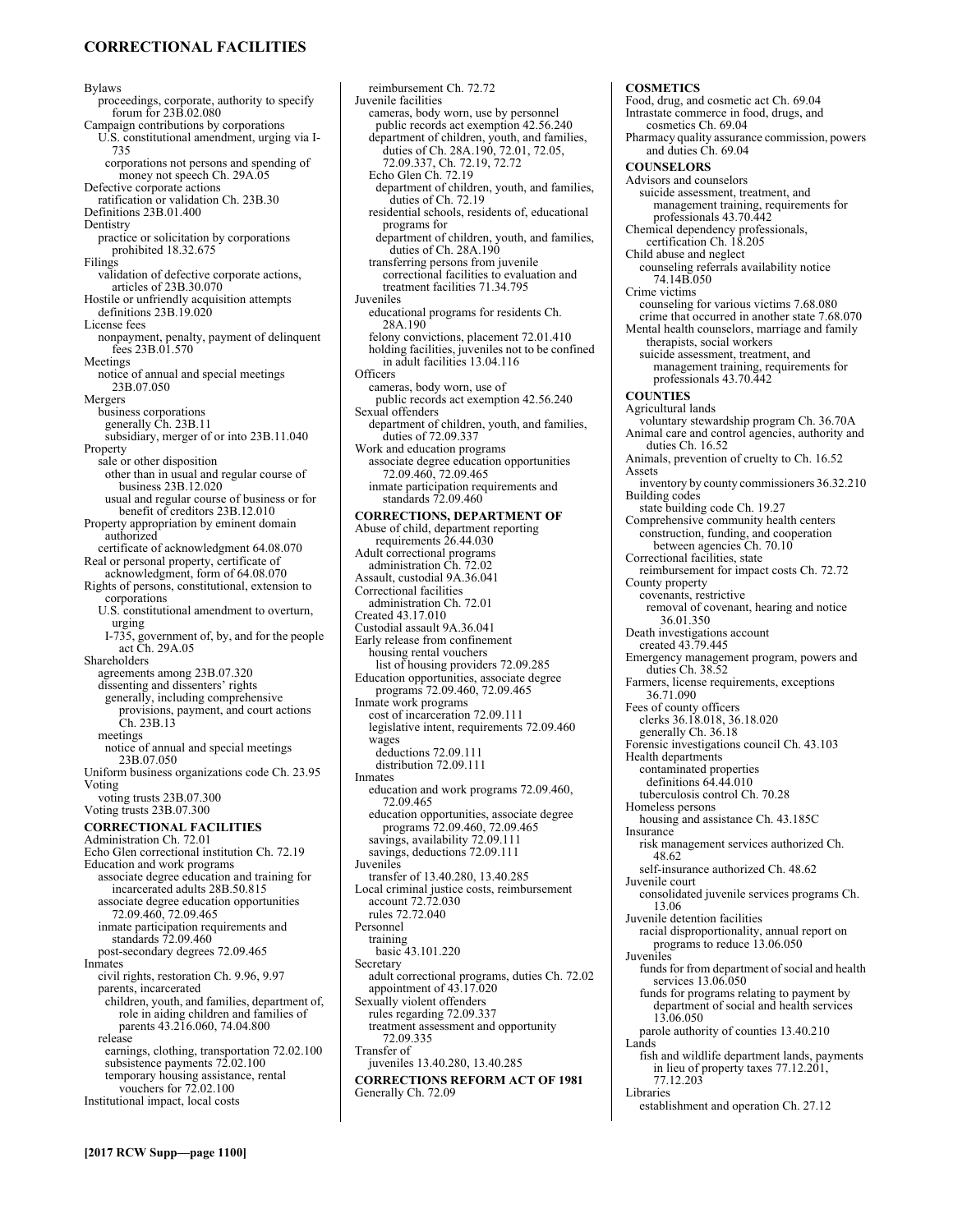# **CRIMES**

temporary restraining order or preliminary

injunction

Licenses background checks, initiation by counties applicants for licenses 36.01.300 licensees for occupations under local licensing authority 36.01.300 farmers, exemption, exceptions 36.71.090 gardeners, exemption 36.71.090 produce stands, exemption 36.71.090 truck farmers, exemption 36.71.090 Local sales and use tax Ch. 82.14 Mental illness community mental health services Ch. 71.24 minors, mental health services Ch. 71.34 Mosquito control Ch. 70.22 Officers and employees background checks, initiation by counties employees, etc., with unsupervised access to certain persons 36.01.300 Official county newspaper county legislative authority, duties as to 36.72.075 On-site sewage disposal systems Ch. 70.118, Ch. 70.118A Peddlers and hawkers license regulations Ch. 36.71 Plans and planning land use planning, comprehensive agricultural lands voluntary stewardship program Ch. 36.70A comprehensive plans mandatory elements 36.70A.070 sufficient land capacity for development 36.70A.115 urban growth areas 36.70A.110 definitions 36.70A.030 natural resource lands and critical areas development regulations 36.70A.060 review and evaluation program 36.70A.215, 36.70A.217 schools, siting in rural areas when serving urban students generally 36.70A.211 updates, periodic 36.70A.212 utilities and facilities, public, extension to serve school, when 36.70A.213 sewage systems, on-site, homeowner selfinspection, when 36.70A.690, 70.05.200, 70.118A.100 transportation element 36.70A.108 state environmental policy act planned actions 43.21C.440 Produce selling, license requirements 36.71.090 Projects of statewide significance, procedures to expedite development Ch. 43.157 **Property** transfer to metropolitan park districts 35.61.290 Prosecuting attorneys driving record, abstract of access 46.52.130 Public funds interfund transfers and loans, repayment and crediting procedure 43.09.285 Public works assistance account established, purpose 43.155.050 loans, grants, or pledges, eligibility 43.155.070 Public works projects competitive bidding requirements 43.155.060 definitions 43.155.020 financing powers of board 43.155.060 legislative policy 43.155.010 loans or grants for preconstruction activities 43.155.068 outcome-focused performance measures 43.155.075 public works assistance account established, purpose 43.155.050 public works board financing powers 43.155.060 powers 43.155.040 Puget Sound water quality protection, responsibilities Ch. 90.71

Railroad crossings allocation of state funds to defray costs of 81.53.281 Residential areas new and rehabilitated multi-unit dwellings in urban centers and urban growth areas, property tax exemption qualification and procedure Ch. 84.14 Sewage systems, on-site homeowner self-inspection, when 36.70A.690, 70.05.200, 70.118A.100 State environmental policy Ch. 43.21C Surcharges of county officers clerks 36.18.020 Surface mining, regulation and enforcement Ch. 78.44 Taxation fire protection districts general levy 52.16.160 Title insurance business, generally Ch. 48.29 Urban centers new and rehabilitated multi-unit dwellings in urban centers, property tax exemption qualification and procedure Ch. 84.14 Urban growth areas new and rehabilitated multi-unit dwellings in urban growth areas, property tax exemption qualification and procedure Ch. 84.14 Veterans indigent veterans and families, assistance programs Ch. 73.08 **COUNTY AUDITORS**  Archives and records management training 36.22.175 Elections ballots and other voting forms Ch. 29A.36 canvassing Ch. 29A.60 crimes and penalties Ch. 29A.84 generally, definitions Ch. 29A.04 mail, elections by Ch. 29A.40 Filings with platting, subdivision and dedication of land 58.17.170, 58.17.190 Recording instruments surcharge local government archives and records management 36.22.175 local homeless housing and assistance 36.22.179 public records programs and services for local agencies, funding for 36.22.175 **COUNTY CLERK**  Fees, enumeration and distribution 36.18.018 Fees and surcharges, enumeration and distribution 36.18.020 **COUNTY COMMISSIONERS**  Annexation, boundary review board powers supersede powers of Ch. 35.13 Cities and towns annexation of unincorporated areas, duties Ch. 35.13 County assets inventory 36.32.210 Inventory of county assets, duty 36.32.210 Libraries, duties of commissioners Ch. 27.12 **COUNTY LEGISLATIVE AUTHORITY**  Libraries, duties of authority Ch. 27.12 Official county newspaper duties as to 36.72.075 **COUNTY ROADS AND BRIDGES**  Billboards and signs, railroad grade crossings, regulation of 36.86.100 Railroad crossings obstructions, removal 36.86.100 **COURT OF APPEALS**  Clerk powers and duties 2.32.050 **COURTS**  Child abuse

enforcement 26.44.063 Child sexual abuse temporary restraining order or preliminary iniunction enforcement 26.44.063 Ethics public resources political campaigns, using for 42.52.180 Student court programs 3.72.030 Tribal courts marriages, solemnization of 26.04.050 **COURTS OF LIMITED JURISDICTION**  Youth courts Ch. 3.72 **COVENANTS**  City or town property, restrictive covenants removal of covenant, hearing and notice 35.21.960 Code city property, restrictive covenants removal of covenant, hearing and notice 35A.21.410 County property, restrictive covenants removal of covenant, hearing and notice 36.01.350 Environmental covenants act, uniform Ch. 64.70 **CREDIT**  Identity theft to improperly access financial information Ch. 9.35 **CREDIT CARDS**  Crimes relating to 9A.56.010 Identity theft to improperly access financial information Ch. 9.35 **CREDIT UNIONS**  Comprehensive provisions Ch. 31.12 Identity theft to improperly access financial information Ch. 9.35 Uniform money services act comprehensive provisions Ch. 19.230 virtual currency Ch. 19.230 **CREDITORS**  Fraudulent transfers uniform voidable transactions act generally Ch. 19.40 right of action Ch. 19.40 **CRIMES (See also BACKGROUND CHECKS; SENTENCES; VICTIMS, SURVIVORS, AND WITNESSES OF CRIME; VICTIMS OF CRIME-- COMPENSATION, ASSISTANCE)** Abuse homicide by abuse 9A.04.080 Access devices defined 9A.56.010, 9A.56.040 Aliens firearms, possession of alien firearm license, false swearing 9.41.173 Animals cruelty to Ch. 16.52 dog guides or service animals 9.91.170 Appropriate lost or misdelivered property or services, defined for theft and robbery 9A.56.010 Arrest warrantless arrest, when authorized 10.31.100 Arson defined, classifications Ch. 9A.48 limitation of action 9A.04.080 Assault custodial assault, correctional facilities 9A.36.041 fourth degree 9A.36.041 Bigamy limitation of actions 9A.04.080 Boats and vessels prohibited activities and penalties Ch. 79A.60 Cable television services subscription services, unauthorized use defined 9A.56.010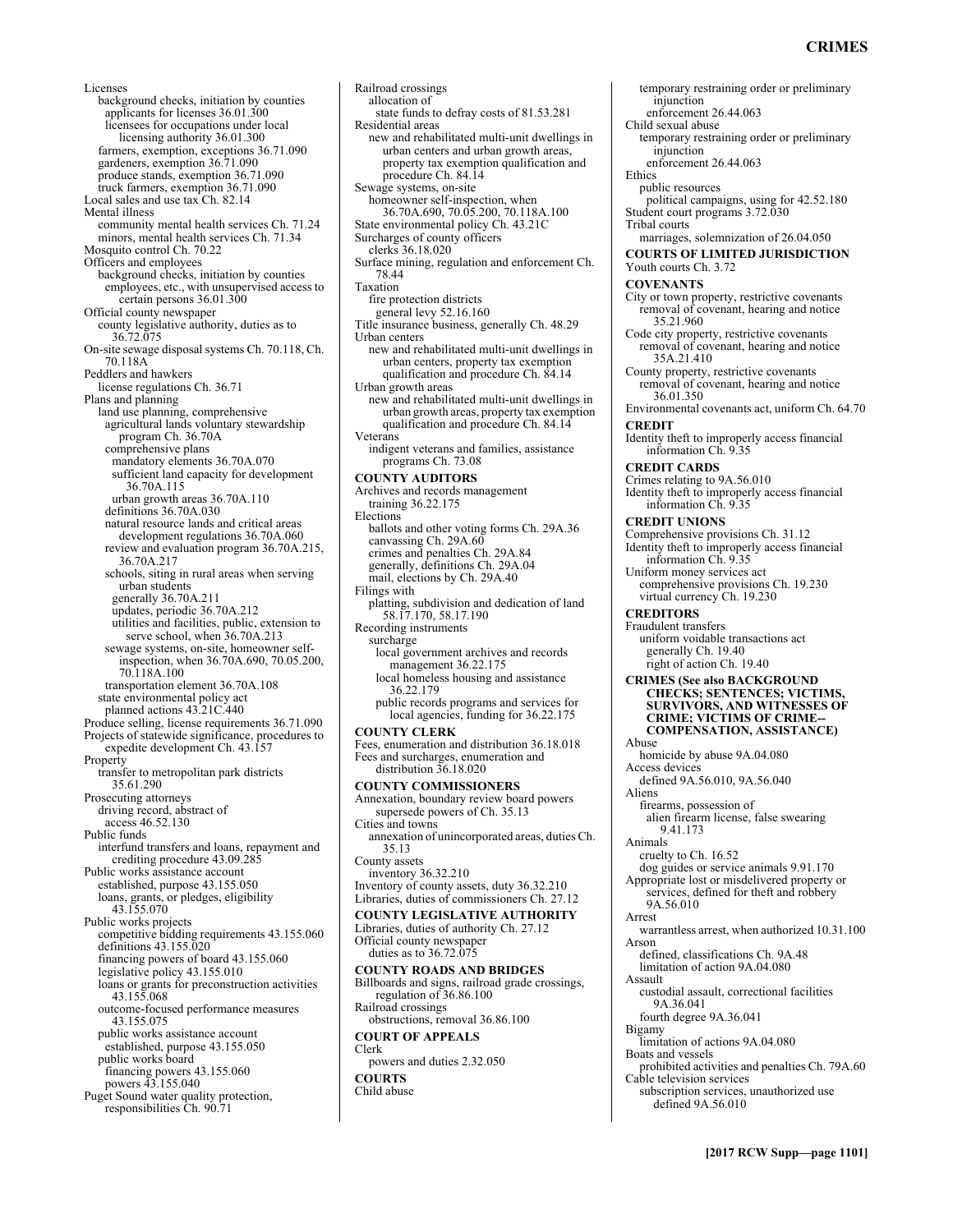# **CRIMES**

Cemeteries, morgues, and human remains Title 68 Child molestation limitation of actions 9A.04.080 Children abuse reporting Ch. 26.44 criminal mistreatment first degree 9A.42.020 second degree 9A.42.030 third degree 9A.42.035 internet, child pornography over the Ch. 9.68A sex offenses sexual abuse limitation of actions 9A.04.080 sexual exploitation of children generally Ch. 9.68A limitation of actions 9A.04.080 special inquiry judge and process 10.27.170, Ch. 10.112 Color or aid of deception, by, defined for theft and robbery 9A.56.010 Controlled substances, uniform act Ch. 69.50 County commissioners, inventory of county assets 36.32.210 County property, inventory by county commissioners 36.32.210 Credit cards defined for theft and robbery 9A.56.010 Criminal mistreatment of children or dependent person first degree 9A.42.020 second degree 9A.42.030 third degree 9A.42.035 Cruelty to animals Ch. 16.52 Custodial assault by juvenile transfer to department of corrections, procedure 13.40.280 Deception, defined for theft and robbery 9A.56.010 Dependent persons criminal mistreatment first degree 9A.42.020 second degree 9A.42.030 third degree 9A.42.035 Deprive, defined for theft and robbery 9A.56.010 Dog guides or service animals 9.91.170 Domestic violence protection orders assault, class C felony 26.50.110 Driving under the influence 24/7 sobriety program 36.28A.370, 46.61.5055 arrest without warrant 10.31.100 fees state toxicology laboratory and enforcement funding fee 46.61.5054 penalty schedule 46.61.5055 what constitutes 46.61.502 Drugs controlled substances 69.50.401, 69.50.4013 marijuana, legal production, sale, and use Ch. 69.50 Election crimes and penalties Ch. 29A.84 Evidence refusal of blood or breath alcohol content test is admissible 46.61.517 Exerts unauthorized control, defined for theft and robbery 9A.56.010 Felonies warrantless arrest, when authorized 10.31.100 Fire arson and reckless burning Ch. 9A.48 Firearms aliens, possession alien firearm license, false swearing 9.41.173 background checks for sales and transfers definitions, including "sale," "transfer," and "unlicensed dealer" 9.41.010 denied transactions data concerning, annual report 36.28A.405

illegal firearm transaction investigation grant program 36.28A.420 information, incorporation into state patrol electronic database 43.43.823 information and records, public disclosure exemption 36.28A.400, 42.56.240 protected person notification system, statewide automated 36.28A.410 reporting by dealer 9.41.114 reporting system, via electronic portal 36.28A.400 requirements, procedures, violations 9.41.113, 9.41.114 use tax when dealer facilitates sale or transfer between unlicensed persons 82.12.040 crimes relating to Ch. 9.41 pistols concealed pistol license 9.41.070 definitions 9.41.010 possessing on school premises 10.31.100 uniform firearms act Ch. 9.41 unlawful possession 9.41.040 warrantless arrest, when authorized 10.31.100 Fish and wildlife, criminal acts and penalties Ch. 77.15 Fraud consumer fraud targeting seniors and vulnerable individuals Ch. 9.35 Gambling generally Ch. 9.46 Gross misdemeanors limitation of actions 9A.04.080 warrantless arrest, when authorized 10.31.100 Hard time for armed crime Ch. 9.94A Health care facilities or providers, interference with warrantless arrest, when authorized 10.31.100 Homicide abuse, homicide by 9A.04.080 Hunting, criminal acts and penalties Ch. 77.15 Identity theft financial information, improper access Ch. 9.35 limitation of action 9A.04.080 seniors and vulnerable individuals, protections for Ch. 9.35, 42.56.640, 43.17.410 Internet child pornography Ch. 9.68A Juvenile justice act Ch. 13.40 Juveniles prosecution 13.40.070 voyeurism, second degree diversion by prosecutor 13.40.070 Kidnapping registration of offenders 9A.44.130, 9A.44.142, 9A.44.143 relief from duty to register, petition and exceptions 9A.44.142 relief from duty to register for juveniles, petition and exception 9A.44.143 Limitation of actions 9A.04.080 Mail mail theft 9A.56.010 Malicious mischief first degree class B felony 9A.48.070 defined, elements 9A.48.070 second degree class C felony 9A.48.080 defined, elements 9A.48.080 Metal property, theft 9A.56.030, 9A.56.040 Methamphetamine controlled substances, uniform act Ch. 69.50 Minimum wage law violations 49.46.100 Misdemeanors warrantless arrest, when authorized 10.31.100 Money laundering limitation of action 9A.04.080 Motor vehicles driving under the influence 46.61.502 physical control of while under the influence

of liquor or drugs 46.61.504

Theft

Murder limitation of action 9A.04.080 Obtain control over, defined for theft and robbery 9A.56.010 Owner, defined for theft and robbery 9A.56.010 Pallets definitions 9A.56.010 Personal property damage to Ch. 9A.48 Physical control of a vehicle while under the influence of liquor or drugs determination 46.61.504 fees state toxicology laboratory and enforcement funding fee 46.61.5054 Pilotage act, violations and penalties Ch. 88.16 Pornography Ch. 9.68 Prostitution<sup>1</sup> commercial sexual abuse of a minor limitation of actions 9A.04.080 offender civil rights, restoration of vacating records when victim of certain crimes 9.96.060, 9.96.070 patronizing a prostitute 9A.88.110 promoting prostitution advances prostitution, defined 9A.88.060 no-contact orders to protect victims 9A.88.160, 9A.88.170, 9A.88.180, 9A.88.190 profits from prostitution, defined 9A.88.060 trafficking limitation of actions 9A.04.080 Public officer official duties, limitation of actions 9A.04.080 Rape limitation of action 9A.04.080 Real property damage to Ch. 9A.48 Receive, defined for theft and robbery 9A.56.010 Robbery appropriate lost or misdelivered property or services, defined 9A.56.010 by color or aid of deception, defined 9A.56.010 credit card, defined 9A.56.010 deception, defined 9A.56.010 definitions 9A.56.010 deprive, defined 9A.56.010 exerts unauthorized control, defined 9A.56.010 mail theft 9A.56.010 obtain control over, defined 9A.56.010 owner, defined 9A.56.010 receive, defined 9A.56.010 services, defined 9A.56.010 stolen, defined 9A.56.010 value, defined 9A.56.010 wrongfully obtains, defined 9A.56.010 School premises, firearms possession on warrantless arrest, when authorized 10.31.100 Senior citizens criminal mistreatment first degree 9A.42.020 second degree 9A.42.030 third degree 9A.42.035 Sentences sentencing reform act, standards, ranges Ch. 9.94A Services, defined for theft and robbery 9A.56.010 Servitude, involuntary, including coercion of Ch. 9A.40 Sex offenses Ch. 9A.44 Sexual exploitation of children Ch. 9.68A, 10.27.170, Ch. 10.112 Shopping cart theft definitions 9A.56.010 Stolen, defined for theft and robbery 9A.56.010 Stolen property motor vehicle or major component part, trafficking in, limitation of action 9A.04.080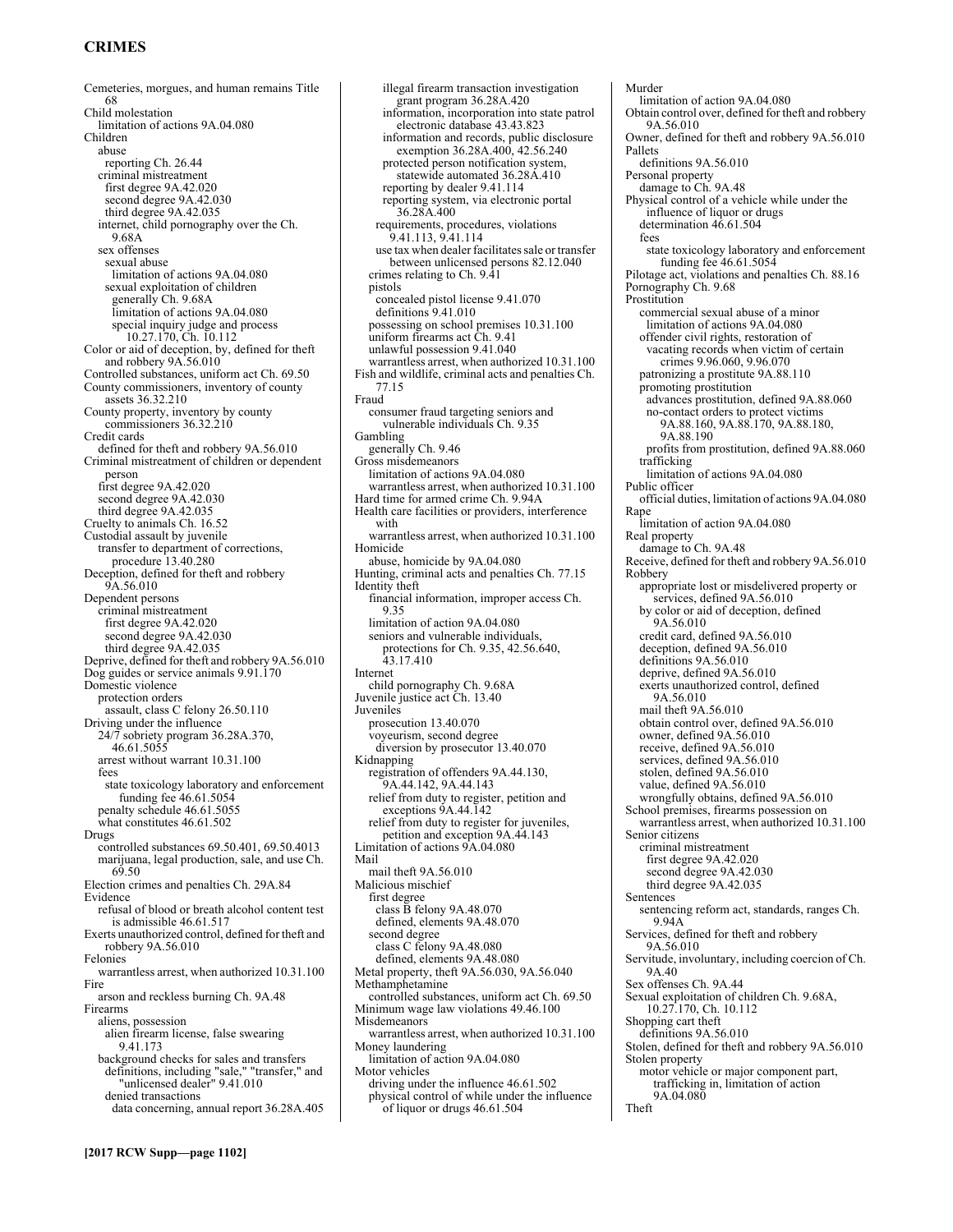person removed from residential real property

beverage crates 9A.56.010 definitions 9A.56.010 first degree defined elements 9A.56.030 metal property 9A.56.030 mail theft 9A.56.010 merchandise pallets 9A.56.010 retail extenuating circumstances 9A.56.360 organized theft 9A.56.350 special circumstances 9A.56.360 second degree defined 9A.56.040 metal property 9A.56.040 property or services, value limit 9A.56.040 public records 9A.56.040 shopping carts 9A.56.010 vulnerable adult, theft from first degree and second degree 9A.56.400 Theft in first or second degree, certain conditions limitation of action 9A.04.080 Trafficking generally 9.94A.515, 9A.40.100 limitation of actions 9A.04.080 no-contact orders to protect victims 9A.40.102, 9A.40.104, 9A.40.106, 9A.40.120 Trafficking in stolen property motor vehicle or major component part, limitation of action 9A.04.080 Value, defined for theft and robbery 9A.56.010 Vehicle dealers, manufacturers, and buyers' agents 46.70.180 Vehicular assault 7.68.020 Vehicular homicide 7.68.020 Victims of compensation Ch. 7.68 Voyeurism first degree and second degree 9A.44.115 limitation of actions 9A.04.080 Vulnerable adults, against criminal cases, written county protocols for handling 74.34.320 vulnerable adult advocacy teams 74.34.320 Vulnerable individuals, against evidentiary suffciency 9.94A.411 Weighmasters and commodity weighing, unlawful acts 15.80.640, 15.80.650 Wildlife, criminal acts and penalties Ch. 77.15 Wrongfully obtains, defined for theft and robbery 9A.56.010 **CRIMINAL JUSTICE AGENCIES**  Local sales and use tax distribution Ch. 82.14 **CRIMINAL JUSTICE TRAINING COMMISSION**  Disability, person with, at emergency scene best practices, consistency of law enforcement training with 43.70.490 Training basic law enforcement provision of support, facilities 43.101.200 requirement for new personnel 43.101.200 corrections personnel basic training 43.101.220 sexual assault of an adult, investigators of 43.101.272, 43.101.274, 43.101.276 **CRIMINAL PROCEDURE**  Arrest felonies warrantless arrest, when authorized 10.31.100 gross misdemeanors warrantless arrest, when authorized 10.31.100 misdemeanors warrantless arrest, when authorized 10.31.100 Bail bond forfeiture sureties surrender of person under bond 10.19.160 Certificates of restoration of opportunity Ch. 9.97

limitation of actions 9A.04.080 Civil rights, restoration of certificates of restoration of opportunity Ch. 9.97 vacating records 9.96.060 vacating records of prostitution offender when victim of certain crimes 9.96.060, 9.96.070 Fees and surcharges, collection by superior court clerk 36.18.020 Forfeitures bail sureties surrender of person under bond 10.19.160 Interpreters at legal proceedings appointment Ch. 2.42 Juvenile justice act Ch. 13.40 Kidnapping registration of offenders 9A.44.130, 9A.44.142, 9A.44.143 Kidnapping offender registration relief from duty to register, petition and exceptions  $9A.44.142$ relief from duty to register for juveniles, petition and exception 9A.44.143 Limitations of criminal actions arson, no limitation if death ensues 9A.04.080 child molestation 9A.04.080 commercial sexual abuse of a minor promoting and promoting travel for, including 9A.04.080 gross misdemeanor 9A.04.080 identity theft 9A.04.080 money laundering 9A.04.080 murder, no limitation 9A.04.080 public officer in breach of duty or violation of oath 9A.04.080 rape of a child 9A.04.080 theft from tax exempt corporation 9A.04.080 theft in first or second degree, certain conditions 9A.04.080 tolling of 9A.04.080 trafficking 9A.04.080 trafficking in stolen motor vehicle or major component part 9A.04.080 Police investigations 9.94A.411 Prosecuting standards evidentiary sufficiency decisions to prosecute 9.94A.411 police investigation 9.94A.411 Sentences earned release time and risk assessments housing rental vouchers 72.09.285 offender score 9.94A.525 seriousness level, crimes included in each level 9.94A.515 Sentencing reform act Ch. 9.94A Sex offenders registration of procedures, deadlines, and penalties 9A.44.130 relief from duty to register, petition and exceptions 9A.44.142 relief from duty to register for juveniles, petition and exception 9A.44.143 Venue change due to disqualification of judge 4.12.040 jurisdiction and venue, including change of Ch. 4.12 Victims of crimes, compensation Ch. 7.68 **CROPS**  Crop adjusters Ch. 48.17 **CUSTODIAL ASSAULT**  Correctional facilities 9A.36.041 **DAIRIES AND DAIRY PRODUCTS**  Business and occupation tax dairy products businesses 82.04.260 **DAMAGES**  Actions for

Child sexual abuse

for trespassing declarant's false statement as basis 4.24.355, 9A.52.115 Industrial insurance actions against employer or third person for injury or death Ch. 51.24 **DAMS**  Construction projects in state waters Ch. 77.55 Hydraulic projects and permits Ch. 77.55 **DANCES**  Opportunity to dance tax exemption for certain establishments 82.04.050 **DAY CARE**  Abuse and neglect prevention training 74.15.200 Background investigations of certain prospective employees and volunteers definitions, records 43.43.830, 43.43.838 records 43.43.832 Child abuse, background investigations of prospective employees and volunteers 43.43.830, 43.43.832, 43.43.838 Child care agencies licensing, definitions Ch. 43.215 Child care coordinating committee child care partnership 43.215.550 Child care expansion grant 43.215.555 Child care facilities family day care centers county regulation of 43.215.532 pilot projects, twelve-month 43.215.532 Child care partnership employer liaison, duties 43.215.550 Child care services children ages sixty months through six years, placement of 43.215.564 infants and young children presenting behavioral concerns or trauma symptoms consultation program 43.215.570 outdoor, nature-based learning programs, pilot program for 43.215.566 state policy 43.215.495 Early learning, department of Ch. 43.215 Early learning facilities grant and loan program comprehensive provisions 43.31.565, 43.31.567, 43.31.569, 43.31.571, 43.31.573, 43.31.575, 43.31.577, 43.31.579, 43.31.581, 43.31.583 Employer assistance and involvement child care partnership employer liaison, duties 43.215.550 Immunization program definitions 28A.210.070 **DEAF**  Interpreters at legal proceedings appointment Ch. 2.42 **DEATH**  Cemeteries, morgues, and human remains Title 68 Death investigations account created 43.79.445 forensic pathology fellowship program, disbursements 43.79.445 Estate and transfer tax Ch. 83.100 Forensic investigations council Ch. 43.103 Forensic pathology fellowship program death investigations account disbursements 43.79.445 **DEBTS AND DEBTORS**  Consumer loan act Ch. 31.04 Fraudulent transfers uniform voidable transactions act generally Ch. 19.40 right of action Ch. 19.40 High risk consumer loans Ch. 31.04 **DEEDS**  Acknowledgments forms 64.08.060, 64.08.070 Forms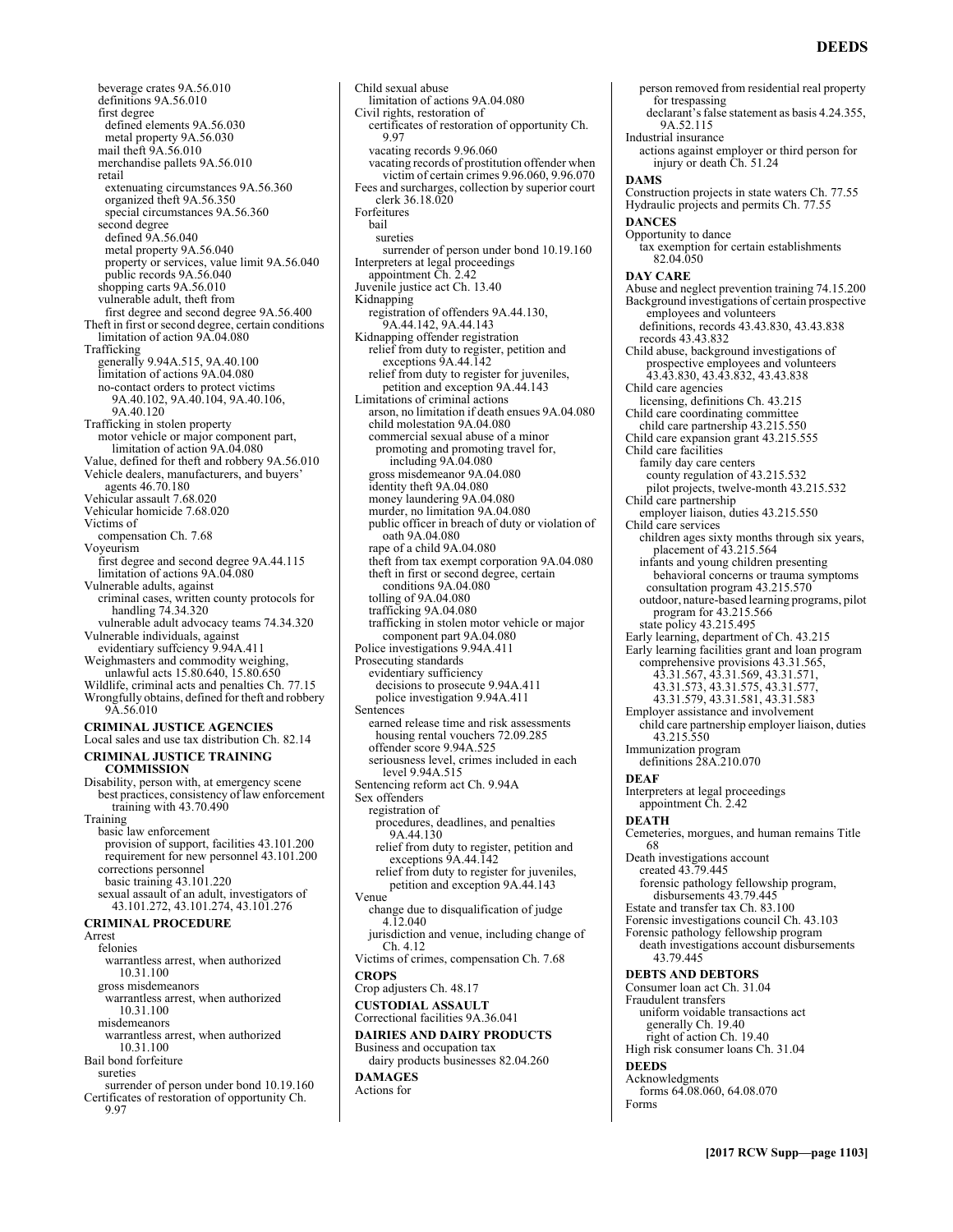# **DEFENSES**

acknowledgments 64.08.060, 64.08.070 **DEFENSES**  Motor vehicles control of while under the influence 46.61.504 **DENTAL HYGIENISTS**  Licenses exemptions from chapter 18.29.180 Suicide assessment, treatment, and management training for dental hygienists 43.70.442 **DENTAL PROFESSIONALS**  Dental anesthesia assistants Ch. 18.350 Dental health aide therapists Indian tribes, authorizing to provide services for Ch. 70.350 Indian tribes, medicaid funding for services provided for 74.09.717 Limitation of chapter 18.260.110 **DENTISTRY**  Anesthesia dental anesthesia assistants Ch. 18.350 Child abuse reporting Ch. 26.44 Corporations, practice or solicitation by, prohibited 18.32.675 Dental anesthesia assistants Ch. 18.350 Dental health aide therapists Indian tribes, authorizing to provide services for Ch. 70.350 Indian tribes, medicaid funding for services provided for 74.09.717 Dental hygienists, licensing and scope of functions Ch. 18.29 Dental quality assurance commission opioid drug prescribing rules, adoption 18.32.800 Dentists abandoning or neglecting patient during procedure 18.32.683 Entities or persons not licensed to practice dentistry interference with licensee's independent clinical judgment 18.32.677 Exemptions from application of chapter 18.32.030 Licenses required 18.32.091 requirements for licensure 18.32.040 Opioid drug prescribing dental quality assurance commission rule making 18.32.800 Practice of dentistry abandoning or neglecting patient during procedure 18.32.683 interference with licensee's independent clinical judgment 18.32.677 Suicide assessment, treatment, and management curriculum for dentists and dental students, developing 43.70.447 training for dentists 43.70.442 **DEPENDENT ADULTS**  Abuse or financial exploitation background investigations of prospective employees and volunteers definitions 43.43.830 record disclosure, conditions and limitations 43.43.832, 43.43.838 criminal cases, written county protocols for handling 74.34.320 vulnerable adult advocacy teams 74.34.320 Assisted living facilities, licensing and regulation Ch. 18.20 Crimes against evidentiary suffciency 9.94A.411 vulnerable adult advocacy teams 74.34.320 written county protocols for handling criminal cases 74.34.320 Criminal mistreatment first degree 9A.42.020 second degree 9A.42.030 third degree 9A.42.035 Definitions 74.34.020

Reports of abuse, exploitation, neglect, or abandonment response to reports 74.34.063 Vulnerable adults caregiver personal information, sensitive, disclosure exemption 42.56.640, 43.17.410 consumer fraud against, penalties Ch. 9.35 crimes against, evidentiary sufficiency 9.94A.411 criminal cases, written county protocols for handling 74.34.320 identity crimes, protections against Ch. 9.35, 42.56.640, 43.17.410 missing children and endangered person clearinghouse, silver alert designation for 13.60.010 personal information, sensitive, disclosure exemption 42.56.640, 43.17.410 protective services Ch. 74.34 public information, disclosure, when 42.56.645 theft from a vulnerable adult first degree and second degree 9A.56.400 vulnerable adult, definition of 9A.56.010 vulnerable adult advocacy teams 74.34.320 **DEVELOPMENTAL DISABILITIES, PERSONS WITH**  Consumer fraud against persons with developmental disabilities, penalties Ch. 9.35 Crimes against evidentiary sufficiency 9.94A.411 Interpreters at legal proceedings appointment Ch. 2.42 Missing children and endangered person clearinghouse silver alert designation 13.60.010 Parents with developmental disabilities dependency proceedings, permanency plan of care 13.34.136 Personal information, sensitive identity crimes, protections against Ch. 9.35, 42.56.640, 43.17.410 individuals and caregivers, disclosure exemption 42.56.640, 43.17.410 Public information, disclosure, when 42.56.645 Residential habilitation centers administration Ch. 72.01 children and youth services, management Ch. 72.05 educational programs for residents Ch. 28A.190 financial responsibility for care payment ability, determination 43.20B.430 responsibility, modification or vacation of findings 43.20B.435 Yakima Valley School, closure of 71A.20.180 State and local services comprehensive community health centers construction, funding, and cooperation between agencies Ch. 70.10 **Students** special education Ch. 28A.155 Vulnerable adult, definition of 9A.56.010 Vulnerable adults theft from a vulnerable adult first degree and second degree 9A.56.400 **DIGITAL SIGNATURES**  Signatures certificate as acknowledgment of verified signature 19.34.340 **DIKING AND DRAINAGE**  Hydraulic projects and permits Ch. 77.55 Public lands--aquatic lands generally Ch. 79.105 **DISABILITIES, PERSONS WITH**  Adapted housing for disabled veterans sales tax exemption 82.08.0207 use tax exemption 82.12.0207 Children infants and toddlers

birth-to-three interagency coordinating council 43.215.470, 43.215.472, 43.215.474, 43.215.476 early intervention services 43.215.470, 43.215.472, 43.215.474, 43.215.476 Emergency scenes 911 system, notification of presence of person with disability via 38.52.440 disability, person with, at scene law enforcement training, consistency with best practices 43.70.490 training program for emergency medical and fire department personnel 43.70.490 Housing trust fund loans or grants 43.185.050 Notarized documents, procedure 42.44.080, 42.45.070 Parking access aisles requirement for van-accessible spaces 19.27.550 special parking privileges Ch. 46.19 Students with disabilities special education Ch. 28A.155 **DISASTERS**  Disaster response account 38.52.105 **DISQUALIFICATION**  Superior court judges change of venue 4.12.040 notice of disqualification 4.12.040, 4.12.050 transfer of action to other judge 4.12.040 **DISSOLUTION OF MARRIAGE**  Child custody nonparental actions for custody Ch. 26.10 residential time summary report 26.09.231, 26.18.230 Children parenting plan Ch. 26.09 Parenting plan Ch. 26.09 **DISTILLERIES**  Licensees operating as spirits retailers/ distributors 66.24.640 Licenses 66.24.140 **DISTRESSED AREAS**  Community empowerment zones Ch. 82.60 Projects of statewide significance, procedures to expedite development Ch. 43.157 Tax deferral program for investment projects Ch. 82.60 **DISTRICT COURTS**  Fees fees for services 3.62.060 filing fees 3.62.060 Filing fees civil cases 3.62.060 surcharge in certain cases 3.62.060 Youth courts Ch. 3.72 **DNA IDENTIFICATION SYSTEM**  Collection of biological samples 43.43.754 Crimes, list of 43.43.754 **DOCUMENTS (See PUBLIC RECORDS ACT; RECORDS AND DOCUMENTS) DOGS**  Guide dogs or service animals crimes against 9.91.170 Search and rescue theft of 9A.56.030 Tethering, prohibitions and offenses involving 16.52.350 **DOMESTIC PARTNERSHIPS**  Child custody, generally Ch. 26.10 Child support enforcement, generally Ch. 26.18 Dissolution, generally Ch. 26.09 Parentage act, uniform Ch. 26.26 Same-sex marriages Ch. 26.04 **DOMESTIC VIOLENCE (See also CHILD ABUSE; HARASSMENT; RESTRAINING ORDERS)** Arrests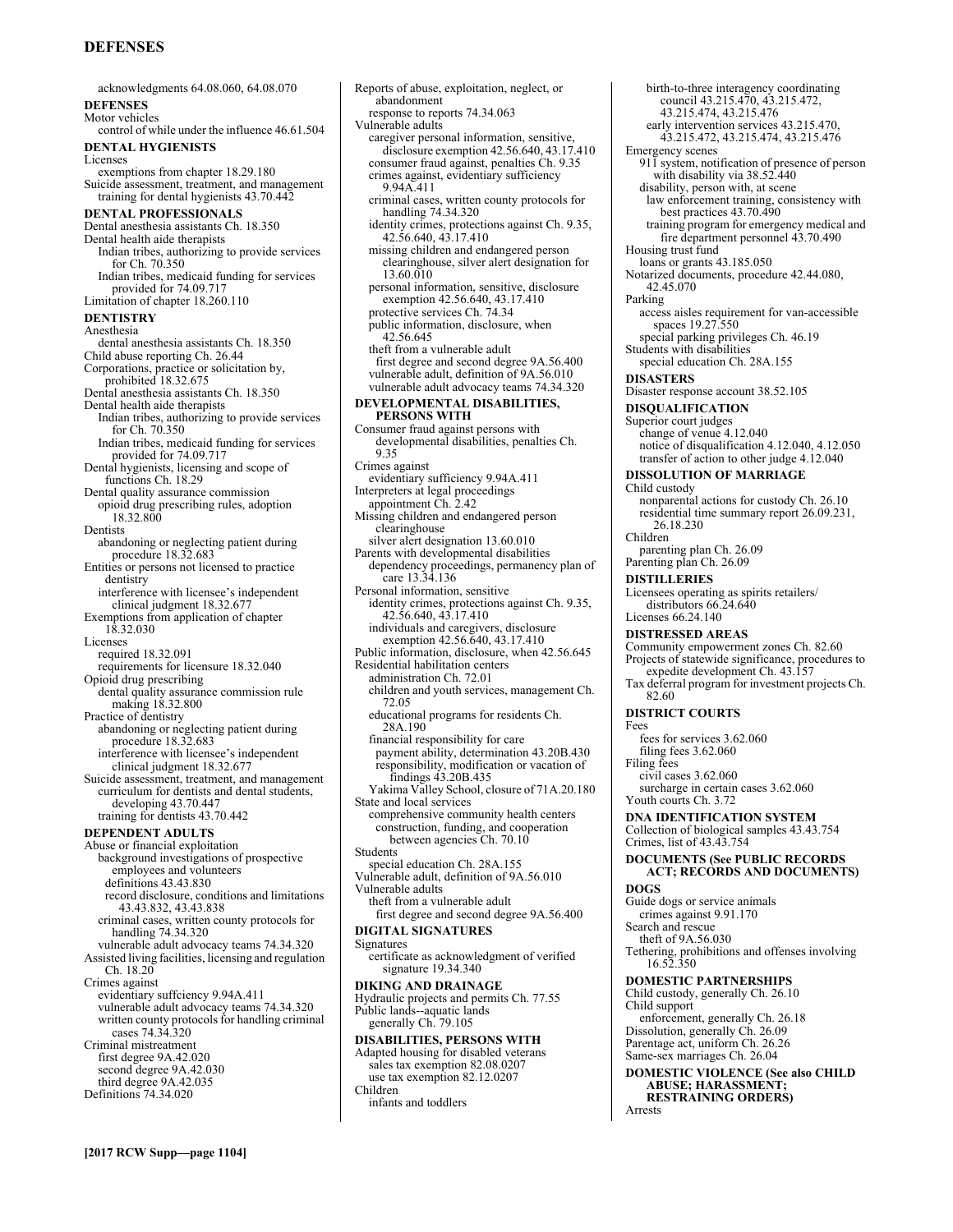# **EARLY LEARNING, DEPARTMENT OF**

immunity for police officer 10.31.100 warrantless arrest, when authorized 10.31.100 Child, writ of habeas corpus for return of service of, fee waiver for, when 7.36.260 Firearms acquisition attempt by person subject to court order protected person notification system, statewide automated 36.28A.410 protection, no-contact, or restraining orders, unlawful possession by persons subject to 9.41.040 Leave from employment for victims Ch. 49.76 No-contact order firearm acquisition attempt by person subject to order protected person notification system, statewide automated 36.28A.410 Perpetrator programs standards 26.50.150 Protection orders firearm acquisition attempt by person subject to order protected person notification system, statewide automated 36.28A.410 judicial information system, required contents of database 26.50.160 procedures Ch. 26.50 Restraining orders violation arrest 10.31.100 Victims advocates, domestic violence, higher education campus-affiliated Ch. 28B.112, 42.56.240 leave from employment Ch. 49.76 **DONATIONS**  Metropolitan park districts, public streets 35.61.290 **DRIVING UNDER THE INFLUENCE**  24/7 sobriety program 36.28A.370, 46.61.5055 Alcohol concentration, defined 46.61.502 Alcohol or drug tests blood withdrawal, immunity from liability 46.61.508 procedure 46.61.506 refusal to take 46.61.517 Arrest warrantless, when authorized 10.31.100 Defenses 46.61.502 Defined 46.61.502 Driver's license ignition interlock driver's license 46.20.385 Driving record, abstract of access 46.52.130 Evidence 46.61.502 Fees penalty schedule 46.61.5055 state toxicology laboratory and enforcement funding fee 46.61.5054 traffic safety commission grants, funding of 46.61.5054 Gross misdemeanor 46.61.502 Ignition interlocks, biological and technical devices 46.20.720, 46.20.745 Impaired driver blood samples, drawing by health care professionals without consent under law enforcement direction professional misconduct, is not 18.130.410 Physical control of a vehicle under the influence 46.61.504 Vehicular assault, homicide 7.68.020 **DRUGS (See also ALCOHOLISM AND DRUG ADDICTION; MARIJUANA)** Arrests, possession of cannabis, when authorized 10.31.100 Birth control health benefit plan coverage twelve-month refill 48.43.195 Codeine controlled substances, uniform act Ch. 69.50

decontamination, disposal, or removal Ch. 64.44 transient accommodations, methamphetamine in Ch. 64.44 Controlled substances definition, excluding industrial hemp from 69.50.101 definitions 69.50.101 prohibited acts manufacture, delivery, or possession, penalties 69.50.401 violations possession of 69.50.4013 Controlled substances, uniform act Ch. 69.50 Controlled substances therapeutic research program Ch. 69.51 Dangerous drugs arrests, possession of cannabis, when authorized 10.31.100 cannabis, possession of, warrantless arrests for 10.31.100 Food, drug, and cosmetic act Ch. 69.04 Hallucinogenic substances controlled substances, uniform act Ch. 69.50 Intrastate commerce in food, drugs, and cosmetics Ch. 69.04 Investigational drugs, for terminally ill persons requirements, procedures, prohibitions Ch. 69.77 Marijuana businesses, licensed generally Ch. 69.50 licensing agreements and consulting contracts 69.50.395 proprietary and other information, disclosure exemption 42.56.270 controlled substances, uniform act Ch. 69.50 definition, excluding industrial hemp from 69.50.101 edibles, marijuana-infused, processing of 69.07.200, 69.07.210 legal production, sale, and use definitions 69.50.101 generally Ch. 69.50 legalization THC concentration and driving, provisions concerning 46.61.502, 46.61.504, 46.61.506 medical use of cannabis act Ch. 69.51A possession of, warrantless arrests for 10.31.100 production, products, and sales, regulation of Ch. 15.125 public records act exemptions 42.56.640 recreational marijuana comprehensive provisions Ch. 69.50 producer's, processor's, and retailer's licenses 69.50.325 retailers, rules for 69.50.357 signage and advertising 69.50.369 research license 69.50.372 transporting or delivering common carriers 69.50.382 Methamphetamine controlled substances, uniform act Ch. 69.50 Motor vehicles driving under the influence 46.61.502 physical control of while under the influence 46.61.504 New drugs introduction requirements 69.04.570 Opiates controlled substances, uniform act Ch. 69.50 Opioid drug prescribing dental quality assurance commission rule making 18.32.800 podiatric medical board rule making 18.22.800 Opioids medication-assisted treatment programs 71.24.560, 71.24.590, 71.24.595 naloxone

Contaminated properties

opioid overdose, medication for 71.24.560, 71.24.590, 71.24.595 overdose medication reversal medication 71.24.560 reversal medication use 71.24.590, 71.24.595 prescribing of opioid drugs medical quality assurance commission, rules adoption 18.71.800, 18.71A.800 nursing care quality assurance commission, rules adoption 18.79.800 osteopathic medicine and surgery, board of, rules adoption 18.57.800, 18.57A.800 Pharmacy quality assurance commission, powers and duties Ch. 69.04 Prescription drugs donation and dispensing through redistribution program Ch. 69.70 opioid drug prescribing dental quality assurance commission rule making 18.32.800 podiatric medical board rule making 18.22.800 opioid overdose medication 71.24.560, 71.24.590, 71.24.595 Uniform controlled substances act Ch. 69.50 **EARLY LEARNING, DEPARTMENT OF (See also CHILDREN, YOUTH, AND FAMILIES, DEPARTMENT OF)** Abolishing department, effective July 1, 2018 powers, duties, and functions of department, transferring to department of children, youth, and families 43.216.905 Advisory committees or councils 43.215.050 Background checks employees working with children 41.06.475 Child and youth development professionals core competencies 43.215.105 Child care services infants and young children presenting behavioral concerns or trauma symptoms consultation program 43.215.570 outdoor, nature-based learning programs, pilot program for 43.215.566 state policy 43.215.495 Child care subsidy fraud referral of suspected incidents to department of social and health services 43.215.562 Child care workers 43.215.371, 43.215.500, 43.215.502, 43.215.505, 43.215.510 Child day care centers 43.215.520, 43.215.525, 43.215.530, 43.215.532, 43.215.545 Child day care services child care expansion grant 43.215.555 child care partnership employer liaison, duties 43.215.550 children ages sixty months through six years, placement of 43.215.564 subsidized child care report and assessment 43.215.560 Child fatality reviews child fatality review subcommittee 43.215.490 investigation by department communication with children 43.06A.100 reviews of fatalities 43.215.490 Created 43.17.010 Day care insurance 43.215.535 Definitions 43.215.010 Department created, duties 43.215.020, 43.215.545 Director 43.17.020, 43.215.030, 43.215.040 Early achievers program annual progress report, and mitigation plan for certain areas 43.215.102 community information and involvement plan home-based, tribal, and family early learning program providers 43.215.103 culturally diverse and low-income center providers, participation of 43.215.101 early achievers review subcommittee 43.215.090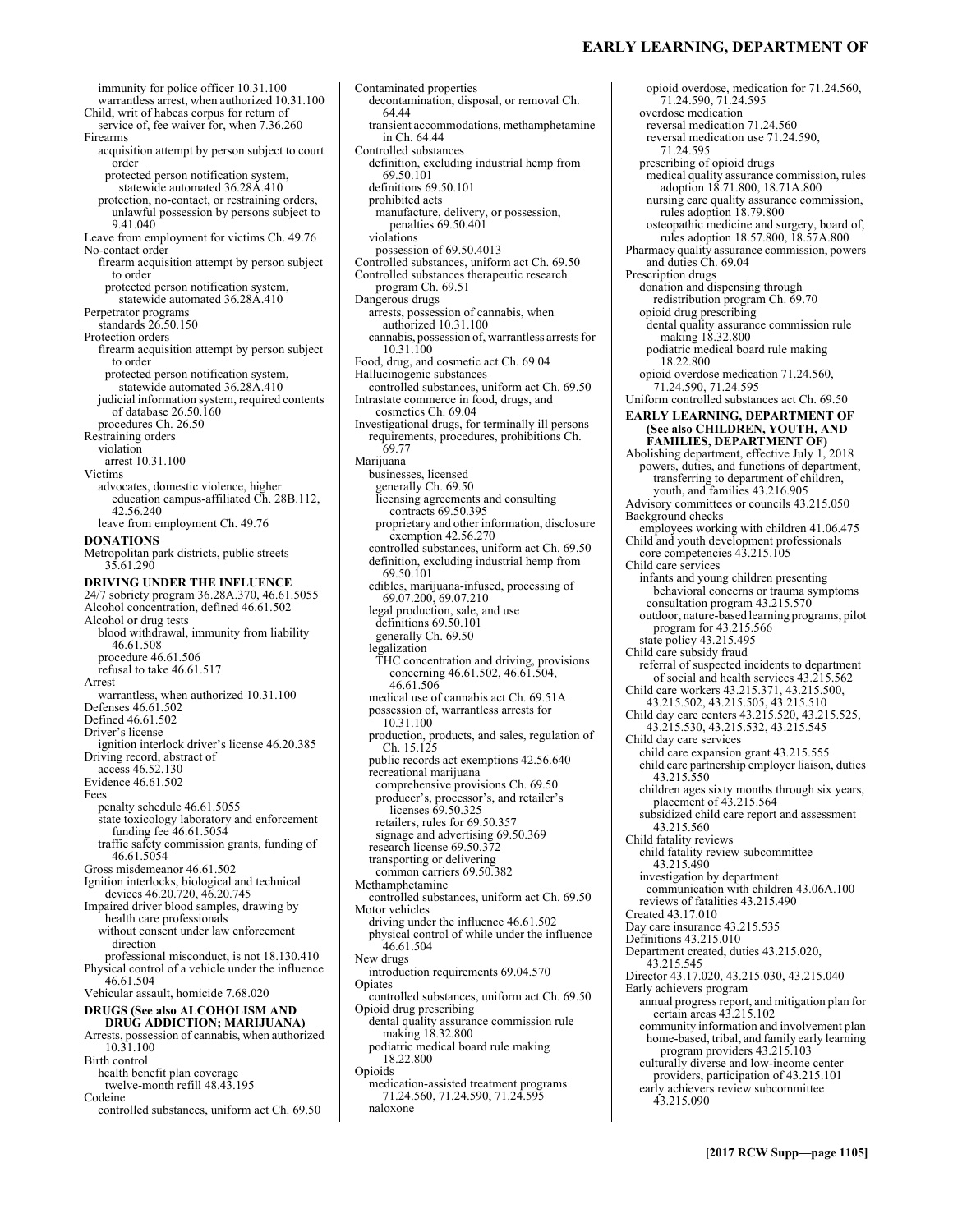# **EASEMENTS**

family home child care providers, participation of 43.215.101 joint select committee on the early achievers program 43.215.1001 quality rating and improvement system 43.215.100 voluntary quality rating and improvement system 43.215.100 Early care and education professionals core competencies 43.215.105 Early childhood education and assistance program admission and funding 43.215.410 advisory committee 43.215.420, 43.215.445 applications, review of 43.215.430 data collection and evaluation, including education data center role 43.215.492 definitions 43.215.405 disabilities, infants and toddlers with birth-to-three interagency coordinating council 43.215.470, 43.215.472, 43.215.474, 43.215.476 early intervention services 43.215.470, 43.215.472, 43.215.474, 43.215.476 eligible providers, state-funded support, data  $\text{collection}$  43.215.415 funding and statewide implementation 43.215.456 gift, grants, support 43.215.450 legislative intent 43.215.400 licensing standards for program and child care 43.215.201 pathway to program 43.215.415 reports 43.215.435 rule making for program 43.215.425 rules 43.215.425 state support, priorities, funding 43.215.440 voluntary preschool opportunities 43.215.455, 43.215.456 voluntary preschool opportunities, early learning program for 43.215.455, 43.215.456, 43.215.457 Early learning advisory council 43.215.090 Early learning opportunities local and private funds, increasing use of 43.215.112 outdoor, nature-based learning programs, pilot program for 43.215.566 Early start act, provisions of comprehensive provisions Ch. 43.215 definitions 43.215.010 early achievers program annual progress report, and mitigation plan for certain areas 43.215.102 culturally diverse and low-income center providers, participation of 43.215.101 early achievers review subcommittee 43.215.090 family home child care providers, participation of 43.215.101 joint select committee on the early achievers program 43.215.1001 quality rating and improvement system 43.215.100 early childhood education and assistance program applications, review of 43.215.430 data collection and evaluation, including education data center role 43.215.492 eligible providers, state-funded support, data collection 43.215.415 funding and statewide implementation 43.215.456 licensing standards for program and child care 43.215.201 pathway to program 43.215.415 rule making for program 43.215.425 voluntary preschool opportunities 43.215.455, 43.215.456 early start account 43.215.195 licensing duties of director 43.215.200 licensing standards

child care and early childhood education and assistance program 43.215.201 local governments and other entities, integrating efforts of 43.215.099 short title 43.215.909 working connections child care program change in providers, notification of 43.215.1352 contracted child care slots and vouchers 43.215.137 subsidy requirements, tiered reimbursements, copayments 43.215.135 Early start program findings, intent 43.215.460 Evaluation, legislative audit and review committee 43.215.907 Facilities for early learning early learning facilities grant and loan program department consultative role 43.31.571 department role 43.31.567 Family day care providers 43.215.520, 43.215.525, 43.215.530 Federal and state cooperation 43.215.060 Head start program, statewide 43.215.125 Home visitation programs definitions 43.215.146 findings, intent 43.215.145 funding 43.215.147 home visitation services coordination or consolidation plan 43.215.147 Home visiting services account purpose, administration, funding 43.215.130 Incarcerated parents support for children of 43.215.065 Languages dual language learning 43.215.104 native language development and retention 43.215.104 Legislative findings 43.215.005 Licensing, agencies access to agencies, records 43.215.240 actions against agencies 43.215.330 actions against agencies, reporting 43.215.370 adjudicative proceedings 43.215.310 application 43.215.260 articles of incorporation 43.215.230 background checks clearance card or certificate 43.215.215 individual-based/portable background check clearance registry 43.215.216, 43.215.217, 43.215.218 shared background checks 43.215.200, 43.215.215 building code, licensing pending compliance with department consultation with local officials 43.215.308 character, suitability, and competence 43.215.215 child care workers, reporting resignation of termination of 43.215.371 civil fines, adjudicative proceedings 43.215.307 denial, suspension, nonrenewal 43.215.300, 43.215.305 director's duties 43.215.200 fees 43.215.255 fire protection 43.215.210 initial 43.215.280 license required 43.215.250 minimum requirements 43.215.205, 43.215.360 negotiated rule making 43.215.350, 43.215.355 notifying agency of licensing requirement 43.215.370 operating with license, penalty 43.215.340 pesticide use, notice 43.215.220 probationary 43.215.290 renewal 43.215.270 suspension, noncompliance and reissuance 43.215.320

unlicensed providers notification to agency, penalty, posting on web site 43.215.335 window blind pull cords 43.215.360 Private-public partnerships 43.215.070, 43.215.110 Reports 43.215.080 Sexual misconduct or abuse, report of alleged 43.215.120 Tiered reimbursement system, pilot sites 43.215.540 Voluntary preschool opportunities, early learning program for definitions 43.215.140 funding and statewide implementation, reports 43.215.456 program standards 43.215.455 short title  $43.215.457$ Working connections child care program applicant and recipient requirements 43.215.1352 change in providers, notification of 43.215.1352 contracted child care slots and vouchers 43.215.137 department duties 43.215.136 department of social and health services duties 43.215.136 income eligibility and copayment unemployment compensation, twenty-five dollar increase to 43.215.1351 standards and guidelines 43.215.136 subsidy authorization 43.215.135 subsidy requirements, tiered reimbursements, copayments 43.215.135 **EASEMENTS**  Public lands aquatic lands--easements and rights of way Ch. 79.110 **ECOLOGY, DEPARTMENT OF**  Agreements, interagency, involving department listing on department's web site 43.21A.150 Brake friction material restrictions on manufacture and sale of certain material Ch. 70.285 Chehalis board creation, membership, duties 43.21A.731 Construction projects in state waters Ch. 77.55 Created 43.17.010 **Director** appointment 43.17.020 Ecological commission state environmental policy, commission duties Ch. 43.21C Hydraulic projects and permits Ch. 77.55 Interagency agreements involving department listing on department's web site 43.21A.150 Intergovernmental cooperation 43.21A.150 Mercury mercury-containing light recycling program Ch. 70.275 Oil and hazardous substance spill prevention and response, department duties Ch. 90.56 Photovoltaic module stewardship and takeback program department role Ch. 70.355 Solid waste management, powers, duties, and functions Ch. 70.95 State environmental policy, department duties Ch. 43.21C Water construction projects in state waters Ch. 77.55 **ECONOMIC DEVELOPMENT**  Community empowerment zones tax deferral program Ch. 82.60 Evergreen jobs act 28B.50.281 Legislative committee on economic development and international relations Ch. 43.15 Manufacturing investments, tax deferral invest in Washington act, pilot program Ch. 82.85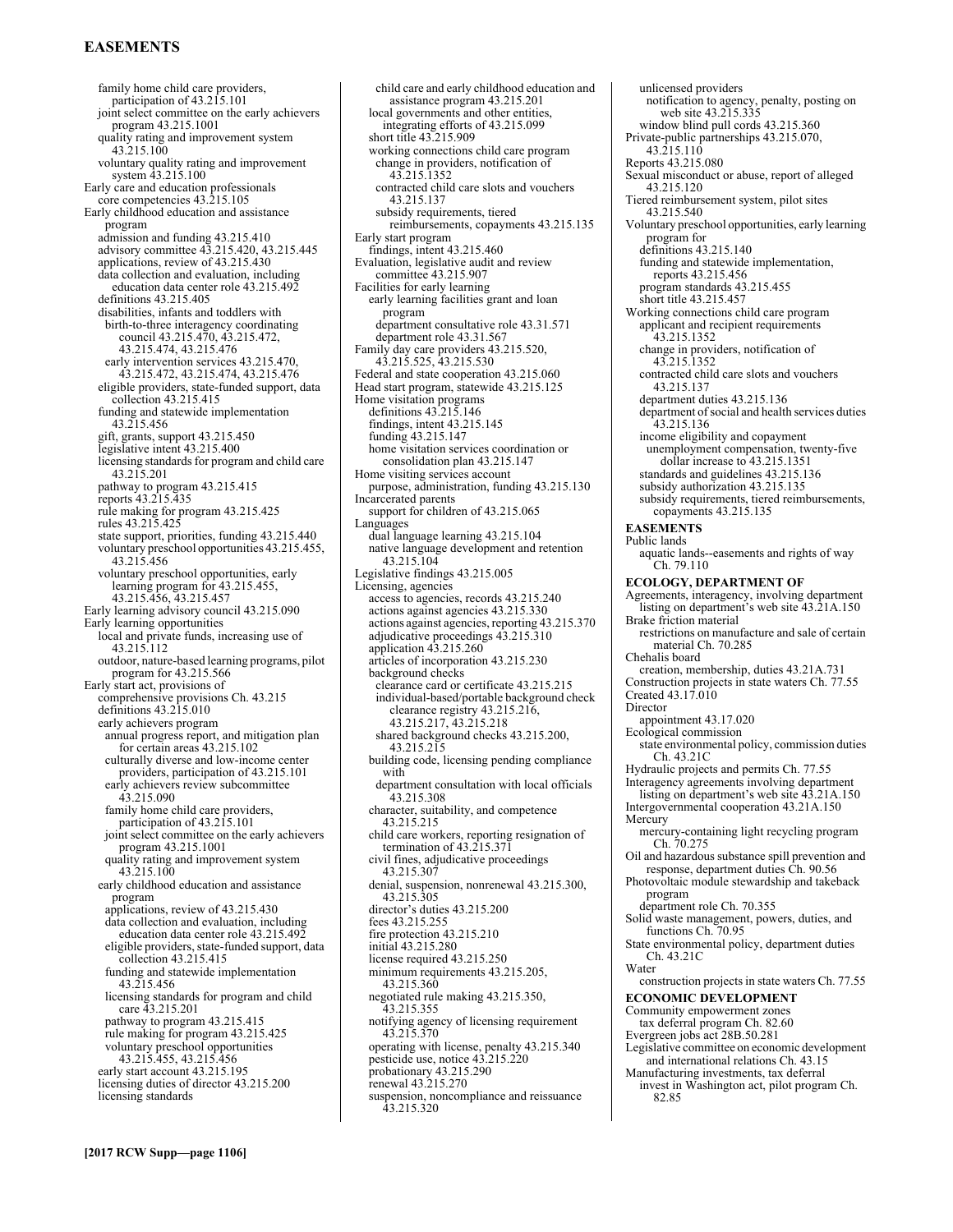purposes and applicability 8.26.010

tenants, payment for replacement housing for 8.26.055

Projects of statewide significance, procedures to expedite development Ch. 43.157 Strategic reserve account 43.330.250

Washington marketplace program

encouragement of in-state purchases by Washington businesses 43.31.524 purpose and duties 43.31.524

#### **EDUCATION**

Enhanced salary allocation model for educator development and certification technical working group 28A.400.201 Information technology

K-20 network Ch. 43.41 K-20 information technology Ch. 43.41

K-20 telecommunications system Ch. 43.41 **EDUCATIONAL EMPLOYMENT** 

### **RELATIONS**

Collective bargaining agreements certificated instructional staff 41.59.800 construction of chapter 41.59.935 currently in effect, not altered or impaired 41.59.937 school district agreements 41.59.105

# **EDUCATIONAL SERVICE DISTRICTS**

Employees record check through state patrol criminal identification system 28A.400.303, 28A.400.305, 28A.400.309 Technology, education definitions 28A.650.010

### **EGGS AND EGG PRODUCTS**

Sale of as exempt from county peddlers' licensing  $36.71.090$ 

#### **ELECTIONS**

Administration Ch. 29A.04

- Ballot titles Ch. 29A.36
- Ballots, return drop boxes for 29A.40.160, 29A.84.540

mistreatment of, as malicious mischief

- 9A.48.070, 9A.48.080
- Ballots and other voting forms Ch. 29A.36
- Canvassing Ch. 29A.60 Costs Ch. 29A.04

Crimes and penalties Ch. 29A.84

- General provisions Ch. 29A.04
- Initiative 735, government of, by, and for the
- people act undue influence of money and political power, eliminating Ch. 29A.05

Mail, elections by Ch. 29A.40

- Money and political power, undue influence on elections
	- U.S. constitutional amendment to eliminate, urging
	- I-735, government of, by, and for the people act Ch. 29A.05
- Reconciliation reports 29A.60.235

Rule-making authority Ch. 29A.04

- School district provisions applicable to all districts Ch. 28A.320
- organization and reorganization of districts
- Ch. 28A.315

Secretary of state, rules Ch. 29A.04

- Times for holding elections Ch. 29A.04
- Voting by mail Ch. 29A.40
- Voting centers 29A.40.160

### **ELECTRICAL TRANSMISSION LINES**

Irrigation districts, powers in regard to 87.03.015 Underground utilities, location, damage Ch. 19.122

### **ELECTRICAL UTILITIES**

- Energy independence act
- conservation and renewable energy targets 19.285.040
- definitions 19.285.030
- rule making 19.285.080

Irrigation districts, powers in regard to 87.03.015 Renewable energy systems

financing tools or models for aggregating federal incentives and other benefits housing finance commission role 43.180.295 Taxation Ch. 84.12 Underground utilities, location, damage Ch. 19.122 **ELECTRICITY**  Irrigation districts power in regard to 87.03.015 Underground utilities, location, damage Ch. 19.122 **ELECTRONIC MEDIA**  Digital citizenship, definition 28A.650.010 Digital citizenship, internet safety, and media literacy, school instruction in 28A.650.045, 28A.650.050 **ELECTRONIC MESSAGES**  Digital signatures electronic authentication act Ch. 19.34 **ELECTRONIC PRODUCT RECYCLING**  Generally Ch. 70.95N **ELEVATORS, LIFTING DEVICES, AND MOVING WALKS**  Regulation and safety provisions Ch. 70.87 **E-MAIL**  Digital citizenship, internet safety, and media literacy, school instruction in 28A.650.045, 28A.650.050 **EMERGENCY MANAGEMENT**  911 emergency communications network, statewide enhanced system disability, person with, at emergency scene, notification 38.52.440 Definitions 38.52.010 Disaster response account 38.52.105 Emergency notification systems life safety information during emergencies and disasters 38.52.010, 38.52.070, 38.52.073, 38.52.580 Employees, volunteers benefits rights preserved 38.52.180 liability 38.52.180 Liability for loss or injury assumption by state 38.52.180 Local comprehensive emergency management plans communication plans and emergency notification of life safety information 38.52.010, 38.52.070, 38.52.073 Local organizations and joint local organizations establishment, operation, and coordination with comprehensive state plan and program 38.52.070 Oil and hazardous substance spill prevention and response Ch. 90.56 State departments and agencies continuity of operations planning, interagency coordination of 38.52.010 **EMERGENCY MEDICAL SERVICES**  Ambulances personnel requirements 18.73.150 Emergency medical personnel disability, person with, at scene training program for medical and fire department personnel 43.70.490 Personnel emergency medical technicians LEOFF plan 2 retirement system members death or disability benefit 41.26.546 service credit 41.26.545 licensing Ch. 18.73 **EMINENT DOMAIN**  Metropolitan park districts, general power in regard to 35.61.130 Real property acquisition policy homeowners, payment for replacement housing for 8.26.045 Relocation assistance

moving and related expenses, payment

8.26.035

homeowners, payment for replacement housing for 8.26.045 moving and related expenses, payment 8.26.035 purposes and applicability 8.26.010 tenants, payment for replacement housing for 8.26.055 **EMPLOYER AND EMPLOYEES**  Domestic violence victims leave Ch. 49.76 Family and medical leave, paid family and medical leave program Ch. 50A.04 Family leave Ch. 49.78 Medical leave family and medical leave program Ch. 50A.04 Military family leave act Ch. 49.77 Sick leave paid sick leave 49.46.020, 49.46.120, 49.46.200, 49.46.210, 49.46.800, 49.46.810, 49.46.820 **EMPLOYMENT**  Compulsory school attendance violations 28A.225.090 Customized employment training program Ch. 28B.67 Dislocated worker training 50.22.150, 50.22.155 Domestic violence victims leave Ch. 49.76 Family and medical leave, paid family and medical leave program Ch. 50A.04 Family leave Ch. 49.78 Juvenile rehabilitation agencies employment or volunteer positions, eligibility 72.05.440 Labor market information and economic analysis Ch. 50.38 Medical leave family and medical leave program Ch. 50A.04 Military family leave act Ch. 49.77 Skilled worker outreach, recruitment, and career awareness grant program Ch. 43.329 **EMPLOYMENT RIGHTS, RESTORATION OF**  Certificates of restoration of opportunity Ch. 9.97 Supervision of children or vulnerable adults 9.96A.060 **EMPLOYMENT SECURITY DEPARTMENT**  Family and medical leave program administration of program by department 50A.04.195 comprehensive provisions Ch. 50A.04 Forest products workers, dislocated workers program Ch. 50.70 Labor market information and economic analysis Ch. 50.38 Records and information privacy, access Ch. 50.13 Rural natural resources impact areas dislocated workers program Ch. 50.70 Salmon industry, dislocated workers program Ch. 50.70 Unemployment compensation benefits for persons with temporary total disability Ch. 50.06 **ENERGY**  Audits schools 28A.320.330 Energy independence act Ch. 19.285 Forest biomass demonstration projects design of projects 43.30.835 Renewable energy systems financing tools or models for aggregating federal incentives and other benefits housing finance commission role 43.180.295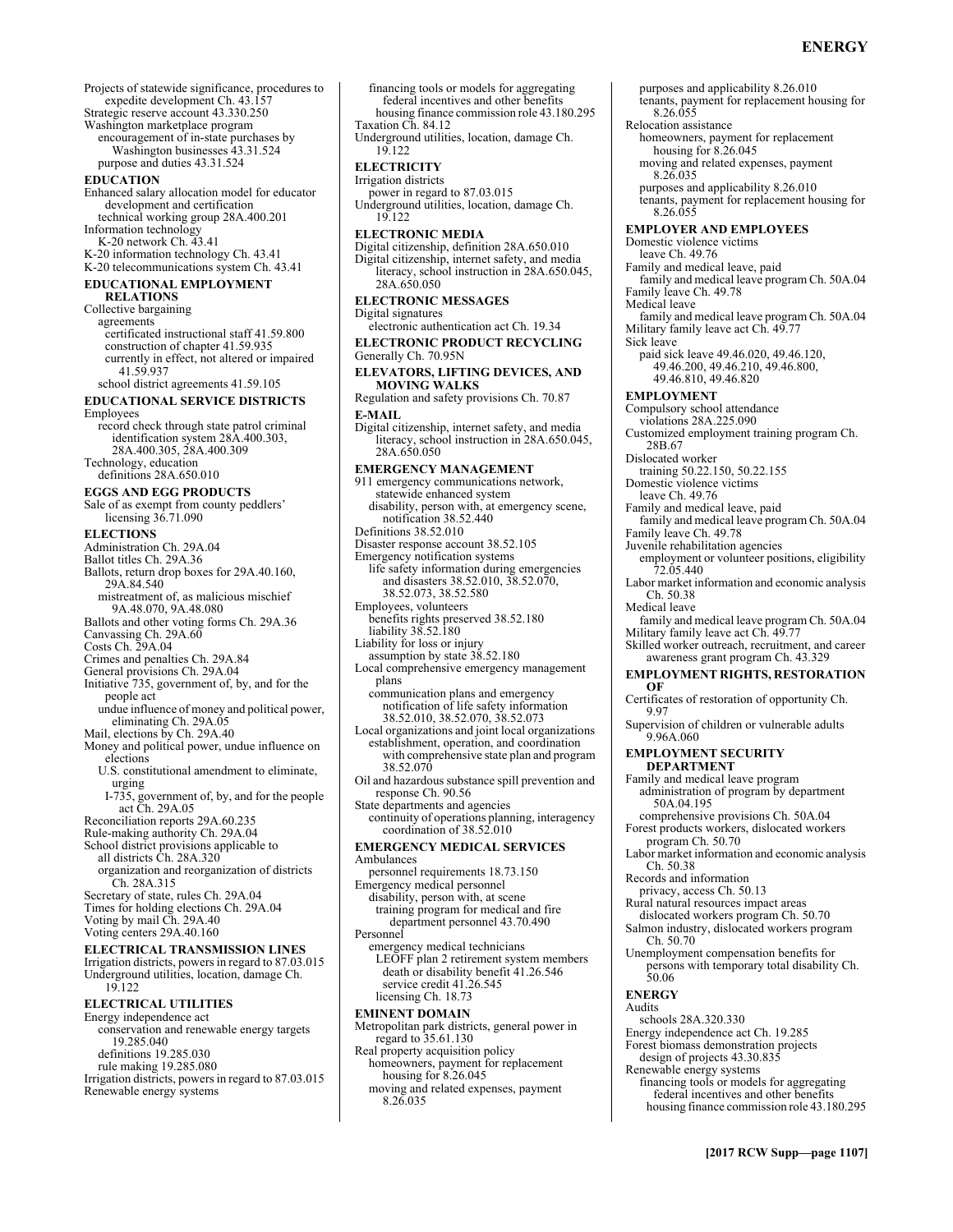# **ENERGY INDEPENDENCE ACT**

**ENERGY INDEPENDENCE ACT**  Generally Ch. 19.285 **ENTERPRISE SERVICES, DEPARTMENT OF Contracts** state procurement of goods and services Ch. 39.26 Created 43.17.010 Definitions 43.19.003 Director appointment 43.17.020 Financial institutions, department of collective bargaining agreements unaffected 43.320.017 Loss prevention review teams 43.19.782, 43.19.783 Motor vehicle transportation service biofuels, use 43.19.642 Procurement state procurement of goods and services Ch. 39.26 Purchasing state procurement of goods and services Ch. 39.26 Risk manager, state public benefit hospital entities self-insurance programs, joint, role of risk manager Ch. 48.190 State procurement of goods and services Ch. 39.26 **ENVIRONMENT**  Ballast water management Ch. 77.120 Biofouling management 77.120.140 Covenants, environmental, uniform act Ch. 64.70 Development projects projects of statewide significance, procedures to expedite development Ch. 43.157 Oil and hazardous substance spill prevention and response Ch. 90.56 Puget Sound water quality protection Ch. 90.71 State environmental policy cities comprehensive plans and development regulations planned actions 43.21C.440 counties comprehensive plans and development regulations planned actions 43.21C.440 environmental impact statements final statements, in expeditious manner 43.21C.0311 scope and preparation 43.21C.031 Surface mining, regulation and reclamation Ch. 78.44 **ENVIRONMENTAL AND LAND USE HEARINGS OFFICE**  Growth management hearings board generally Ch. 36.70A **EROSION**  Surface mining, regulation and reclamation Ch. 78.44 **ESTATES**  Inheritance tax Ch. 83.100 Taxation Ch. 83.100 **ETHICS IN PUBLIC SERVICE**  Generally, including definitions Ch. 42.52 Political campaigns, use of public resources 42.52.180 Solicitations by state officers and employees exemptions from ch. 42.52 RCW 42.52.802, 42.52.8023 **EVIDENCE**  Admissibility of business records business records as evidence, uniform act Ch. 5.45 Blood or breath alcohol content test, refusal 46.61.517

**[2017 RCW Supp—page 1108]**

business records business records as evidence, uniform act Ch. 5.45 **EXTRACTOR**  Tax imposed 82.04.280 **EXTREME RISK PROTECTION ORDERS (See ACTIONS AND PROCEEDINGS) FAMILY AND CHILDREN'S OMBUDS, OFFICE OF**  Children, youth, and families, oversight board for, creation by office 43.216.015 Generally, including evidentiary privileges and confidentiality Ch. 43.06A **FAMILY AND MEDICAL LEAVE PROGRAM**  Paid family and medical leave advisory committee 50A.04.200 appeals Ch. 50A.04 collective bargaining agreements, impact of program on 50A.04.235 comprehensive provisions Ch. 50A.04 effective dates for program benefits availability 50A.04.020 premiums, initial assessment of 50A.04.115 eligibility, applications, premiums, benefits  $\rm \check{C}$ h. 50A.04 employee rights, notice of 50A.04.070 employer delinquency or insolvency, procedures for collection, related matters Ch. 50A.04 employer requirements, unlawful acts, penalties Ch. 50A.04 employment protection 50A.04.025 employment security department to administer 50A.04.195 entitlement to benefits exclusions and disqualifications 50A.04.045 periods of entitlement, duration of 50A.04.050 family and medical leave enforcement account 50A.04.225 family and medical leave insurance account 50A.04.220 Indian tribes, elective coverage for 50A.04.110 ombuds office, establishing 50A.04.205 rules for program, adoption of 50A.04.215 self-employed persons, elective coverage for 50A.04.105 small business assistance grants for certain employers 50A.04.230 voluntary plans Ch. 50A.04 **FAMILY LEAVE**  Account 49.78.350 Benefits, employment 49.78.290 Certification 49.78.270 Civil actions by employees 49.78.330 Civil penalty 49.78.320 Complaint investigations 49.78.310 Construction of chapter 49.78.410 Effect on existing employment benefits 49.78.370 Effect on other laws 49.78.360 Entitlement to leave 49.78.220 Family and medical leave program family and medical leave, paid Ch. 50A.04 Federal act, relationship to 49.78.390 Foreseeable leave 49.78.250 Generous policies, encouragement of 49.78.380 Intermittent or reduced schedule 49.78.230 Penalties 49.78.340 Prohibited acts 49.78.300 Protection, employment 49.78.280 Rules, authority 49.78.400 Sick leave paid sick leave 49.46.020, 49.46.120, 49.46.200, 49.46.210, 49.46.800, 49.46.810, 49.46.820 Spouses employed by same employer 49.78.260 Unpaid leave 49.78.240

**FAMILY PRESERVATION SERVICES**  Generally Ch. 74.14C **FAMILY RECONCILIATION SERVICES**  Administration of family services and programs by secretary of social and health services 43.20A.780 Family reconciliation act Ch. 13.32A **FARM LABOR CONTRACTORS**  Definitions 19.30.010 Exceptions from chapter 19.30.010 **FARMERS MARKETS**  Wine sales by wineries 66.24.170 **FARMS AND FARMING**  Beef commission Ch. 16.67 Farmers licensing requirements for peddling, exemption from, exceptions 36.71.090 Gardeners, licensing requirements for peddling, exemption from 36.71.090 Interns farm internship pilot program 49.12.470 Lands, agricultural voluntary stewardship program Ch. 36.70A Machinery and equipment property tax exemption 84.36.630 Odors, clean air act exemption 70.94.640 Pesticide control act Ch. 15.58 Produce stands, license requirements for peddling, exemption from 36.71.090 Truck farmers, license requirements for peddling, exemption from 36.71.090 Wildlife damage control Ch. 77.36 **FEDERAL**  Funds crime victims compensation, authority to use 7.68.030 **FEEDLOTS**  Fugitive dust, exemption for, when 70.94.640 **FEES**  Aircraft registration 47.68.250 County officers generally Ch. 36.18 Court clerks enumeration and distribution 36.18.018, 36.18.020 District courts fees for services 3.62.060 filing fee surcharge 3.62.060 filing fees 3.62.060 Woodcutters, charge by landowner 4.24.210 **FELONIES**  Class A promoting commercial sexual abuse of a minor 9.68A.101 Class B commercial sexual abuse of a minor 9.68A.100 malicious mischief, first degree 9A.48.070 sexual exploitation of a minor dealing in depictions of 9.68A.050 interstate distribution 9.68A.060 possession of depictions of 9.68A.070 theft, first degree 9A.56.030 Commercial sexual abuse of a minor class B felony 9.68A.100 limitation of actions 9A.04.080 Malicious mischief, first degree class B 9A.48.070 Promoting prostitution no-contact orders to protect victims 9A.88.160, 9A.88.170, 9A.88.180, 9A.88.190 Promoting commercial sexual abuse of a minor class A felony 9.68A.101 limitation of actions 9A.04.080 Promoting travel for commercial sexual abuse of a minor

limitation of actions 9A.04.080 Sexual exploitation of a minor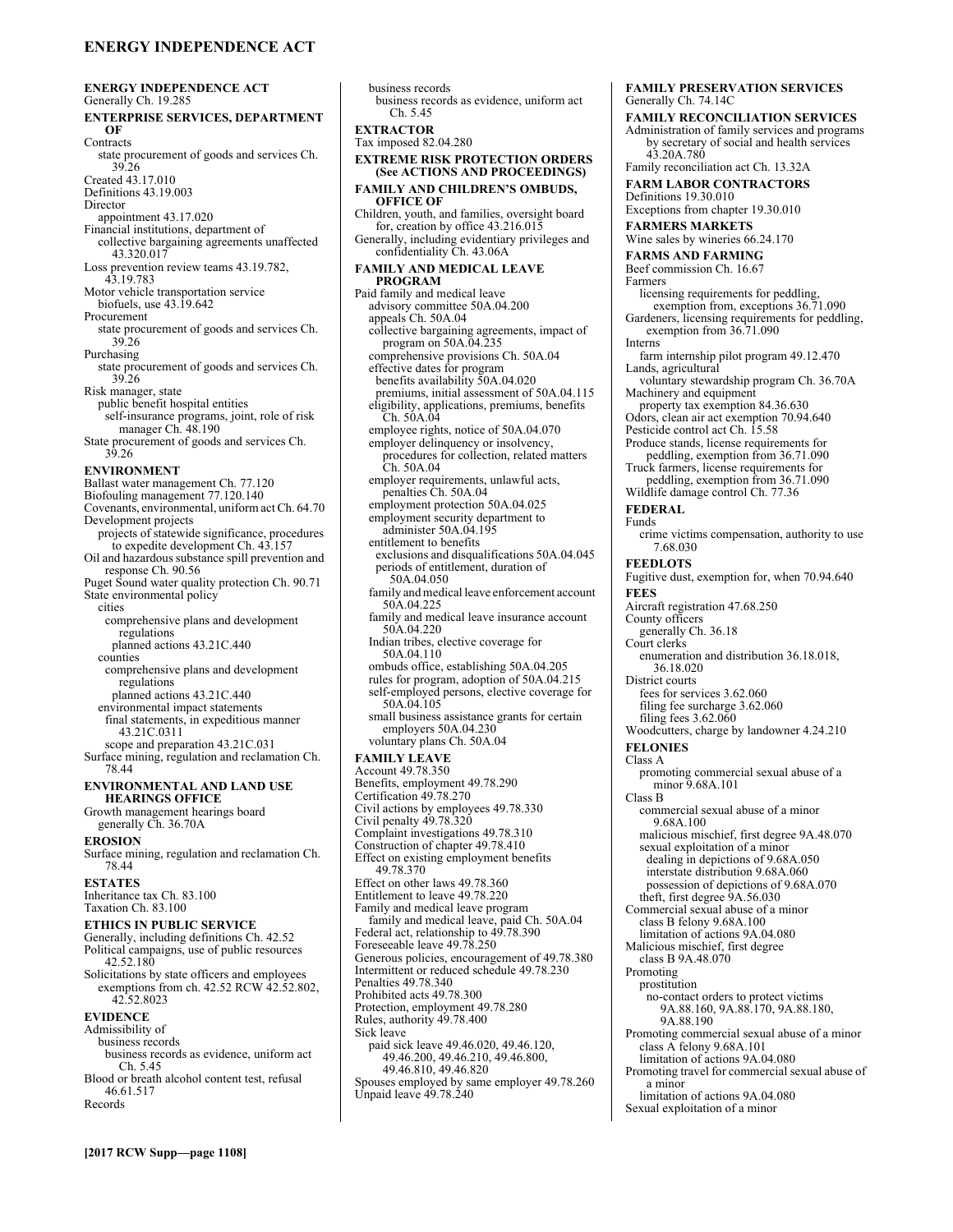### **FIREARMS**

Annexation of a city or town

dealing in depictions of class B felony 9.68A.050 interstate distribution of depictions class B felony 9.68A.060 possession of depictions of class B felony 9.68A.070 Theft first degree class B 9A.56.030 metal property 9A.56.030 second degree metal property 9A.56.040 Theft from a vulnerable adult, first degree and second degree 9A.56.400 Trafficking 9A.40.100

### **FERRIES**

- Biodiesel fuel blends requirements for use by state ferry system 43.19.642
- Puget Sound ferry and toll bridge system Ch. 47.60 Puget Sound ferry system
- Puget Sound ferry operations account 47.60.530

## **FERTILIZERS**

Commercial fertilizers, wholesale sales of business and occupation tax exemption 82.04.628

### **FILING**

Platting, subdivision and dedication of land 58.17.170

### **FINANCIAL AID, STUDENT**

Aerospace training student loan program Ch. 28B.122

Counseling curriculum institutions with state need grant recipients 28B.76.502 Notification concerning loans, amounts, and

repayment information providing to students and reporting compliance 28B.10.285 State work-study program Ch. 28B.12

- **FINANCIAL INSTITUTIONS**  Identity theft to improperly access financial information Ch. 9.35 Uniform money services act comprehensive provisions Ch. 19.230 virtual currency Ch. 19.230
- **FINANCIAL INSTITUTIONS, DEPARTMENT OF**  Banks Title 30A Check cashers and sellers, regulation Ch. 31.45 Consumer loan act, powers and duties Ch. 31.04 Created 43.17.010 Credit unions Ch. 31.12 Director appointment 43.17.020 check cashers and sellers, powers and duties Ch. 31.45 consumer loan act, powers and duties Ch. 31.04 credit unions, powers and duties Ch. 31.12 high risk consumer loans, powers and duties Ch. 31.04 Enterprise services, department of collective bargaining agreements unaffected 43.320.017 Financial services regulation fund 43.320.110 Funds financial services regulation fund 43.320.110 High risk consumer loans, powers and duties Ch. 31.04 Licensing, department of collective bargaining agreements unaffected 43.320.017 Loan originators Ch. 31.04 Mortgage loan originators Ch. 31.04

# **FINANCIAL MANAGEMENT, OFFICE OF**

Civil service, state

civil service law, state

director of financial management, role of Ch. 41.06 provisions, comprehensive Ch. 41.06 Collective bargaining agreements, state public inspection of, web site for 43.88.583 Director authority and functions Ch. 41.06 Education data center 43.41.400 higher education research center as an authorized research representative of OFM 28B.77.100 Higher education capital project strategic planning Ch. 43.88D Information technology budget detail, designated state agencies, federal receipts reporting 43.88.096 information technology investment account 43.41.433 K-20 network K-20 telecommunications system, technical plan for 43.41.393 Office of financial management central service account 43.41.450 Relocation of state agency offices state agency office relocation pool account 43.41.455 Statewide combined financial reports, annual audit by state auditor 43.09.310 Veterans military recruitment program for state employment 43.41.460 **FINGERPRINTING**  Background investigations of certain prospective employees and volunteers finger-print based 43.43.839 **FIRE DEPARTMENTS**  Fire incident reporting national fire incident reporting system 43.44.060 Health care provided to eligible clients by a department reimbursement by health care authority 74.09.335 **FIRE PREVENTION**  Fire protection Ch. 43.44 State fire protection Ch. 43.44 State patrol, fire protection duties Ch. 43.44 **FIRE PROTECTION**  Director of fire protection duties 43.215.210 Emergency scenes disability, person with, at scene training program for fire department and emergency medical personnel 43.70.490 disability, person with, at scene, notification via 911 system 38.52.440 Forest health assessment and treatment framework 76.06.200 treatments, forest health revolving account for 79.64.130 treatments, prioritizing investments for 79.10.520, 79.10.530 Risk to life and property measures to control, funding for 43.30.575 Vehicles DNR-owned, transfer to local fire districts 76.04.135 Wildland fire suppression local suppression assets, maximizing utilization 76.04.181 local wildland fire liaison 43.30.111 **FIRE PROTECTION DISTRICTS**  Ambulance services establishment by district as public utility 52.02.170 Annexation of a city, code city, or town annexations by city become part of district 52.04.091

transfer of employees 52.04.111, 52.04.121, 52.04.131

withdrawal, election 52.04.101 Annexation of property subject to excess levy 52.04.171 Annexation of proximate city or town election 52.04.071 procedure 52.04.061 tax levies, limitations 52.04.081 Benefit charges authorized, exemptions and limitations 52.18.010 voter approval 52.18.050 Boundary review boards mergers subject to board review 52.06.010 Cities and towns annexation of property subject to excess levy 52.04.171 Commissioners city or town legislative authority, governance relinquishment by 52.14.140 merger of districts duties Ch. 52.06 number of commissioners 52.14.020 qualifications, compensation, and expenses 52.14.010 terms 52.14.020 Elections benefit charges require voter approval 52.18.050 commissioners, generally Ch. 52.14 formation and organization, generally Ch. 52.02 Fiscal matters taxation 52.16.160 Formation and organization ambulance services establishment as public utility 52.02.170 cities and towns, district establishment by 52.02.160, 52.02.170, 52.02.180, 52.14.140 counties, district formation by Ch. 52.02 election ballot title concise description, length 29A.36.071 emergency services, transfer to district 52.02.180 fire protection services, transfer to district 52.02.180 petition, hearing, and election process requirements, generally Ch. 52.02 resolution as alternative to petition 52.02.160 Insurance, pools, self-insurance authorized Ch. 48.62 Levies, prorationing protection 84.52.125 Merger of districts Ch. 52.06 Regional fire protection service authorities benefit charges Ch. 52.26 generally Ch. 52.26 levies, prorationing protection 84.52.125 Risk management services authorized Ch. 48.62 Taxation annexation of proximate city or town 52.04.081 general levy 52.16.160 **FIREARMS**  Aliens possession alien firearm license, requirements 9.41.173 Background checks for sales and transfers definitions, including "sale," "transfer," and "unlicensed dealer" 9.41.010 denied transactions data concerning, annual report 36.28A.405 illegal firearm transaction investigation grant program 36.28A.420 information, incorporation into state patrol electronic database 43.43.823 information and records, public disclosure exemption 36.28A.400, 42.56.240

protected person notification system, statewide automated 36.28A.410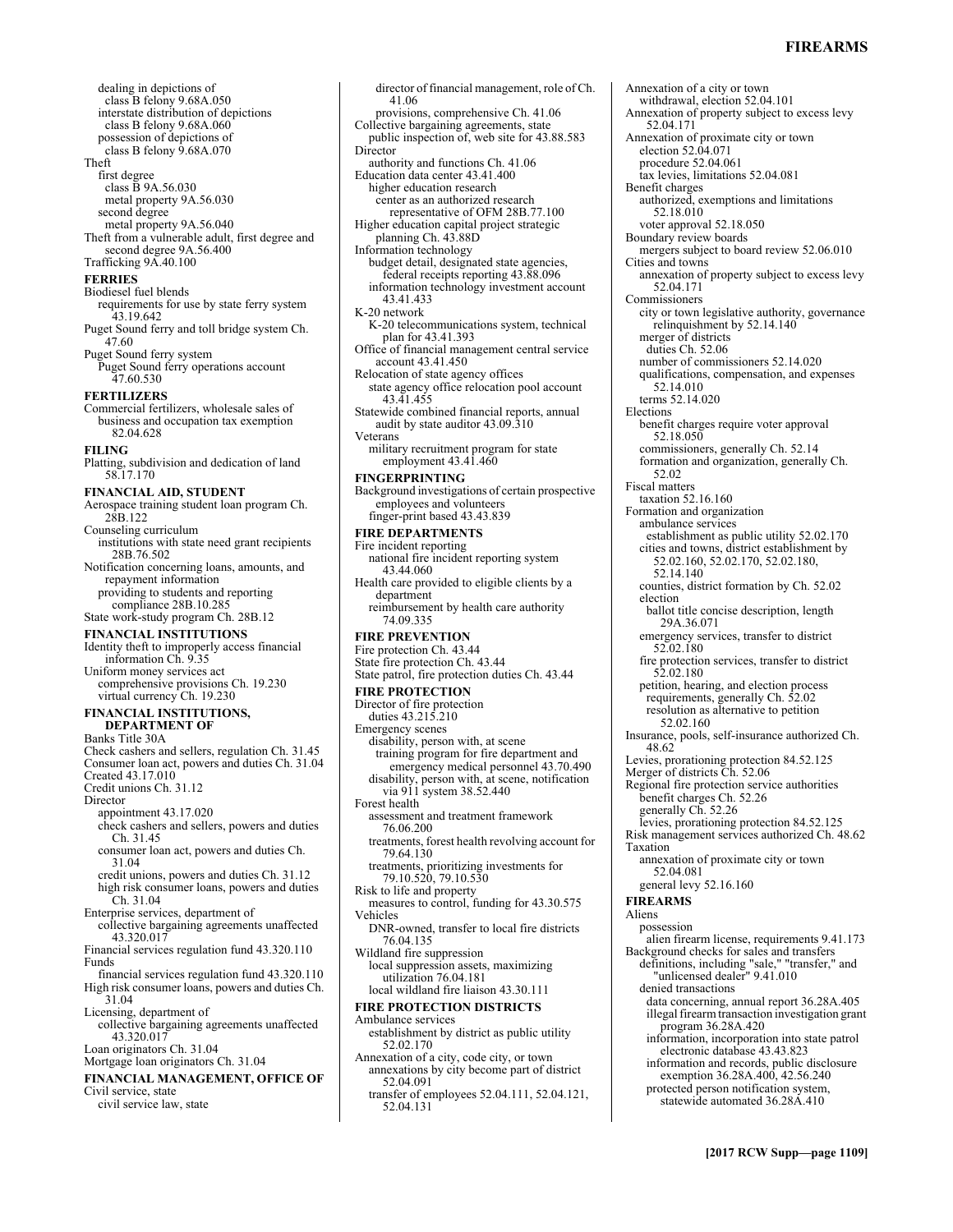# **FIREFIGHTERS**

reporting by dealer 9.41.114 reporting system, via electronic portal 36.28A.400 requirements, procedures, violations 9.41.113, 9.41.114 use tax when dealer facilitates sale or transfer between unlicensed persons 82.12.040 Concealed pistol license application 9.41.070 renewal notification account 43.79.540 Convicts unlawful possession 9.41.040 Court orders, protection, no-contact, or restraining, persons subject to unlawful possession 9.41.040 Dealers background checks for sales and transfers definitions, including "sale," "transfer," and "unlicensed dealer" 9.41.010 denied transactions data concerning, annual report 36.28A.405 information, incorporation into state patrol electronic database 43.43.823 information and records, public disclosure exemption 36.28A.400, 42.56.240 reporting by dealer 9.41.114 reporting system, via electronic portal 36.28A.400 requirements, procedures, violations 9.41.113, 9.41.114 use tax when dealer facilitates sale or transfer between unlicensed persons 82.12.040 Definitions 9.41.010 Firearms range account 79A.25.210 concealed weapons license fees, distribution to account 9.41.070 Hunter education training program 77.32.155 Juvenile offender in possession data regarding offenders in unlawful possession of firearms 13.40.800 Juveniles, adjudicated prohibited from owning or possessing 9.41.040 Mentally ill firearms, prohibited from owning or possessing 9.41.040 Pamphlet on safety and law 9.41.070 Pistols, uniform act concealed pistol license 9.41.070 renewal notification account 43.79.540 Possession restoration of possession rights 9.41.040 unlawful possession 9.41.040 Possession on school premises warrantless arrest, when authorized 10.31.100 Protection orders, extreme risk Ch. 7.94 Safety suicide awareness and prevention suicide-safer homes project and account 43.70.446 suicide-safer homes task force, suicide prevention and firearms subcommittee 43.70.445 Sales background checks for sales and transfers definitions, including "sale," "transfer," and "unlicensed dealer" 9.41.010 denied transactions data concerning, annual report 36.28A.405 illegal firearm transaction investigation grant program 36.28A.420 information, incorporation into state patrol electronic database 43.43.823 information and records, public disclosure exemption 36.28A.400, 42.56.240 protected person notification system, statewide automated 36.28A.410 reporting by dealer 9.41.114 reporting system, via electronic portal 36.28A.400 requirements, procedures, violations 9.41.113, 9.41.114

School premises, firearms possession on warrantless arrest, when authorized 10.31.100 Surrender of firearms extreme risk protection orders Ch. 7.94 Transfers background checks for sales and transfers definitions, including "sale," "transfer," and "unlicensed dealer" 9.41.010 denied transactions data concerning, annual report 36.28A.405 illegal firearm transaction investigation grant program 36.28A.420 information, incorporation into state patrol electronic database 43.43.823 information and records, public disclosure exemption 36.28A.400, 42.56.240 protected person notification system, statewide automated 36.28A.410 reporting by dealer 9.41.114 reporting system, via electronic portal 36.28A.400 requirements, procedures, violations 9.41.113, 9.41.114 use tax when dealer facilitates sale or transfer between unlicensed persons 82.12.040 Uniform firearms act Ch. 9.41 Unlawful possession persons prohibited from ownership or possession 9.41.040 restoration of possession rights 9.41.040 **FIREFIGHTERS**  Driving record, abstract of information to be excluded from record 46.52.130 Law enforcement officers' and firefighters' retirement system Ch. 41.26 **FIRES**  Wildland fire suppression local wildland fire liaison 43.30.111 Wildland fires risk to life and property, funding for measures to control 43.30.575 **FIRST AID**  Aid vehicles and ambulances ambulance personnel requirements 18.73.150 **FISH AND FISHING**  Anadromous game fish purchase or sale, license required 77.65.480 **Aquaculture** commercial fisheries licenses and permits, exempt 77.65.010 Aquatic invasive species infractions, arrest without warrant for 10.31.100 inspection and training 43.43.400 invasive species enforcement Ch. 77.15 invasive species management infractions 77.15.160 management and enforcement Ch. 77.135 aquatic invasive species local management grant program 77.135.240 aquatic invasive species prevention permit Ch. 77.135 Ballast water management Ch. 77.120 Biofouling management 77.120.140 Charter boats fees 77.65.150 fish guide combination license 77.65.590 identifying decal 77.65.580 licenses 77.65.150 Oregon licensed boats, when allowed to fish in Washington waters 77.65.150 salmon roe sale by crew member, requirements 77.65.350 vessel registration number decal 77.65.580 Clams digger's injury, property owner's liability 4.24.210 Commercial fishing

use tax when dealer facilitates sale or transfer between unlicensed persons 82.12.040

federal fleet reduction program 77.70.280 Construction projects in state waters, hydraulic permits Ch. 77.55 Contests permits 77.65.480, 77.65.490, 77.65.500 Crimes and penalties, generally Ch. 77.15 Definitions 77.08.010 Department of fish and wildlife created 43.17.010 Enforcement code Ch. 77.15 Fees wildlife account, payments into 77.12.170 Fines, disposition  $77.12.177$ Fish labeling requirements 69.04.933 Fish stocking game fish, permits for 77.65.480, 77.65.490, 77.65.500 Fishing recreational salmon and marine fish enhancement program Ch. 77.105 **Geoducks** commercial license limitation programs geoduck fishery 77.70.220 diver license 77.65.440 Hydraulic projects and permits Ch. 77.55 Infractions generally 77.15.160 invasive species management infractions 77.15.160 Injuries on outdoor recreational land, limitation on liability of landowner 4.24.210 Invasive species aquatic conveyance provisions Ch. 77.135 aquatic invasive species local management grant program 77.135.240 aquatic invasive species prevention permit Ch. 77.135 enforcement Ch. 77.15 inspection and training 43.43.400 management and enforcement Ch. 77.135 management infractions 77.15.160 Licenses anadromous game fish 77.65.480, 77.65.490 aquaculture, exemptions 77.65.490 commercial license limitation programs geoduck fishery 77.70.220 Pacific sardines purse seine fishery license 77.70.490 sea cucumber dive fishery 77.70.190 sea urchin dive fishery  $77.70.150$ commercial licenses and permits alternate operator 77.65.440 alternate operator designation 77.65.110, 77.65.120 charter boat license identifying decal 77.65.580 vessel registration number decal 77.65.580 charter boat license, fish guide combination license incorporating 77.65.590 charter boat licenses and angler permits 77.65.150 charter boat operation 77.65.110, 77.65.120 coastal crab pot buoy tag program 77.70.430 crewmember license 77.65.610 direct retail endorsement 36.71.090, 77.65.510, 77.65.515, 77.65.520 disposition of moneys collected 77.12.177 Dungeness crab-coastal fishery 77.70.280, 77.70.290, 77.70.300 Dungeness crab-coastal fishery, surcharge 77.65.240 fee increases, disposition of funds 77.65.360 fees 77.65.160, 77.65.440 fish brokers definition 77.08.010 enforcement provisions 77.15.110 licensing, generally Ch. 77.65 licensing, specific requirements 77.65.010 fish buyers 77.65.340 fish dealers

definition 77.08.010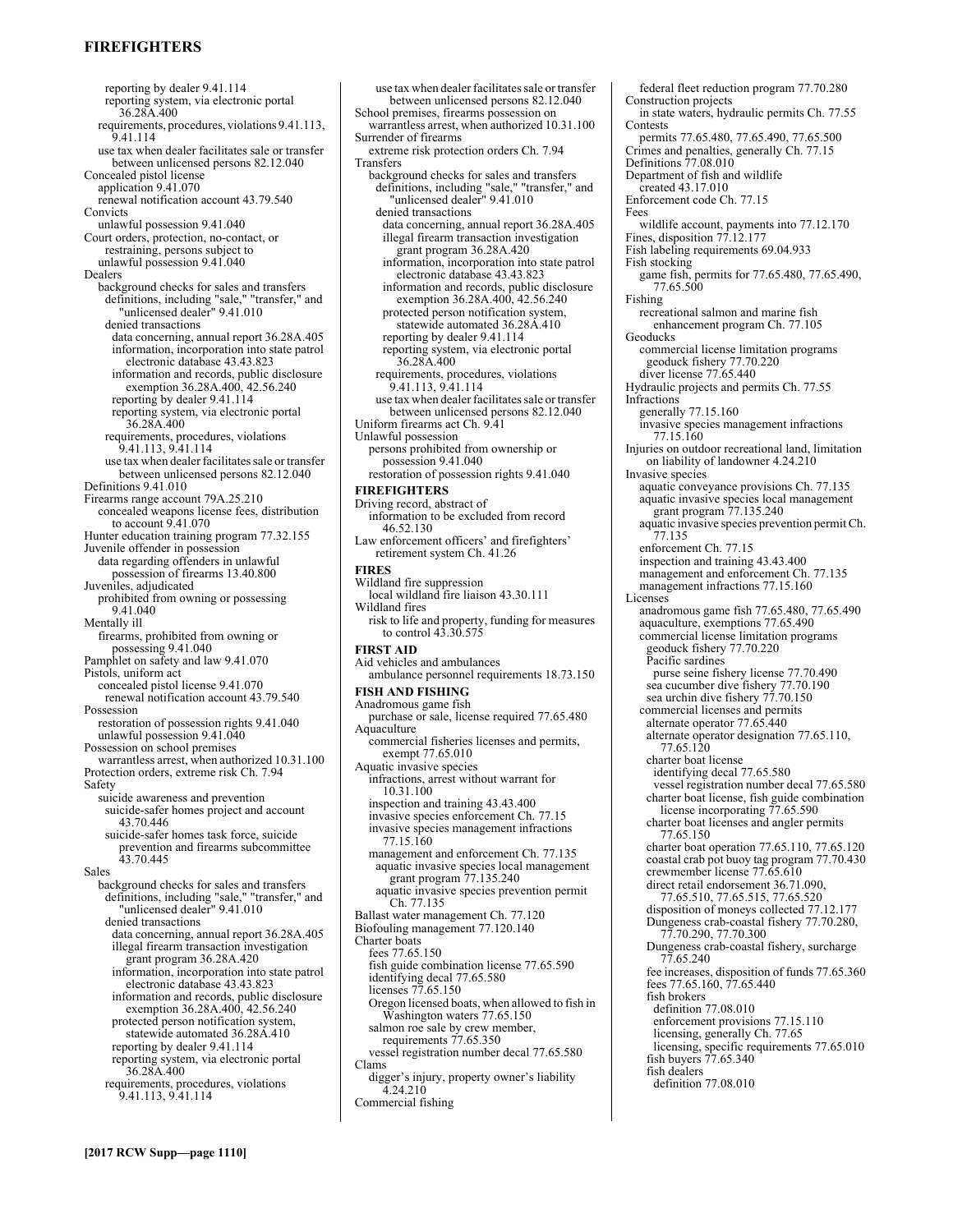# **FLAGS**

enforcement provisions 77.15.096, 77.15.110, 77.15.170, 77.15.620, 77.15.640 licensing, generally Ch. 77.65 licensing, specific requirements 77.65.010, 77.65.210, 77.65.280, 77.65.340 fish guide combination license 77.65.590 food fish fisheries licenses, fees, rules 77.65.200 food fish guide 77.65.010, 77.65.370, 77.65.440, 77.65.490, 77.65.500, 77.65.580, 77.65.590 game fish guide 77.65.010, 77.65.370, 77.65.480, 77.65.490, 77.65.500, 77.65.580, 77.65.590 gear 77.65.160 geoduck divers 77.65.440 inheritability 77.65.020 limited fish sellers definition 77.08.010 enforcement provisions 77.15.110, 77.15.565, 77.15.630, 77.15.640 licensing, generally Ch. 77.65 licensing, specific requirements 77.65.010, 77.65.120, 77.65.310, 77.65.320, 77.65.330, 77.65.510 ocean pink shrimp delivery 77.65.390 Puget Sound crab pot buoy tag program 77.70.430 sale or delivery of fish or shellfish, conditions 77.65.120 salmon 77.65.160, 77.65.170, 77.65.190 salmon roe 77.65.350 shellfish fisheries 77.65.220 transfer of licenses, restrictions and fees 77.65.020 vessel substitution 77.65.090 when required, exemption 77.65.010 wholesale fish buyers definition 77.08.010 enforcement provisions 77.15.096, 77.15.110, 77.15.565, 77.15.630, 77.15.640 licensing, generally Ch. 77.65 licensing, specific requirements 77.65.010, 77.65.310, 77.65.320, 77.65.330, 77.65.340, 77.65.510 wholesale fish dealers 77.65.280, 77.65.290, 77.65.300, 77.65.310, 77.65.320, 77.65.330 fees 77.65.480 fish buyers 77.65.340 fishing guides food fish guide 77.65.010, 77.65.370, 77.65.440, 77.65.580, 77.65.590 game fish guide 77.65.010, 77.65.370, 77.65.480, 77.65.580, 77.65.590 generally 77.65.490, 77.65.500 reports required 77.65.500 salmon roe 77.65.350 steelhead 77.65.480, 77.65.490 taxidermy 77.65.480, 77.65.490, 77.65.500 wholesale fish dealers 77.65.280, 77.65.290, 77.65.300, 77.65.310, 77.65.320, 77.65.330 Marine fin fish aquaculture program Ch. 77.125 Pacific sardines fishery 77.70.490 Peddlers' licensing, counties 36.71.090 Permits fish stocking 77.65.490 fishing contests 77.65.480, 77.65.490, 77.65.500 game fish, stocking of 77.65.480, 77.65.500 scientific collectors 77.65.490 Private tideland owners or lessees, rules application 77.12.047 Protection of fish in state waters hydraulic projects and permits Ch. 77.55 Puget Sound water quality protection Ch. 90.71 Rules authority to adopt 77.12.047

private tideland owners or lessees, application 77.12.047 Rural natural resources impact areas dislocated workers program Ch. 50.70 Salmon Columbia river recreational salmon and steelhead endorsement program 77.12.712 commercial licenses and permits emergency salmon delivery license 77.65.190 geographic designations 77.65.160 salmon delivery license 77.65.170 dislocated workers program Ch. 50.70 food fish guide 77.65.010, 77.65.370, 77.65.440, 77.65.580, 77.65.590 game fish guide 77.65.010, 77.65.370, 77.65.480, 77.65.580, 77.65.590 labeling requirements 69.04.934 marine fin fish aquaculture program Ch. 77.125 Puget Sound water quality protection Ch. 90.71 recreational salmon and marine fish enhancement program Ch. 77.105 Salmon recovery forest practices implementation Ch. 76.09 Scientific collectors 77.65.490 Sea cucumbers commercial license limitation programs sea cucumber dive fishery 77.70.190 Sea urchins commercial license limitation programs sea urchin dive fishery 77.70.150 Shellfish coastal crab account 77.65.240 commercial licenses Ch. 77.65 commercial licenses and permits coastal crab pot buoy tag program 77.70.430 Dungeness crab-coastal fishery 77.70.280, 77.70.290, 77.70.300 Dungeness crab-coastal fishery, surcharge 77.65.240 Puget Sound crab pot buoy tag program 77.70.430 enforcement Ch. 77.15 labeling requirements 69.04.933 prohibited acts Ch. 77.15, 77.50 Shrimp ocean pink shrimp delivery license 77.65.390 Steelhead Columbia river recreational salmon and steelhead endorsement program 77.12.712 purchase or sale, license 77.65.480 Tax on enhanced food fish Ch. 82.27 Tax on seafood products businesses 82.04.260 Taxidermy licenses 77.65.480, 77.65.490, 77.65.500 Violations crimes and penalties, generally Ch. 77.15 prohibited acts Ch. 77.50 Wildlife account 77.12.170, 77.12.177 **FISH AND WILDLIFE, DEPARTMENT OF**  Aquatic invasive species aquatic invasive species local management grant program department duties 77.135.240 infractions, arrest without warrant for 10.31.100 invasive species enforcement Ch. 77.15 invasive species management infractions 77.15.160 management and enforcement Ch. 77.135 prevention permit department duties Ch. 77.135 Ballast water management Ch. 77.120 Biofouling, department rule-making authority 77.120.140 Columbia river recreational salmon and steelhead endorsement program

creation and administration by department 77.12.712

Commission powers and duties Ch. 77.12 Construction projects in state waters, hydraulic permits Ch. 77.55 Created 43.17.010 Criminal acts and penalties Ch. 77.15 Day-use permit Ch. 79A.80 Definitions 77.08.010 Director appointment 43.17.020 Discover pass Ch. 79A.80 Elk management pilot project, department role 77.36.190 Enforcement fish and fishing, prohibited acts Ch. 77.50 Enforcement code Ch. 77.15 Fishing commercial licenses Ch. 77.65 fees Ch. 77.32 license limitation programs Ch. 77.70 licenses Ch. 77.32 recreational fishing licenses Ch. 77.32 Hunter education training program 77.32.155 Hunting  $fees$  Ch.  $77.32$ licenses Ch. 77.32 Infractions generally 77.15.160 invasive species management infractions 77.15.160 Invasive species aquatic conveyance provisions Ch. 77.135 aquatic invasive species local management grant program department duties 77.135.240 aquatic invasive species prevention permit department duties Ch. 77.135 department duties, including adoption of rules Ch. 77.135 enforcement Ch. 77.15 management and enforcement Ch. 77.135 management infractions 77.15.160 Lands commercial activities, conducting on department-owned or controlled land permit 77.65.490 payments to counties in lieu of property taxes 77.12.201, 77.12.203 Licenses fishing Ch. 77.32 fishing guides Ch. 77.32 fur dealers Ch. 77.32 game farms Ch. 77.32 hunting Ch. 77.32 taxidermy Ch. 77.32 trapping Ch. 77.32 Moneys collected disposition of 77.12.177 Permits Ch. 77.32 Recreational lands managed by department access, permits, passes Ch. 79A.80 Recreational salmon and marine fish enhancement program Ch. 77.105 Salmon marine fin fish aquaculture program Ch. 77.125 Trapping licenses Ch. 77.32 Vehicle access pass Ch. 79A.80 Wildlife predatory, web site posting 77.12.885 Wildlife account 77.12.170, 77.12.177 Wildlife damage control Ch. 77.36 **FISH PEDDLERS**  Exempted from county peddlers' licensing 36.71.090 **FLAGS**  Display 1.20.017 National league of families' POW/MIA flag 1.20.017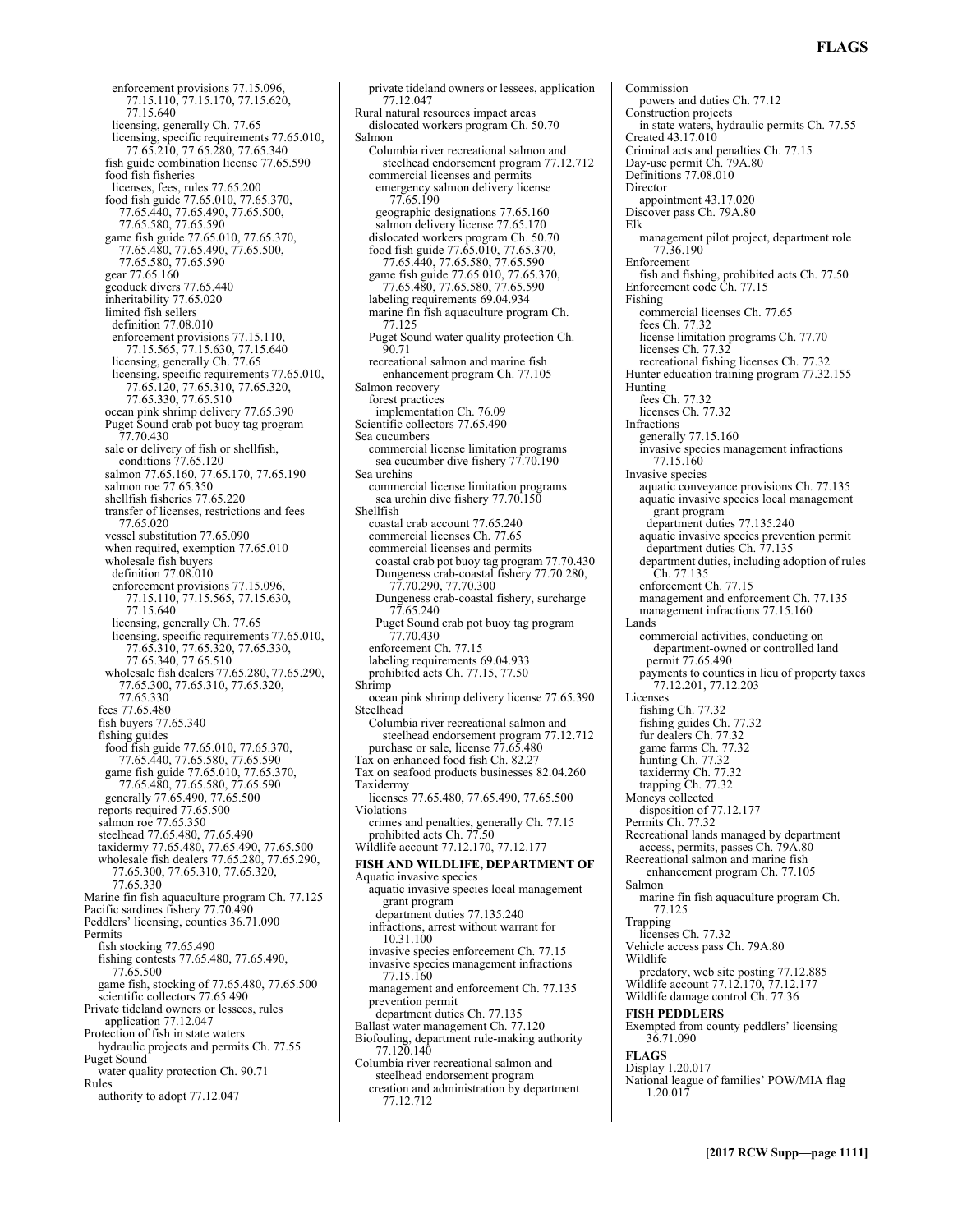# **FLOOD CONTROL**

**FLOOD CONTROL**  Chehalis basin, office of Ch. 43.21A Chehalis board creation, membership, duties 43.21A.731 Construction projects in state waters Ch. 77.55 Districts--1937 act assessments determination and imposition, generally Ch. 86.09 generally Ch. 86.09 Hydraulic projects and permit Ch. 77.55 **FOOD, DRUG, AND COSMETIC ACT**  Intrastate commerce in food, drugs, and cosmetics Ch. 69.04 **FOOD AND FOOD PRODUCTS**  Agriculture, department of, powers and duties Ch. 69.04 Food, drug, and cosmetic act Ch. 69.04 Intrastate commerce in food, drugs, and cosmetics Ch. 69.04 Labels fish labeling 69.04.933 salmon labeling 69.04.934 shellfish labeling 69.04.933 Salmon labeling identification as farm-raised or commercially caught 69.04.934 species identification 69.04.933 **FOOD PROCESSING**  Definitions 69.07.010 Enforcement 69.07.020 Exemptions from chapter provisions 69.07.100 Rule-making authority 69.07.020 **FORENSIC INVESTIGATIONS COUNCIL**  Powers 43.103.090 **FORESTS AND FOREST PRODUCTS**  Disease and insect control Ch. 76.06 Fire protection cooperative agreements, public agencies 76.04.135 health of forests, assessment and treatment framework 76.06.200 health of forests, treatments for, forest health revolving account for 79.64.130 health of forests, treatments for, prioritizing investments for 79.10.520, 79.10.530 risk to life and property, funding for measures to control 43.30.575 vehicles, DNR-owned, transfer to local fire districts 76.04.135 wildland fire suppression local suppression assets, maximizing utilization 76.04.181 local wildland fire liaison 43.30.111 Firewood, cutting, gathering and removing of by private persons for personal use administrative fee, authorized 4.24.210 limitation on liability of owners 4.24.210 Forest practices salmon recovery implementation Ch. 76.09 Forestry riparian easement program Ch. 76.13 Outdoor recreational use, limitation on liability of landowner when open to public without fee 4.24.210 Railroads short line, developing adjacent resource lands for freight rail dependent uses 36.70A.060 Recreational woodcutting use lands, limitation on liability when open to public 4.24.210 Riparian easement program 76.13.120 Small forest landowner office duties 76.13.120 Small forest landowners forestry riparian easements 76.13.120 **FORFEITURES**  Fish and wildlife violations Ch. 77.15 **FOSTER CARE**  Child and family reinvestment account and methodology for calculating savings

termination, repeal 43.131.415, 43.131.416 Children, youth, and families, department of, oversight board for, duties of 44.04.220 Dependency hearings foster parent or relative care provider attendance 13.34.110 Driver's license support for foster youth 74.13.338 Education and plans for future memoranda of understanding among agencies 74.13.1051 Family preservation services Ch. 74.14C **Guardians** eligible relatives appointed as guardians, subsidy program for 74.13.062 guardianship separate from dependency guardianship Ch. 13.36 Indian child welfare act Ch. 13.38 Legislative children's oversight committee, membership and powers 44.04.220 Liability insurance for foster parents secretary of social and health services to provide 74.14B.080 Parents respite care for 74.13.270 state employees, foster parents who are foster parent shared leave pool 41.04.674 **Placements** kinship care oversight committee 74.13.621 Property damage, reimbursement 74.13.335 **FOSTER HOMES**  Abuse, investigation prior to licensure or relicensure 74.15.030 Investigation for abuse prior to licensure or relicensure 74.15.030 Liability insurance for foster parents secretary of social and health services to provide 74.14B.080 **Licenses** expedited process for licensing of individuals 74.15.127 suspension for noncompliance with support order 74.15.134 **FRAUDULENT CONVEYANCES**  Transfers, uniform voidable transactions act Ch. 19.40 **FRAUDULENT TRANSFERS**  Voidable transactions uniform act Ch. 19.40 **FRUITS**  Tax deferrals, fruit and vegetable businesses Ch. 82.74 **FUNDS (See also PUBLIC FUNDS)** 24/7 sobriety account 36.28A.370 Advanced college tuition payment program account Ch. 28B.95 Aircraft dealers license and certificate fees deposited in 14.20.060 Aquatic invasive species management account 43.43.400 Cities and towns metropolitan park districts 35.61.210 Coastal crab account 77.65.240 College savings program account Ch. 28B.95 Community and technical college capital projects account 28B.50.360 Dedicated marijuana account 69.50.540 Disaster response account 38.52.105 Firearms range account 79A.25.210 Grade crossing protective fund transfer of funds to general fund 81.53.281 Hospital safety net assessment fund 74.60.020 Individual college savings program accounts Ch. 28B.95 Individual-based/portable background check clearance account 43.215.218 Juvenile accountability incentive account 13.40.560 Liquor revolving fund deposits and disbursements 66.08.170 Marijuana account, dedicated 69.50.540

Marine fuel tax refund account Ch. 79A.25 Outdoor recreation account Ch. 79A.25 Public works assistance account established, purpose 43.155.050 Recreation resource account Ch. 79A.25 Savings incentive account 43.79.460 Sea urchin dive fishery account 77.70.150 Transportation infrastructure account Ch. 82.44 University of Washington University of Washington bond retirement fund building fees deposited 28B.15.210 University of Washington building account building fees deposited 28B.15.210 Washington state legacy project, state library, and archives account 42.52.802 Washington State University Washington State University bond retirement fund building fees deposited 28B.15.310 Washington State University building account building fees deposited  $28B.15.310$ Wildlife account 77.12.170, 77.12.177 **GAMBLING**  Charitable organizations defined 9.46.0209 Commission enforcement officers, authority of 9.46.212 Enforcement commission 9.46.212 Nonprofit organizations defined 9.46.0209 **GARDENS**  Gardeners, peddlers license exemption 36.71.090 **GAS LINES**  Taxation Ch. 84.12 **GASOLINE**  Refinery fuel gas, use taxation of 82.12.0203 **GEOTHERMAL RESOURCES**  Administration by and authority of department of natural resources Ch. 78.60 Records Ch. 78.60 Violations, judicial review, liability and damages, and injunctions and restraining orders Ch. 78.60 Wells and core holes, including owners, operators, and drilling Ch. 78.60 **GLAUCOMA**  Controlled substances therapeutic research program Ch. 69.51 **GOLD**  Pawnbrokers and secondhand dealers 19.60.010 **GOVERNOR**  Appointing power directors of state departments and agencies 43.17.020 Emergency management powers and duties Ch. 38.52 Family and children's ombuds, office of establishment and duties Ch. 43.06A Lieutenant governor office of Ch. 43.15 Puget Sound ferry system, governor's powers and duties relating to Ch. 47.60 Traffic safety commission, powers and duties Ch. 43.59 **GRAIN**  Warehouses tax exemption, applicability 82.14.820 Weighing and weight certification for highway transport Ch. 15.80 **GRAVES**  Historic graves definitions 68.60.010 **GROCERY STORES**  Beverage crate and merchandise pallet theft 9A.56.010 Shopping cart theft

definitions 9A.56.010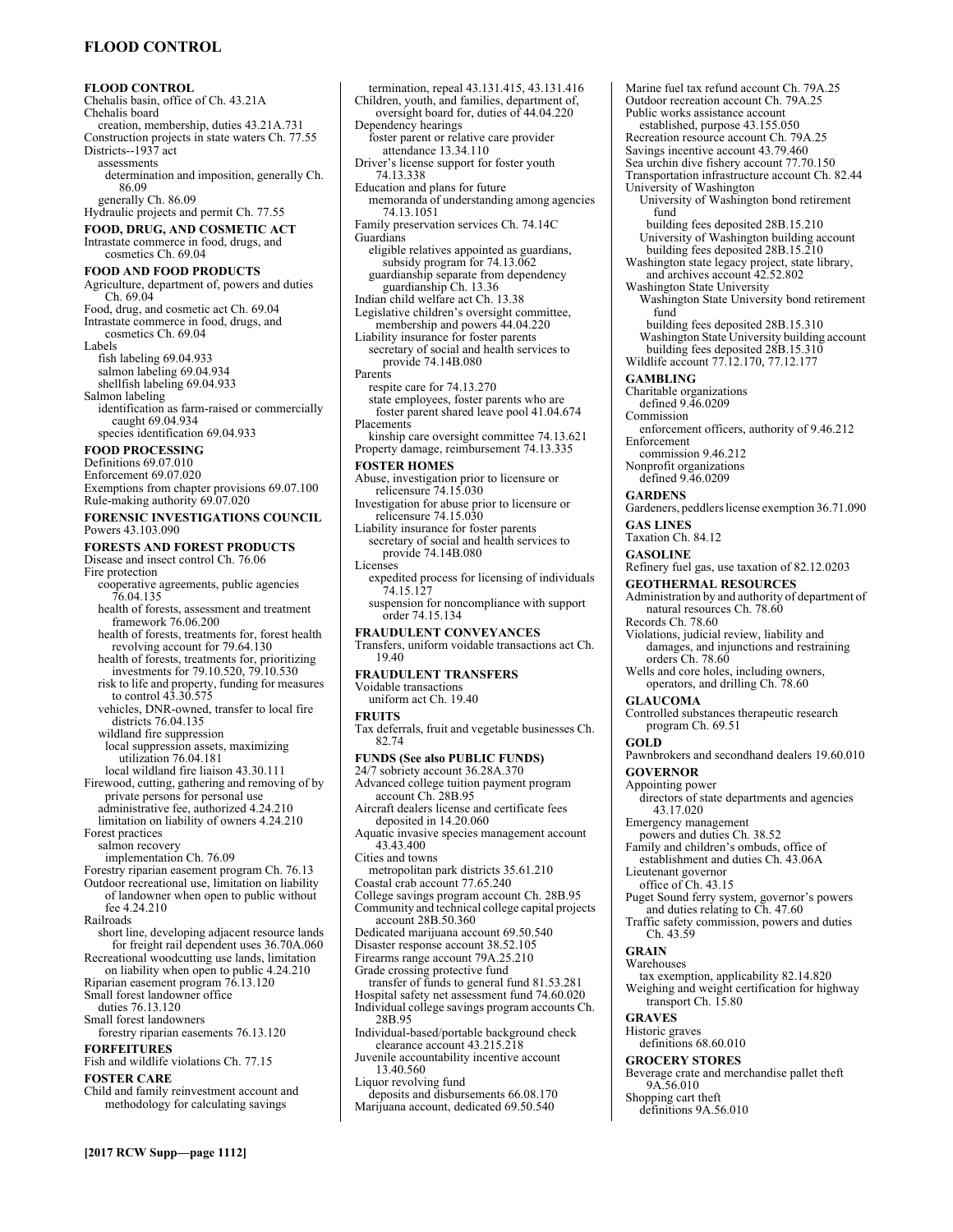**GROSS MISDEMEANORS**  Limitation of action 9A.04.080 **GROUP HOMES**  Abuse, investigation prior to licensure or relicensure 74.15.030 Evaluations and data, availability 43.20A.850 Investigation for abuse prior to licensure or relicensure 74.15.030 Licenses suspension for noncompliance with support order 74.15.134 **GROWTH MANAGEMENT**  Agricultural lands voluntary stewardship program Ch. 36.70A Comprehensive planning by cities and counties comprehensive plans mandatory elements 36.70A.070 short line railroads, developing adjacent land for freight rail dependent uses 36.70A.030, 36.70A.060, 36.70A.108 sufficient land capacity for development 36.70A.115 transportation element 36.70A.108 urban growth areas 36.70A.110 definitions 36.70A.030 natural resource lands and critical areas development regulations 36.70A.060 planned actions state environmental policy act 43.21C.440 review and evaluation program 36.70A.215, 36.70A.217 schools, siting in rural areas when serving urban students generally 36.70A.211 updates, periodic 36.70A.212 utilities and facilities, public, extension to serve school, when  $36.70$ A.213 sewage systems, on-site, homeowner selfinspection, when 36.70A.690, 70.05.200, 70.118A.100 Public works assistance account loans, grants, or pledges, eligibility 43.155.070 Transportation regional transportation planning organizations authorization, organizational requirements 47.80.020 **GUARDIAN AD LITEM**  Dependent children custody proceedings 13.34.100 **GUARDIAN AND WARD**  Dependent children eligible relatives appointed as guardians, subsidy program for 74.13.062 guardianship separate from dependency guardianship, establishment of permanency for children in foster care through Ch. 13.36 Guardian complaint against and investigation, procedures 11.88.120 death of, procedure, delivery of estate to successor 11.88.120 duties of 11.92.043 incapacitated person, association with persons of their choosing 11.92.195 less restrictive alternative, impact on guardianship 11.88.120 modifying guardianship or authority of guardian 11.88.120 powers and duties of 11.92.043 removal of, procedure, delivery of estate to successor 11.88.120 Guardianship office of public guardianship Ch. 2.72 Incapacitated persons, for decision-making authority training 2.72.055 Juvenile court vulnerable youth guardianship program Ch. 13.90

Office of public guardianship Ch. 2.72

### **HABEAS CORPUS**

Application, affidavits, petitions, warrants Ch. 7.36 Generally Ch. 7.36 Process and service Ch. 7.36 Writs of habeas corpus generally Ch. 7.36 service, for return of child, fee waiver for, when 7.36.260 **HARASSMENT (See also RESTRAINING ORDERS)** Arrest without warrant 10.31.100 Firearms acquisition attempt by person subject to court order protected person notification system, statewide automated 36.28A.410 protection, no-contact, or restraining orders, unlawful possession by persons subject to 9.41.040 Protection, order of firearm acquisition attempt by person subject to order protected person notification system, statewide automated 36.28A.410 **HARBOR AREAS**  Public lands--aquatic lands easements and rights of way Ch. 79.110 generally Ch. 79.105 **HAZARDOUS MATERIALS**  Brake friction material restrictions on manufacture and sale of certain material Ch. 70.285 Contaminated properties decontamination, disposal, or demolition of certification, conditions 64.44.060 definitions 64.44.010 Low-level radioactive waste tax imposed 82.04.260 Mercury mercury-containing light recycling program Ch. 70.275 Photovoltaic modules photovoltaic module stewardship and takeback program Ch. 70.355 Spills, oil and hazardous substances onshore and offshore facilities contingency plans 90.56.210 Taxation low-level radioactive waste tax imposed 82.04.260 Transportation of commercial driver's license endorsement 46.25.070 Underground utilities, location, damage Ch. 19.122 **HAZARDOUS WASTE CLEANUP**  Toxics control accounts, state and local 70.105D.070 **HEALTH, DEPARTMENT OF**  Adoptions birth certificate, availability of noncertified copy 26.33.345 Audiologists Ch. 18.35 Breast cancer patients breast reconstruction and prostheses, availability of insurance coverage for educating patients concerning, department role 70.01.050 Chemical dependency professionals certification Ch. 18.205 Children, expectant mothers, developmental disabilities, care and placement, health protection duties 74.15.060 Community assistance referral and education services program health professionals, participating, department review of certification and training of 43.70.750

Contaminated properties decontamination, disposal, or demolition of

certification, conditions 64.44.060 Controlled substances therapeutic research program Ch. 69.51 Created 43.17.010 Dental hygienists Ch. 18.29 Dentistry Ch. 18.32 Drugs controlled substances, uniform act, department powers and duties Ch. 69.50 Emergency medical services, department powers and duties Ch. 18.73 Emergency scenes, when person with disability present medical and fire department personnel training program, department role 43.70.490 Food, drug, and cosmetic act, department powers and duties Ch. 69.04 Health care data hospital emergency room patient care information data collection, maintenance, analysis, dissemination 43.70.057 Health planning certificate of need exemptions 70.38.111 Health professions licensing fees 43.70.250 health professions account, deposit of fees and penalties 43.70.320 uniform disciplinary act Ch. 18.130 Hearing aid specialists Ch. 18.35 Hearing and speech services Ch. 18.35 Hospital data collection and reporting emergency room patient care information data collection, maintenance, analysis, dissemination 43.70.057 Immunization program for school children and day cares 28A.210.070 Massage therapists, licensing and regulation Ch. 18.108 Medical assistants certification, registration, and regulation Ch. 18.360 Nurses, licensing and regulation Ch. 18.79 Osteopathic medicine and surgery, licensing and regulation Ch. 18.57 Osteopathic physicians and surgeons interstate medical licensure compact Ch. 18.71B, 42.56.355 Osteopathic physicians' assistants Ch. 18.57A Physical therapists, licensing and regulation Ch. 18.74 Physical therapy licensure compact 18.74.500, 18.74.510, 18.74.520 Physician assistants, licensing and regulation Ch. 18.71A Physicians interstate medical licensure compact Ch. 18.71B, 42.56.355 licensing and regulation Ch. 18.71 Podiatric medicine and surgery, department regulatory authority and duties Ch. 18.22 Pregnancy healthy pregnancy advisory committee, department role 43.70.760 References to the secretary and department of social and health services to be construed as to the secretary and department of health in regard to functions transferred 43.70.900 **Secretary** appointment 43.17.020 health protection of children, expectant mothers, developmental disabilities, secretary's duties 74.15.060 Social and health services, secretary and department of references construed to be to the secretary and department of health in regard to functions transferred 43.70.900

Speech-language pathologists Ch. 18.35 Transfer of functions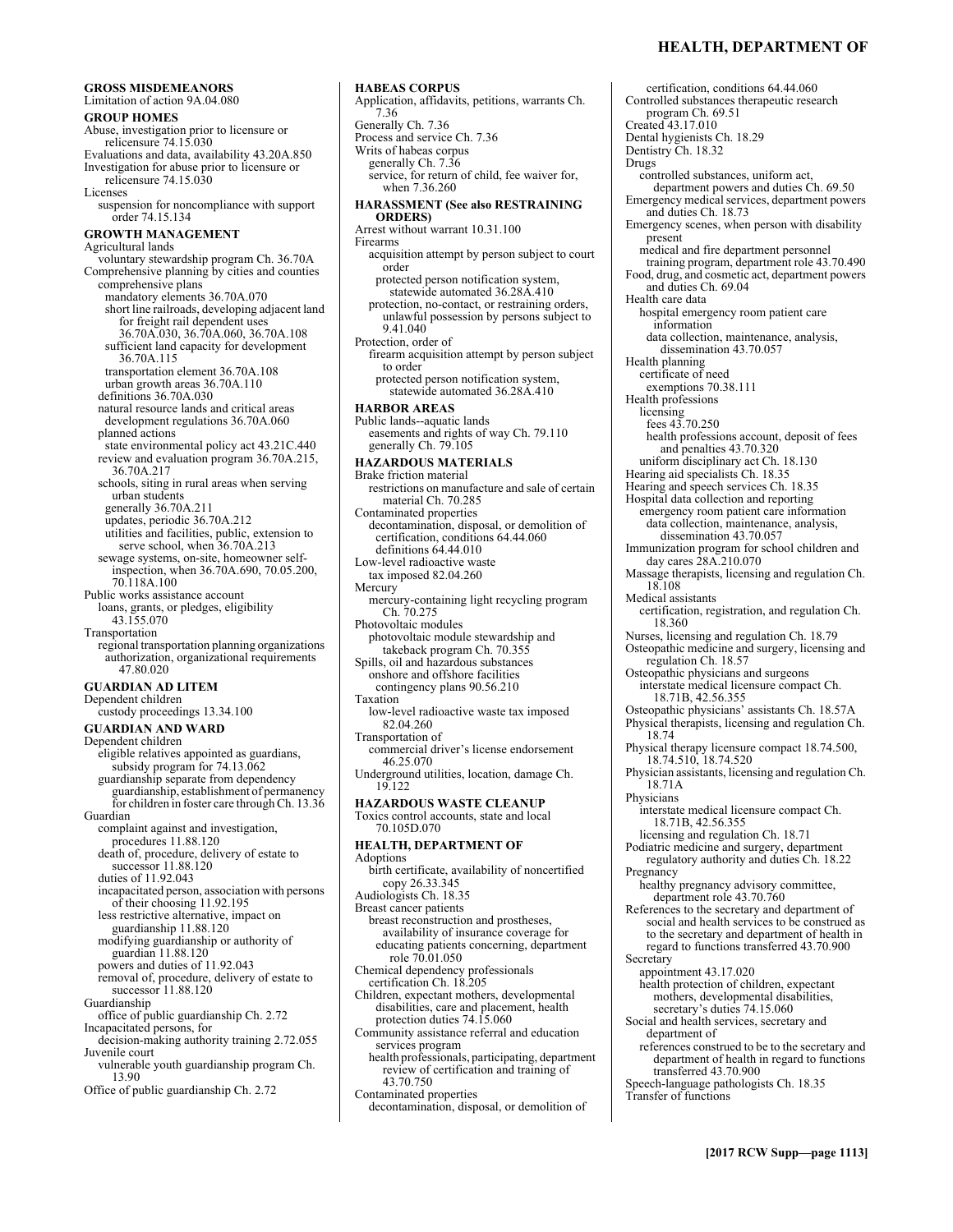# **HEALTH, STATE BOARD OF**

references to secretary and department of social and health services to be construed as to secretary and department of health 43.70.900 Tuberculosis control Ch. 70.28 **HEALTH, STATE BOARD OF**  Immunization program for school children and day cares 28A.210.070 **HEALTH AND SAFETY**  Brake friction material restrictions on manufacture and sale of certain material Ch. 70.285 Breast cancer breast reconstruction and prostheses, availability of insurance coverage for 70.01.050 Cancer breast cancer patients, reconstruction and prostheses for, coverage availability 70.01.050 Fred Hutch license plates 46.04.193 Food, drug, and cosmetic act Ch. 69.04 Food processing Ch. 69.07 Illness and injury prevention community assistance referral and education services program authority of fire departments to develop 35.21.930 health professionals, participating, review of certification and training of 43.70.750 Immunization program for school children and day cares 28A.210.070 Medication administration schools, public and private 28A.210.260 Mercury mercury-containing light recycling program Ch. 70.275 mercury-containing lights product stewardship program, termination and repeal 43.131.422 Mosquito control Ch. 70.22 On-site sewage disposal systems Ch. 70.118 On-site sewage disposal systems, marine recovery areas Ch. 70.118A Pesticide control act Ch. 15.58 Pesticides, health hazards health, role of department of Ch. 70.104 investigating human exposure and human and animal poisoning Ch. 70.104 Schools and school districts medication administration 28A.210.260 sunscreen products, topical possession and use, and sun safety guidelines 28A.210.260, 28A.210.278 Service coordination organizations contract outcomes and performance measures Ch. 70.320 Sunscreen products, topical possession and use, and sun safety guidelines schools and summer camps 28A.210.260, 28A.210.278 **HEALTH CARE**  Biological products investigational, for terminally ill persons requirements, procedures, prohibitions Ch. 69.77 Cancer breast cancer patients, reconstruction and prostheses for, coverage availability 70.01.050 Data hospital emergency room patient care information 43.70.057 Devices investigational, for terminally ill persons requirements, procedures, prohibitions Ch. 69.77 Health professions regulation criteria Ch. 18.120 uniform disciplinary act Ch. 18.130 Informed consent 7.70.065 Insurance Ch. 48.43

health insurance market stability program, individual disclosure of confidential information in furtherance of program 48.02.230 information disclosure exemption, when 42.56.400 Marijuana medical use of cannabis act Ch. 69.51A Medical records access and disclosure Ch. 70.02 Purchased by state agencies health technology clinical committee Ch. 70.14 Service coordination organizations contract outcomes and performance measures Ch. 70.320 Terminally ill persons investigational drugs, biological products, and devices requirements, procedures, prohibitions Ch. 69.77 **HEALTH CARE AUTHORITY (See also MEDICAL ASSISTANCE; PUBLIC ASSISTANCE)** Administrative account 41.05.130 Agencies contributions by 41.05.050 Behavioral health services and organizations behavioral health organizations contracting process 74.09.522 generally Ch. 71.05, 71.24 children, access to services, report 74.09.495 documentation requirements for services, reviewing to improve 71.24.870 geriatric behavioral health workers, facility-based, curricula for 74.39A.078, 74.42.010, 74.42.360 integrating medical and behavioral health services, medicaid purchasing and delivery 74.09.522 primary care and behavioral health services and settings bidirectional integration of, defined 74.09.010 payment codes, health care authority review of 74.09.497 substance use and mental health disorder treatment Ch. 71.24 substance use disorder and mental health involuntary treatment systems generally Ch. 71.05 long-term care, persons with behavioral health needs in caregivers, facility-based, curricula for 74.39A.078 purchasing mental health and chemical dependency treatment services 74.09.522 Benefit plans chronic care management within health homes incentives and provider reimbursement methods 41.05.670 contracts with insuring entities 41.05.075 general provisions 41.05.075 performance measures 41.05.075 political subdivisions, participating rate surcharge 41.05.050 reimbursement of health care services store and forward technology 41.05.700 telemedicine 41.05.700 Breast cancer patients breast reconstruction and prostheses, availability of insurance coverage for educating patients concerning, authority role 70.01.050 Contract outcomes and performance measures service coordination organizations Ch. 70.320 Contract proposals, confidentiality 41.05.026 Cost control and delivery strategies 41.05.021 Definitions 41.05.011 Director 41.05.021

Hospitals contracting with authority 74.60.160 estimated hospital net financial benefit determination by authority 74.60.170 Managed competition 41.05.021 Medicaid dental health aide therapists Indian tribes, medicaid funding for services provided for 74.09.717 Medical and dental plan benefits administration accounts 41.05.143 Medical assistance children's mental health and substance use disorder services educational service district pilot sites 28A.630.500 children's mental health services depression screening, annual 74.09.520 children's mental health treatment authority duties 74.09.337, 74.09.492 managed care contracting to include chemical dependency and mental health services 74.09.522 newborn delivery services policies and procedures for 74.09.475 personal needs allowance, adjustment of 74.09.340 Medical care audits of health care providers by authority, requirements 74.09.195 eligibility 74.09.510 health care provided to eligible clients by a fire department reimbursement by authority 74.09.335 Organization and duties 41.05.021 Performance measures for contracts service coordination organizations Ch. 70.320 Political subdivisions benefit plans, participation in rate surcharge 41.05.050 Public employees' and retirees' insurance account 41.05.120 Public employees' benefits board medical benefits administration account 41.05.143 members 41.05.055 Purchasing agent for state health services, designation as single agent for 41.05.022 Risk pool merger of state-purchased health services program into single, community-rated risk pool 41.05.022 School employees' benefits board (SEBB) accounts school employees' benefits board medical benefits administration account 41.05.143 school employees' insurance administrative account 41.05.130 schools employees' insurance account 41.05.120 benefit plans, contracting for 41.05.075 creation of board 41.05.740 definitions 41.05.011 duties of board basic duties 41.05.740 chronic care management in health homes, provider incentives 41.05.670 employee benefits, contracts or agreements 28A.400.275 employee benefits and employer contributions 28A.400.280 health care authority director, duties of 41.05.021, 41.05.022, 41.05.026, 41.05.050, 41.05.075 school district and educational service district employees participation in SEBB program, commencing 41.05.050 risk pool, single 41.05.022 transition to SEBB 28A.400.350 Store and forward technology health plan reimbursement of 41.05.700 Telemedicine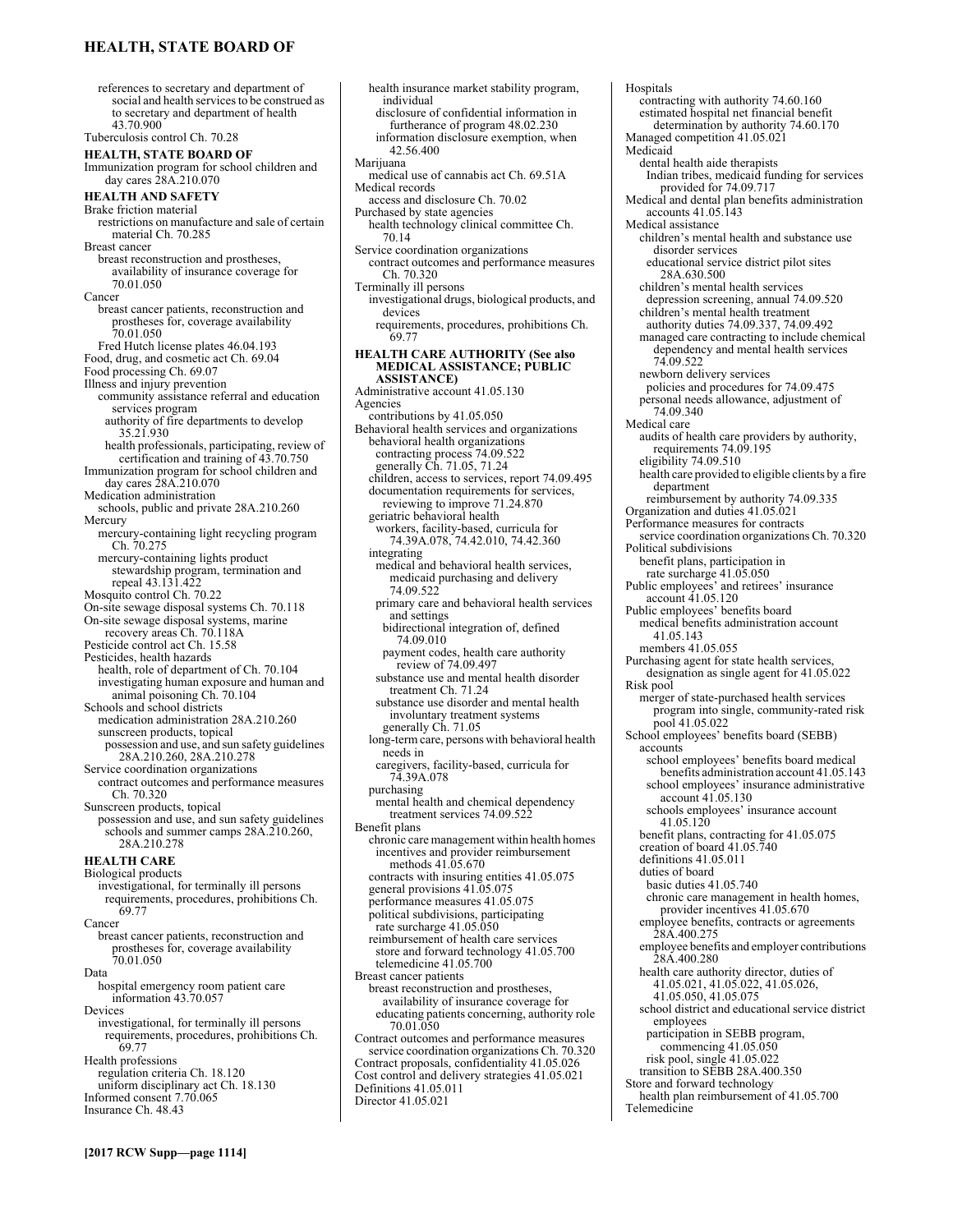# **HOSPITALS**

Relocation assistance

health plan reimbursement of 41.05.700 **HEALTH CARE FACILITIES**  Certificate of need exemptions 70.38.111 Interference with facilities or providers warrantless arrest, when authorized 10.31.100 Investigational drugs, biological products, and devices terminally ill persons, for, role of facility Ch. 69.77 Medical records access and disclosure Ch. 70.02 Newborn delivery services for medical assistance clients policies and procedures for 74.09.475 **HEALTH CARE INFORMATION ACCESS AND DISCLOSURE**  Hospital emergency room patient care information data collection, maintenance, analysis, dissemination 43.70.057 Mental health services 70.02.230 Mental illness records' maintenance, disclosure, and confidentiality Ch. 71.05 Persons with close relationship to patient, disclosure to without patient's authorization 70.02.205 Sexually transmitted diseases 70.02.220 Without patient's authorization 70.02.050, 70.02.200, 70.02.205 **HEALTH CARE PRACTITIONERS**  Blood samples, drawing without consent under law enforcement direction health care professionals with necessary authority 18.130.410 professional misconduct, is not 18.130.410 Community assistance referral and education services program health professionals, participating, review of certification and training of 43.70.750 Controlled substances, uniform act Ch. 69.50 Drugs, investigational, for terminally ill persons procedures, role of physician Ch. 69.77 Health professional conditional scholarship program Ch. 28B.115 Investigational drugs, biological products, and devices terminally ill persons, for, role of physician Ch. 69.77 Licenses interstate medical licensure compact Ch. 18.71B, 42.56.355 interstate medical licensure compact commission Ch. 18.71B Marijuana medical use of cannabis act Ch. 69.51A Medical assistants certification, registration, and regulation Ch. 18.360 forensic phlebotomists 18.130.410, Ch. 18.360 medical assistant-certified Ch. 18.360 medical assistant-hemodialysis technician Ch. 18.360 medical assistant-phlebotomist Ch. 18.360 medical assistant-registered Ch. 18.360 Medical malpractice actions for injuries resulting from health care Ch. 7.70 Medical records access and disclosure Ch. 70.02 Psychiatrists child and adolescent psychiatry residency for medical student at Washington State University 28B.30.357 Substance abuse by practitioners impaired podiatric practitioner program 18.22.250 voluntary substance abuse monitoring programs

application to 18.130.040 Suicide assessment, treatment, and management training, requirements for health care professionals 43.70.442 Uniform disciplinary act Ch. 18.130 **HEALTH DISTRICTS**  Contaminated properties decontamination, disposal, or demolition of definitions 64.44.010 **HEALTH MAINTENANCE ORGANIZATIONS**  Malpractice actions for injuries resulting from Ch. 7.70 State employee health care programs Ch. 41.05 **HEALTH PLANNING AND RESOURCES DEVELOPMENT**  Certificate of need exemptions 70.38.111 **HEALTH SERVICES**  Health professional conditional scholarship program Ch. 28B.115 Health professions licenses fees 43.70.250 health professions account, deposit of fees and penalties 43.70.320 regulation criteria definitions 18.120.020 uniform disciplinary act Ch. 18.130 Home care agencies in-home personal care or respite services department not authorized to pay when care provided by family member of client 74.39A.326 respite services or in-home personal care department not authorized to pay when care provided by family member of client 74.39A.326 Informed consent 7.70.065 Medical assistants certification, registration, and regulation Ch. 18.360 Vulnerable adults reports of abuse 74.34.063 **HEARINGS**  Juvenile court proceedings 13.34.110 Obstructions on highway rights of way, hearings relating to Ch. 47.32 **HEMP**  Industrial hemp excluded from "controlled substance" 69.50.101 regulatory framework feasibility, studying 15.120.060 research program Ch. 15.120 **HIGHWAYS**  Colombia river bridge project legislative action committee, joint 47.01.505 Definitions motor vehicle definitions Ch. 46.04 public highways and transportation definitions  $Ch. 47.04$ High-occupancy toll lanes pilot project 47.56.403 Nickel account (transportation 2003 account) 46.68.280 Obstructions on highway right of way railroad grade crossings, brush, timber and signs at 47.32.140 Railroad crossings signals and devices installation allocation of funds to cities and towns and counties to defray costs of 81.53.281 federal funding effect on fund transfers 81.53.281 Real property acquisition policy Ch. 8.26

health and health-related professions,

persons displaced by public works programs Ch. 8.26 State route 520 improvements corridor projects state route number 520 civil penalties account 47.56.876 Statewide transportation planning Ch. 47.06 Toll bridge authority Puget Sound ferry system, toll roads as a part of Ch. 47.60 Toll facilities high-occupancy toll lanes pilot project 47.56.403 state route 520 corridor state route number 520 civil penalties account 47.56.876 Workers highway worker memorial scholarship account 28B.76.509 **HISTORIC PRESERVATION**  Heritage council, duties Ch. 27.34 Historic Lord mansion 27.34.900 State capitol historic Lord mansion 27.34.900 Vancouver national historic reserve 27.34.395 **HOME SCHOOLING**  Defined 28A.225.010 Exceptions to mandatory public school attendance 28A.225.010 **HOMELESS PERSONS**  Housing and assistance definitions 43.185C.010 strategic plan 43.185C.040 Students, homeless grade-level progression and graduation, ontime 28A.320.192 Wildfires, homelessness due to measures to control risk, funding for 43.30.575 **HOOD CANAL AQUATIC REHABILITATION ZONE**  On-site sewage disposal systems, marine recovery areas Ch. 70.118A **HORSES**  Cruelty to animals Ch. 16.52 **HORTICULTURE**  Fruit and vegetable businesses, tax deferrals Ch. 82.74 Pesticide control act Ch. 15.58 Potatoes certified seed potatoes restricted production areas, establishment Ch. 15.15 Products, sale of exempt from county peddlers' licensing 36.71.090 Wildlife damage control Ch. 77.36 **HOSPITALS**  Alcoholism treatment private establishments, licensing requirements and operating standards Ch. 71.12 Certificates of need generally Ch. 70.38 Chemical dependency pediatric transitional care services 71.12.455, 71.12.680, 71.12.682, 71.12.684, 71.12.686, 71.12.688 private establishments, licensing requirements and operating standards Ch. 71.12 Data collection and reporting emergency room patient care information 43.70.057 Emergency care emergency room patient care information 43.70.057 Investigational drugs, biological products, and devices terminally ill persons, for, role of hospital Ch. 69.77 Licensing and regulation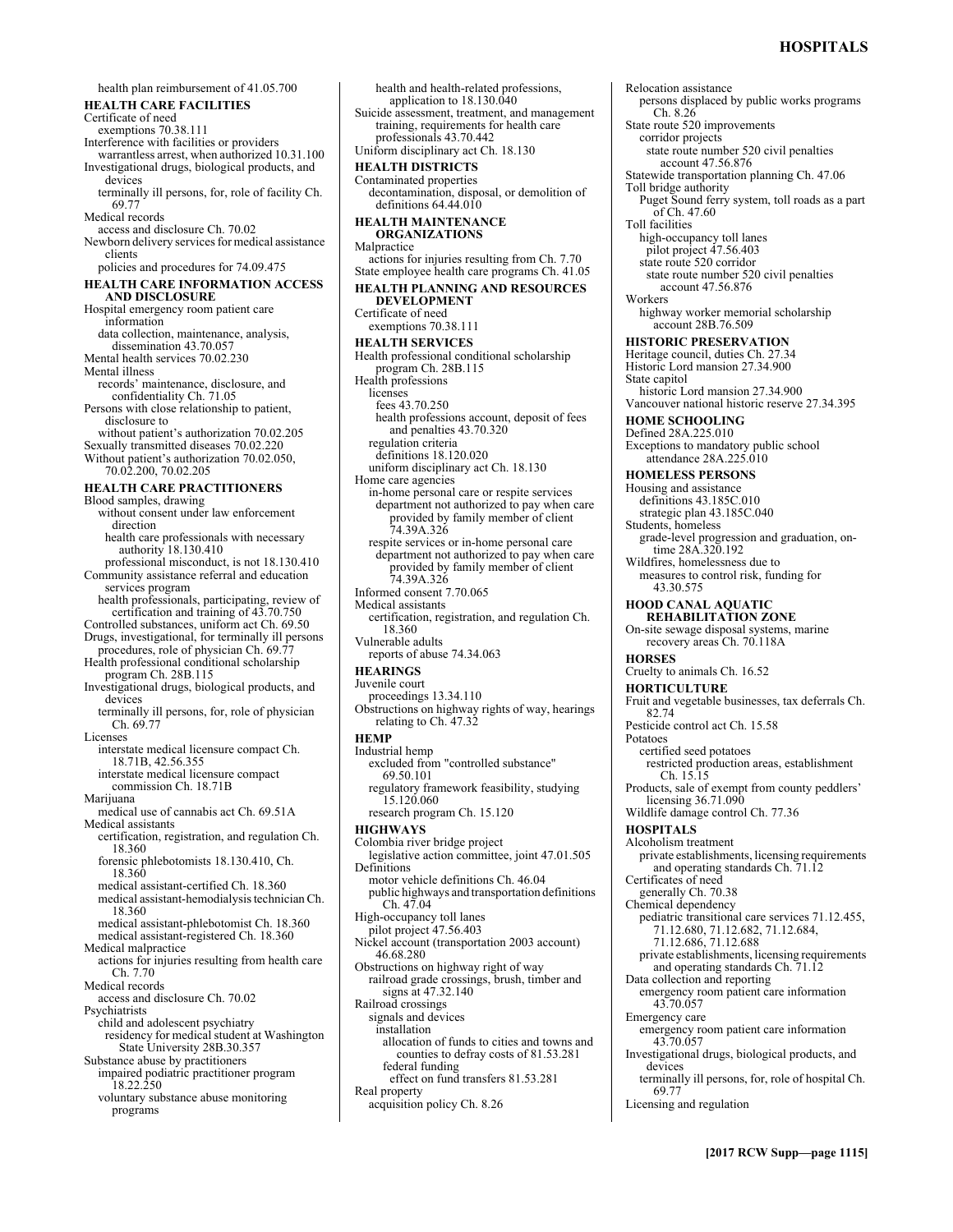# **HOSPITALS FOR MENTAL ILLNESS**

**[2017 RCW Supp—page 1116]** chemical dependency and mental illness Ch. 71.12 Newborn delivery services for medical assistance clients policies and procedures for 74.09.475 Nurses staffing, complaints concerning initiation and basis 70.41.420 investigation and hospital corrective plan of action 70.41.425 staffing committee 70.41.420, 70.41.425 staffing plans 70.41.420 Physicians limited licenses 18.71.095 Psychiatric beds, new, addition of certificate of need requirements exemption, when 70.38.111, 70.38.260 Public benefit hospital entities self-insurance programs, joint generally Ch. 48.190 tax exemptions for programs, when 48.190.100 Public hospital districts self-insurance programs, joint generally Ch. 48.190 tax exemptions for programs, when 48.190.100 Rural hospitals critical access hospital status 70.38.111, 74.09.5225 Safety net assessment administration and collection 74.60.050 assessments 74.60.030 conditions 74.60.150 contracting with health care authority 74.60.160 critical access hospital payments 74.60.100 definitions 74.60.010 direct supplemental payments to hospitals 74.60.120 estimated hospital net financial benefit determination 74.60.170 grants to certified public expenditure hospitals 74.60.090 hospital safety net assessment fund 74.60.020 managed care capitation payments 74.60.130 purpose, findings, intent 74.60.005 Sexual assault kit tracking system, statewide, participation in public records act exemption 42.56.240 Tax imposed 82.04.260 **HOSPITALS FOR MENTAL ILLNESS**  Administration by department of social and health services Ch. 72.01 Beds, new psychiatric, addition of certificate of need requirements exemption, when 70.38.111, 70.38.260 Licensing and regulation mental illness and chemical dependency Ch. 71.12 Private licensing requirements and operating standards Ch. 71.12 **HOURS OF LABOR**  Minimum wage requirements and labor standards Ch. 49.46 **HOUSING**  Adapted housing for disabled veterans sales tax exemption 82.08.0207 use tax exemption 82.12.0207 Affordable housing program land acquisition revolving loan fund program 43.185A.110 Contaminated properties decontamination, disposal, or demolition of certification, conditions 64.44.060 definitions 64.44.010 Criminal offenders rental vouchers 72.09.285 Disabilities, persons with adapted housing for disabled veterans sales tax exemption 82.08.0207

use tax exemption 82.12.0207 Homeless persons housing and assistance Ch. 43.185C Low-income low-income home rehabilitation revolving loan program 43.330.480, 43.330.482, 43.330.486, 43.330.488 Multi-unit dwellings in urban centers and urban growth areas, property tax exemption qualification and procedure Ch. 84.14 Nonprofit entities providing housing benefit charges imposed by regional fire protection service authority, exemption 52.26.180 Veterans, disabled adapted housing sales tax exemption 82.08.0207 use tax exemption 82.12.0207 **HOUSING AUTHORITY**  Background investigations of prospective employees definitions, records 43.43.830 **HOUSING FINANCE COMMISSION**  Renewable energy systems financing tools or models for aggregating federal incentives and other benefits commission role 43.180.295 **HOUSING TRUST FUND**  Housing assistance program Ch. 43.185 Loans or grants 43.185.050 **HUMAN REMAINS**  Personal effects, listing 68.50.040 **HUMANE SOCIETIES**  Societies, generally 16.52.011 **HUNTING Contests** permits 77.65.490, 77.65.500 Crimes and penalties, generally Ch. 77.15 Enforcement Ch. 77.12 Enforcement code Ch. 77.15 Field trials for dogs permits 77.65.480, 77.65.490, 77.65.500 Hunter education training program 77.32.155 Injuries on outdoor recreational land, limitation on liability of landowner 4.24.210 Licenses Ch. 77.32 fees 77.65.480 requirements, reports 77.65.500 Minors, hunter education training program 77.32.155 Permits Ch. 77.32 contests 77.65.490, 77.65.500 field trials for dogs 77.65.480, 77.65.490, 77.65.500 Regulation Ch. 77.12 Violations authority of wildlife agents, procedures Ch. 77.12 crimes and penalties, generally Ch. 77.15 Wildlife account 77.12.170 Wildlife agents, powers and duties Ch. 77.12 **HUSBAND AND WIFE**  Military spouses certification of common school personnel 28A.410.010 notary public, appointment as 42.44.221 **HYDRAULIC PROJECTS**  Fish habitat enhancement projects 77.55.181 Fish passage barrier correction and removal 77.55.181 **IDENTITY**  Biometric identifiers, requirements and prohibitions for Ch. 19.375 Biometric identifiers, use by state agencies of Ch. 40.26 Identicards address of record for applicants 46.08.195 address or name of record, change of 46.20.205

enhanced 46.20.202 issuance and fees 46.20.117 REAL ID act of 2005, federal, compliance with 46.20.192, 46.20.1921 Identification documents enhanced drivers' licenses and identicards 46.20.202 Theft defined, penalties 9.35.020 seniors and vulnerable individuals, protections for Ch. 9.35, 42.56.640, 43.17.410 **IMMIGRATION**  Immigration services fraud prevention act Ch. 19.154 Trafficking 9A.40.100 **IMMUNITY**  Agritourism professionals 4.24.830, 4.24.832, 4.24.835 Aviation activities on recreational land landowner immunity from liability for unintentional injuries 4.24.210 Child abuse and neglect liability of governmental entities and their officers, limiting of 4.24.595 Domestic violence arrests 10.31.100 Emergency management employees, volunteers 38.52.180 Gambling commission enforcement officers 9.46.212 Insurers, delinquency proceedings against immunity from suit and liability, persons entitled to protection 48.31.115 Landowners allowing land to be used for fish or wildlife cooperative project or solid waste cleanup not liable for unintentional injuries to volunteers or other users 4.24.210 Law enforcement officer domestic violence arrests 10.31.100 Liabilities health care providers who withdraw blood for implied consent law 46.61.508 **IMPACT FEES**  Deferred collection of, for certain residential construction comprehensive planning, effect on 36.70A.070 School impact fees prohibiting for school serving urban students but sited in rural area 36.70A.211 **IMPOUNDING**  Motor vehicles abandoned or unauthorized notice to owners 46.55.110 auction of unredeemed vehicles 46.55.120, 46.55.130 driving without a valid license 46.55.120 mopeds, redemption of 46.55.120, 46.55.125, 46.55.130 motorcycles, redemption of 46.55.120, 46.55.125, 46.55.130 redemption procedure 46.55.120 Vessels operator arrested for violation, impoundment procedures when 79A.60.045 **INCAPACITATED PERSONS**  Associating with persons of their choosing 11.92.195 Guardian associating with persons of own choosing, impact on guardianship 11.92.195 complaint against and investigation, procedures 11.88.120 death of, procedure, delivery of estate to successor 11.88.120 duties of 11.92.043 less restrictive alternative, impact on guardianship 11.88.120 modifying guardianship or authority of guardian 11.88.120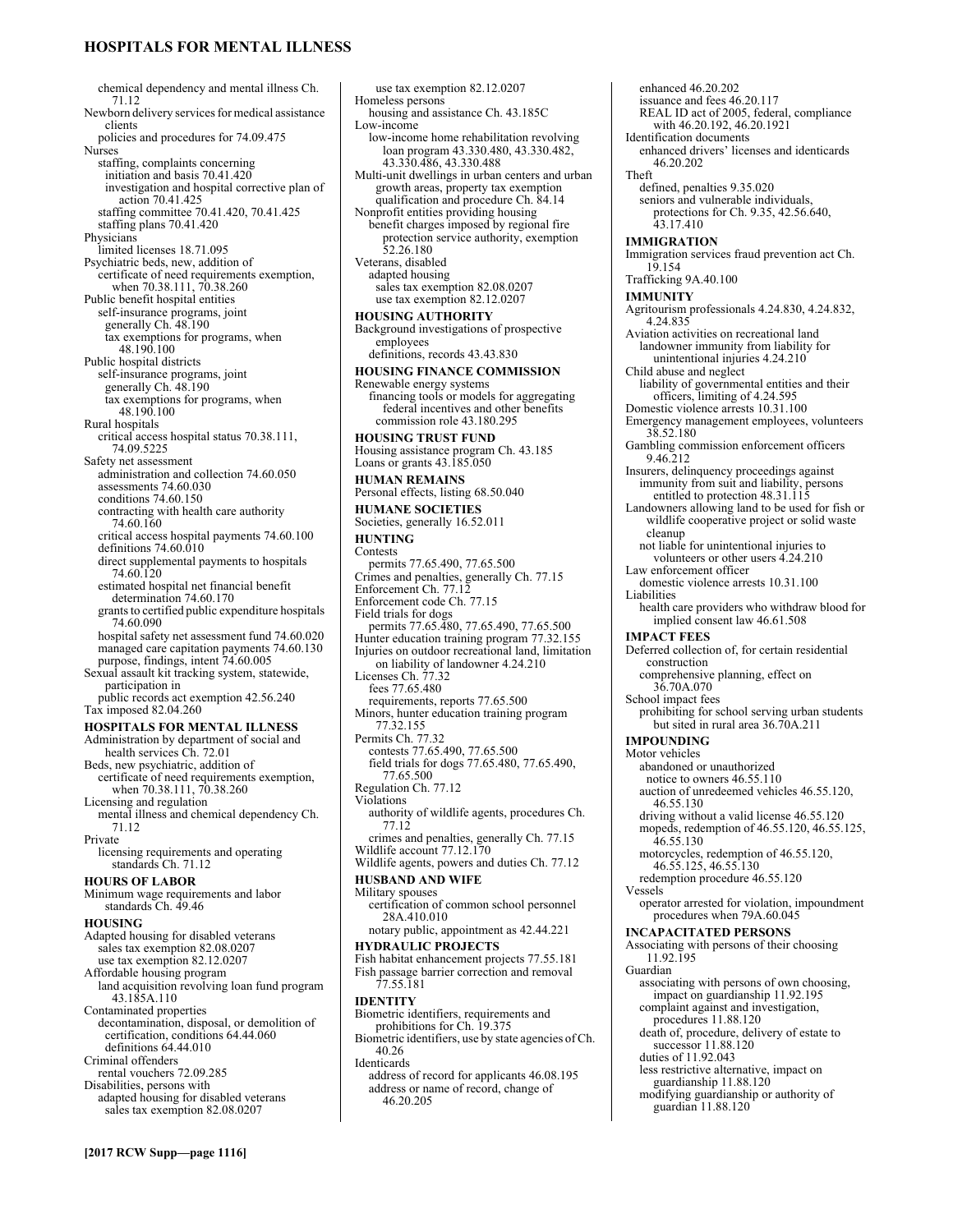powers and duties of 11.92.043 removal of, procedure, delivery of estate to successor 11.88.120 Health care informed consent by school nurse, counselor, or homeless student liaison 7.70.065 **INDIANS**  Anadromous game fish purchase or sale license 77.65.480 purchase or sale, license 77.65.490 Children Indian child welfare act Ch. 13.38 Courts, tribal marriages, solemnization of 26.04.050 Creative districts designation, certification, applications, review, coordinator 43.46.100, 43.46.105, 43.46.110, 43.46.115 Dental care services dental health aide therapists tribes, authorizing to provide services for Ch. 70.350 tribes, medicaid funding for services provided for 74.09.717 Governments, tribal benefit plans for employees, participation in rate surcharge 41.05.050 Indian child welfare act Ch. 13.38 Indian tribes airports federal aid moneys, disbursement by department of transportation, authorized 47.68.090 Schools state-tribal compact schools dual language grant program 28A.630.095 dual language learning cohorts 28A.300.574 Steelhead purchase or sale, license 77.65.480 **INDUSTRIAL DEVELOPMENT PROJECTS**  Investments and projects of statewide significance application for designation - project facilitator or coordinator 43.157.030 definitions 43.157.010 **INDUSTRIAL INSURANCE**  Actions and proceedings injury or death, actions against employer or third person Ch. 51.24 Board of industrial insurance appeals crime victims' compensation program role 7.68.031, 7.68.111 Construction registration inspection account 43.22.498, 51.44.190 Crime victim's compensation Ch. 7.68 Death actions against employer or third person Ch. 51.24 Funds construction registration inspection account 43.22.498, 51.44.190 general requirements and procedures for funds Ch. 51.44 Injuries actions against employer or third person Ch. 51.24 Juvenile forest camps industrial insurance benefits prohibited, exceptions 72.05.154 **INDUSTRIAL SAFETY AND HEALTH**  Appeal to board final order 49.17.140 penalty 49.17.140 procedure 49.17.140 redetermination 49.17.140 **INDUSTRIAL WELFARE**  Conditions of employment generally Ch. 49.12 Farm internship pilot program 49.12.470

**INFANTS**  Drug-exposed infants pediatric transitional care services 71.12.455, 71.12.680, 71.12.682, 71.12.684, 71.12.686, 71.12.688 **INFORMED CONSENT**  Health care 7.70.065 **INJURIES**  Liability of landowner to outdoor recreation users limitation 4.24.210 **INSECTS**  Invasive species council Ch. 79A.25 **INSOLVENTS AND INSOLVENCY**  Fraudulent transfers uniform voidable transactions act Ch. 19.40 **INSURANCE**  Adjusters, independent, public, and crop Ch. 48.17 Basic health plan coordinating with managed health care system projects 74.09.522 Brokers, surplus line Ch. 48.15 Casualty insurance electronic notices and document delivery 48.185.005 Crop adjusters generally Ch. 48.17 Delinquency proceedings immunity from suit and liability, persons entitled to protection  $48.31.\dot{115}$ Disability insurance blanket disability insurance Ch. 48.21 group disability insurance Ch. 48.21 Group disability insurance noninsurance benefits 48.21.380 Group life insurance generally Ch. 48.24 Health care health insurance market stability program, individual disclosure of confidential information in furtherance of program 48.02.230 information disclosure exemption, when 42.56.400 Health care access health insurance pool continuation of coverage 48.41.160 discontinuing pool coverage 48.41.160 eligibility for coverage 48.41.100 renewal provisions 48.41.160 requirements 48.41.160 Health care insurance reform Ch. 48.43 Health care plans breast cancer patients, reconstruction and prostheses for, coverage availability 70.01.050 group health benefit plans Ch. 48.43 individual plans Ch. 48.43 investigational drugs, biological products, and devices terminally ill persons, for, issuer requirements and options Ch. 69.77 store and forward technology, services provided through reimbursement of 48.43.735 telemedicine, services provided through reimbursement of 48.43.735 Health care service contractors state employee benefit plans Ch. 41.05 Health care services state employee benefit plans Ch. 41.05 store and forward technology, services provided through reimbursement of 48.43.735 telemedicine, services provided through reimbursement of 48.43.735 Health information nonpublic personal, held by insurance commissioner, confidentiality 48.02.068 Health insurance pool

continuation of coverage 48.41.160 discontinuing pool coverage 48.41.160 eligibility for coverage 48.41.100 requirements 48.41.160 Heating oil tank pollution liability insurance program Ch. 70.149, 70.149.040 Industrial life insurance generally Ch. 48.25 Insurance contract generally Ch. 48.18 variable contract act Ch. 48.18A Insurance producers, title insurance agents, and adjusters Ch. 48.17 Labor unions group disability insurance Ch. 48.21 Licenses agents Ch. 48.17 fees Ch. 48.17 variable contracts return of and effect printed notice of 48.18A.035 Life insurance life settlements Ch. 48.102 variable contracts return of and effect printed notice of 48.18A.035 Life settlements Ch. 48.102 Liquidation delinquency proceedings immunity from suit and liability, persons entitled to protection 48.31.115 Motor vehicle insurance cancellations limitation on cancellation, nonrenewal, or denial based upon driving record 46.52.130 driver's record, cancellation, nonrenewal, or denial based upon, limitation 46.52.130 driver's record, contents and access 46.52.130 Motor vehicle operator's record furnished to insurance companies 46.52.130 Petroleum storage tank systems pollution liability protection act Ch. 70.149 Policies variable life insurance and annuity contracts return of and effect printed notice of 48.18A.035 Producers, insurance generally Ch. 48.17 Property insurance electronic notices and document delivery 48.185.005 Puget Sound ferry system, insurance on facilities of authorized Ch. 47.60 Records health insurance market stability program, individual disclosure of confidential information in furtherance of program 48.02.230 information disclosure exemption, when 42.56.400 Schools and school districts medical, dental, vision, liability, life, accident, disability, and salary 28A.400.350 officers, employees and students 28A.400.350 self-funding 28A.400.350 Self-insurance public benefit hospital entities joint programs Ch. 48.190 joint programs, tax exemptions for, when 48.190.100 public hospital districts joint programs Ch. 48.190 joint programs, tax exemptions for, when 48.190.100 Surplus line coverage brokers bond 48.15.070 licensing 48.15.070 nonresident 48.15.073 Tax on insurance producers, surplus line brokers, and title insurance agents 82.04.260 Title insurance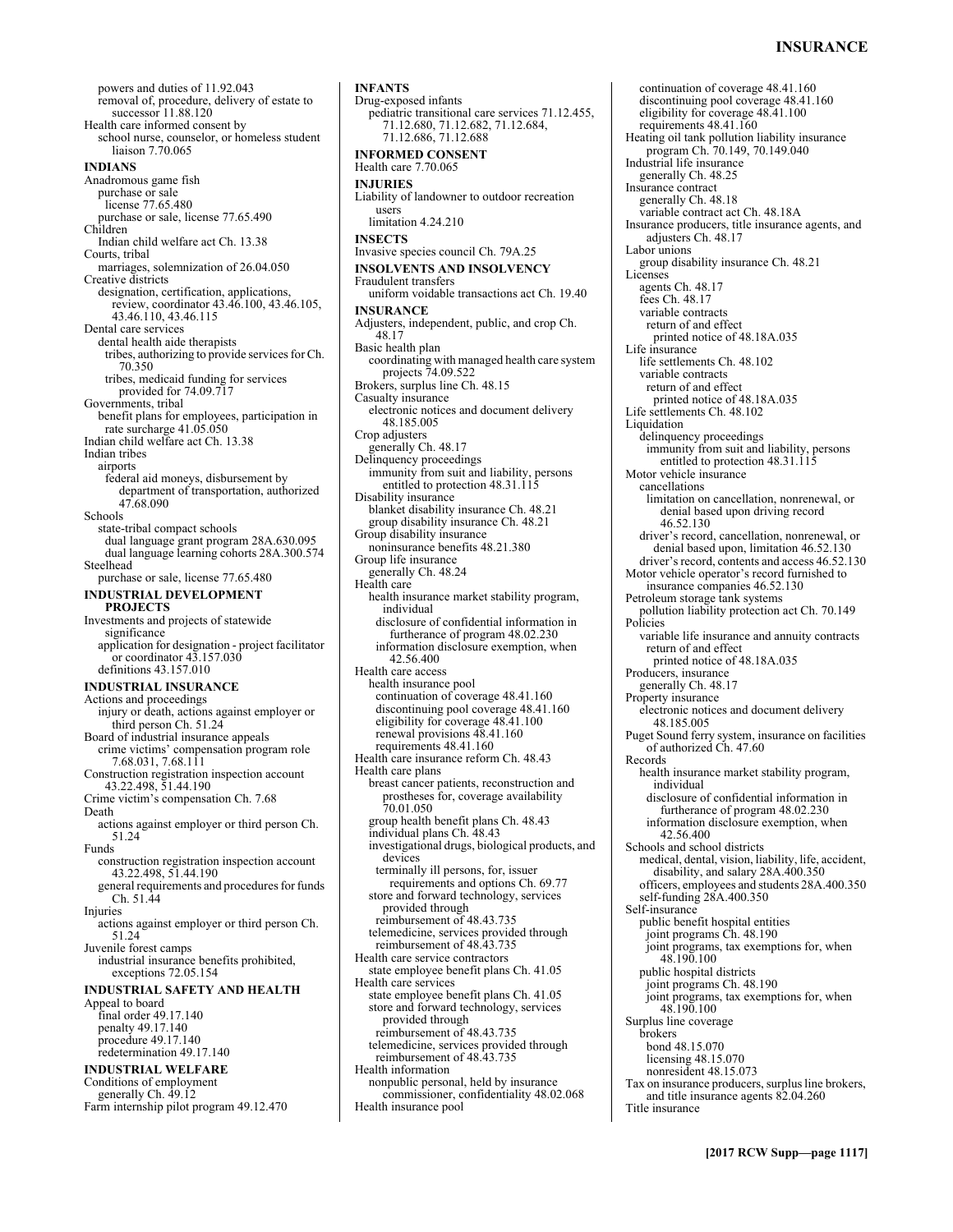# **INSURANCE COMMISSIONER**

agents generally Ch. 48.17 information gathering statistical reporting agent 48.29.017 Title insurers administration of chapter, rules 48.29.005 advisory organizations 48.29.010, 48.29.500, 48.29.510 definitions 48.29.010 filings 48.29.147 rating organizations services, practices, licensing Ch. 48.29 records 48.29.015 scope of provisions 48.29.010 title insurance agents Ch. 48.17 Variable contract act Ch. 48.18A **INSURANCE COMMISSIONER**  Delinquency proceedings immunity from suit and liability, persons entitled to protection 48.31.115 Health information nonpublic personal, held by insurance commissioner, confidentiality 48.02.068 Health insurance market stability program, individual disclosure of confidential information in furtherance of program 48.02.230 information disclosure exemption, when 42.56.400 Health plans insurance reform Ch. 48.43 Life settlements Ch. 48.102 **INTEREST**  Bond issues water-sewer districts Ch. 57.20 Consumer loan act Ch. 31.04 High risk consumers loans Ch. 31.04 **INTERGOVERNMENTAL COOPERATION**  Ecology department duties 43.21A.150 **INTERNATIONAL RELATIONS**  Legislative committee on economic development and international relations Ch. 43.15 **INTERNET** Digital citizenship, definition 28A.650.010 Digital citizenship, internet safety, and media literacy, school instruction in 28A.650.045, 28A.650.050 Legal material electronic legal material act, uniform Ch. 1.70 **INTERPRETERS**  Educational interpreters standards 28A.410.271 Hearing or speech impaired persons involved in legal proceedings, for Ch. 2.42 Legal proceedings hearing or speech impaired persons involved in Ch. 2.42 non-English-speaking persons involved in Ch. 2.43 Non-English-speaking persons appointment in legal proceedings involving practices, procedures, code of ethics Ch. 2.43 **INTERSTATE COMMERCE**  Motor vehicles in combination, maximum length 46.44.030 **INTERSTATE COMPACTS**  Interstate placement of children compact Ch. 26.34 **INVASIVE SPECIES COUNCIL**  Recreation and conservation funding board creation of council, provisions Ch. 79A.25 **INVESTIGATIONS**  Police prosecuting standards 9.94A.411 **INVESTMENT PROJECTS**  Community empowerment zones Ch. 82.60 Tax deferral program Ch. 82.60

**INVESTMENTS** 

International investment management services tax imposed 82.04.290 Public funds investment in bonds and securities of United States, state, counties, cities and towns, and school districts Ch. 43.84 **IRRIGATION**  Districts, generally Ch. 87.03 **IRRIGATION DISTRICTS**  Acquisition of water districts, when 87.03.015 **Assessments** how made 87.03.240 tolls as 87.03.445 Board of directors meetings, regular and special 87.03.115 organization of 87.03.115 powers and duties 87.03.115 **Boundaries** change of to add lands to district, procedure 87.03.565 Construction funds for 87.03.445 Contracts with other irrigation districts, authority 87.03.015 Delinquent charges, lien on property 87.03.445 Depositaries, surety bonds for 87.03.445 Disposal or sale of property, preference rights of adjacent owners 87.03.820 Electrical energy hydroelectric generation development 87.03.015 power to generate and sell 87.03.015 Funds construction and operating 87.03.445 Hydroelectric generation development authorization 87.03.015 Insurance risk management services authorized Ch. 48.62 self-insurance authorized Ch. 48.62 **Officers** directors and employees board meetings, regular and special 87.03.115 organization of 87.03.115 powers and duties 87.03.115 Powers contracts, agreements, and formation of separate legal entities 87.03.0155 electrical energy generation and sale 87.03.015 general enumeration 87.03.015 sanitary sewers, sewage disposal or treatment plants 87.03.015 water distribution systems 87.03.015 Property adding lands to generally 87.03.565 sale or disposal, preference rights of adjacent owners 87.03.820 Rates, tolls, charges fixing, collection, authority, attorney's fee 87.03.445 lien on property 87.03.445 Tenant delinquencies 87.03.445 Tolls fixing, collection, methods 87.03.445 when levied 87.03.445 **JAILS**  Assault, custodial assault 9A.36.041 Cameras, body worn, use by jail personnel public records act exemption 42.56.240 Juveniles not to be confined in adult facilities, exceptions 13.04.116 **JOB SKILLS PROGRAM**  Definitions 28C.04.410 **JUDGES**  Marriages solemnizing, authority for 26.04.050 Salaries

citizens' commission schedule 43.03.012 Superior courts disqualification of change of venue 4.12.040 notice of 4.12.050 transfer of action to other judge 4.12.040 **JUDGMENTS**  Superior courts clerk to enter 2.32.050 Supreme court clerk to enter 2.32.050 **JUDICIAL INFORMATION SYSTEM**  Protection orders database information required 26.50.160 **JURISDICTION**  Change of venue jurisdiction and venue Ch. 4.12 Compulsory school attendance law, court jurisdiction 28A.225.090 Juvenile court 13.04.030 Superior courts venue and jurisdiction Ch. 4.12 **JUVENILE COURT**  Administration 13.04.035 Attorney for child appointment 13.34.100 Children, youth, and families, duties of department of basic juvenile court act Ch. 13.04 Indian child welfare act Ch. 13.38 juvenile court act, dependency and termination of parent-child relationship under Ch. 13.34 juvenile justice act of 1977 Ch. 13.40 records and information, disclosure and confidentiality Ch. 13.50 Dependency cases permanency annual report 13.34.820 plan of care 13.34.136 plan of care when parent has developmental disability 13.34.136 placement 13.34.141 Detention educational program 13.04.145 juvenile detention facilities cameras, body worn, use by personnel 42.56.240 places of motion pictures, unrated, R, X, or NC-17 films not to be shown 13.16.100 racial disproportionality, annual report on programs to reduce 13.06.050 Disposition orders entry 13.34.141 Guardian vulnerable youth guardianship program Ch. 13.90 Guardian ad litem appointment 13.34.100 **Hearings** proceedings 13.34.110 Holding facilities, juveniles not to be confined in adult facilities 13.04.116 Jurisdiction 13.04.030 delinquent juvenile, when 13.40.300 eighteenth birthday 13.40.300 Records keeping and release by administrative office of the courts 13.50.010 office of civil legal aid, release to and use by 13.50.010 Schools and school districts truancy, petition to court 28A.225.030 Termination of parent-child relationship 13.34.136 **JUVENILES (See also CHILDREN, YOUTH, AND FAMILIES, DEPARTMENT OF; JUVENILE COURT)**

Administrator of juvenile court probation counselor, and detention services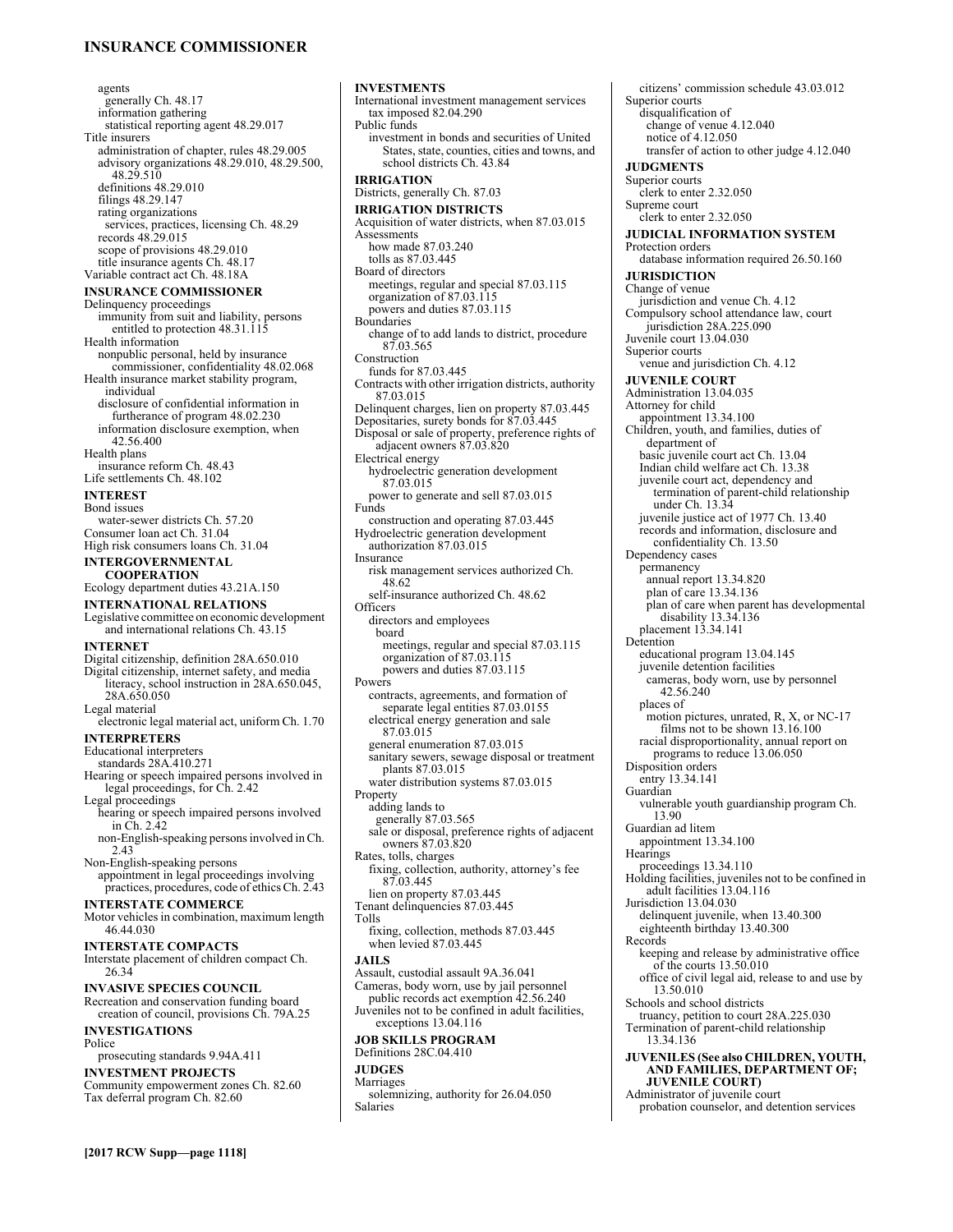# **JUVENILES**

jurisdiction 13.04.030

appointment 13.04.035 responsibilities 13.04.035 Arrest of parolee by parole officer 13.40.210 Assault on juvenile corrections staff member transfer of juvenile to department of corrections, procedure 13.40.280 At-risk youth family reconciliation act children, youth, and families, department of Ch. 13.32A family services and programs to be administered to benefit 43.20A.780 grade-level progression and graduation, ontime 28A.320.192 nonoffender at-risk children and their families Ch. 13.32A Basic juvenile court act definitions 13.04.011 Child, defined 13.04.011 Commitment delinquent juvenile commitment of beyond age twenty-one years prohibited 13.40.300 jurisdiction after eighteenth birthday 13.40.300 juvenile offender basic training camp program 13.40.320 Community facilities community placement oversight committees, establishment and duties 72.05.415 law enforcement notification of placement decisions 72.05.415 placement conditions for certain offenders 72.05.435 Community juvenile accountability programs establishment proposals, guidelines 13.40.510 grants 13.40.520 information collection and reporting 13.40.540 Confinement release date setting 13.40.210 Court, defined 13.04.011 Crimes bail jumping 13.40.040 definitions 13.40.020 juvenile justice act of 1977 Ch. 13.40 prosecution 13.40.070 Crisis residential centers regulation of leave 13.32A.030 youth services, in connection with Ch. 43.185C Custodian, defined 13.04.011 Custody costs of support, treatment, and confinement, liability for vested in someone other than parent, when custody is 13.40.220 costs of support, treatment, and confinement, obligation and enforcement of payment 13.40.220 dependent children attorney for child, appointment 13.34.100 case review panel review when permanency not achieved 13.34.147 guardian ad litem, appointment 13.34.100 grounds 13.40.040 hearings, release of information 13.50.100 Indian child welfare act Ch. 13.38 parole 13.40.210 reduction of in-residence population, early releases to achieve 13.40.210 release administrative 13.40.210 date 13.40.210 transfer to department of corrections 13.40.280, 13.40.285 Definitions bail jumping 13.40.040 child 13.04.011 court 13.04.011 custodian 13.04.011 juvenile 13.04.011 juvenile offender 13.04.011

offenses (crimes) 13.40.020 parent or parents 13.04.011 youth 13.04.011 Dependency proceedings entry 13.34.141 Indian child welfare act Ch. 13.38 rights of parties 13.34.090 rights of parties to be heard 13.34.096 Dependent children attorney for child, appointment 13.34.100 case review panel review when permanency not achieved 13.34.147 definitions 13.34.030 grade-level progression and graduation, ontime 28A.320.192 guardian ad litem, appointment 13.34.100 guardianship guardianship separate from dependency guardianship, establishment of permanency for children in foster care through Ch. 13.36 rights of parties 13.34.090 rights of parties to be heard 13.34.096 termination of parent-child relationship petition for, grounds 13.34.180 Detention disposition order confinement in detention facility 13.40.185 escapees arrest warrant issuance 13.40.045 grounds 13.40.040 Detention facilities educational program 28A.190.010 motion pictures<br>unrated, R, X, or NC-17 films not to be shown 13.16.100 Detention services administration 13.04.035 Diversion agreements prosecutor's decision 13.40.070 prostitution or prostitution loitering offense, alleged eligibility for diversion 13.40.070 victims to be notified of referral of juvenile to a diversion unit 13.40.070 voyeurism, second degree 13.40.070 Emancipation of minors decree of emancipation, notation of status 13.64.050 service of petition and notice of hearing 13.64.030 Family and children's ombuds, office of Ch. 43.06A Family reconciliation services Ch. 13.32A Firearms, unlawful possession, data regarding juvenile offenders 13.40.800 Gang and drug-involved juvenile offenders, transitional treatment program for 13.40.310 Group care facilities, placement in children, youth, and families, duties of department of Ch. 13.32A Holding facilities, juveniles not to be confined in adult facilities 13.04.116 Indian child welfare act Ch. 13.38 Juvenile, defined 13.04.011 Juvenile accountability incentive account 13.40.560 Juvenile court administration of 13.04.035 administrator appointment 13.04.035 responsibilities 13.04.035 children, youth, and families, duties of department of basic juvenile court act Ch. 13.04 juvenile justice act of 1977 Ch. 13.40 records and information, disclosure and confidentiality Ch. 13.50 family reconciliation act definitions 13.32A.030 semi-secure facilities, regulation of leave from 13.32A.030

juvenile offense 13.04.011

placement, dependency proceedings 13.34.141 Juvenile court act in cases relating to dependency of a child and the termination of a parent and child relationship Ch. 13.34 Juvenile offense, defined 13.04.011 Offenders basic training camp program 13.40.320 children, youth, and families, duties of department of basic juvenile court act Ch. 13.04 consolidated juvenile services programs Ch. 13.06 juvenile justice act of 1977 Ch. 13.40 records and information, disclosure and confidentiality Ch. 13.50 residential school residents, educational programs for Ch. 28A.190 treatment of offenders, family unit to be included in 74.14A.040 treatment of offenders in nonresidential community-based care 74.14A.030 children and family services act treatment family unit to be included 74.14A.040 nonresidential community-based care 74.14A.030 community juvenile accountability programs establishment proposals, guidelines 13.40.510 grants 13.40.520 information collection and reporting 13.40.540 community-based care, nonresidential children and family services act 74.14A.030 consolidated juvenile services state payments, calculation, limitation 13.06.050 consolidated juvenile services programs generally Ch. 13.06 defined 13.04.011 employment or volunteer positions with juveniles, eligibility 72.05.440 family unit as part of treatment 74.14A.040 felony convictions, placement 72.01.410 firearms, unlawful possession, data regarding offenders 13.40.800 juvenile accountability incentive account 13.40.560 juvenile facilities, designation and management Ch. 72.05 placement of certain offenders in community facilities 72.05.435 prostitution or prostitution loitering offense, alleged diversion, eligibility for 13.40.070 residential group homes, policy for use 72.05.435 transitional treatment program for gang and drug-involved juvenile offenders 13.40.310 treatment family unit to be involved 74.14A.040 nonresidential community-based care 74.14A.030 voyeurism, second degree diversion by prosecutor 13.40.070 Offenses (crimes) bail jumping 13.40.040 complaints diversion 13.40.070 probation counselor, responsibilities 13.40.070 prosecuting attorney screening, purpose 13.40.070 confinement commitment beyond age twenty-one prohibited 13.40.300 juvenile offender basic training camp program 13.40.320 reduction of in-residence population, early releases to achieve 13.40.210 release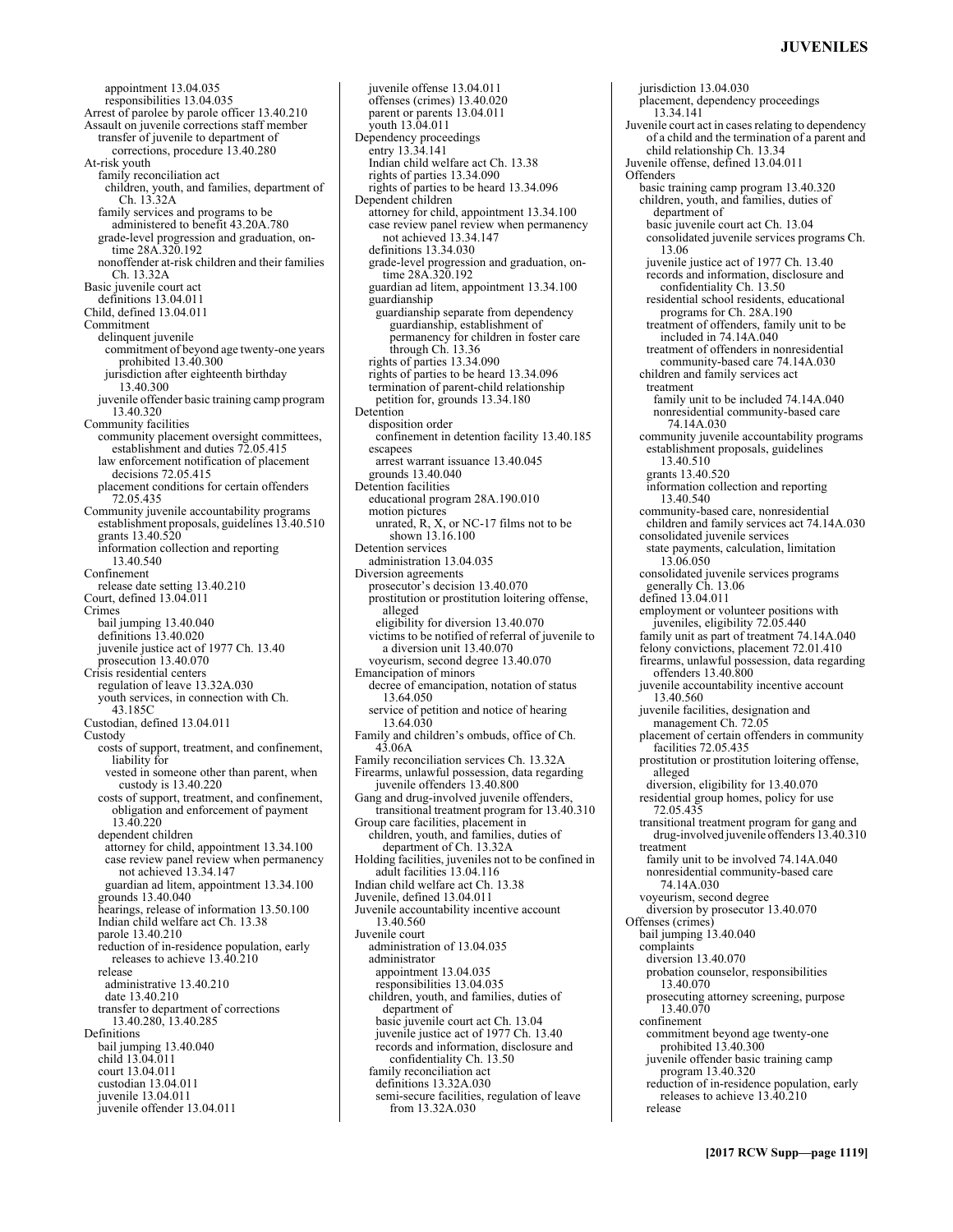# **KIDNAPPING**

administrative 13.40.210 release date setting 13.40.210 transfer to department of corrections 13.40.280 costs of support, treatment, and confinement, liability for 13.40.220 custody bail 13.40.040 bail jumping 13.40.040 grounds for 13.40.040 definitions 13.40.020 detention commitment beyond age twenty-one prohibited 13.40.300 escapees, arrest warrant issuance 13.40.045 juvenile offender basic training camp program 13.40.320 disposition order confinement in detention facility 13.40.185 information, filing of 13.40.070 parole 13.40.210 intensive supervision program 13.40.210 prosecution proceedings confinement, costs of, support payment enforcement 13.40.220 custody parole requirements 13.40.210 release date 13.40.210 parole officers, arrest authority 13.40.210 probation counselor responsibilities of 13.40.070 prosecuting attorney responsibilities of 13.40.070 prostitution or prostitution loitering offense, alleged diversion, eligibility for 13.40.070 referral of juveniles to mediation or victim offender reconciliation programs 13.40.070 rehabilitation programs administration by department of social and health services 13.40.460 sex offenders parole 13.40.210 transfer to department of corrections 13.40.285 victims to be notified of referral of juvenile to a diversionary unit 13.40.070 Out-of-home placement costs of support, treatment, and confinement, liability for 13.40.220 family reconciliation act children, youth, and families, duties of department of Ch. 13.32A Indian child welfare act Ch. 13.38 children, youth, and families, duties of department of Ch. 13.38 support contribution by parents 13.32A.178 Parent and child Indian child welfare act Ch. 13.38 termination of parent-child relationship petition for, grounds 13.34.180 Parent or parents, defined 13.04.011 Parental school facilities 72.05.300 Parole officers, power of arrest 13.40.210 Probation counselor services administration 13.04.035 Prosecution 13.40.070 Records, keeping and release by administrative office of the courts 13.50.010 Records, keeping and release by juvenile agencies conditions when filing petition or information 13.50.010 duties 13.50.010 foster youth, child welfare records disclosure to ensure safety of 13.50.010 office of civil legal aid, release to and use by 13.50.010 records other than for juvenile offenses, maintenance and release 13.50.100 Rehabilitation facilities motion pictures

unrated, R, X, or NC-17 films not to be shown 13.16.100 Rehabilitation programs administration by department of social and health services 13.40.460 state quality assurance program 13.40.468 Reinvesting in youth program account 13.40.466 generally 13.40.462 guidelines 13.40.464 Runaway hotline 74.13.039 Semi-secure facility leave, conditions, notice 13.32A.030 Sentencing commitment beyond age twenty-one prohibited 13.40.300 confinement in detention facility 13.40.185 juvenile offender basic training camp program 13.40.320 Traffic violations youth court Ch. 3.72 Transfer to department of corrections 13.40.280, 13.40.285 Transit infractions youth court Ch. 3.72 Transitional treatment program for gang and drug-involved juvenile offenders 13.40.310 Vulnerable youth vulnerable youth guardianship program Ch. 13.90 Youth, defined 13.04.011 Youth services crisis residential centers Ch. 43.185C families, referral to services Ch. 43.185C HOPE centers Ch. 43.185C multidisciplinary teams Ch. 43.185C referral to services Ch. 43.185C youth taken into custody, procedures Ch. 43.185C **KIDNAPPING**  Offender registration 9A.44.130, 9A.44.142, 9A.44.143 **KINDERGARTEN**  All-day, voluntary funding 28A.150.315 Washington kindergarten inventory of developing skills phasing in 28A.150.315 **KING COUNTY**  Echo Glen correctional institution Ch. 72.19 **LABELS**  Food, drug, and cosmetic act Ch. 69.04 **LABOR**  Collective bargaining agreements, state, web site for public inspection of 43.88.583 Conditions of employment generally Ch. 49.12 Fair labor standards, modern, conformity to minimum wage requirements and labor standards Ch. 49.46 Family and medical leave, paid family and medical leave program Ch. 50A.04 Family leave Ch. 49.78 definitions 49.78.020 Hours of labor minimum wage requirements and labor standards Ch. 49.46 Minors employment permits, school attendance, and penalties 28A.225.090 generally Ch. 49.12 Sick leave paid sick leave 49.46.020, 49.46.120, 49.46.200, 49.46.210, 49.46.800, 49.46.810, 49.46.820 Women pregnancy

workplace accommodations and unfair

practices 43.10.005

**DEPARTMENT OF (See also INDUSTRIAL INSURANCE)** Conditions of employment, duties of department Ch. 49.12 Contractors, registration requirements and department duties Ch. 18.27 Created 43.17.010 Crime victims' compensation generally Ch. 7.68 Director appointment 43.17.020 Electricians and electrical installations, department powers and duties Ch. 19.28 Farm internship pilot program, establishment by department 49.12.470 Farm labor contractors, licensing and duties Ch. 19.30 Hours, duties of department Ch. 49.12 Industrial welfare, duties of department Ch. 49.12 Manufactured homes installation, generally Ch. 43.22A Mobile homes installation, generally Ch. 43.22A Telecommunications systems installations Ch. 19.28 Wages, duties of department Ch. 49.12 **LABOR UNIONS**  Insurance group disability Ch. 48.21 **LAKES**  Boats and boating, regulation Ch. 79A.60 Hydraulic projects and permits Ch. 77.55 Jet skis, regulation Ch. 79A.60 Personal watercraft, regulation Ch. 79A.60 Water skiing safety Ch. 79A.60 **LAND USE PLANNING**  Agricultural lands voluntary stewardship program Ch. 36.70A Comprehensive planning by cities and counties agricultural lands voluntary stewardship program Ch. 36.70A comprehensive plans mandatory elements 36.70A.070 short line railroads, developing adjacent land for freight rail dependent uses 36.70A.030, 36.70A.060, 36.70A.108 sufficient land capacity for development 36.70A.115 urban growth areas 36.70A.110 definitions 36.70A.030 natural resource lands and critical areas development regulations 36.70A.060 planned actions state environmental policy act 43.21C.440 review and evaluation program 36.70A.215, 36.70A.217 schools, siting in rural areas when serving urban students generally 36.70A.211 updates, periodic 36.70A.212 utilities and facilities, public, extension to serve school, when 36.70A.213 sewage systems, on-site, homeowner selfinspection, when 36.70A.690, 70.05.200, 70.118A.100 Projects of statewide significance, procedures to expedite development Ch. 43.157 Surface mining, regulation and reclamation Ch. 78.44 **LANDLORD AND TENANT**  Utilities tenant delinquencies 87.03.445 **LAW ENFORCEMENT OFFICERS**  Blood samples, drawing by health care professionals without consent under law enforcement direction professional misconduct, is not 18.130.410 Cameras, body worn

**LABOR AND INDUSTRIES,**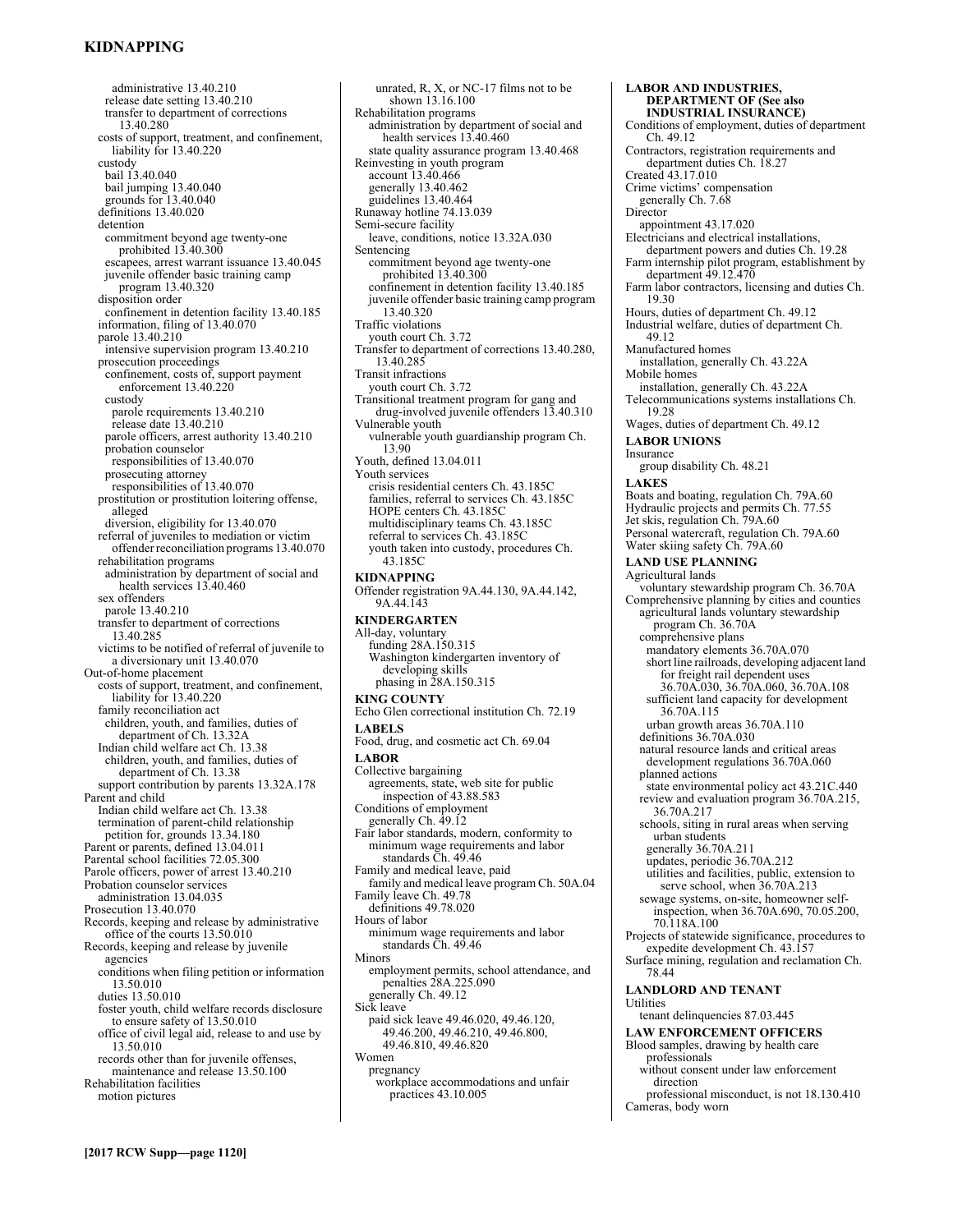# **LICENSES**

use by officers public records act exemption 42.56.240 Child abuse custody, taking child into without court order 26.44.050 reporting duties 26.44.030 Child neglect custody, taking child into without court order 26.44.050 Cruelty to animals, powers and duties Ch. 16.52 Disability, person with, at emergency scene best practices, consistency of training programs and curricula with 43.70.490 Domestic violence arrests 10.31.100 Driving record, abstract of information to be excluded from record 46.52.130 Gambling commission enforcement officers physical injury or substantial damage, authority to take action 9.46.212 Juveniles youth taken into custody, procedures Ch. 43.185C Sexual assault examination kits forensic analysis of kits, funding for sexual assault prevention and response account 36.28A.435 Sexual assault kit initiative project sexual assault prevention and response account 36.28A.435 unsubmitted kit evidence and community response teams 36.28A.430 Sexual assault kit program program and account, creating 43.330.470 Sexual assault kit tracking system, statewide fingerprint identification account, funding for building system from 43.43.839 local law enforcement agencies, participation in system public records act exemption 42.56.240 sexual assault prevention and response account, funding from 36.28A.435 Sexual assault of an adult training for investigators 43.101.272, 43.101.274, 43.101.276 Training basic law enforcement required for new personnel 43.101.200 **LEASES**  Tax on leasehold interests Ch. 82.29A **LEGISLATIVE AUDIT AND REVIEW COMMITTEE**  Performance audits tuition-setting authority of four-year colleges, systemic audit of 44.28.816 Public records consultation program for local agencies, review of 40.14.026 information technology systems competitive grant program, review of 40.14.026 records retention consultation and training services, review of 40.14.026 Sunset termination and review of state entities Ch. 43.131 **LEGISLATURE**  Children's oversight committee duties, assumption by department of children, youth, and families oversight board 44.04.220 membership and powers 44.04.220 Economic development and international relations, committee on Ch. 43.15 Ethics public resources political campaigns, using for 42.52.180 Health professions Ch. 18.120 Joint committee on veterans' and military affairs 73.04.150 Joint legislative-executive overtime oversight

task force, creating 74.39A.270

Legislative action committee, joint, on I-5 Columbia river bridge project 47.01.505 Members of mailings, restrictions 42.52.185 Pages Gina Grant Bull memorial legislative page scholarship account solicitations for account, exemption from ch. 42.52 RCW 42.52.8023 Gina Grant Bull memorial legislative page scholarship program 44.04.370, 44.04.375, 44.04.380 Redistricting--1983 act commission duties 44.05.080 plan report to accompany 44.05.080 **Salaries** members, citizens' commission schedule 43.03.013 Washington state redistricting act Ch. 44.05 **LEMON LAW**  Motor vehicle warranties Ch. 19.118 **LIABILITY**  Agritourism professionals, immunity from liability, when 4.24.830, 4.24.832, 4.24.835 Aviation activities on recreational land landowner immunity from liability for unintentional injuries 4.24.210 Blood withdrawal, implied consent law purposes, immunity, civil, criminal 46.61.508 Child abuse and neglect liability of governmental entities and their officers, limiting of 4.24.595 Emergency management employees, volunteers 38.52.180 Gambling commission enforcement officers 9.46.212 Heating oil tank pollution liability insurance program Ch. 70.149, 70.149.040 Limited liability partnerships Ch. 25.05 Partnerships Ch. 25.05 Petroleum storage tank systems pollution liability protection act Ch. 70.149 Property owners, recreational users, woodcutters, limitation 4.24.210 **LIBRARIES**  Intercounty rural library districts board of trustees 27.12.190 Island library districts board of trustees 27.12.190 Public libraries board of trustees 27.12.190 Regional libraries board of trustees 27.12.190 Rural library districts board of trustees 27.12.190, 27.12.192 **LICENSES**  Adjusters, insurance Ch. 48.17 Aid vehicles and ambulances Ch. 18.73 Aircraft dealers Ch. 14.20 registration 47.68.250 Alcoholic beverages Ch. 66.24 Assisted living facilities Ch. 18.20 Beer and breweries Ch. 66.24 Boats and vessels Ch. 88.02 Boxing, martial arts, and wrestling Ch. 67.08 Business license service Ch. 19.02 general license required by city model ordinance and model ordinance development committee 35.90.080, 35.90.090 partnership with department of revenue Ch. 35.90 Child support suspension of licenses for support order noncompliance 74.20A.320 Cities and towns farmers, exemption 36.71.090 gardeners, exemption 36.71.090

license applicants and licensees for certain occupations background checks, initiation by cities and towns 35.21.920 background checks, initiation by code cities 35A.21.370 produce stands, exemption 36.71.090 **Counties** license applicants and licensees for certain occupations background checks, initiation by counties 36.01.300 produce selling, requirements 36.71.090 Dental hygienists Ch. 18.29 Dentistry Ch. 18.32 Drivers' licenses case record of convictions and findings 46.52.120 Drugless healing Ch. 18.36 Electrical contractors Ch. 19.28 Emergency management workers, licensing requirements waived during emergency 38.52.180 Emergency medical technicians Ch. 18.73 Farm labor contractors Ch. 19.30 Firearms aliens, possession alien firearm license, requirements 9.41.173 First responders Ch. 18.73 Fishing commercial fishing Ch. 77.65 license limitation programs Ch. 77.70 recreational fishing Ch. 77.32 Food processing plants Ch. 69.07 Health professions Ch. 18.120 uniform disciplinary act Ch. 18.130 Hearing aid specialists Ch. 18.35 Identicards issuance and fees 46.20.117 Insurance fees Ch. 48.17 surplus line brokers 48.15.070 Liquor licenses Ch. 66.24 Martial arts Ch. 67.08 Massage therapists Ch. 18.108 Medical licensure compact, interstate Ch. 18.71B, 42.56.355 Medical licensure compact commission, interstate Ch. 18.71B Mixed martial arts Ch. 67.08 Nurses Ch. 18.79 **Osteopathy** interstate medical licensure compact Ch. 18.71B, 42.56.355 medicine and surgery Ch. 18.57 physicians' assistants Ch. 18.57A Physical therapists Ch. 18.74 Physical therapy compact commission 18.74.500, 18.74.510, 18.74.520 Physical therapy licensure compact 18.74.500, 18.74.510, 18.74.520 Physician assistants Ch. 18.71A Physicians and surgeons generally Ch. 18.71 interstate medical licensure compact Ch. 18.71B, 42.56.355 Pilots of vessels Ch. 88.16 Pistols concealed pistol license 9.41.070 renewal notification account 43.79.540 Podiatric medicine and surgery Ch. 18.22 Produce peddling, exemption 36.71.090 Real estate brokers and managing brokers Ch. 18.85 Reflexology, certification and practice Ch. 18.108 Securities act, licensing requirements Ch. 21.20 Spirits Ch. 66.24 Telecommunications contractor Ch. 19.28 Uniform regulation of business and professions act Ch. 18.235 Vessels and boats Ch. 88.02 Weigher's license 15.80.490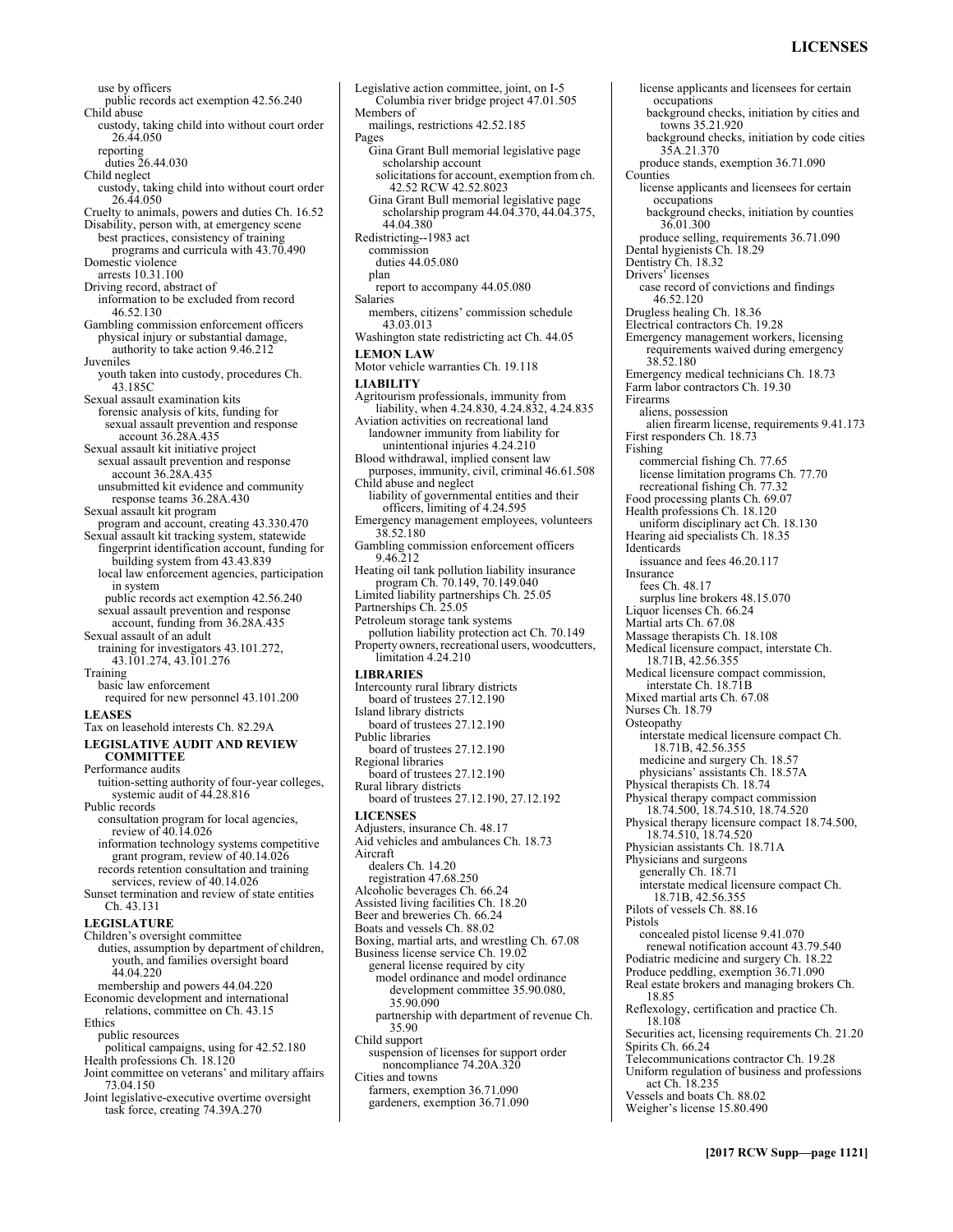# **LICENSING, DEPARTMENT OF**

Weighmaster's license 15.80.450, 15.80.470, 15.80.520, 15.80.590 Wine and wineries Ch. 66.24 Wrestling schools, theatrical Ch. 67.08 **LICENSING, DEPARTMENT OF**  Boats and vessels, registration Ch. 88.02 Boxing, martial arts, and wrestling Ch. 67.08 Business and professions account 43.24.150 Business licensing service Ch. 19.02 Created 43.17.010 Director appointment 43.17.020 driver training school, director's powers and duties relating to Ch. 46.82 motor vehicle revenue, director's powers and duties relating to Ch. 46.68 Driver training traffic safety education programs in schools, department role 28A.220.035, 28A.220.037, 28A.220.901 Financial institutions, department of collective bargaining agreements unaffected 43.320.017 Identicards issuance and fees 46.20.117 Marine recreation land duties Ch. 79A.25 Martial arts Ch. 67.08 Mixed martial arts Ch. 67.08 Notaries public authority and role of department Ch. 42.45 Real estate brokers and managing brokers, director's powers and duties Ch. 18.85 Uniform regulation of business and professions act Ch. 18.235 Vessel titles and registration Ch. 88.02 Wrestling schools, theatrical Ch. 67.08 **LIENS**  Irrigation districts 87.03.445 Labor and materials, public works Ch. 60.28 Public works generally Ch. 60.28 public transportation projects 60.28.011 **LIEUTENANT GOVERNOR**  President of the senate 43.15.020 **LIFE SETTLEMENTS**  Licensing and regulating Ch. 48.102 **LIMITATION OF ACTIONS**  Bigamy 9A.04.080 Commercial sexual abuse of a minor promoting and promoting travel for, including 9A.04.080 Criminal actions 9A.04.080 Homicide by abuse 9A.04.080 Identity theft 9A.04.080 Money laundering 9A.04.080 Rape 9A.04.080 Theft from tax exempt corporation 9A.04.080 Theft in first or second degree, certain conditions 9A.04.080 Tolling of criminal actions 9A.04.080 Trafficking in stolen property motor vehicle or major component part 9A.04.080 Vehicle crimes 9A.04.080 **LIMITED LIABILITY PARTNERSHIPS**  Application 25.05.500 Formation 25.05.500 Registered agent 25.05.500 **LIQUOR AND CANNABIS BOARD**  Actions and proceedings against board, jurisdiction 66.08.100 Employees liability of board for actions 66.08.100 Hemp, industrial regulatory framework feasibility study, board role 15.120.060 Liability for damages 66.08.100 Licenses

powers and duties Ch. 66.24 Liquor revolving fund deposits and disbursements 66.08.170 Marijuana board regulatory role Ch. 15.125, 69.07.200, 69.07.210 businesses, licensed generally, board role Ch. 69.50 licensing agreements and consulting contracts, disclosure to board 69.50.395 proprietary and other information, disclosure exemption 42.56.270 recreational marijuana producer's, processor's, and retailer's licenses 69.50.325 regulation of, board role Ch. 69.50 retailers, rules for, board role 69.50.357 signage and advertising 69.50.369 research license 69.50.372 Vapor products regulatory and enforcement authority of board Ch. 70.345 **LITTER CONTROL AND RECYCLING**  Solid waste generally Ch. 70.95 Tax imposed on retailers, manufacturers Ch. 82.19 **LIVESTOCK**  Beef commission Ch. 16.67 Cruelty to animals Ch. 16.52 Damage by wildlife Ch. 77.36 Injury to Ch. 9A.48 Wolf depredation information, disclosure exemption 42.56.141, 42.56.430 Wolf-livestock management Northeast Washington account Ch. 16.76 advisory board Ch. 16.76 grants Ch. 16.76 Wolves, damage to livestock by Ch. 77.36 **LOANS**  Check cashers and sellers small loan endorsement Ch. 31.45 Consumer loan act Ch. 31.04 High risk consumer loans Ch. 31.04 Loan originators Ch. 31.04 Mortgage lending, reverse Ch. 31.04 Mortgage loan originators Ch. 31.04 Public works assistance account public works board 43.155.070 Residential mortgage loan modification services licensure Ch.  $\frac{31.04}{31.04}$ Reverse mortgage lending Ch. 31.04 Small loans made by licensed check cashers and sellers Ch. 31.45 **LOBBYING AND LOBBYISTS**  Disclosure and restrictions Ch. 42.17A **LOCAL GOVERNMENTS**  Creative districts designation, certification, applications, review, coordinator 43.46.100, 43.46.105, 43.46.110, 43.46.115 Emergency management program, powers and duties Ch. 38.52 **LOCAL IMPROVEMENT DISTRICTS**  Insurance, pools, self-insurance authorized Ch. 48.62 Risk management services authorized Ch. 48.62 Underground utilities, location, damage Ch. 19.122 **LONG-TERM CARE**  Behavioral health needs, persons with caregivers, facility-based, curricula for 74.39A.078 Geriatric behavioral health workers, facility-based, curricula for 74.39A.078, 74.42.010, 74.42.360 Home care agencies in-home personal care or respite services

department not authorized to pay when care provided by family member of client 74.39A.326 respite services or in-home personal care department not authorized to pay when care provided by family member of client 74.39A.326 Individual providers caring for family members training requirements 74.39A.076 Nursing facilities medicaid payment system Ch. 74.46 rates and reimbursement Ch. 74.46 Nutrition services meals on wheels, expanding services through 74.39A.035 Providers and caregivers assisted living facilities Ch. 18.20 background checks, fingerprint-based 43.43.837 collective bargaining individual providers considered public employees, compensation 74.39A.270 overtime hours and compensation for providers joint legislative-executive overtime oversight task force, creating 74.39A.270 training requirements 74.39A.074 workers, long-term care Ch. 74.39A Service coordination organizations contract outcomes and performance measures Ch. 70.320 Social and health services, department of collective bargaining individual providers considered public employees, compensation 74.39A.270 Vulnerable individuals consumer fraud against vulnerable individuals, penalties Ch. 9.35 identity crimes, protections against Ch. 9.35, 42.56.640, 43.17.410 public information, disclosure, when 42.56.645 sensitive personal information, disclosure exemption 42.56.640, 43.17.410 vulnerable adult, definition of 9A.56.010 vulnerable adult, theft from, first degree and second degree 9A.56.400 Workers, long-term care Ch. 74.39A decision-making authority training 2.72.055 geriatric behavioral health workers, facilitybased, curricula for 74.39A.078, 74.42.010, 74.42.360 **LONG-TERM CARE OMBUDS PROGRAM**  State long-term care ombuds, office of decision-making authority training role 2.72.055 **LOW-INCOME HOUSING**  Low-income home rehabilitation revolving loan program 43.330.480, 43.330.482, 43.330.486, 43.330.488 **LOW-INCOME PERSONS**  Affordable housing program generally, including loans Ch. 43.185A College bound scholarship program Ch. 28B.118 Housing low-income home rehabilitation revolving loan program 43.330.480, 43.330.482, 43.330.486, 43.330.488 Housing trust fund loans or grants 43.185.050 Nutrition services for low-income homebound seniors meals on wheels, expanding services through 74.39A.035 **MAIL**  Theft of mail 9A.56.010 **MANDAMUS**  Platting, subdivision and dedication of land, enforcement 58.17.190 **MANUFACTURED HOMES, MOBILE HOMES, COMMERCIAL COACHES,**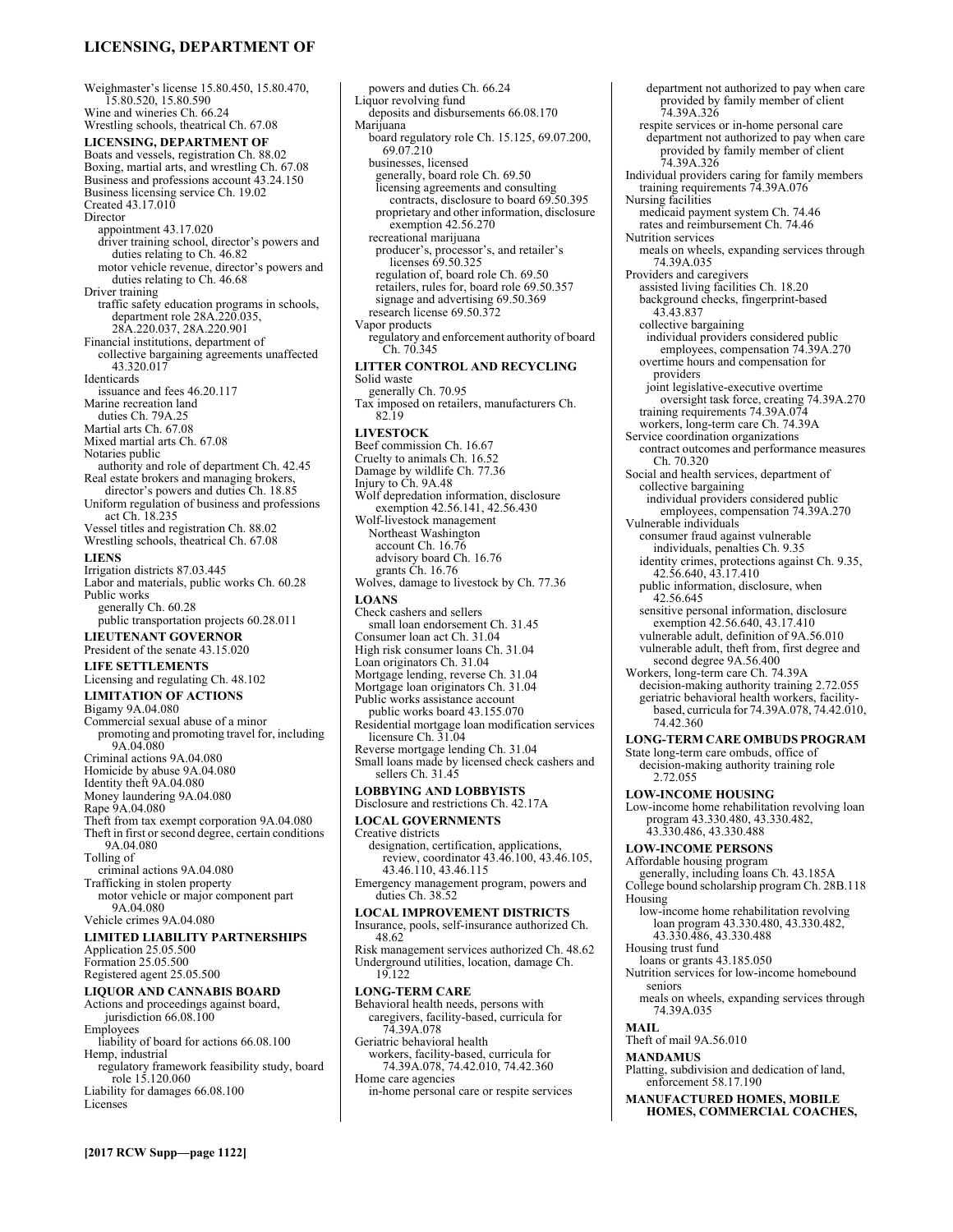**RECREATIONAL VEHICLES, AND PARK TRAILERS--SAFETY REQUIREMENTS**  Construction registration inspection account deposit of certain moneys into 43.22.498 **MANUFACTURED HOUSING**  Construction registration inspection account deposit of certain moneys into 43.22.498 Installation generally Ch. 43.22A Real estate brokers and managing brokers, licensing and regulation Ch. 18.85 **MANUFACTURING**  Brake friction material restrictions on manufacture and sale of certain material Ch. 70.285 High technology businesses tax credits and deferrals Ch. 82.63 Investments, tax deferral invest in Washington act, pilot program Ch. 82.85 Litter tax imposed Ch. 82.19 Projects of statewide significance, procedures to expedite development Ch. 43.157 **MARIJUANA (See also DRUGS)** Businesses, licensed generally Ch. 69.50 licensing agreements and consulting contracts 69.50.395 proprietary and other information, disclosure exemption 42.56.270 Definition, in controlled substances act excluding industrial hemp from 69.50.101 Edibles, marijuana-infused, processing of 69.07.200, 69.07.210 Legal production, sale, and use generally Ch. 69.50 licensing and regulation of producers, processors, and retailers Ch. 69.50 Medical use of cannabis act Ch. 69.51A Production, products, and sales edibles, marijuana-infused, processing of 69.07.200, 69.07.210 regulatory provisions Ch. 15.125, 69.07.200, 69.07.210 Recreational marijuana comprehensive provisions Ch. 69.50 producer's, processor's, and retailer's licenses 69.50.325 retailers, rules for 69.50.357 signage and advertising 69.50.369 Research license 69.50.372 Retailers licenses and licensing 69.50.325 rules 69.50.357 signage and advertising 69.50.369 Transporting or delivering common carriers 69.50.382 **MARKETPLACE FACILITATORS**  Sales and use tax collection and remittance by facilitators 82.08.053, Ch. 82.13 federal law or streamlined sales and use tax agreement, changes after July 7, 2017 82.32.733 recovery of taxes, penalties, and interest from department of revenue 82.32.763 seller agents, when deemed, and recordkeeping and liability 82.08.0531 **MARRIAGE**  Same-sex marriages Ch. 26.04 Solemnization persons authorized to perform 26.04.050 **MASSAGE THERAPISTS**  Board of massage Ch. 18.108 Licenses generally Ch. 18.108 Reflexology, certification and practice generally Ch. 18.108 Requirements, exemptions from somatic education 18.108.050

various 18.108.050 **MATERNITY HOMES**  Licenses suspension for noncompliance with support order 74.15.134 **MEAT**  Beef commission Ch. 16.67 Sale of as exempt from county peddlers' licensing, exceptions 36.71.090 **MECHANICS**  Public works, claim against contractor's bond Ch. 39.08 **MEDICAL ASSISTANCE (See also HEALTH CARE AUTHORITY; PUBLIC ASSISTANCE)** Audits of health care providers by health care authority, requirements 74.09.195 Care and services included 74.09.520 Children mental health and substance use disorder services educational service district pilot sites 28A.630.500 mental health services depression screening, annual 74.09.520 mental health treatment, health care authority duties 74.09.337, 74.09.492 services provided by school district 74.09.520 Dental health aide therapists Indian tribes, medicaid funding for services provided for 74.09.717 Eligibility 74.09.510 Fire departments, health care provided to eligible clients by reimbursement by health care authority 74.09.335 Hospitals safety net assessment Ch. 74.60 Indigents, health care for managed health care systems 74.09.522 Managed health care systems agreements for services to recipients of temporary assistance for needy families 74.09.522 Medicaid managed care contracting to include chemical dependency and mental health services 74.09.522 providers of health care services, health care authority auditing of 74.09.195 Medical assistance, enumeration of services included 74.09.520 Newborn delivery services policies and procedures for 74.09.475 Nursing facilities medicaid payment system Ch. 74.46 Overpayments, recoupment after audit, requirements 74.09.195 Personal needs allowance, adjustment of 74.09.340 Powers and duties of department of social and health services 74.09.520 Powers and duties of health care authority 74.09.520 Rural hospitals payment for services 74.09.5225 Store and forward technology, services provided through reimbursement of 74.09.325 Telemedicine, services provided through reimbursement of 74.09.325 **MEDICAL EXAMINERS, BOARD OF**  Forensic pathology fellowship program death investigations account disbursements 43.79.445 **MEDICAL LEAVE (See FAMILY AND MEDICAL LEAVE PROGRAM) MEDICAL QUALITY ASSURANCE** 

**COMMISSION** 

Opioid drug prescribing, commission rules adoption 18.71.800, 18.71A.800 Physician assistants, regulation Ch. 18.71A **MEDICAL RECORDS**  Access and disclosure Ch. 70.02 **MEDICINES**  Administration schools, public and private 28A.210.260 Investigational drugs, biological products, and devices terminally ill persons, for Ch. 69.77 **MEETINGS AND ASSEMBLIES**  Open public meetings executive sessions authority 42.30.110 subject matter 42.30.110 **MENTAL HEALTH**  Firearms surrender during mental health crisis extreme risk protection orders Ch. 7.94 **MENTAL ILLNESS**  Behavioral health services and organizations behavioral health organizations contracting process 74.09.522 generally Ch. 71.05, 71.24 children, access to services, report 74.09.495 children's services through telemedicine or store and forward technology provider reimbursement by behavioral health organizations 71.24.335 community mental health services Ch. 71.24 documentation requirements for services, reviewing to improve 71.24.870 geriatric behavioral health workers, facility-based, curricula for 74.39A.078, 74.42.010, 74.42.360 health care authority managed care contracting to include chemical dependency and mental health services 74.09.522 integrating medical and behavioral health services, medicaid purchasing and delivery 74.09.522 mental health and substance use disorder treatment Ch. 71.24 primary care and behavioral health services and settings bidirectional integration of, defined 74.09.010 payment codes, health care authority review of 74.09.497 substance use disorder and mental health involuntary treatment systems crisis responders, designated Ch. 71.05, 71.05.760 long-term care, persons with behavioral health needs in caregivers, facility-based, curricula for 74.39A.078 mental health services, continuity of care for persons needing Ch. 71.05 providers and services, minimum standards 71.24.037 purchasing mental health and chemical dependency treatment services 74.09.522 social and health services, department of medical and behavioral health services, integrating medicaid purchasing and delivery of 74.09.522 mental health and chemical dependency treatment services, managed care contracting for 74.09.522 providers and services, minimum standards 71.24.037 Children access to behavioral health services, report 74.09.495 mental health and substance use disorder treatment systems, integrating crisis responders, designated Ch. 71.34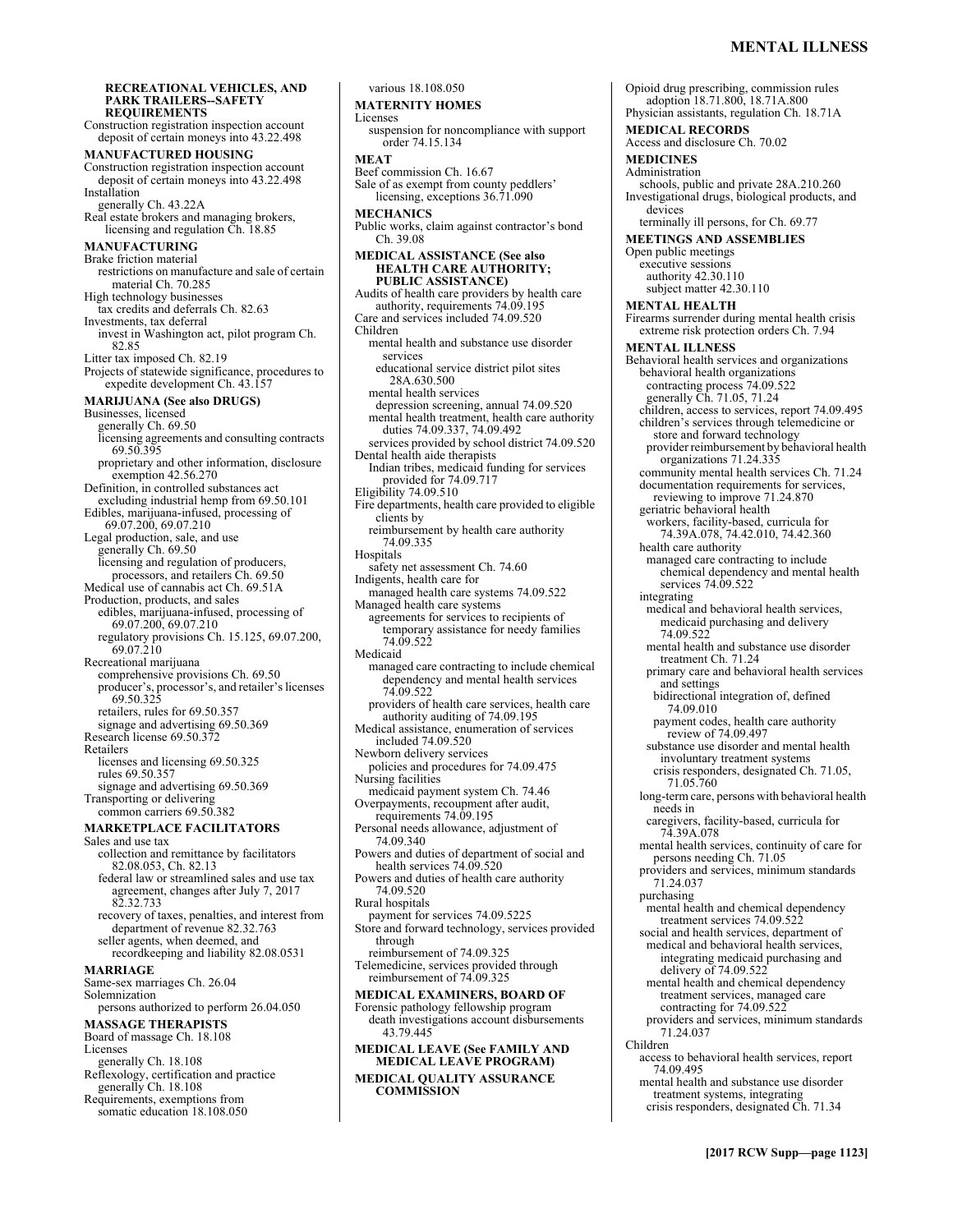# **MERCURY**

mental health services Ch. 71.34 telemedicine or store and forward technology, services via provider reimbursement by behavioral health organizations 71.24.335 Community services behavioral health organizations generally Ch. 71.24 responsibilities 71.24.310 children's services 71.24.335 documentation requirements for services, reviewing to improve 71.24.870 Comprehensive community health centers construction, funding, and cooperation between agencies Ch. 70.10 Definitions 71.05.020 Detention for evaluation and treatment additional commitment for intensive treatment, procedures and conditions 71.05.290, 71.05.300 additional detention, time limit and procedures 71.05.230 advanced registered nurse practitioners, role of 71.05.154, 71.05.210, 71.05.230, 71.05.290, 71.05.300, 71.05.360 conditional release orders 71.05.590 crisis responders, designated superseding designated mental health professionals with Ch. 71.05, 71.05.760, Ch. 71.34 decision not to detain petition for detention, procedures and court review of 71.05.201 petition for detention, process for, information concerning 71.05.203 upholding by designated mental health professional, notice requirement 71.05.203 evaluation and consultation with emergency room physician 71.05.154 less restrictive alternative treatment 71.05.230, 71.05.290, 71.05.590 less restrictive alternative treatment orders 71.05.590 physician assistants, role of 71.05.020, 71.05.154, 71.05.210, 71.05.230, 71.05.290, 71.05.300, 71.05.360, Ch. 71.34 psychiatric beds, new, addition of hospital certificate of need requirements exemption, when 70.38.111, 70.38.260 release or disposition 71.05.210 time frame for evaluation, care requirements 71.05.210 transferring persons from juvenile correctional facilities to evaluation and treatment facilities 71.34.795 Disclosure of mental health services information and records 70.02.230 Involuntary commitment crisis responders, designated superseding designated mental health professionals with Ch. 71.05, 71.05.760, Ch. 71.34 mental health professionals superseding with designated crisis responders Ch. 71.05, 71.05.760, Ch. 71.34 psychiatric hospital beds, new, addition of hospital certificate of need requirements exemption, when 70.38.111, 70.38.260 rights of committed person 71.05.360 transferring persons from juvenile correctional facilities to evaluation and treatment facilities 71.34.795 Involuntary treatment system integrating with substance use disorder treatment system crisis responders, designated, role of Ch. 71.05, 71.05.760, Ch. 71.34 Medical assistance children, access to behavioral health services, report 74.09.495

children's mental health and substance use disorder services educational service district pilot sites 28A.630.500 children's mental health services depression screening, annual 74.09.520 children's mental health treatment health care authority duties 74.09.337, 74.09.492 managed care contracting to include chemical dependency and mental health services 74.09.522 Minors generally, including commitment, treatment, and court proceedings Ch. 71.34 mental health and substance use disorder treatment systems, integrating crisis responders, designated Ch. 71.34 Psychiatrists child and adolescent psychiatry residency for medical student at Washington State University 28B.30.357 Rights of confined persons 71.05.360 Service coordination organizations contract outcomes and performance measures Ch. 70.320 Social and health services, department of responsibilities for mental health Ch. 71.05 **MERCURY**  Mercury-containing light recycling program environmental handling charge and annual fee 70.275.050 product stewardship programs account 70.275.130 proposed plans, submission by producers 70.275.040 rules, establishment by department of ecology 70.275.040 Mercury-containing lights product stewardship program termination, repeal 43.131.422 **METAL BUYERS**  Pawnbrokers and secondhand dealers Ch. 19.60 **METAL PROPERTY**  Commercial, nonferrous, or private, theft in first degree 9A.56.030 Commercial, nonferrous, or private, theft in second degree 9A.56.040 **METROPOLITAN PARK DISTRICTS**  Amusements, general power in regard to 35.61.130 Background checks, initiation by districts employees, etc., with unsupervised access to certain persons 35.61.130 City property emergency funds 35.61.290 transfer to district 35.61.290 Condemnation of land, general power in regard to 35.61.130 County property transfer to district 35.61.290 Creation ballot proposition, resolution or petition for, limitations 35.61.020 bridge loan or line of credit for district, when 35.61.040 territory included 35.61.020 Disbursement of funds county treasurer or designated person 35.61.180 Elections ballot proposition, resolution or petition for, limitations 35.61.020 favorable vote, effect 35.61.040 Eminent domain, general power in regard to 35.61.130 Financial aid by city 35.61.290 Funds, emergency grant or loan by city 35.61.290 General powers 35.61.130 Indebtedness limit

without popular vote 35.61.100 Limits, establishment 35.61.020 Officers of, park commissioners 35.61.120 Park commissioners authority, generally 35.61.130 officers of district 35.61.120 Police regulation 35.61.130, 35.61.290 Property general power in regard to 35.61.130 Recreation and business, general power in regard to 35.61.130 Taxation metropolitan park districts fund, payment of proceeds into 35.61.210 property tax levy 35.61.210 **MILITIA AND MILITARY AFFAIRS**  Children in military families child abuse or neglect allegations 26.44.030 Emergency management administration of comprehensive program Ch. 38.52 Employment family leave act Ch. 49.77 Family leave civil penalties 49.77.060 damages, equitable relief, parties to action, costs 49.77.070 definitions 49.77.020 employee complaints 49.77.050 employment protection 49.77.030 entitlement 49.77.030 prohibited acts 49.77.040 Higher education students in military, resident and nonresident, definitions 28B.15.012 tuition waivers 28B.15.621 Joint committee on veterans' and military affairs 73.04.150 Legal assistance, office of military and veteran 43.10.290, 43.10.292, 43.10.294 Military department 911 notification that person with disability at scene, assessment and reporting 38.52.440 continuity of operations planning, interagency coordination of 38.52.010 emergency management program, powers and duties Ch. 38.52 local communication plans and life safety information notification, status reports 38.52.073 Military training and experience satisfying professional experience and training requirements notaries public 42.44.220 state employment military recruitment program for veterans 43.41.460 National guard higher education tuition waivers 28B.15.621 Spouses, military certification of common school personnel 28A.410.010 notary public, appointment as 42.44.221 **MINERALS**  Resource lands, development of freight rail dependent uses when adjacent to short line railroads 36.70A.060 Surface mining, regulation and reclamation Ch. 78.44 **MINES AND MINING**  Construction projects in state waters hydraulic projects and permits Ch. 77.55 Hydraulic projects and permits Ch. 77.55 Public lands--aquatic lands easements and rights of way Ch. 79.110 generally Ch. 79.105 Surface mining reclamation, including authority of department of natural resources Ch. 78.44 regulation, including authority of counties,

cities, and towns Ch. 78.44

**[2017 RCW Supp—page 1124]**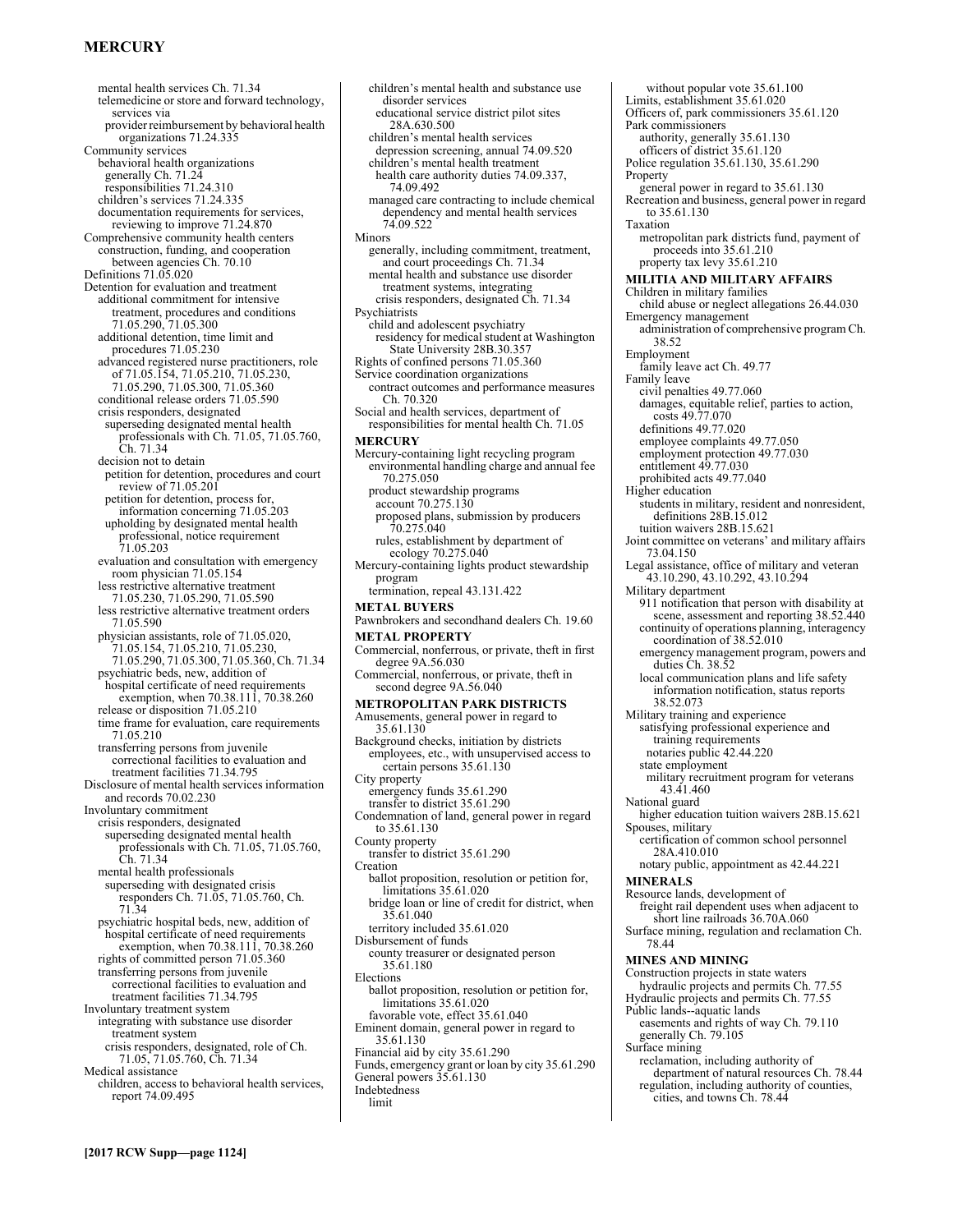# **MOTOR VEHICLES**

**MINIMUM WAGES**  Definitions 49.46.010 Employer's records penalty for not keeping 49.46.100 Hourly wages, amount 49.46.020 Minimum standards established 49.46.120 Payment of less than law requires criminal penalty 49.46.100 employer's liability 49.46.090 Policy declaration 49.46.005 Prohibited acts of employer, generally 49.46.100 Requirements and labor standards Ch. 49.46 Violations of law 49.46.100 Wage claims, assignment of 49.46.090 **MINORITY AND WOMEN'S BUSINESS ENTERPRISES**  Contracts, University of Washington buildings and facilities critical patient care and specialized medical research, for alternative process for awarding 28B.20.744 **MINORS**  Alcohol or drug dependence services, access to, report 74.09.495 Alcohol violations arrest without warrant 10.31.100 Alcoholism and drug addiction treatment Ch. 70.96A Behavioral health services access to, report 74.09.495 Chemical dependency treatment Ch. 70.96A Drug or alcohol dependence services, access to, report 74.09.495 Emancipation decree of emancipation, notation of status 13.64.050 service of petition and notice of hearing 13.64.030 Felony convictions, placement 72.01.410 Hunting, juvenile hunter education program 77.32.155 Juvenile justice act Ch. 13.40 Mental health services Ch. 71.24, 71.34 access to, report 74.09.495 Substance use disorder treatment program generally Ch. 70.96A Vehicle driver's license application, requirements 46.20.100 **MISSING CHILDREN AND ENDANGERED PERSON CLEARINGHOUSE**  Amber alert plan development and implementation by state patrol 13.60.010 silver alert designation 13.60.010 Computerized missing person network maintenance of 13.60.010 Information distribution 13.60.010 Information reported by department of children, youth, and families 13.60.040 Information reported by department of social and health services 13.60.040 Silver alert designation 13.60.010 State patrol to establish 13.60.010 Toll-free hotline 13.60.010 **MOBILE HOMES**  Construction registration inspection account deposit of certain moneys into 43.22.498 Installation generally Ch. 43.22A Real estate brokers and managing brokers, licensing and regulation Ch. 18.85 **MONEY**  Currency exchangers, online, and virtual

currency uniform money services act Ch. 19.230

- Elections, undue influence of money and political power on I-735, government of, by, and for the people
- act Ch. 29A.05

Money transmitters

comprehensive provisions Ch. 19.230 Spending of money not same as speech I-735, government of, by, and for the people act Ch. 29A.05 Uniform money services act comprehensive provisions Ch. 19.230 virtual currency Ch. 19.230 **MOPEDS**  Motorsports vehicles - dealer and manufacturer franchises Ch. 46.93 **MORTGAGE BROKERS**  Financial institutions director, powers and duties Ch. 31.04 Loan originators requirements Ch. 31.04 Reverse mortgage lending Ch. 31.04 **MORTGAGE LENDING AND HOMEOWNERSHIP**  Reverse mortgage lending Ch. 31.04 **MORTGAGES**  Loan originators Ch. 31.04 Mortgage loan originators Ch. 31.04 Residential mortgage loan modification services licensure Ch. 31.04 **MOSQUITOES**  Control health, department of assumption of powers and duties of department of social and health services under chapter 70.22.005 **MOTION PICTURES**  Juvenile detention or rehabilitation facilities unrated, R, X, or NC-17 films not to be shown 13.16.100 Media literacy, school instruction in 28A.650.045, 28A.650.050 Motion picture competitiveness program Ch. 43.365 **MOTOR VEHICLE FUEL**  Business and occupation tax manufacturing or processing alcohol, biodiesel, or wood biomass 82.04.260 Sales and use tax exemption 82.12.0256 **MOTOR VEHICLE FUND**  Licenses of vehicles, moneys from paid into 46.68.030 Moneys accruing from vehicle registration and license fees to go into  $46.68.\overline{0}30$ Preservation rating 46.68.113 Transportation partnership account 46.68.290 **MOTOR VEHICLES**  Abandoned, unauthorized, and junk vehicles impoundment of unauthorized vehicles notice to owners 46.55.110 Address of record change of address or name 46.20.205 license, permit, identicards, title, and registration applicants 46.08.195 Alcohol offenses ignition interlocks, biological and technical devices 46.20.720, 46.20.745 Alcohol or drugs, driving or in physical control of vehicle under the influence 46.61.504 Alcohol or drugs, driving under the influence 46.61.502 Alternative fuel commercial vehicles, clean 82.04.4496, 82.16.0496 Blood or breath alcohol content test, refusal 46.61.517 Bond requirement for dealers' licenses 46.70.070 Breath tests for intoxication 46.61.506 Buses private carrier bus stopping at railroad crossing 46.61.350 school buses railroad crossings, stopping at 46.61.350 stopping at railroad crossings 46.61.350 Bushing 46.70.180

Buyers' agents unlawful acts and practices 46.70.180 Cell phone and wireless communication while driving 46.20.055 Certificates of title address of record for applicants 46.08.195 general provisions Ch. 46.12 specific vehicles off-road vehicles, failure to title 46.09.495 Combined vehicle licensing fees disposition 46.68.035 Commercial drivers' licenses Ch. 46.25 Convictions and infractions case record to be maintained 46.52.120 Crimes relating to arrest without warrant, when authorized 10.31.100 blood or breath alcohol content test refusal is admissible evidence 46.61.517 buyers' agents 46.70.180 controlled substances, uniform act Ch. 69.50 dealer's licenses bond requirements 46.70.070 driver training schools violations 46.82.320 driving under the influence 46.61.502 manufacturer's licenses 46.70.180 physical control of vehicle under the influence of liquor or drugs 46.61.504 size, weight, and load limits combination of vehicles and load, maximum lengths 46.44.030 unfair motor vehicle business practices, violations 46.70.180 unlawful disclosure of contents of abstract of motor vehicle driver's record 46.52.130 Dealers certificates of title Ch. 46.12 warranties, responsibilities to consumers Ch. 19.118 Dealers and manufacturers Ch. 46.70 disclosures, requirements 46.70.180 motorsports vehicles - dealer and manufacturer franchises Ch. 46.93 unlawful acts and practices 46.70.180 Definitions motor vehicle definitions Ch. 46.04 public highways and transportation definitions  $Ch. 47.04$ sales-dealers 46.70.011 Disabilities, persons with parking access aisles requirement for vanaccessible spaces 19.27.550 special parking privileges Ch. 46.19 Distracted driving dangerously distracted driving, traffic infraction, penalty 46.61.673 Driver education courses in schools 46.20.055 traffic safety education program in schools Ch. 28A.220 Driver training education courses in schools requirement for minor driver's license, exception 46.20.100 Driver training schools curriculum, required 46.82.420 generally, including licensing Ch. 46.82 instructor's license 46.82.320, 46.82.330, 46.82.360, 46.82.420 Drivers' licenses Ch. 46.20 address of record for applicants 46.08.195 address or name of record, change of 46.20.205 alcohol detection devices Ch. 46.20 appearance in court, violation of written promise to appear, procedure 46.64.025 blood or breath alcohol content test refusal is admissible evidence 46.61.517 case record of convictions and findings 46.52.120 commercial drivers' licenses Ch. 46.25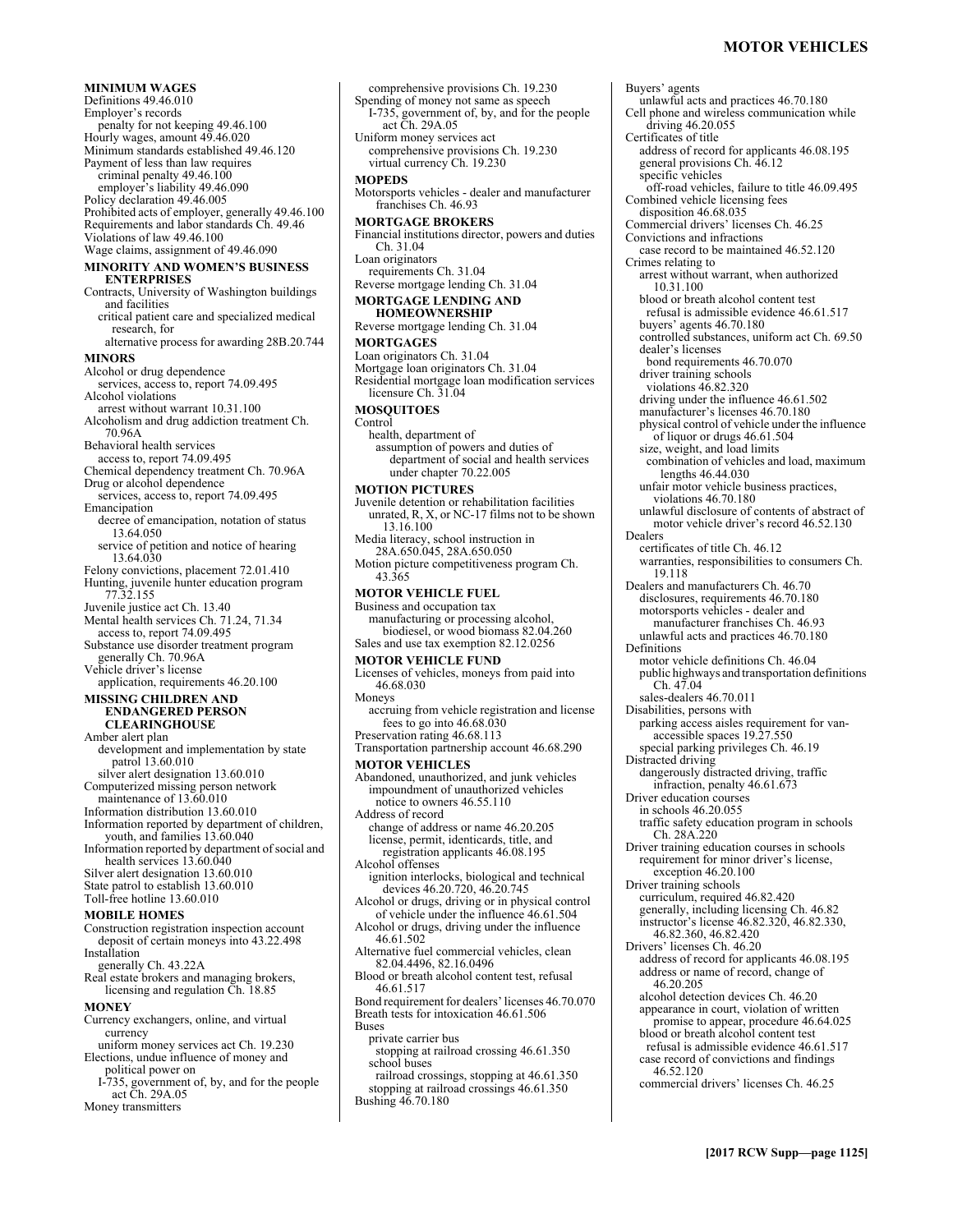# **MOTOR VEHICLES**

commercial drivers' licenses and learner's permit, nondomiciled 46.25.010, 46.25.054, 46.25.070 definitions motor vehicle definitions Ch. 46.04 driver improvement Ch. 46.20 driving privilege, restricting Ch. 46.20 enhanced 46.20.202 failure to appear in court 46.64.025 foster youth, license support for 74.13.338 identity theft to improperly access financial information Ch. 9.35 ignition interlock driver's license Ch. 46.20 license and permit requirements Ch. 46.20 motorcycles Ch. 46.20 obtaining or renewing a license Ch. 46.20 occupational license Ch. 46.20 REAL ID act of 2005, federal, compliance with 46.20.192, 46.20.1921 suspended or revoked, driving or using license while Ch. 46.20 suspension, revocation or cancellation of arrest without warrant, when authorized 10.31.100 case record of driver as grounds 46.52.120 failure to appear in court 46.64.025 temporary restricted license Ch. 46.20 violations relating to failure to appear in court 46.64.025 Driving record, abstract of access 46.52.130 disclosure, when allowed and to whom, scope of disclosure 46.52.130 Driving under the influence blood or breath alcohol content test refusal is admissible evidence 46.61.517 evidence, admission 46.61.506 fees state toxicology laboratory and enforcement funding fee 46.61.5054 traffic safety commission grants, funding of 46.61.5054 own test, results 46.61.506 penalty schedule 46.61.5055 refusal to submit to analysis of blood 46.61.506 tests 46.61.506 what constitutes 46.61.502 Drugs driving under the influence 46.61.502 physical control of vehicle under the influence 46.61.504 Electronic devices, personal using while driving, traffic infraction, penalty 46.61.672 Equipment requirements brakes brake friction material restrictions, alternatives, enforcement, manufacturers Ch. 70.285 definitions motor vehicle definitions Ch. 46.04 Evidence case record of motor vehicle driver 46.52.120 refusal of blood or breath alcohol content test is admissible 46.61.517 Fees combined vehicle licensing fees, disposition 46.68.035 disposition of 46.68.030 disposition of revenue combined vehicle license fees 46.68.035 registration and license fees 46.68.030 special license plate fees by account 46.68.420 identicards 46.20.117 vehicle fees filing and service fees report of sales, fees associated with 46.17.050 transitional ownership record, fees associated with 46.17.060 license plate fees 46.17.220, 46.17.230

vehicle license fees farm vehicle reduced gross weight license fee 46.17.330 vehicle license 46.68.030 vehicle registration 46.68.030 Financial responsibility law highway safety fund, use of 46.68.060 Fleets operating interstate, highway user tax structure for size, weight, and load limitations applicable to Ch. 46.44 Highway safety fund use 46.68.060 Identicards address of record for applicants 46.08.195 address or name of record, change of 46.20.205 Canadian border crossing 46.20.202 enhanced 46.20.202 issuance 46.20.117 REAL ID act of 2005, federal, compliance with 46.20.192, 46.20.1921 Ignition interlocks, biological and technical devices alcohol offenses 46.20.720, 46.20.745 Implied consent law blood or breath tests for intoxication immunity from liability for withdrawal of blood 46.61.508 Impoundment auction of unredeemed vehicles 46.55.120, 46.55.130 mopeds, redemption of 46.55.120, 46.55.125, 46.55.130 motorcycles, redemption of 46.55.120, 46.55.125, 46.55.130 redemption procedures 46.55.120 unauthorized vehicles notice to owners 46.55.110 Instruction permits age limit, restrictions 46.20.055 Lemon law Ch. 19.118 Length, maximum 46.44.030 License plates definitions Ch. 46.04 special license plates accounts and fees 46.68.420 definitions Ch. 46.04 fees 46.17.220 fees and accounts 46.68.420 licensing, department of, duties 46.18.060 listed Ch. 46.04, 46.18 listed 46.18.200 plate types, decals, and emblems Ch. 46.18 requirements and procedures Ch. 46.18 Licenses driver training schools Ch. 46.82 fees, generally disposition of 46.68.030 Manufacturers warranties, responsibilities to consumers Ch. 19.118 Mopeds impoundment and redemption 46.55.120, 46.55.125, 46.55.130 Motorcycles endorsements 46.20.100 impoundment and redemption 46.55.120, 46.55.125, 46.55.130 Motorsports vehicles - dealer and manufacturer franchises Ch. 46.93 Museum, historic automobile sales and use tax deferral 82.32.580 New car warranties Ch. 19.118 New motor vehicle arbitration boards 19.118.110 Off-road, nonhighway, and wheeled all-terrain vehicles generally Ch. 46.09 registration and use permits Ch. 46.09 revenue Ch. 46.09 uses and violations Ch. 46.09

Off-road and nonhighway vehicles

disabilities, persons with access aisles requirement for van-accessible spaces 19.27.550 special parking privileges Ch. 46.19 Permits address of record for applicants 46.08.195 Physical control of vehicle while under the influence of liquor or drugs what constitutes 46.61.504 Private carrier bus stopping at railroad crossing 46.61.350 Railroad crossings heavy equipment rules for stopping and moving across 46.61.355 private carrier buses, stopping at 46.61.350 school buses, stopping at 46.61.350 stop required when signal given or train approaching 46.61.340 stopping at, requirement for certain vehicles 46.61.350 Registration address of record for applicants 46.08.195 fees, generally disposition 46.68.030 general provisions Ch. 46.16A specific vehicles generally Ch. 46.16A off-road vehicles, failure to register  $46.09.495$ snowmobiles, failure to register 46.10.505 Reports motor vehicle driver's case record 46.52.120 motor vehicle driver's record access 46.52.130 contents 46.52.130 Revenue, disposition of generally Ch. 46.68 transportation partnership account 46.68.290 vehicle registration and license fees 46.68.030 Rules of the road Ch. 46.61 assault, vehicular Ch. 46.61 definitions motor vehicle definitions Ch. 46.04 distracted driving, dangerously, infraction, penalty 46.61.673 driving on right side of roadway Ch. 46.61 driving under the influence Ch. 46.61 electronic devices, personal, using while driving, infraction, penalty 46.61.672 homicide, vehicular Ch. 46.61 miscellaneous rules Ch. 46.61 nonmotorized vehicles, operation of Ch. 46.61 obedience to and effect of traffic laws Ch. 46.61 overtaking and passing Ch. 46.61 parking Ch. 46.61 passing Ch. 46.61 pedestrians' rights and duties Ch. 46.61 railroad crossings 46.61.340, 46.61.350, 46.61.355 reckless driving Ch. 46.61 right side of roadway, driving on Ch. 46.61 right-of-way Ch. 46.61 signals, traffic control Ch. 46.61 signals on stopping and turning Ch. 46.61 signs Ch. 46.61 speed restrictions Ch. 46.61 stopping, standing, and parking Ch. 46.61 stops, special, when required Ch. 46.61 suspension or revocation of driver's license procedure for Ch. 46.20 traffic laws, obedience to and effect of Ch. 46.61 traffic signs, signals, and markings Ch. 46.61 turning and starting and signals on stopping and turning Ch. 46.61 use of roadway Ch. 46.61 vehicular homicide and assault Ch. 46.61

motorsports vehicles - dealer and manufacturer franchises Ch. 46.93

Parking or standing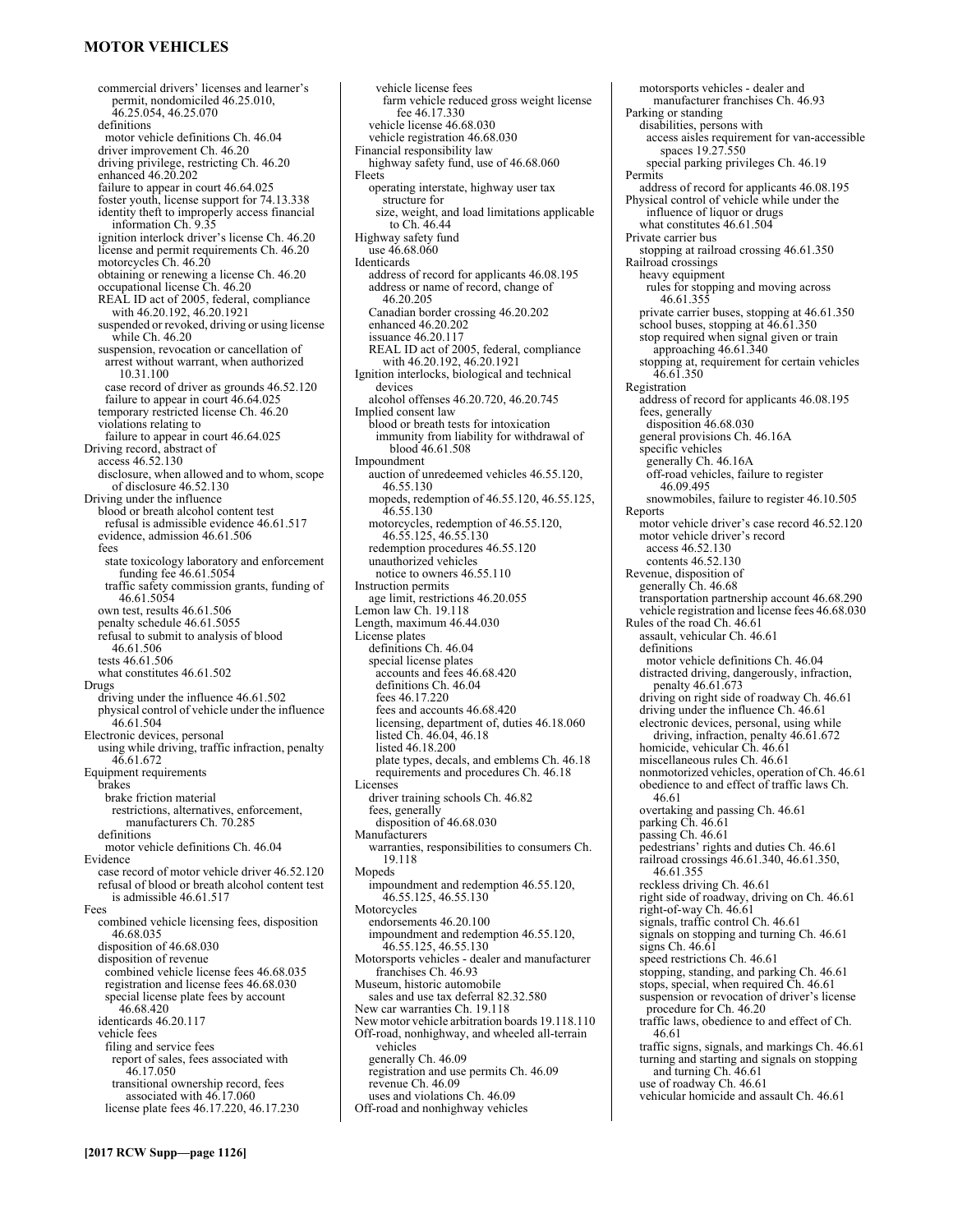# **NURSING HOMES**

wireless communication devices, using while driving dangerously distracted driving, infraction, penalty 46.61.673 using personal electronic device, infraction, penalty 46.61.672 Sales-dealers' licenses accountability of dealer for employees 46.70.027 definitions 46.70.011 place of business definition and requirements 46.70.023 violations bushing 46.70.180 unfair business practices 46.70.180 School buses railroad crossings, stopping at 46.61.350 Size, weight, and load limits length, maximum 46.44.030 front and rear protrusions permissible 46.44.034 Snowmobiles generally Ch. 46.10 motorsports vehicles - dealer and manufacturer franchises Ch. 46.93 registration and permits Ch. 46.10 revenue Ch. 46.10 uses and violations Ch. 46.10 Stolen trafficking in stolen motor vehicle or major component part, limitation of action 9A.04.080 Stops, special approaching railroad grade crossing where signal or visibility indicates approaching train 46.61.340 school buses railroad crossings 46.61.350 Suspension or revocation of driver's license procedure for Ch. 46.20 Tow truck operators fee schedule, filing requirements 46.55.063 fees, calculation, itemized invoice 46.55.063 records, etc., available for inspection 46.55.160 towing contracts with private property owners, requirements 46.55.063 vehicle transaction file to be maintained 46.55.150 Traffic infractions definitions motor vehicle definitions Ch. 46.04 Trailers size, weight, and load limits on Ch. 46.44 Trucks, truck tractors railroad crossings, stopping at, procedure 46.61.350, 46.61.355 size, weight, and load limits on Ch. 46.44 Unfair business and sales practices Ch. 46.70 Vehicular assault 7.68.020 Vehicular homicide 7.68.020 Warranties new motor vehicle arbitration boards, proceedings 19.118.110 Weighing and weight certification of agricultural commodities for highway transport Ch. 15.80 **MOTORCYCLES**  Endorsements 46.20.100 Motorsports vehicles - dealer and manufacturer franchises Ch. 46.93 **MOTOR-DRIVEN CYCLES**  Motorsports vehicles - dealer and manufacturer franchises Ch. 46.93 **MOTORSPORTS VEHICLES - DEALER AND MANUFACTURER FRANCHISES**  Generally Ch. 46.93 **MUNICIPAL CORPORATIONS**  Insurance risk management services authorized Ch. 48.62

self-insurance authorized Ch. 48.62 Joint operations by municipal corporations or political subdivisions, deposit and control of funds 43.09.285 **MUNICIPAL COURTS**  Youth courts Ch. 3.72 **MURDER**  Limitation of action, none 9A.04.080 **MUSEUMS**  Historic automobile museum sales and use tax deferral 82.32.580 State historical societies Ch. 27.34 **MUSIC**  Creative districts designation, certification, applications, review, coordinator 43.46.100, 43.46.105, 43.46.110, 43.46.115 **NATURAL RESOURCES, DEPARTMENT OF**  Day-use permit Ch. 79A.80 Discover pass Ch. 79A.80 Fire protection cooperative agreements, public agencies 76.04.135 firefighting vehicles, department-owned, transfer to local fire districts 76.04.135 forests, health of, assessment and treatment framework, DNR role 76.06.200 health of forests, treatments for, forest health revolving account for 79.64.130 health of forests, treatments for, prioritizing investments for 79.10.520, 79.10.530 wildland fire suppression local suppression assets, maximizing utilization, department role 76.04.181 local wildland fire liaison 43.30.111 wildland fires, risk to life and property measures to control, funding for 43.30.575 Forest biomass demonstration projects design of projects 43.30.835 Forest practices forestry riparian easement program Ch. 76.13 riparian easement program 76.13.120 small forest landowner office 76.13.120 Forest products workers, dislocated workers program Ch. 50.70 Funds natural resources deposit fund 43.30.325 Geothermal resources drilling permits 78.60.070 wells or core holes abandonment or suspension of operations, notice, procedure 78.60.120 Management of land - authorities and policies forest health assessment and treatment framework 76.06.200 treatments, forest health revolving account for 79.64.130 treatments, prioritizing investments for 79.10.520, 79.10.530 Public lands aquatic lands--easements and rights of way Ch. 79.110 aquatic lands--in general Ch. 79.105 funds for managing and administering Ch. 79.64 leases, state land Ch. 79.13 management - authorities and policies Ch. 79.10 management - general Ch. 79.02 sales, state lands Ch. 79.11 Recreational lands managed by department access, permits, passes Ch. 79A.80 Rural natural resources impact areas dislocated workers program Ch. 50.70 Salmon industry, dislocated workers program Ch. 50.70 **NATUROPATHY**  Drugless healing, license required Ch. 18.36

Suicide assessment, treatment, and management training for naturopaths 43.70.442 **NAVIGATION**  Marine ports and navigation statewide transportation planning Ch. 47.06 **NEGOTIABLE INSTRUMENTS**  Check cashers and sellers, regulation Ch. 31.45 **NEWS MEDIA**  Media literacy, school instruction in 28A.650.045, 28A.650.050 **NEWSPAPERS**  Media literacy, school instruction in 28A.650.045, 28A.650.050 **NO-CONTACT ORDER (See RESTRAINING ORDERS) NONPROFIT ORGANIZATIONS**  Alcoholic beverages sale at specified event, special occasion license and conditions domestic winery sales of own wine at event, conditions 66.24.170 Gambling 9.46.0209 Wine, private auction by organization, special permit 66.20.010 **NONRESIDENTS**  Trafficking 9A.40.100 **NOTARIES PUBLIC**  Appointment, certificates, seal or stamp, notarial acts, misconduct, and related provisions Ch. 42.44, 42.45 Disability, person with, procedure 42.44.080, 42.45.070 Electronic records and electronic records notaries public 42.45.190, 42.45.200 Jurisdictions other than this state 42.44.130, 42.44.140, 42.44.150, 42.45.090, 42.45.100, 42.45.110, 42.45.120 Military spouses appointment as notary 42.44.221 Rules adoption 42.44.190, 42.45.250 Uniform regulation of business and professions act 42.44.210, 42.45.270 **NURSES**  Advanced registered nurse practitioners mental health role in detention for evaluation and treatment 71.05.154, 71.05.210, 71.05.230, 71.05.290, 71.05.300, 71.05.360 role in mental illness treatment 71.05.210, 71.05.230, 71.05.290, 71.05.300, 71.05.360 Child abuse, reporting Ch. 26.44 Nursing care quality assurance commission opioid drug prescribing rules, adoption of 18.79.800 Opioid drug prescribing nursing care quality assurance commission, rules adoption 18.79.800 School nurses RN or ARNP, providing care within practice of nursing 28A.210.305 Suicide assessment, treatment, and management training licensed practical nurses, registered nurses, and advanced registered nurse practitioners 43.70.442 **NURSING HOMES**  Care operating standards definitions 74.42.010 staff 74.42.360 Certificate of need exemptions 70.38.111 Long-term care ombuds program state long-term care ombuds, office of decision-making authority training role 2.72.055

Malpractice

actions for injuries resulting from Ch. 7.70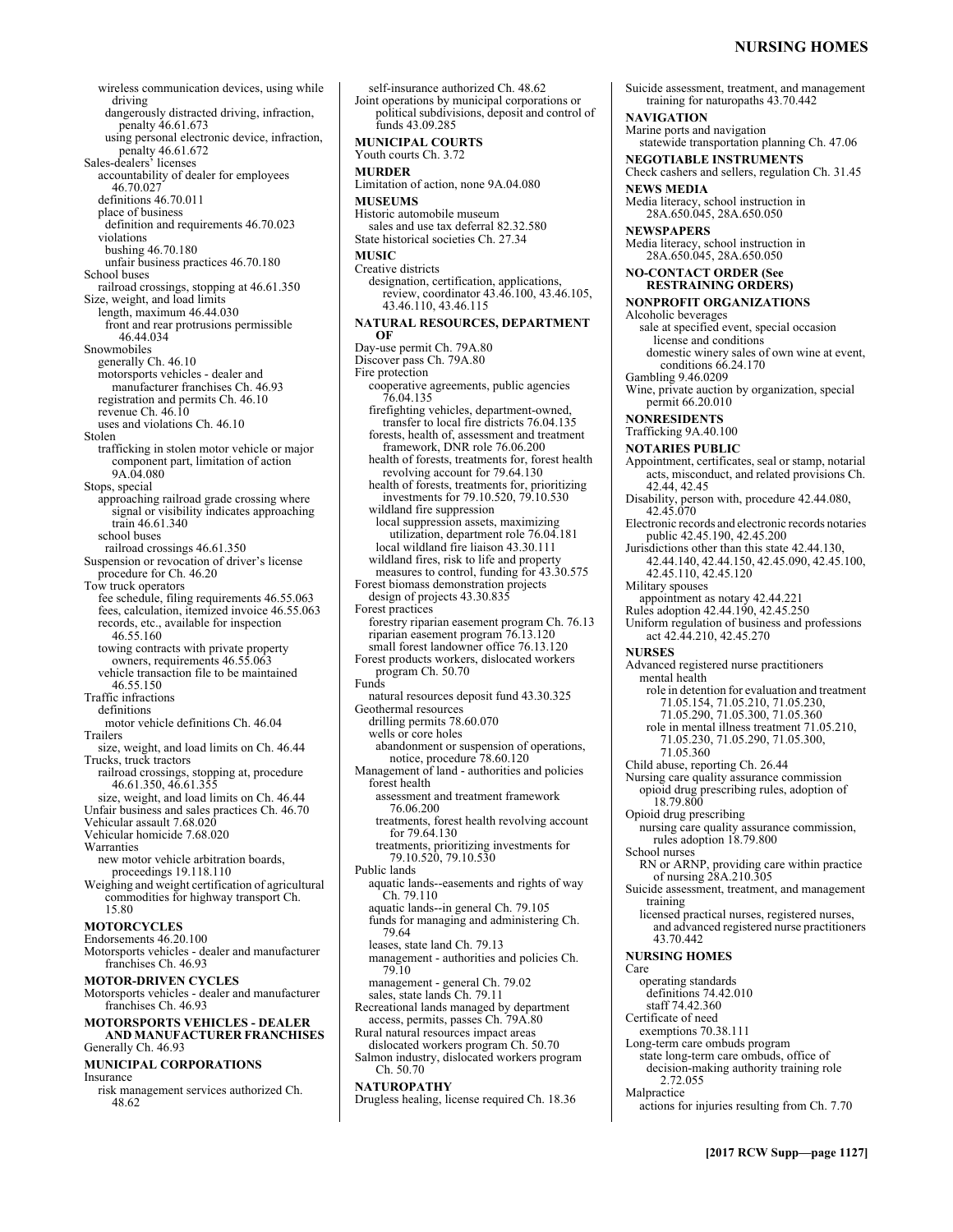# **OBSTRUCTIONS**

Medicaid payment system Ch. 74.46 Rates and reimbursement Ch. 74.46 Residents care standards definitions 74.42.010

Staff 74.42.360

# **OBSTRUCTIONS**

Obstructions on highway right of way, department powers and duties relating to the removal thereof Ch. 47.32

### **OCCUPATIONAL THERAPY**

Suicide assessment, treatment, and management training, requirements for practitioners 43.70.442

### **OFFICIAL STATE DESIGNATION**

List of official state designations Ch. 1.20 **OIL AND GAS** 

Onshore and offshore facilities spill prevention and response Ch. 90.56 Spill prevention and response Ch. 90.56 Underground utilities, location, damage Ch. 19.122

### **OIL AND GAS PIPELINE COMPANIES**  Underground utilities, location, damage Ch.

19.122

### **OIL SPILLS**

- Heating oil tank pollution liability insurance program Ch. 70.149, 70.149.040
- Heating oil tanks, advice and assistance concerning 70.149.040, 70.149.800, 70.149.801
- Nonfuel oils, class III railroads transporting, contingency plans 90.56.210
- Onshore and offshore facilities

### contingency plans 90.56.210 Petroleum storage tank systems

- advice and assistance program 70.149.040, 70.149.800, 70.149.801
- pollution liability protection act Ch. 70.149 Prevention and response Ch. 90.56
- Railroads, class III, transporting nonfuel oils, contingency plans 90.56.210

### **OPIUM**

Controlled substances, uniform act Ch. 69.50 **ORDERS OF COURT (See also** 

# **RESTRAINING ORDERS)**

Superior court, clerk to enter 2.32.050 Supreme court clerk to enter 2.32.050

### **OREGON**

Colombia river bridge project joint legislative action committee, inviting Oregon's participation 47.01.505

# **OSTEOPATHIC PHYSICIANS'**

- **ASSISTANTS**  Opioid drug prescribing rules adoption 18.57A.800 Osteopathic medicine and surgery, board of
- opioid drug prescribing rules, adoption of 18.57A.800
- Suicide assessment, treatment, and management training for osteopathic physicians' assistants 43.70.442

### **OSTEOPATHY**

- Child abuse, reporting Ch. 26.44
- Licenses
- interstate medical licensure compact Ch. 18.71B, 42.56.355
- multistate licensure, expedited licensing in aid of, when Ch. 18.71B
- Opioid drug prescribing
- osteopathic medicine and surgery, board of, rules adoption 18.57.800
- Osteopathic medicine and surgery, board of membership, qualifications and terms
- 18.57.003 opioid drug prescribing rules, adoption of 18.57.800
- organization and operation 18.57.003 Osteopathic physicians and surgeons

interstate medical licensure compact Ch. 18.71B, 42.56.355 Osteopathic physicians' assistants, supervision Ch. 18.57A Suicide assessment, treatment, and management training for osteopaths 43.70.442 **OUTDOOR RECREATION**  Boats and boating, regulation Ch. 79A.60 Day-use permit Ch. 79A.80 Discover pass Ch. 79A.80 Liability of landowners for injuries to recreational users, limitation 4.24.210 Marine recreation lands Ch. 79A.25 Outdoor recreation account Ch. 79A.25 Recreational lands, state access, permits, passes Ch. 79A.80 Vehicle access pass Ch. 79A.80 **PACKAGES**  Food, drug, and cosmetic act Ch. 69.04 **PARAEDUCATORS**  Apprenticeship and certificate programs transferable course credit within programs 28B.50.891 Associate of arts degree program definitions, training, and program development 28A.630.400 **Certificates** general, subject matter, and advanced Ch. 28A.413 Certification initial certificates, application processing fee 28A.410.062 Classified employees, paraeducators defined as 28A.150.203 Course of study, standards of practice, and minimum employment requirements Ch. 28A.413 Effectiveness in improving student outcomes, institute for public policy study of 28A.413.097 Paraeducator board powers, duties, rules Ch. 28A.413 Pilots standards of practice, certificates, and courses, piloting of 28A.413.095 Pipeline for paraeducators conditional scholarship program 28A.660.042 Teachers and administrators working with paraeducators, information on, in preparation programs 28A.410.294 working with paraeducators, training program concerning 28A.300.606 **PARENT AND CHILD**  Assisted reproduction uniform parentage act Ch. 26.26 Child custody uniform parentage act Ch. 26.26 Dependency proceedings Ch. 13.34 Dependent children guardianship eligible relatives appointed as guardians, subsidy program for 74.13.062 guardianship separate from dependency guardianship, establishment of permanency for children in foster care through Ch. 13.36 Family and medical leave, paid family and medical leave program Ch. 50A.04 Family assessment response 26.44.020, 26.44.030 Genetic testing to establish parentage Ch. 26.26 Out-of-home placement support contribution by parents 13.32A.178 Parent and child relationship parentage act, uniform Ch. 26.26 termination of petition for, grounds 13.34.180 **Paternity** uniform parentage act Ch. 26.26 Runaway hotline 74.13.039

Termination of parent and child relationship Ch. 13.34

### **PARKING**

# Disabilities, persons with

access aisles requirement for van-accessible spaces 19.27.550

special parking privileges Ch. 46.19

**PARKS AND RECREATION** 

Boats and boating, regulation Ch. 79A.60

Marine recreation land

duties of recreation and conservation funding board Ch. 79A.25

- Recreational lands, state
- access, permits, passes Ch. 79A.80
- Recreational resources and open space recreation and conservation funding board Ch.
	- 79A.25
- State parks
- access, permits, passes Ch. 79A.80 Water skiing safety Ch. 79A.60

# **PARKS AND RECREATION**

- **COMMISSION**
- Day-use permit Ch. 79A.80 Discover pass Ch. 79A.80
- 

Recreational lands managed by commission

access, permits, passes Ch. 79A.80 Recreational vessels, regulation and duties Ch. 79A.60

### **PARKWAYS AND PARK DRIVES**

Metropolitan park districts, regulation of 35.61.130

### **PARTNERSHIPS**

Fraudulent transfers

uniform voidable transactions act Ch. 19.40 Limited liability partnerships Ch. 25.05

- Limited partnerships partnership act, revised uniform Ch. 25.05 Partnership act, revised uniform Ch. 25.05
- Uniform partnership act, revised Ch. 25.05 **PAWNBROKERS AND SECONDHAND**
- **DEALERS**
- Automated kiosks for purchasing secondhand property, use of 19.60.105
- Pawnbrokers and secondhand dealers Ch. 19.60 Precious metal property and secondhand precious metal dealers Ch. 19.60

### **PEACE OFFICERS**

Motor vehicle violators, procedure for

apprehension and arrest by Ch. 46.64

### **PEDESTRIANS**

Walkways statewide transportation planning Ch. 47.06

# **PERFORMING AND FINE ART**

**PROGRAMS** 

Creative districts

designation, certification, applications, review, coordinator 43.46.100, 43.46.105, 43.46.110, 43.46.115

# **PERSONAL PROPERTY**

Estate and transfer tax Ch. 83.100 Inheritance tax Ch. 83.100

Injury to Ch. 9A.48 Theft of

value limits 9A.56.030, 9A.56.040

# **PERSONAL REPRESENTATIVES**

# Estate and transfer tax, duties Ch. 83.100

#### **PERSONNEL, DEPARTMENT OF**  Children

background checks, employees working with 41.06.475

#### **PESTICIDES**

Crop protection products, commercial, wholesale sales of

business and occupation tax exemption 82.04.628

**PETROLEUM STORAGE TANK SYSTEMS**  Advice and assistance program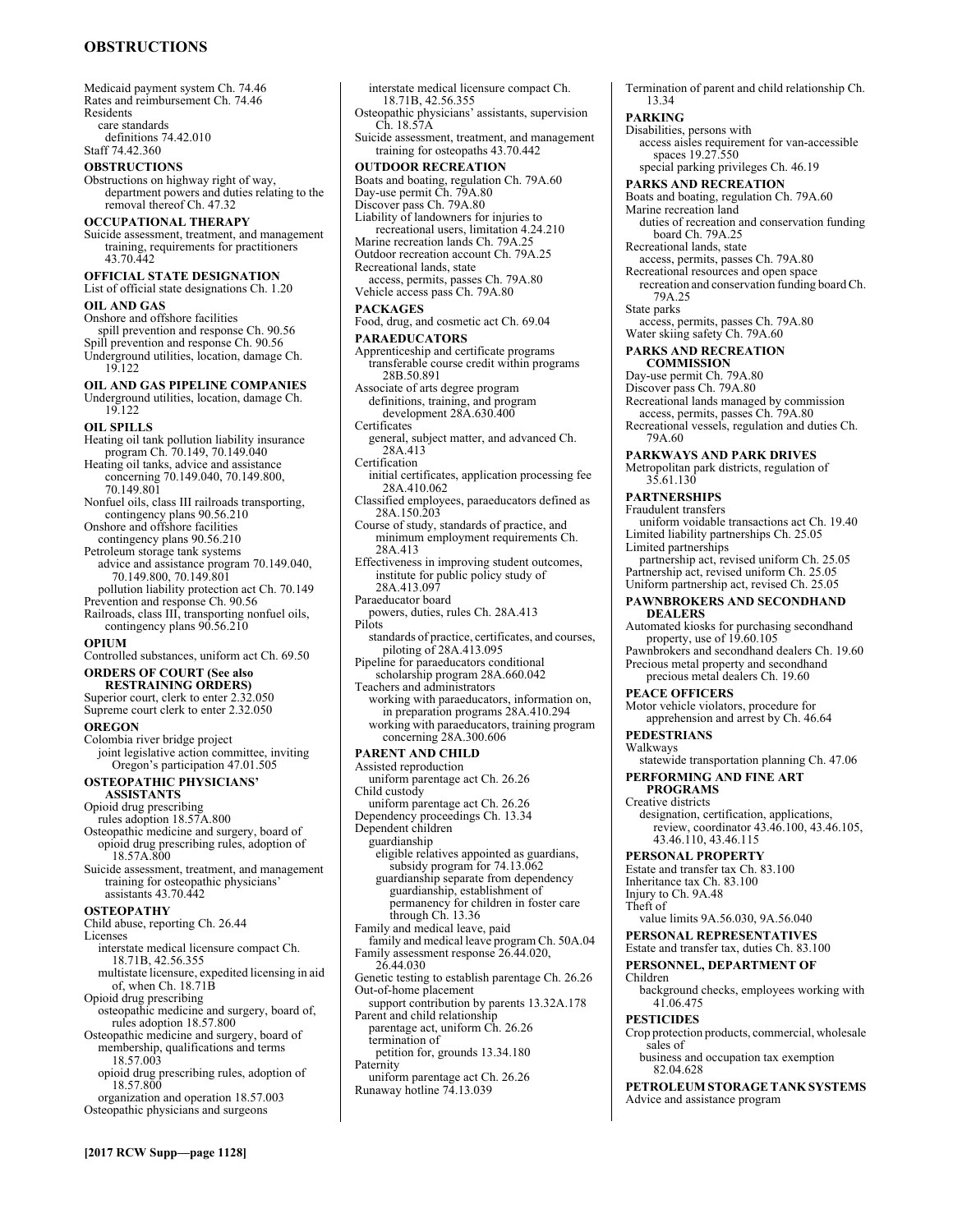# **PRESCRIPTIONS**

Heating oil tank pollution liability insurance program Ch. 70.149, 70.149.040 Heating oil tanks, advice and assistance concerning 70.149.800, 70.149.801

advice and assistance program 70.149.040,

pollution liability protection act Ch. 70.149 **POLLUTION CONTROL MUNICIPAL** 

Petroleum storage tank systems

70.149.800, 70.149.801

Generally, including bonds Ch. 70.95A **POLLUTION LIABILITY INSURANCE** 

Heating oil storage tanks, above ground and

advice and assistance program 70.149.040, 70.149.800, 70.149.801

pollution liability insurance program generally Ch. 70.149, 70.149.040 heating oil pollution liability trust account

advice and assistance program 70.149.040,

pollution liability protection act Ch. 70.149 Petroleum storage tanks, underground

underground storage tank revolving loan and

pollution liability insurance program trust account, funding from, when 70.340.130

risk management services authorized Ch.

funding, partial, from tax on petroleum

**POLLUTION** 

**BONDING** 

**AGENCY** 

underground

70.149.070 Petroleum storage tank systems

grant program

**PORT DISTRICTS** 

**PORTS OF ENTRY** 

Hydroelectric project owners

**POWER OF ATTORNEY** 

power in regard to 87.03.015 Renewable energy systems

Irrigation districts

48.62

**POULTRY** 

Dams

Insurance

70.149.800, 70.149.801

products 70.340.130 generally Ch. 70.340

Ballast water management Ch. 77.120

self-insurance authorized Ch. 48.62

Ballast water management Ch. 77.120 Biofouling management 77.120.140

Sale of as exempt from county peddlers' licensing, exceptions 36.71.090 **POWER FACILITIES AND RESOURCES** 

hydraulic projects and permits Ch. 77.55 Hydraulic projects and permits Ch. 77.55

liability of landowners for injuries to recreational users, limitation 4.24.210

extension from heating oil tanks to petroleum storage tanks 70.149.800, 70.149.801 implementation 70.149.040 Heating oil tanks

- heating oil pollution liability trust account 70.149.070
- heating oil tank pollution liability insurance program Ch. 70.149, 70.149.040 tanks, advice and assistance concerning
- 70.149.040, 70.149.800, 70.149.801 Pollution liability insurance agency, duties of 70.149.040

Pollution liability protection act Ch. 70.149

### **PHARMACIES AND PHARMACISTS**  Controlled substances, uniform act Ch. 69.50

- Prescriptions donation and dispensing of prescription drugs through redistribution program Ch. 69.70
- prescription drug monitoring program Ch. 70.225 Suicide assessment, treatment, and management
- training for pharmacists general requirements 43.70.442
- Suicide awareness and prevention
- suicide-safer homes project and account 43.70.446
- suicide-safer homes task force, suicide prevention and pharmacy subcommittee 43.70.445

### **PHARMACY QUALITY ASSURANCE COMMISSION**

- Controlled substances, uniform act, commission authority and duties Ch. 69.50
- Controlled substances therapeutic research program Ch. 69.51
- Drugs and biological products, investigational terminally ill persons, for commission rule-making authority Ch. 69.77
- **PHYSICAL THERAPY**

Advertising

- violations 18.74.090 Licenses
- applicants, requirements 18.74.050 multistate practice of physical therapy 18.74.500, 18.74.510, 18.74.520
- persons exempt from licensure 18.74.150 physical therapy licensure compact 18.74.500, 18.74.510, 18.74.520
- practicing without valid license prohibited 18.74.090
- Suicide assessment, treatment, and management training for physical therapists and physical therapist assistants 43.70.442 Unlawful activities 18.74.150
- Violations 18.74.090

### **PHYSICIAN ASSISTANTS**

- Blood samples, drawing without consent under law enforcement direction professional misconduct, is not 18.130.410 Mental health
- role in detention for evaluation and treatment 71.05.020, 71.05.154, 71.05.210, 71.05.230, 71.05.290, 71.05.300,
	-
	- 71.05.360, Ch. 71.34
	- role in mental illness treatment 71.05.020,
	- 71.05.210, 71.05.230, 71.05.290, 71.05.300, 71.05.360, Ch. 71.34
- Opioid drug prescribing
- medical quality assurance commission, rules adoption 18.71A.800
- Suicide assessment, treatment, and management training for physician assistants 43.70.442

### **PHYSICIANS AND SURGEONS**

- Blood samples, drawing
- without consent under law enforcement
- direction professional misconduct, is not 18.130.410 Licenses
- interstate medical licensure compact Ch. 18.71B, 42.56.355
- limited licenses 18.71.095 multistate licensure, expedited licensing in aid of, when Ch. 18.71B Marijuana medical use of cannabis act Ch. 69.51A Medical assistants Ch. 18.360 Opioid drug prescribing medical quality assurance commission, rules adoption 18.71.800 Physician assistants, employment and supervision Ch. 18.71A Privileged communications with patients report of child abuse not violation Ch. 26.44 Psychiatrists child and adolescent psychiatry residency for medical student at Washington State University 28B.30.357 Reports of child abuse Ch. 26.44 Suicide assessment, treatment, and management training for physicians 43.70.442 **PLACEMENT OF CHILDREN**  Interstate compact on placement of children Ch. 26.34 **PLATINUM**  Pawnbrokers and secondhand dealers 19.60.010 **PLATS AND PLATTING**  Abstractors, exemption from title insurance law 48.29.010 **PLATTING, SUBDIVISION AND DEDICATION OF LAND**  Generally Ch. 58.17 Planning commission or planning agency duties, generally 58.17.100 **PLAYGROUNDS**  Metropolitan park districts, regulation of 35.61.130 **PLEA AGREEMENTS**  Prosecuting standards 9.94A.411 **PODIATRIC MEDICINE AND SURGERY**  Child abuse, reporting Ch. 26.44 Impaired podiatric practitioner program 18.22.250 Opioid drug prescribing podiatric medical board rule making 18.22.800 Podiatric medical board opioid drug prescribing rules, adoption 18.22.800 **POLICE**  Arrest warrantless arrest for felonies, gross misdemeanors, and misdemeanors, when authorized 10.31.100 Cameras, body worn, use by officers public records act exemption 42.56.240 Domestic violence arrests 10.31.100
- Felonies
- warrantless arrest for, when authorized 10.31.100
- Gross misdemeanors warrantless arrest for, when authorized 10.31.100
- Investigations
- prosecuting standards 9.94A.411 **Misdemeanors**
- warrantless arrest for, when authorized 10.31.100
- Report of
- child abuse Ch. 26.44

### **POLITICAL SUBDIVISIONS**

- Benefit plans for employees, participation in rate surcharge 41.05.050
- Joint operations by municipal corporations or political subdivisions, deposit and control of funds 43.09.285
- **PRESCRIPTIONS**

Decision-making authority training 2.72.055 **PREGNANCY** 

financing tools or models for aggregating federal incentives and other benefits housing finance commission role 43.180.295

- Drug-exposed infants, prenatally pediatric transitional care services 71.12.455, 71.12.680, 71.12.682, 71.12.684,
- 71.12.686, 71.12.688
- Drugs, prenatal exposure to, impact on baby opioid use, information for pregnant women concerning risks 71.24.560
- Outcomes, maternal and infant health, improving healthy pregnancy advisory committee 43.70.760
- Sexual assault resulting in pregnancy
- parental rights and responsibilities 26.26.760 Workplace accommodations
- requirements and unfair practices 43.10.005
- Contraceptive drugs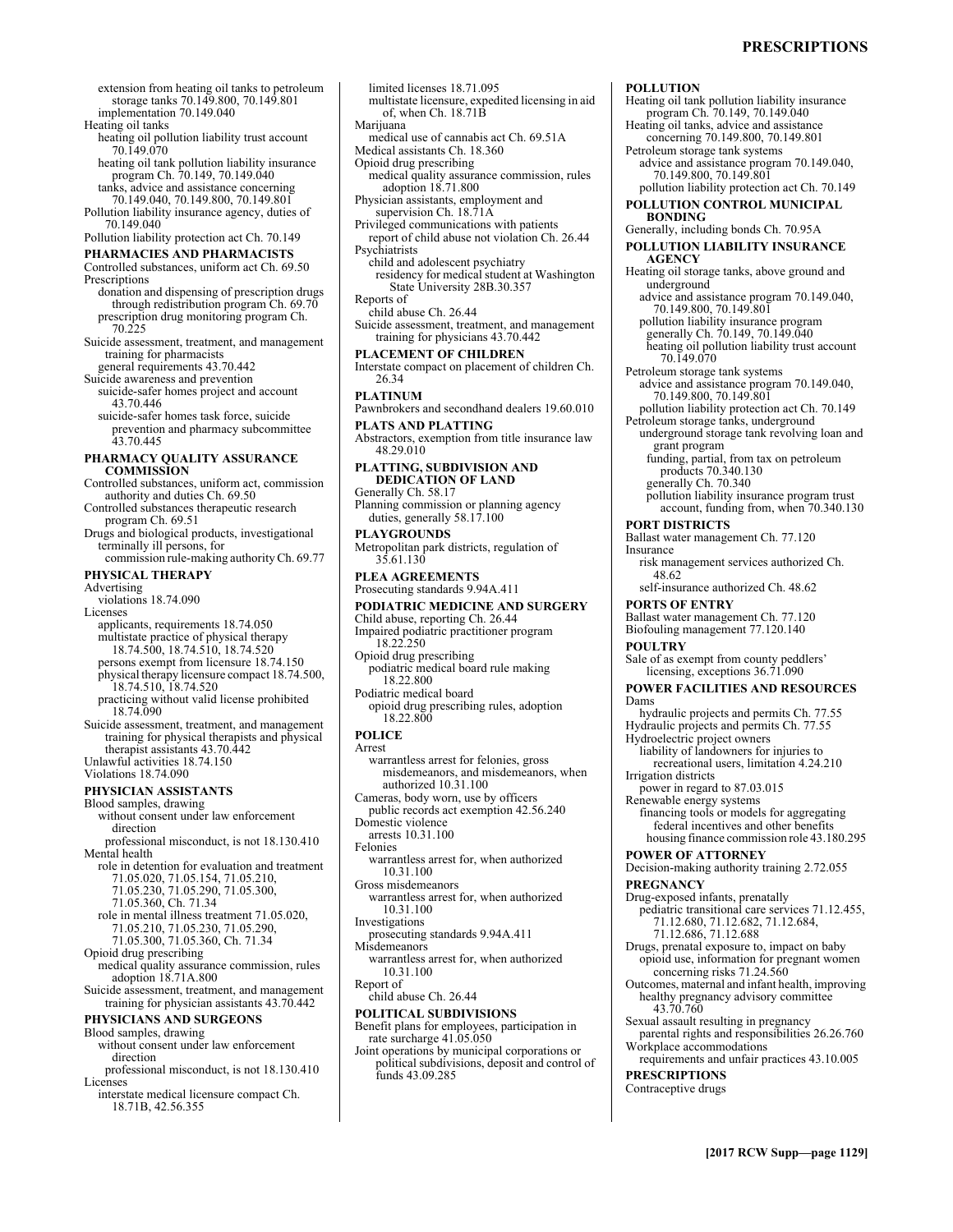# **PRINTERS**

twelve-month refill, health benefit plan coverage for 48.43.195 Controlled substances Ch. 69.50 Dentists opioid drug prescribing rules, adoption of 18.32.800 Donation and dispensing of prescription drugs through redistribution program Ch. 69.70 Nurses opioid drug prescribing rules, adoption of 18.79.800 Osteopathic physicians and surgeons opioid drug prescribing rules, adoption of 18.57.800 Osteopathic physicians' assistants opioid drug prescribing rules, adoption of 18.57A.800 Physician assistants opioid drug prescribing rules, adoption of 18.71A.800 Physicians and surgeons opioid drug prescribing rules, adoption of 18.71.800 Podiatric physicians and surgeons opioid drug prescribing rules, adoption of 18.22.800 Prescription drug monitoring program annual report 70.225.045 confidentiality 70.225.040 Redistribution program, donation and dispensing of prescription drugs through Ch. 69.70 **PRINTERS**  Tax imposed 82.04.280 **PRIVACY**  Identity theft to improperly access financial information Ch. 9.35 Medical records access and disclosure Ch. 70.02 Public records act generally Ch. 42.56 **PRIVATE CARRIER BUS**  Stopping at railroad crossing 46.61.350 **PRIVILEGE TAX**  Public utility districts Ch. 54.28 **PRIVILEGED COMMUNICATIONS**  Medical records

access and disclosure Ch. 70.02 Public assistance records 74.04.060

**PROBATE**  Estate and transfer tax Ch. 83.100 Inheritance tax Ch. 83.100

# **PROBATION AND PAROLE**

Civil rights, restoration of Ch. 9.96, 9.97 Juvenile offenders, consolidated juvenile services rules and regulations governing 13.06.030 state aid computation of 13.06.050 state aid for 13.06.020 application 13.06.040

Sentencing reform act Ch. 9.94A **PROCESSORS** 

# Tax imposed 82.04.280

**PROCUREMENT, STATE**  Goods and services, state procurement of Ch. 39.26

### **PRODUCTIVITY BOARD**

Administrative costs, appropriations for 41.60.050 Employee involvement and recognition board

Ch. 41.60 **PROFESSIONAL NEGLIGENCE**  Uniform regulation of business and professions

act Ch. 18.235

# **PROPERTY**

Damage, injury to Ch. 9A.48

**PROSECUTING ATTORNEYS**  Charging standards 9.94A.411

Child abuse reporting duties 26.44.030 Driving record, abstract of authority to obtain 46.52.130 Juveniles offenses (crimes) charging decisions, considerations 13.40.070 Platting, subdivision and dedication of land, enforcement of 58.17.190 Plea disposition standards 9.94A.411 Police investigations 9.94A.411 Prosecuting standards evidentiary sufficiency 9.94A.411 Report of child abuse Ch. 26.44 Standards for charging and plea dispositions 9.94A.411 Vulnerable adults, mistreatment of criminal cases, written county protocols for handling 74.34.320 vulnerable adult advocacy teams 74.34.320 **PROSECUTIONS**  Juvenile offenses 13.40.070 Police investigations 9.94A.411 Prosecuting standards evidentiary sufficiency 9.94A.411 Standards evidentiary sufficiency decisions to prosecute 9.94A.411 police investigation 9.94A.411 **PROTECTION ORDERS (See RESTRAINING ORDERS) PSYCHOLOGISTS**  Suicide assessment, treatment, and management training, requirements for psychologists 43.70.442 **PUBLIC ASSISTANCE (See also CHILDREN, YOUTH, AND FAMILIES, DEPARTMENT OF; MEDICAL ASSISTANCE; SOCIAL AND HEALTH SERVICES, DEPARTMENT OF)** Agencies for children, expectant mothers, developmental disabilities, care and placement access, right of, for inspection of agencies and agency records 74.15.080 corporations, copies of articles of incorporation or changes thereto, filing with department 74.15.070 definitions 74.15.020 health protection, powers and duties of secretary of health 74.15.060 investigation for abuse prior to licensure or relicensure 74.15.030 licensing, applications initial licenses 74.15.120 powers and duties of secretary of department 74.15.030 Agencies for children or expectant mothers, care and placement children, youth, and families, duties of department of Ch. 74.15, 74.15.030, 74.15.080 Alcoholism and drug addiction treatment and support children, access to behavioral health services, report 74.09.495 Assisted living services Ch. 74.39A Child welfare agencies investigations, criminal record accessibility 74.15.030 Child welfare services at-risk youth, services provided by counties 74.13.025 child and family reinvestment account and methodology for calculating savings termination, repeal 43.131.415, 43.131.416 child welfare system improvement account 74.13.110

children, youth, and families, role of department of Ch. 74.13, 74.13.031, 74.15.080 definitions 74.13.020 duties of department of social and health services and supervising agencies 74.13.031 foster youth, education and plans for future 74.13.1051 kinship care oversight committee establishment, duties, membership 74.13.621 performance-based contracting, implementation of Ch. 74.13B runaway hotline 74.13.039 Child welfare system contracting for services Ch. 74.13B Children affordable health coverage 74.09.480 apple health for kids program 74.09.480 behavioral health services, access to, report 74.09.495 mental health and substance use disorder services educational service district pilot sites 28A.630.500 mental health services depression screening, annual 74.09.520 mental health treatment health care authority duties 74.09.337, 74.09.492 Children's services children, youth, and families, role of department of 74.14B.010, 74.14B.050, 74.14B.070, 74.14B.080 Children's services advisory committee 74.13.031 Dental care dental health aide therapists Indian tribes, medicaid funding for services provided for 74.09.717 Eligibility medical assistance 74.09.510 Family preservation services children, youth, and families, role of department of Ch. 74.14C Foster homes licenses expedited process for licensing of individuals 74.15.127 Hospital safety net assessment Ch. 74.60 Housing trust fund loans or grants 43.185.050 Identicards, fee for recipients of 46.20.117 Incarcerated parents children, youth, and families, department of, role in aiding children and families of parents 74.04.800 children and families of parent, policies and programs to aid 74.04.800 Long-term care Ch. 74.39, 74.39A Long-term care workers Ch. 74.39A Medical care audits of health care services providers by health care authority 74.09.195 care and services included enumeration 74.09.520 children, services provided by school district 74.09.520 children's mental health and substance use disorder services educational service district pilot sites 28A.630.500 children's mental health services depression screening, annual 74.09.520 children's mental health treatment health care authority duties 74.09.337, 74.09.492 definitions 74.09.010 eligibility 74.09.510 health care provided to eligible clients by a fire department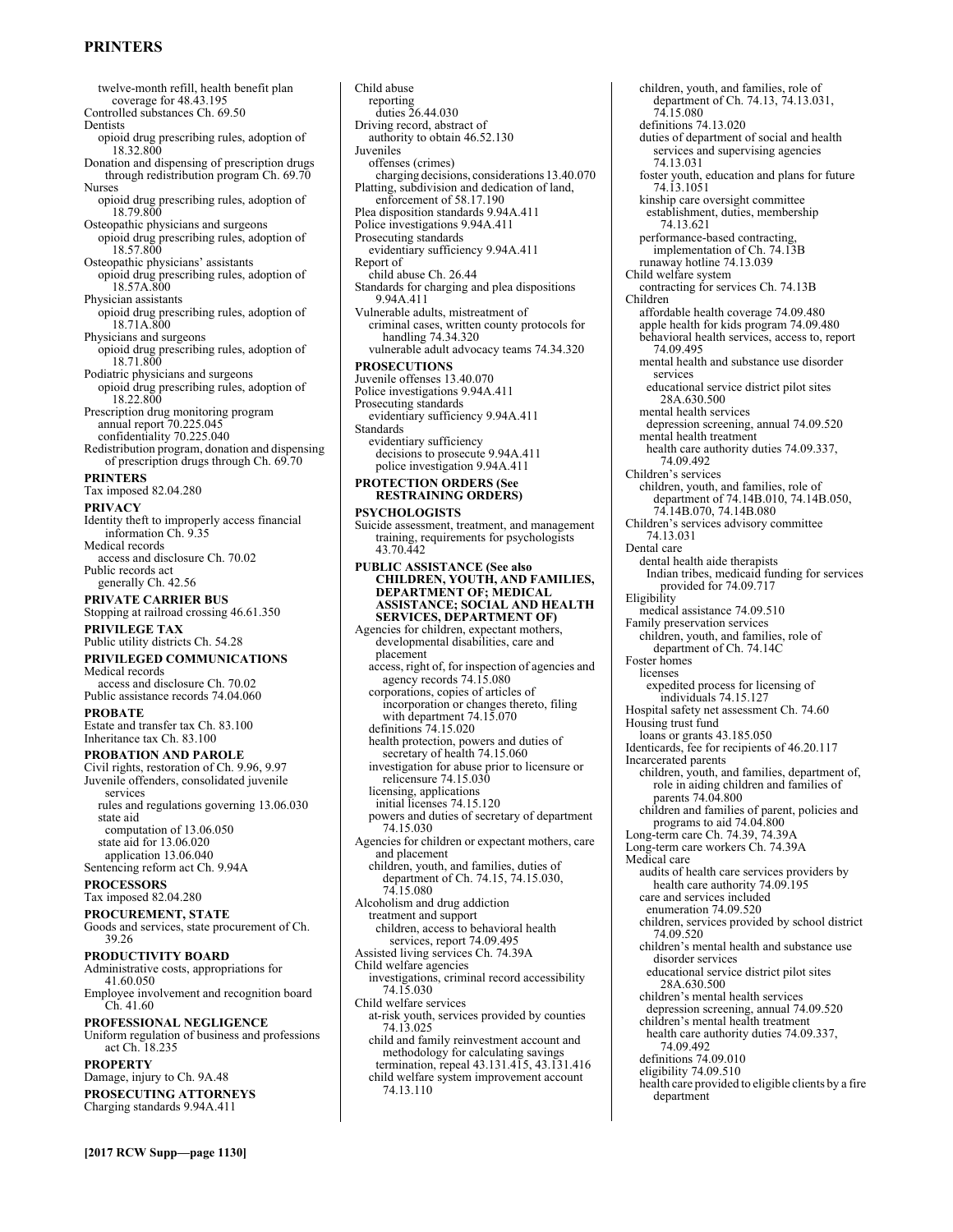# **PUBLIC FUNDS**

reimbursement by health care authority 74.09.335 managed care contracting to include chemical dependency and mental health services 74.09.522 medical assistance definitions 74.09.010 newborn delivery services policies and procedures for 74.09.475 personal needs allowance, adjustment of 74.09.340 providers of health care services, health care authority auditing of 74.09.195 store and forward technology, services provided through reimbursement of 74.09.325 telemedicine reimbursement of 74.09.325 Nursing facilities medicaid payment system Ch. 74.46 Nutrition services for low-income homebound seniors meals on wheels, expanding services through 74.39A.035 **Overpayments** withholding property of debtor orders to 43.20B.635 Records confidentiality 74.04.060 contents 74.04.060 disclosure children, youth, and families, department of, disclosing to 74.04.060 prohibited exceptions 74.04.060 names of recipients, disclosure 74.04.060 penalty for violations 74.04.060 political or commercial purposes, obtaining lists for purposes of prohibited, penalty 74.04.060 privileged communication in judicial proceedings 74.04.060 Temporary assistance for needy families earned income exemption 74.12.037 eligibility requirements 74.12.037 income eligibility 74.12.037 work activity definition 74.08A.250 failure to participate, good cause 74.08A.270 individual responsibility plan 74.08A.260 refusal to work 74.08A.260 Veterans, county assistance programs for indigent veterans and families Ch. 73.08 Visitation rights disclosure of child's address via records 74.04.060 **PUBLIC DEPOSITARIES**  Irrigation districts, fiscal matters, surety bonds for 87.03.445 **PUBLIC DISCLOSURE**  Campaign disclosure and contributions administration Ch. 42.17A campaign contribution limits and other restrictions Ch. 42.17A campaign finance reporting Ch. 42.17A campaign restrictions and prohibitions, reporting public officials, employees, and agencies Ch. 42.17A electronic access Ch. 42.17A enforcement Ch. 42.17A general provisions Ch. 42.17A lobbying disclosure and restrictions Ch. 42.17A personal financial affairs reporting by candidates and public officials Ch. 42.17A political advertising and electioneering communications Ch. 42.17A Campaign financing disclosure Ch. 42.17A mailings by legislators, restrictions 42.52.185 Contribution limitations

disclosure of contributions Ch. 42.17A Lobbyist reporting Ch. 42.17A Public disclosure commission Ch. 42.17A Public records act generally Ch. 42.56 **PUBLIC DISCLOSURE COMMISSION**  Generally Ch. 42.17A **PUBLIC EMPLOYMENT**  Veterans' preference in examinations generally, computation 41.04.010 veterans, defined 41.04.007 **PUBLIC EMPLOYMENT RELATIONS COMMISSION**  Collective bargaining duties, generally Ch. 41.56 **PUBLIC FACILITIES DISTRICTS**  Taxing authority 82.14.390 **PUBLIC FUNDS (See also FUNDS)** 24/7 sobriety account 36.28A.370 Aerospace training student loan account 28B.122.050 Aquatic invasive species management account 77.135.200 Aquatic lands enhancement account 79.105.150 Ballast water and biofouling management account 77.120.110 Basic education allocation apportionment to school districts 28A.150.260 compensation allocations nationalization factors 28A.150.412 reviewing, rebasing, revising 28A.150.412 Child and family reinvestment account, termination and repeal 43.131.415, 43.131.416 Child welfare system improvement account 74.13.110 Concealed pistol license renewal notification account 43.79.540 Construction registration inspection account creation of account, fee levels, transfers 51.44.190 deposit of certain moneys into account 18.27.400, 43.22.498 Early learning facilities development account 43.31.569 Early learning facilities revolving account 43.31.569 Early start account 43.215.195 Earnings on balances, where deposited 43.84.092 Educator certification processing account 28A.410.062 Employment training finance account 28B.67.030 The Evergreen State College bond retirement funds normal school fund revenues, disposition 28B.35.370 capital projects account building fees deposited 28B.35.370 normal school fund revenues deposited 28B.35.370 Family and medical leave enforcement account 49.78.350, 50A.04.225 Family and medical leave insurance account 50A.04.220 Family preservation services 74.14C.070 Federal grants-in-aid to state for highway construction Ch. 47.04 Financial services regulation fund 43.320.110 Firearms range account concealed weapons license fees, distribution to account 9.41.070 Forest health revolving account, creating 79.64.130 Foster care services, funds transfer to family preservation services 74.14C.070 Gina Grant Bull memorial legislative page scholarship account 44.04.380 solicitations for account, exemption from ch. 42.52 RCW 42.52.8023

Grade crossing protective fund transfer of funds to general fund 81.53.281 Health care authority administrative account general provisions 41.05.130 Health professions account 43.70.320 Heating oil pollution liability trust account 70.149.070 Highway safety fund fees for abstract of driver's record to go into 46.52.130 Highway worker memorial scholarship account 28B.76.509 Hospital safety net assessment fund 74.60.020 Individual-based/portable background check clearance account 43.216.273 Industrial insurance funds and accounts Ch. 51.44 Information technology investment account 43.41.433 Institutional impact account 72.72.030 Interfund transfers and loans, repayment and crediting procedure 43.09.285 Investment earnings of surplus balances, deposit in treasury income account 43.84.092 K-12 criminal background check account 28A.400.309 Kindergarten, all-day, voluntary funding 28A.150.315 Local government archives account 36.22.175, 40.14.024 Local public safety enhancement account 41.26.802 Local sales and use tax account 82.14.052 Low-income home rehabilitation revolving loan program account 43.330.488 Medical and dental plan benefits administration accounts 41.05.143 Motor vehicle fund moneys from vehicle registration and license fees to go into 46.68.030 Natural resources deposit fund 43.30.325 New motor vehicle arbitration account 19.118.110 Northeast Washington wolf-livestock management account Ch. 16.76 Performance audits of government account 43.09.475 Pollution liability insurance program trust account 70.340.130 Public employees' and retirees' insurance account 41.05.120 Public employees' benefits board medical benefits administration account 41.05.143 Public records efficiency, preservation, and access account 36.22.175 Puget Sound ferry operations account 47.60.530 Recreation access pass account 79A.80.090 Regional universities capital projects account building fees deposited 28B.35.370 normal school fund revenues deposited 28B.35.370 Reinvesting in youth account 13.40.466 Rural mobility grant program account 46.68.325 School employees' benefits board medical benefits administration account 41.05.143 School employees' insurance administrative account 41.05.130 Schools and school districts basic education allocation annual average full-time equivalent and parttime student enrollment 28A.150.260 apportionment from amount school districts entitled to 28A.150.260 part-time students 28A.150.260 instructional program of basic education 28A.150.260 per-pupil allocations, reporting of 28A.150.260 prototypical school funding model/formula 28A.150.260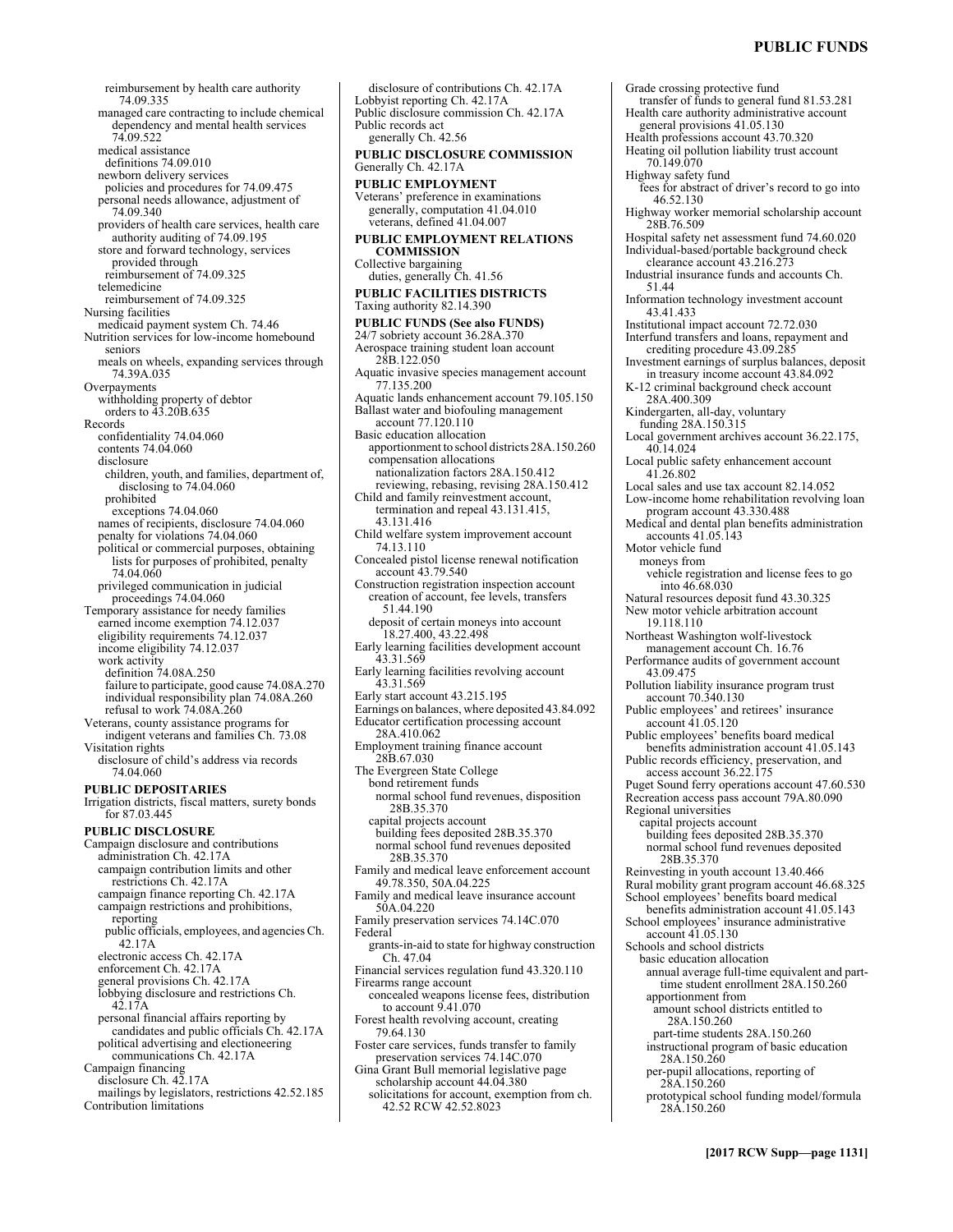# **PUBLIC GUARDIANSHIP, OFFICE OF**

staffing enrichments 28A.400.007 enrichment levies, expenditure plans for,<br>requirements 28A.505.240, 43.09.2856 local and state revenues, separate accounting of 28A.505.140 local effort assistance funding 28A.150.276, 28A.150.413, 28A.320.245, 28A.320.330, 28A.500.010, 28A.500.015, 28A.500.020, 28A.500.030, 43.09.2856 local levies, restricting to enrichment purposes 28A.150.413 local revenues, district, enrichment levies maximum dollar amount 84.52.0531 local revenues, district, limiting use to enrichment 28A.150.276, 28A.320.245, 28A.320.330, 43.09.2856, 84.52.053 state funds annual basic education allocation 28A.150.260 Schools employees' insurance account 41.05.120 Sexual assault prevention and response account 36.28A.435 Skilled worker outreach, recruitment, and career awareness grant program account 43.329.090 State administrative contingency fund 50.16.010 aquatic invasive species management account 43.43.400 budget stabilization account 43.79.496 business and professions account 43.24.150 criminal justice treatment account 71.24.580 death investigations account established 43.79.445 economic development strategic reserve account 43.330.250 education legacy trust account 83.100.230 fingerprint identification account, creation and authorization of expenditures from account 43.43.839 fingerprint identification account, using account for building the sexual assault kit tracking system 43.43.839 general fund apportionment from educational service districts to receive for districts 28A.510.250 emergency advances, procedure 28A.510.250 monthly amount 28A.510.250 school apportionment from amount of apportionment 28A.510.250 duty of superintendent of public instruction to make 28A.510.250 highway safety fund created, use limited 46.68.060 use 46.68.060 motor vehicle fund moneys from vehicle registration and license fees to go into 46.68.030 office of financial management central service account 43.41.450 product stewardship programs account 70.275.130 public service revolving fund created 80.01.080 expenses of utilities and transportation commission paid from 80.01.080 fees paid into 80.01.080 sea cucumber dive fishery account 77.70.190 state patrol highway account created 46.68.030 state route number 520 civil penalties account 47.56.876 state treasurer's service fund allocation to 43.08.190 created, purposes 43.08.190 transportation partnership account 46.68.290 treasurer's trust fund distribution 43.79A.040 income 43.79A.040 investment income account, utilization of 43.79A.040 management, income, distribution 43.79A.040 unemployment compensation fund 50.16.010 Washington state legacy project, state library, and archives account 42.52.802 State agency office relocation pool account 43.41.455 Suicide-safer homes project account 43.70.446 Surplus balance investment earnings, deposit in treasury income account distribution of earnings 43.84.092 Toxics control accounts, state and local 70.105D.070 Transportation 2003 account (nickel account) 46.68.280 Treasury income account established 43.84.092 Washington state legacy project, state library, and archives account 42.52.802 Waste tire removal account 70.95.532 Wastewater treatment plant operator certification account 70.95B.151 **PUBLIC GUARDIANSHIP, OFFICE OF**  Decision-making authority training role 2.72.055 Generally Ch. 2.72 **PUBLIC HEALTH**  Tuberculosis control powers and duties, local and state Ch. 70.28 testing, treating, detaining, and confining Ch. 70.28 **PUBLIC LANDS**  Aquatic lands--easements and rights of way utility pipelines, transmission lines, etc. 79.110.240 Aquatic lands--general use, sale, and lease provisions aquatic lands enhancement account 79.105.150 deposit, use of proceeds 79.105.150 Commissioner of public lands generally Ch. 43.30 Fire protection cooperative agreements, public agencies 76.04.135 firefighting vehicles, department-owned, transfer to local fire districts 76.04.135 health of forests, assessment and treatment framework 76.06.200 health of forests, treatments for, forest health revolving account for 79.64.130 health of forests, treatments for, prioritizing investments for 79.10.520, 79.10.530 wildland fire suppression local suppression assets, maximizing utilization 76.04.181 local wildland fire liaison 43.30.111 Funds for managing and administering Ch. 79.64, 79.64.040, 79.64.110 Leases, state land share crop/grazing leases 79.13.420 Management - general other trust/grant/forest reserve lands community and technical college forest reserve land base - management and disposition of revenue 79.02.420 Management of land - authorities and policies forest health assessment and treatment framework 76.06.200 treatments, forest health revolving account for 79.64.130 treatments, prioritizing investments for 79.10.520, 79.10.530 Natural resources, department of generally Ch. 43.30 Recreational lands Title 79A Recreational lands, state access discover pass 79A.80.020 recreation access pass account 79A.80.090

procedures and other sale provisions generally Ch. 79.11 **PUBLIC OFFICERS AND EMPLOYEES**  Collective bargaining public employees collective bargaining Ch. 41.56 state collective bargaining Ch. 41.80, 43.88.583 employment relations, joint committee on 41.80.007 Criminal action for breach of duty or violation of oath, limitation of action for 9A.04.080 Disclosure of rules warranting review employee right 42.40.010 Disclosure--Improper governmental action definitions 42.40.020 encouraged employee protection 42.40.010 Employee protection disclosure of improper action 42.40.010 identification of rules warranting review 42.40.010 Ethics public resources political campaigns, using for 42.52.180 Health care plans reimbursement of health care services store and forward technology 41.05.700 telemedicine 41.05.700 State health care programs and insurance for state employees and officials chronic care management within health homes 41.05.670 leave sharing program eligible employees 41.04.665 foster parent shared leave pool 41.04.674 transfer and return of leave, procedure 41.04.665 uniformed service members, participation 41.04.665 veterans, participation 41.04.665 veteran's in-state service shared leave pool 41.04.672 salaries and wages executive branch elected officials 43.03.011 vacations accrual 43.01.040 accumulation in excess of 240 hours 43.01.044 amount entitled to 43.01.040 computation of 43.01.040 extension of unused leave when vacation deferred 43.01.040 part time employees 43.01.040 severance of employment due to death 43.01.041 effect 43.01.041 transfers, effect upon 43.01.040 Veterans, defined 41.04.007 Veterans' preference in examinations, generally, computation 41.04.010 veterans, defined 41.04.007 **PUBLIC POLICY, STATE INSTITUTE FOR**  Paraeducator effectiveness, institute study of 28A.413.097 **PUBLIC PURCHASES**  County purchasing department Ch. 36.32 State purchasing procurement of goods and services, state Ch. 39.26 **PUBLIC RECORDS ACT (See also RECORDS AND DOCUMENTS)** Archivist, state, role of 42.56.570 Attorney general's office role 42.56.570 Availability of public records, provisions copying, charges 42.56.120, 42.56.130 fees to be charged, calculating 42.56.120 statement by agency of costs 42.56.070 copying, facilities 42.56.080 documents and indexes 42.56.070

Sales, state land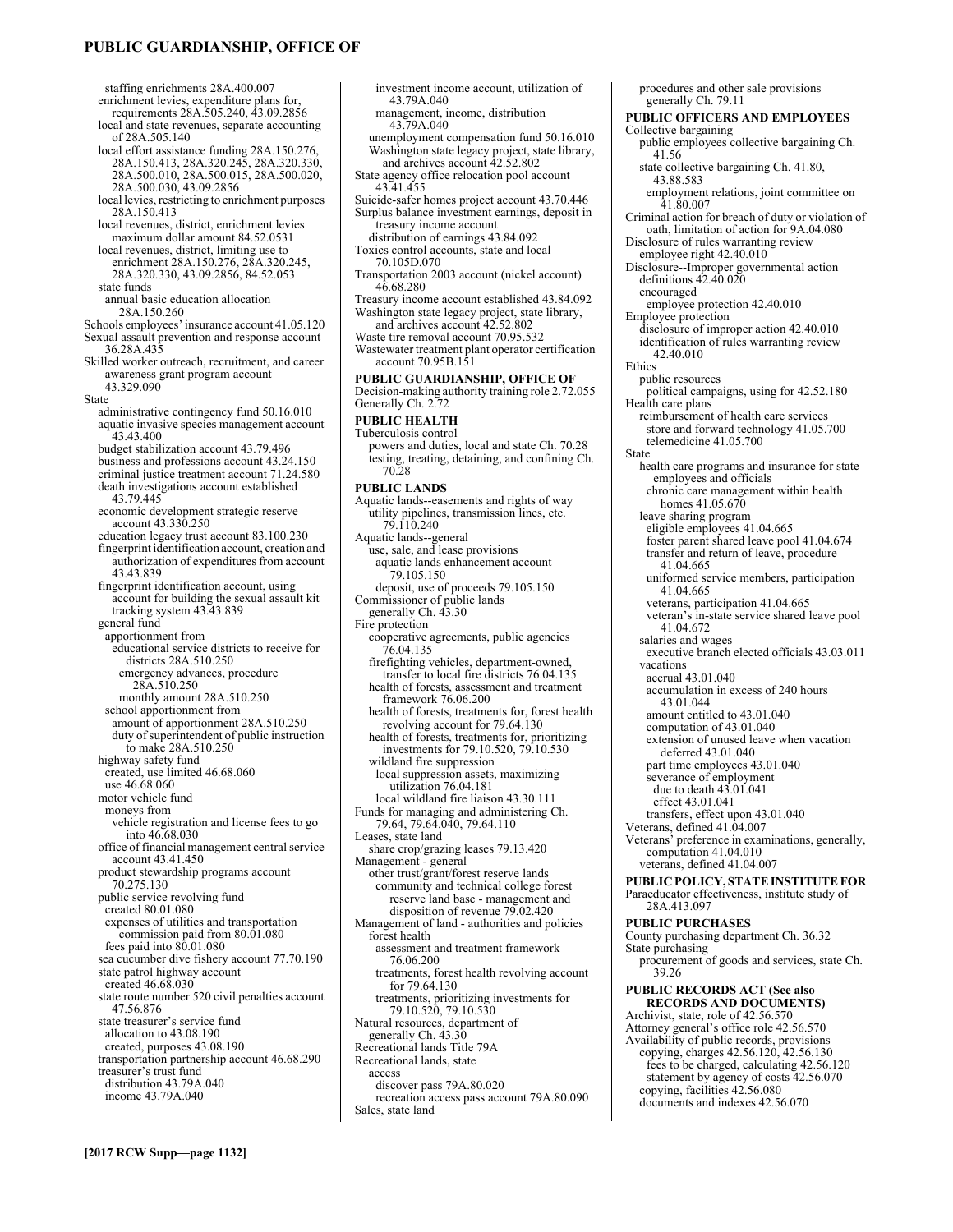# **PUNISHMENT**

identifiable records, requiring that request be for 42.56.080 prompt responses 42.56.520 Consultation program for local agencies best practices information, attorney general program development 42.56.570 funding for 36.22.175, 40.14.024 review of, by JLARC 40.14.026 Definitions 42.56.010 Denial of access review, judicial 42.56.550 **Exemptions** accountability committee 42.56.141 body worn cameras, use by law enforcement and correctional facilities 42.56.240 crime victim advocates, higher education campus-affiliated Ch. 28B.112, 42.56.240 crime victims 42.56.240 denied firearms transactions reporting system information and records 36.28A.400, 42.56.240 emergency notification or communications database information 42.56.230 employment, employees, and licensing 42.56.250 financial, commercial, and proprietary information 42.56.270 financial and insurance institutions 42.56.400 fish and wildlife 42.56.430 health information, nonpublic personal, held by insurance commissioner 48.02.068 health insurance market stability program, individual 42.56.400, 48.02.230 illegal firearm transaction investigation grant program 36.28A.420 insurance and financial institutions 42.56.400 interstate medical licensure compact information 42.56.355 investigative 42.56.240 law enforcement 42.56.240 marijuana producers, processors, and retailers, when Ch. 15.125 medical licensure compact, interstate, information 42.56.355 medical marijuana cooperatives, registration information of 42.56.640 personal information 42.56.230 protected person notification system, statewide automated 36.28A.410 public utilities and transportation 42.56.330 security 42.56.420 sexual assault kit tracking system, statewide 42.56.240 wolf depredation information 42.56.141, 42.56.430 Information technology systems for records and training competitive grant program, establishing  $40.14.026$ competitive grant program, funding for 36.22.175, 40.14.024 competitive grant program, JLARC review of 40.14.026 Log of public records requests, agencies to maintain 40.14.026 Model rules, advisory contents, attorney general adoption, local agency consultation 42.56.570 Pamphlet, explanatory 42.56.570 Public records officers public records and records retention training, mandatory 42.56.152 Reporting to joint legislative audit and review committee, requirements 40.14.026 Retention of records consultation and training services by state archivist, funding for 36.22.175, 40.14.024 consultation and training services by state archivist, JLARC review of 40.14.026 consultation and training services by state archivist for local agencies 42.56.570 **PUBLIC SAFETY EMPLOYEES'** 

**RETIREMENT SYSTEM**  Generally Ch. 41.37 **PUBLIC TRANSPORTATION SYSTEMS**  Infractions issued by transit authorities youth court Ch. 3.72 Passengers, transit infractions by, when 16 or 17 youth court Ch. 3.72 Rural mobility grant program account 46.68.325 State public transportation plan statewide planning Ch. 47.06 **PUBLIC UTILITIES (See also UTILITIES)** Ambulance services, as public utility fire protection district, establishment by 52.02.170 Cities and towns joint municipal utility services authorities sales and use tax exemption 82.08.999, 82.12.999 Municipal utilities joint municipal utility services authorities sales and use tax exemption 82.08.999, 82.12.999 Renewable energy systems financing tools or models for aggregating federal incentives and other benefits housing finance commission role 43.180.295 Repair equipment for motor vehicle maximum length requirements, when not to apply to  $46.44.030$ Schools sited in rural areas when serving urban students utilities, public, extension to serve school, when 36.70A.213 Solar companies, community definitions 80.28.370 engaging in business, requirements and registration for 80.28.375 Taxation Ch. 84.12 Underground utilities, location, damage Ch. 19.122 Underground utility damage prevention act Ch. 19.122 **PUBLIC UTILITY DISTRICTS**  Contracts and agreements small works roster 54.04.070 unit priced contracts 54.04.070 work and materials 54.04.070 Electricity generation, distribution, sale, privilege tax Ch. 54.28 privilege tax Ch. 54.28 Hydroelectric power privilege tax Ch. 54.28 Insurance risk management services authorized Ch. 48.62 self-insurance authorized Ch. 48.62 Privilege tax generally Ch. 54.28 Small works roster 54.04.070 Taxation privilege tax computation, payment, reporting 54.28.040 distribution 54.28.050 report to department of revenue 54.28.030, 54.28.040 thermal electric generating facilities distribution 54.28.055 Underground utilities, location, damage Ch. 19.122 Work and materials small works roster 54.04.070 when contract is necessary, exemptions 54.04.070 **PUBLIC WATER SYSTEMS**  Emergency public works projects inclusion of failing systems 43.155.065 **PUBLIC WORKS**  Alternative contracting procedures Ch. 39.10

termination, repeal 43.131.408 Apprentices bidder responsibility criteria 39.04.350 Bond of contractor conditions 39.08.010 filing 39.08.010 required 39.08.010 **Contracts** bond of contractor conditions 39.08.010 filing 39.08.010 required 39.08.010 Design-build contracting procedure Ch. 39.10 Emergency public works projects 43.155.065 Filings bond of contractor 39.08.010 General contractor/construction manager procedure Ch. 39.10 Heavy civil construction projects Ch. 39.10 Highway contractors tax imposed 82.04.280 Infrastructure interagency, multijurisdictional system improvement team 43.155.150 Job order procedure Ch. 39.10 Liens generally Ch. 60.28 public transportation projects 60.28.011 settlement of liens prior to final payment 39.08.010 Project review committee Ch. 39.10 Public works assistance account loans, grants, or pledges, eligibility 43.155.070 solid waste collection tax Ch. 82.18 Public works board financing powers 43.155.060 powers 43.155.040 Public works projects competitive bidding requirements 43.155.060 definitions 43.155.020 emergency projects 43.155.065 financing powers of board 43.155.060 legislative policy 43.155.010 loans or grants, requirements 43.155.075 loans or grants for preconstruction activities 43.155.068 outcome-focused performance measures 43.155.075 public works assistance account established, purpose 43.155.050 Real property acquisition policy Ch. 8.26 Relocation assistance persons displaced by public works programs Ch. 8.26 System improvements interagency, multijurisdictional system improvement team 43.155.150 **PUBLISHERS**  Tax imposed 82.04.280 **PUGET SOUND**  Puget Sound water quality protection Ch. 90.71 **PUGET SOUND FERRY AND TOLL BRIDGE SYSTEM**  Generally Ch. 47.60 Puget Sound ferry operations account 47.60.530 **PUGET SOUND PARTNERSHIP**  Action agenda 90.71.310 Creation and administration as department of state government 43.17.010, 43.17.020 Reporting to legislature 90.71.420 Science panel 90.71.280, 90.71.290 **PUGET SOUND WATER QUALITY PROTECTION**  Definitions 90.71.010 Generally Ch. 90.71 **PUNISHMENT**  Sentencing reform act Ch. 9.94A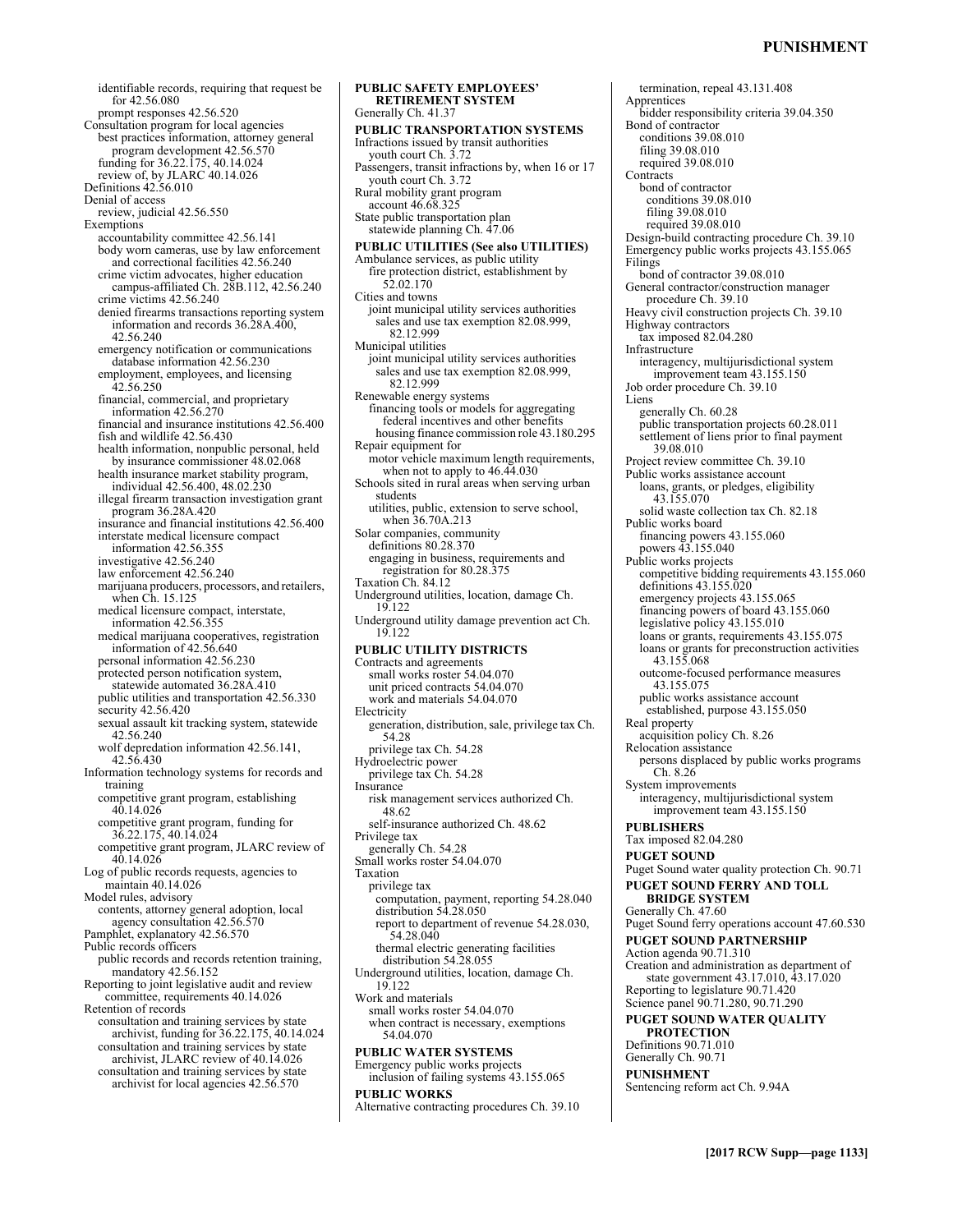# **PURCHASES**

**PURCHASES**  State purchasing procurement of goods and services, state Ch. 39.26 **PURCHASING, STATE**  Goods and services, state procurement of Ch. 39.26 **RADIO**  Media literacy, school instruction in 28A.650.045, 28A.650.050 Tax on broadcasting 82.04.280 **RAILROADS**  Brush and timber removal 36.86.100 County roads brush and timber removal 36.86.100 Crew transportation vehicles, contract generally, including minimum standards for safe maintenance and operation Ch. 81.61 Crossings obstructions on highway right of way responsibilities for clearance divided 47.32.140 signs, signboards and billboards prohibited 47.32.140 signals and devices installation allocation of funds to cities and towns or counties to defray costs of 81.53.281 federal funding effect on fund transfers 81.53.281 Freight rail services statewide transportation planning Ch. 47.06 Highway-railroad grade crossings private carrier bus to stop at 46.61.350 stopping, when required  $46.61.340, 46.61.350$ Oil, transportation by railroad company nonfuel oils, transport by class III railroads, contingency plans 90.56.210 Passenger rail service statewide transportation planning Ch. 47.06 Passenger-carrying vehicles generally, including minimum standards for safe maintenance and operation Ch. 81.61 Railroad grade crossings, obstructions at, responsibility for clearance 47.32.140 Short line freight rail dependent uses, developing adjacent land for 36.70A.030, 36.70A.060, 36.70A.108 Sign, billboards obstructing vision 36.86.100 Taxation Ch. 84.12, 84.16 Vehicles for railroad crew transportation contract crew transportation vehicles Ch. 81.61 passenger-carrying vehicles Ch. 81.61 **REAL ESTATE BROKERS AND MANAGING BROKERS**  Definitions 18.85.011 **REAL PROPERTY**  Adverse possession use of property by recreational users, nonsupportive of 4.24.210 Certificate of acknowledgment form for corporation 64.08.070 form for individual 64.08.060 Contaminated properties decontamination, disposal, or demolition of certification, conditions 64.44.060 definitions 64.44.010 Conveyances acknowledgments certification and taking of 2.32.050 forms 64.08.060, 64.08.070 Covenants environmental covenants act, uniform Ch. 64.70 Deeds acknowledgments forms 64.08.060, 64.08.070 forms

acknowledgments 64.08.060, 64.08.070 Estate and transfer tax Ch. 83.100 Forms certificate of acknowledgment corporation 64.08.070 individual 64.08.060 Immunity of landowners allowing land to be used for fish or wildlife cooperative project or solid waste cleanup 4.24.210 Inheritance tax Ch. 83.100 Injury to Ch. 9A.48 Outdoor recreation, woodcutters' use, limitation on liability of landowners to public 4.24.210 Public works programs acquisition policy Ch. 8.26 Real estate brokers and managing brokers, licensing and regulation Ch. 18.85 Real estate sales tax imposed Ch. 82.45, 82.46 Recreational, woodcutters' use, limitation on liability of land owners to public 4.24.210 Relocation assistance persons displaced by public works programs Ch. 8.26 Residences state building code Ch. 19.27 Trespass person, removal from residential real property for trespassing of authority, procedures, declaration, liability 9A.52.105, 9A.52.115 person removed from residential property for cause of action when declarant's false statement is basis 4.24.355 **REAPPORTIONMENT**  Redistricting Ch. 44.05 **RECORDING AND FILING**  Clerk of superior court duty as to 2.32.050 Disqualification of superior court judge, notice of 4.12.050 Public works bond of contractor 39.08.010 **RECORDS AND DOCUMENTS (See also PUBLIC RECORDS ACT)** Archives and records management electronic legal material act, uniform Ch. 1.70 training 36.22.175 Authentication, preservation, and security electronic legal material act, uniform Ch. 1.70 Business records as evidence, uniform act Ch. 5.45 Criminal records child care agencies, departmental investigations, access to 74.15.030 Digital signatures electronic authentication act Ch. 19.34 Educational records, dependent children transmittal to department of social and health services 28A.150.510 Electronic legal material act, uniform Ch. 1.70 Electronic messages digital signature authentication and certification authority Ch. 19.34 Employment security access Ch. 50.13 confidentiality Ch. 50.13 Evidence, as business records as evidence, uniform act Ch. 5.45 Foster care transmittal to department of children, youth, and families 28A.150.510 Juvenile justice or care agencies records, keeping and release 13.50.010 Legal material electronic legal material act, uniform Ch. 1.70 Local government public archives and records local government archives account 40.14.024 Marijuana producers, processors, and retailers

inspection and copying exemption, when Ch. 15.125 Mental illness

records' maintenance, disclosure, and confidentiality Ch. 71.05 Public clerks court of appeals 2.32.050 superior courts 2.32.050 supreme court duties 2.32.050 theft of 9A.56.040 Public records act generally Ch. 42.56 Public records efficiency, preservation, and access account 36.22.175 Public records programs and services for local agencies, funding for 36.22.175 **RECREATION**  Boats and boating regulation Ch. 79A.60 Jet skis, regulation Ch. 79A.60 Marine recreation land duties recreation and conservation funding board Ch. 79A.25 Outdoor recreation account Ch. 79A.25 Personal watercraft, regulation Ch. 79A.60 Recreation resource account Ch. 79A.25 Recreational resources and open space recreation and conservation funding board Ch. 79A.25 Use of land, owner's liability, limitation 4.24.210 Water recreation facilities application of chapter, exceptions 70.90.250 rules 70.90.120 Water skiing safety Ch. 79A.60 Whitewater passenger vessels, regulation Ch. 79A.60 **RECREATION AND CONSERVATION FUNDING BOARD**  Firearms range account 79A.25.210 Marine recreation land duties Ch. 79A.25 Recreational resources and open space duties of committee Ch. 79A.25 **RECYCLING**  Electronic product recycling Ch. 70.95N Mercury-containing light recycling program Ch. 70.275 Photovoltaic modules photovoltaic module stewardship and takeback program Ch. 70.355 **REDISTRICTING**  Washington state redistricting act Ch. 44.05 **REFLEXOLOGY**  Certification and practice Ch. 18.108 **REGIONAL UNIVERSITIES**  Building fees disposition 28B.35.370 Employees' suggestion program Ch. 41.60 Funds capital projects account building fees deposited 28B.35.370 normal school fund revenues deposited 28B.35.370 Normal school fund revenues, disposition 28B.35.370 **REGISTRATION**  Vessel titles and registration Ch. 88.02 **REGULATORY ASSISTANCE, OFFICE OF**  Generally Ch. 43.42 **REGULATORY FAIRNESS**  Agency compliance with regulatory fairness act performance review by state auditor 43.09.188 Application of chapter, limitation 19.85.025 Health professions regulation criteria Ch. 18.120 Small business economic impact statement reduction of costs imposed by rules 19.85.030

when required 19.85.030 **RELIGION** 

Child abuse, reporting by clergy Ch. 26.44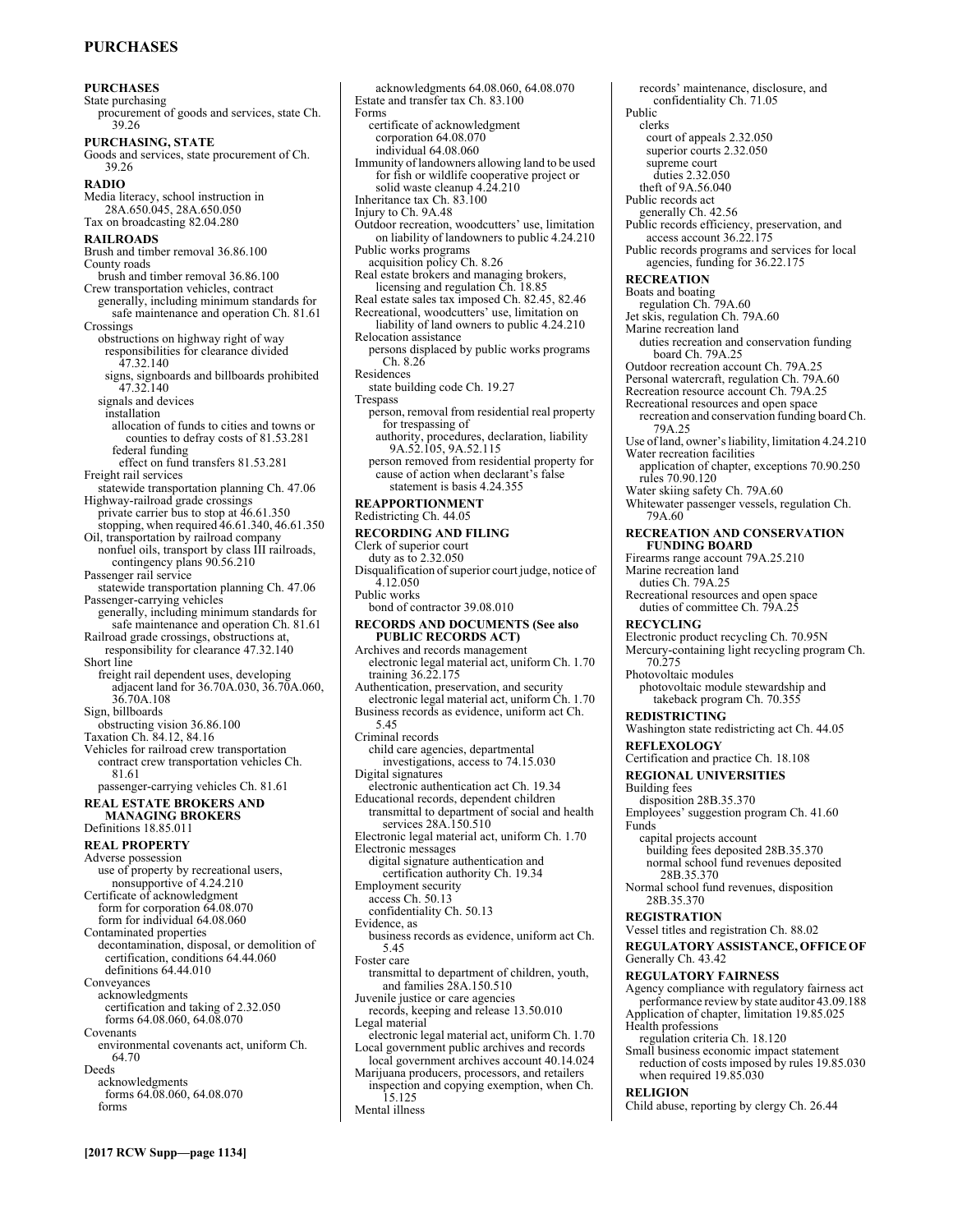Holidays for students for reasons of conscience, faith, or religious activity public school system, students in 28A.225.010 Marriage, including same-sex marriage Ch. 26.04 State institutions chaplains 72.01.210 **RELOCATION ASSISTANCE**  Persons displaced by public works programs Ch. 8.26 **REPORTS**  Campaign disclosure and contributions Ch. 42.17A Public disclosure Ch. 42.17A **RESEARCH AND DEVELOPMENT**  Controlled substances therapeutic research program Ch. 69.51 Projects of statewide significance, procedures to expedite development Ch. 43.157 Tax imposed 82.04.260 **RESTRAINING ORDERS**  Child custody, maintenance, or support firearm acquisition attempt by person subject to court order protected person notification system, statewide automated 36.28A.410 Dissolution of marriage firearm acquisition attempt by person subject to court order protected person notification system, statewide automated 36.28A.410 Domestic violence firearm acquisition attempt by person subject to court order protected person notification system, statewide automated 36.28A.410 violation assault, class C felony 26.50.110 contempt proceedings 26.50.110 electronic monitoring as condition of release 26.50.110 penalties 26.50.110 Firearm possession, unlawful persons subject to protection, no-contact, or restraining orders 9.41.040 Firearm purchase or acquisition attempt, denied person subject to court order, attempt by protected person notification system, statewide automated 36.28A.410 Firearms, surrender of extreme risk protection orders Ch. 7.94 No-contact order firearm acquisition attempt by person subject to order protected person notification system, statewide automated 36.28A.410 promoting prostitution, protection for victims of 9A.88.160, 9A.88.170, 9A.88.180, 9A.88.190 trafficking, protection for victims of 9A.40.102, 9A.40.104, 9A.40.106, 9A.40.120 Protection orders domestic violence violation assault, class C felony 26.50.110 contempt proceedings 26.50.110 electronic monitoring as condition of release 26.50.110 penalties 26.50.110 extreme risk protection orders petitions, procedures, firearms surrender, violations, penalties Ch. 7.94 firearm acquisition attempt by person subject to order protected person notification system, statewide automated 36.28A.410 judicial information system, required contents of database 26.50.160 Sexual assault protection orders Ch. 7.90 Stalking protection orders firearm acquisition attempt by person subject to order Firefighters director State patrol Director **RIGHTS**  Speech, free 79A.60 Definitions Roads

protected person notification system, statewide automated 36.28A.410 **RETAILERS**  Litter tax imposed Ch. 82.19 **RETIREMENT AND PENSIONS**  Emergency medical technicians law enforcement officers' and firefighters' retirement system death or disability benefit, LEOFF plan 2 41.26.546 service credit, LEOFF plan 2 41.26.545 law enforcement officers' and firefighters' retirement system Ch. 41.26 General provisions Ch. 41.04 Law enforcement officers and firefighters retirement system Ch. 41.26 Public safety employees' retirement system establishment and implementation Ch. 41.37 Retirement systems, department of created 43.17.010 appointment 43.17.020 Small business retirement marketplace 43.330.735, 43.330.750 definitions 43.43.120 **REVENUE, DEPARTMENT OF**  Creation as state department 43.17.010 appointment 43.17.020 Duties 82.01.060 Estate and transfer tax, duties Ch. 83.100 Federal tax information, access to employees of department and contractors, background checks of 82.01.060 High technology businesses tax credits and deferrals Ch. 82.63 Privilege tax, public utility districts distribution 54.28.055 duties 54.28.040, 54.28.050 Public utility districts privilege tax, duties 54.28.040 thermal electric generating facilities 54.28.055 Public utility districts, privilege tax, duties 54.28.050 **REVISED CODE OF WASHINGTON**  Authentication, preservation, and security electronic legal material act, uniform Ch. 1.70 Electronic legal material act, uniform Ch. 1.70 Incapacitated persons associating with persons of their choosing 11.92.195 corporations not persons and spending of money not speech I-735, government of, by, and for the people act Ch. 29A.05 **RIVERS AND STREAMS**  Construction projects in state waters Ch. 77.55 Flood control Chehalis basin, office of Ch. 43.21A Chehalis board 43.21A.731 Hydraulic projects and permits Ch. 77.55 Whitewater passenger vessels, regulation Ch. **ROADS AND BRIDGES**  public highways and transportation definitions Ch. 47.04 Real property acquisition policy Ch. 8.26 Relocation assistance persons displaced by public works programs Ch. 8.26

Invasive species council Ch. 79A.25 **RULES AND REGULATIONS**  Authentication, preservation, and security electronic legal material act, uniform Ch. 1.70 **RURAL HEALTH CARE**  Certificate of need exemptions 70.38.111 Facilities certificate of need exemptions 70.38.111 Health professional conditional scholarship program Ch. 28B.115 Hospitals critical access hospital status 70.38.111, 74.09.5225 **SALARIES AND WAGES**  Hourly wages, minimum amount 49.46.020 Incentive pay program Ch. 41.60 Judges citizens' commission schedule 43.03.012 Legislative members citizens' commission schedule 43.03.013 Minimum wages definitions 49.46.010 employer's records penalty for not keeping 49.46.100 minimum hourly wage, amount 49.46.020 minimum standards established 49.46.120 payment of less than law requires criminal penalty 49.46.100 employer's liability 49.46.090 policy declaration 49.46.005 prohibited acts of employer, generally 49.46.100 requirements and labor standards Ch. 49.46 violations of law, enumeration of prohibited practices 49.46.100 wage claims, assignment of 49.46.090 Productivity board Ch. 41.60 State employees incentive pay program Ch. 41.60 State officers and employees elective state officers citizens' commission schedule 43.03.011 **SALES**  Advertising, false or deceptive Ch. 9.04 Agricultural commodities, weight certification for highway transport Ch. 15.80 Alcoholic beverages Title 66 Brake friction material restrictions on manufacture and sale of certain material Ch. 70.285 Drugs controlled substances, uniform act Ch. 69.50 Firearms dealers background checks for sales and transfers 9.41.010, 9.41.113, 9.41.114, 82.12.040 denied transactions data concerning, annual report 36.28A.405 illegal firearm transaction investigation grant program 36.28A.420 information, incorporation into state patrol electronic database 43.43.823 information and records, public disclosure exemption 36.28A.400, 42.56.240 protected person notification system, statewide automated 36.28A.410 reporting by dealer 9.41.114 reporting system, via electronic portal 36.28A.400 Food, drug, and cosmetic act Ch. 69.04 Intrastate commerce in food, drugs, and cosmetics Ch. 69.04 Pawnbrokers and secondhand dealers Ch. 19.60 Real estate brokers and managing brokers, licensing and regulation Ch. 18.85 Secondhand dealers and pawnbrokers Ch. 19.60

rules of the road Ch. 46.61 **RODENTS AND PESTS**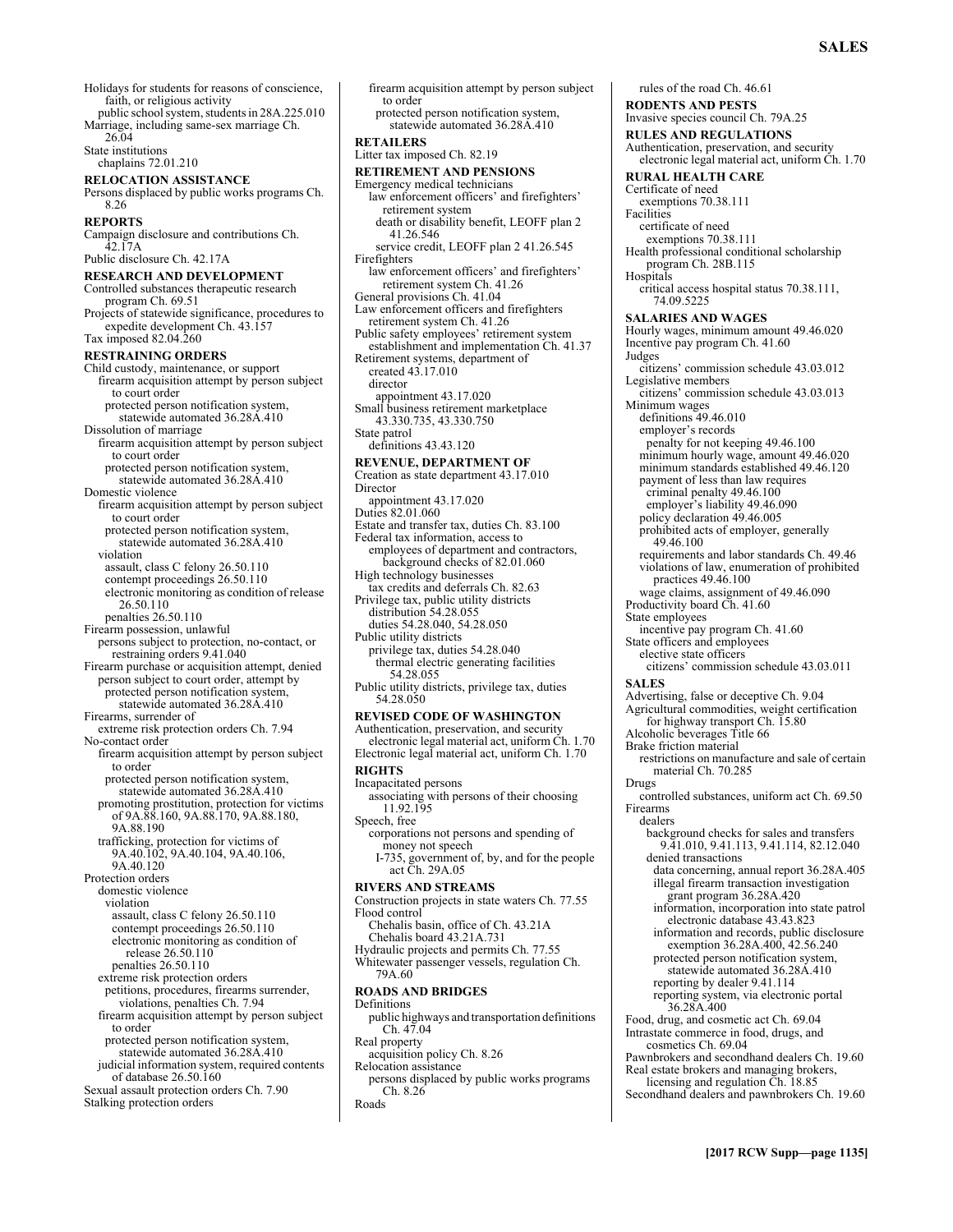# **SAVINGS ASSOCIATIONS**

**SAVINGS ASSOCIATIONS**  Uniform money services act comprehensive provisions Ch. 19.230 virtual currency Ch. 19.230 **SCHOOLS AND SCHOOL DISTRICTS (See also SUPERINTENDENT OF PUBLIC INSTRUCTION; TAXES - PROPERTY; TEACHERS)** Academic achievement and accountability Ch. 28A.655 Administrators certificated administrative staff salaries and compensation 28A.400.200 salary restrictions for 2018-2019 school year 28A.400.006 staffing enrichments 28A.400.007 paraeducators, working with, information in preparation programs on 28A.410.294 paraeducators, working with, training course concerning 28A.300.606 Admission to schools generally Ch. 28A.225 Advanced placement exams credit policy, establishment by higher education institutions 28B.10.054 Alternative learning experience courses Ch. 28A.232, 28A.250.070 Apportionments state general fund amount 28A.510.250 Assessment tests high school assessment system 28A.655.061 high school transition courses 28A.655.061 interventions and academic supports 28A.655.061 locally determined courses 28A.655.061 objective alternative assessments 28A.655.061 student learning plans 28A.655.061 objective alternative assessments 28A.655.061 objective alternative methods 28A.655.065 science, end-of-course assessments 28A.655.068 Attendance compulsory attendance, generally Ch. 28A.225 Background investigations of certain prospective employees and volunteers definitions, records 43.43.830, 43.43.838 finger-print based 43.43.839 records 43.43.832 Basic education, program of accessibility and rules 28A.150.220 adoption and definition 28A.150.200 basic education allocation compensation allocations regionalization factors 28A.150.412 reviewing, rebasing, revising 28A.150.412 certificated instructional staff compensation allocations regionalization factors 28A.150.412 reviewing, rebasing, revising 28A.150.412 model salary grid locally determined compensation plans, for 28A.150.414 stakeholder technical working group, development by 28A.150.414 professional learning days funding, phasing in 28A.150.415 salary allocation regional differences, adjustment for 28A.150.410 schedule and methodology 28A.150.410 common schools, state support of state property tax levy and additional levy 84.52.065, 84.52.067 definitions 28A.150.203 enrichment of program enrichment levies, expenditure plans for, requirements 28A.505.240, 43.09.2856 local levies, restricting to enrichment purposes 28A.150.413

local revenues, district, enrichment levies maximum dollar amount 84.52.0531 local revenues, district, limiting use to enrichment 28A.150.276, 28A.320.245, 28A.320.330, 43.09.2856, 84.52.053 transportation vehicle enrichment levies, revenue use 28A.150.276, 28A.320.245, 28A.320.330, 43.09.2856, 84.52.053 instructional program of basic education 28A.150.200, 28A.150.220, 28A.150.260 instructional requirements, minimum 28A.150.220 intent 28A.150.198 learning assistance definitions 28A.165.015 funds, appropriation and distribution 28A.165.055 purpose of chapter 28A.165.005 reading literacy, focus on 28A.165.005 school days for noninstructional purposes 28A.150.220 Basic education certificated instructional staff salary allocation schedule 28A.150.410 Before-and-after school programs Washington academic innovation, and mentoring program 28A.215.080 Before-school and after-school programs in school buildings licensing minimum standard requirements, adoption by state patrol chief through director of fire protection 43.215.210 Benefits district employees 28A.400.200 employee benefits contracts or agreements for, requirements 28A.400.275 definitions 28A.400.270 employer contributions 28A.400.280 health care insurance 28A.400.200 contracts or agreements for, requirements 28A.400.275 definitions 28A.400.270 employer contributions 28A.400.280 Bilingual (transitional) instruction program annual review and report by the superintendent of public instruction 28A.180.020 bilingual educator initiative pilot projects, pipeline to college, conditional loans, rules 28A.180.120 **Budgets** adoption, time limit 28A.505.060 four-year budget plan 28A.505.040, 28A.505.050, 28A.505.060 hearing 28A.505.060 improper budgets interim financial plans adopted 28A.505.140 procedure 28A.505.140 local and state revenues, separate accounting of 28A.505.140 notice of meeting to adopt 28A.505.050 preparation procedure 28A.505.040 presentation to educational service district for review, alteration, and approval 28A.505.060 procedural compliance responsibility of the superintendent of public instruction 28A.505.140 revenue sections, content 28A.505.100 salaries, display of 28A.505.100 Buildings and plants, generally schools, siting in rural areas when serving urban students generally 36.70A.211 updates, periodic 36.70A.212 utilities and facilities, public, extension of, when 36.70A.213 Capital improvements 28A.320.330 Career and college ready graduation requirements and waivers 28A.230.090 Career and technical education, secondary course equivalency crediting, methodology

for implementing 28A.300.236

equipment, competitive grant process for purchasing 28A.300.238 funding allocations 28A.150.265 Career and technical education partnerships skill center Ch. 28A.245 Certificated employees Ch. 28A.400 administrative staff salary restrictions for 2018-2019 school year 28A.400.006 request for service by superintendent of public instruction or state board of education, reimbursement of substitute 28A.300.035 salaries and compensation 28A.400.200 staffing enrichments 28A.400.007 supplemental contracts 28A.400.200, 28A.400.2001 Certificated instructional staff collective bargaining agreements 41.59.800 model salary grid locally determined compensation plans, for 28A.150.414 stakeholder technical working group, development by 28A.150.414 professional learning days funding, phasing in 28A.150.415 Certificated instructional staff, basic education compensation allocations regionalization factors 28A.150.412 reviewing, rebasing, revising 28A.150.412 salary allocation regional differences, adjustment for 28A.150.410 schedule and methodology 28A.150.410 Certification of personnel 28A.410.010 Charter schools establishment, authorizers, administration, staffing, enrollment, requirements, funding Ch. 28A.710 interschool athletic and extracurricular activities, participation in 28A.710.300 Child abuse background investigations of certain prospective employees and volunteers 43.43.830 background investigations of prospective employees and volunteers 43.43.832, 43.43.838 Child abuse and neglect reporting Ch. 26.44 Class size reductions staffing increases to enable 28A.150.260 state funding to support 28A.150.260 Classified employees Ch. 28A.400 salaries and compensation 28A.400.200 staffing enrichments 28A.400.007 Classified staff collective bargaining agreements 41.56.800 Collaborative schools for innovation and success pilot project Ch. 28A.630 College credit programs advanced placement exams, credit policy for, establishment of 28B.10.054 Common schools state support of schools state property tax levy and additional levy 84.52.065, 84.52.067 Community truancy boards members, duties, training 28A.225.025 memoranda of understanding with juvenile courts 28A.225.026 Compulsory attendance community truancy boards members, duties, training 28A.225.025 memoranda of understanding with juvenile courts 28A.225.026 court orders 28A.225.090 generally Ch. 28A.225, 28A.225.010 juvenile court jurisdiction 28A.225.030 mandatory, exceptions 28A.225.010 parents' defense 28A.225.090 penalties, generally 28A.225.090 school district coordinators to address

absenteeism and truancy 28A.225.026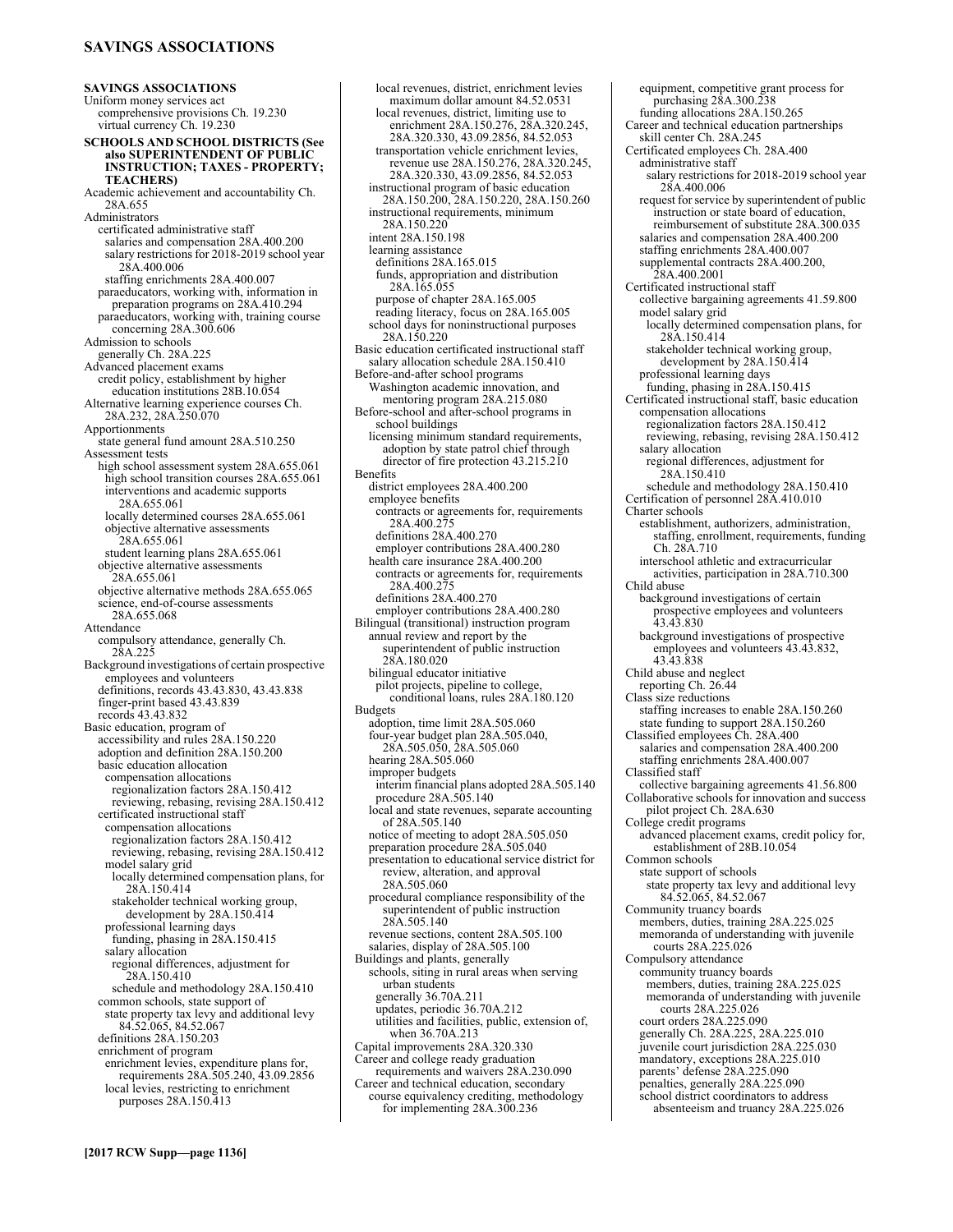# **SCHOOLS AND SCHOOL DISTRICTS**

school's duties, child's failure to attend 28A.225.020 six or seven-year-olds 28A.225.015 truancy data, student-level, reporting 28A.225.151 Computers digital citizenship, internet safety, and media literacy, instruction in 28A.650.045, 28A.650.050 online learning Ch. 28A.250 **Contracts** contractors with access to children fingerprint check 28A.400.303, 28A.400.305, 28A.400.309 record check through state patrol criminal identification system 28A.400.303, 28A.400.305, 28A.400.309 Course, studies, and instruction career and technical education course equivalency crediting, methodology for implementing 28A.300.236 equipment, competitive grant process for purchasing 28A.300.238<br>Courses, studies, and instruction physical education 28A.230.055 Dependent children educational records, transmittal 28A.150.510 on-time grade-level progression and graduation 28A.320.192 Digital citizenship, internet safety, and media literacy, instruction in 28A.650.045, 28A.650.050 Diplomas, community and technical colleges authorized to issue 28B.50.535 Disabilities, children with early intervention services 28A.155.065 safety net funds 28A.150.392 Driver training education course traffic safety education program, administering course within Ch. 28A.220 traffic safety education programs department of licensing and superintendent of public instruction roles 28A.220.035, 28A.220.037, 28A.220.901 Driver training schools generally Ch. 46.82 Dual language grant program 28A.630.095 Dual language learning cohorts 28A.300.574 Early childhood education and assistance program Ch. 43.215 Early learning, department of Ch. 43.215 Early learning, program of, under RCW 43.215.141 transition from preschool to kindergarten, coordination of 28A.320.191 Early learning, program of, under RCW 43.216.555 transition from preschool to kindergarten, coordination of 28A.320.191 Educational records, dependent children transmittal to department of social and health services 28A.150.510 Elections, provisions applicable to all districts Ch. 28A.320 organization and reorganization of districts Ch. 28A.315 Employees Ch. 28A.400 certificated employees Ch. 28A.400 administrative staff, salary restrictions for 2018-2019 school year 28A.400.006 collective bargaining agreements 41.59.800 salaries and compensation 28A.400.200 staffing enrichments 28A.400.007 supplemental contracts 28A.400.2001 certification 28A.410.010 classified employees Ch. 28A.400 salaries and compensation 28A.400.200 staffing enrichments 28A.400.007 collective bargaining agreements 41.56.500, 41.56.800, 41.56.907, 41.59.105, 41.59.800, 41.59.935, 41.59.937 fingerprint check 28A.400.303, 28A.400.305, 28A.400.309

medical, dental, vision, liability, life, accident, disability, and salary insurance coverage 28A.400.350 record check information, access 28A.400.305 record check through state patrol criminal identification system 28A.400.303, 28A.400.305, 28A.400.309 request for service by superintendent of public instruction or state board of education, reimbursement of substitute 28A.300.035 salary inflationary increases 28A.400.205 supplemental contracts 28A.400.200 Energy audits 28A.320.330 Essential academic learning requirements and assessments Ch. 28A.655 Expanded learning opportunities Ch. 28A.630 Extracurricular activities liability insurance for extracurricular interschool activities may require students to provide coverage as condition of participation 28A.400.350 Firearms possession on school premises warrantless arrest, when authorized 10.31.100 Foster care transmittal to department of children, youth, and families 28A.150.510 Funding, real estate excise tax Ch. 82.46 Funds advance refunding bond funds 28A.320.330 associated student body fund 28A.320.330 authorized funds required to be established by each district 28A.320.330 basic education allocation apportionment to school districts 28A.150.260 annual basic education allocation 28A.150.260 compensation allocations regionalization factors 28A.150.412 reviewing, rebasing, revising 28A.150.412 per-pupil allocations, reporting of 28A.150.260 prototypical school funding model/formula 28A.150.260 staffing enrichments 28A.400.007 capital projects fund 28A.320.330 debt service fund 28A.320.330 education legacy trust account 83.100.230 enrichment levies, expenditure plans for,<br>requirements 28A.505.240, 43.09.2856 enumeration of 28A.320.330 general fund 28A.320.330 insurance, district may contribute for, limitations 28A.400.350 local and state revenues, separate accounting of 28A.505.140 local effort assistance funding 28A.150.276, 28A.150.413, 28A.320.245, 28A.320.330, 28A.500.010, 28A.500.015, 28A.500.020, 28A.500.030, 43.09.2856 local levies, restricting to enrichment purposes 28A.150.413 local revenues, definition and use of 28A.150.276, 28A.320.245, 28A.320.330, 43.09.2856 local revenues, use of 84.52.053 refunded bond funds 28A.320.330 state funds property tax levy and additional levy, state 84.52.065, 84.52.067 state general fund apportionment from educational service districts to receive for districts 28A.510.250 emergency advances, procedure 28A.510.250 monthly amount 28A.510.250 Grade-level progression and graduation, on-time homeless, dependent, or at-risk youth or children 28A.320.192 Graduation requirements career and college ready graduation requirements and waivers 28A.230.090

state board of education to establish 28A.230.090 Health and safety health care for incapacitated minor, informed consent by school nurse, counselor, or homeless student liaison 7.70.065 medication administration 28A.210.260 nurse, RN or ARNP authority within practice of nursing 28A.210.305 sunscreen products, topical possession and use, and sun safety guidelines 28A.210.260, 28A.210.278 High school and beyond plans 28A.230.090 High schools career and college ready graduation requirements and waivers 28A.230.090 graduation requirements 28A.230.090 payments from nonhigh districts for student education amount due, determination by superintendent 28A.545.070 purposes 28A.545.030 Highly capable students generally Ch. 28A.185 Holidays for students for reasons of conscience, faith, or religious activity 28A.225.010 Home schooling defined 28A.225.010 exception to mandatory public school attendance 28A.225.010 Immunization program definitions 28A.210.070 Information technology K-20 network Ch. 43.41 Instructional program of basic education allocation of state funding to support distribution formula 28A.150.260 minimum instructional requirements 28A.150.220 Insurance health care 28A.400.350 liability insurance for extracurricular interschool activities may require students to provide coverage as condition of participation 28A.400.350 medical, dental, vision, liability, life, accident, disability, and salary 28A.400.350 self-funding 28A.400.350 self-insurance authorized Ch. 48.62 Internet safety and digital citizenship, instruction in 28A.650.045, 28A.650.050 Interpreters, educational standards 28A.410.271 Interschool athletic and extracurricular activities charter schools, participation of 28A.710.300 Juveniles in detention facilities educational program 28A.190.010 educational program to be provided 13.04.145 K-20 information technology Ch. 43.41 K-20 telecommunications system Ch. 43.41 Languages, multiple dual language grant program 28A.630.095 dual language learning cohorts 28A.300.574 Learning assistance program Ch. 28A.165 Legislative page programs Gina Grant Bull memorial legislative page scholarship program 44.04.370, 44.04.375, 44.04.380 Levies authorization 84.52.053 enrichment 28A.150.276, 28A.150.413, 28A.320.245, 28A.320.330, 43.09.2856, 84.52.053, 84.52.0531 enrichment levy expenditure plans, requirements 28A.505.240, 43.09.2856 limitations and restrictions 84.52.0531 local levies, restricting to enrichment purposes 28A.150.413 transportation vehicle enrichment 28A.150.276, 28A.320.245, 28A.320.330, 43.09.2856, 84.52.053, 84.52.0531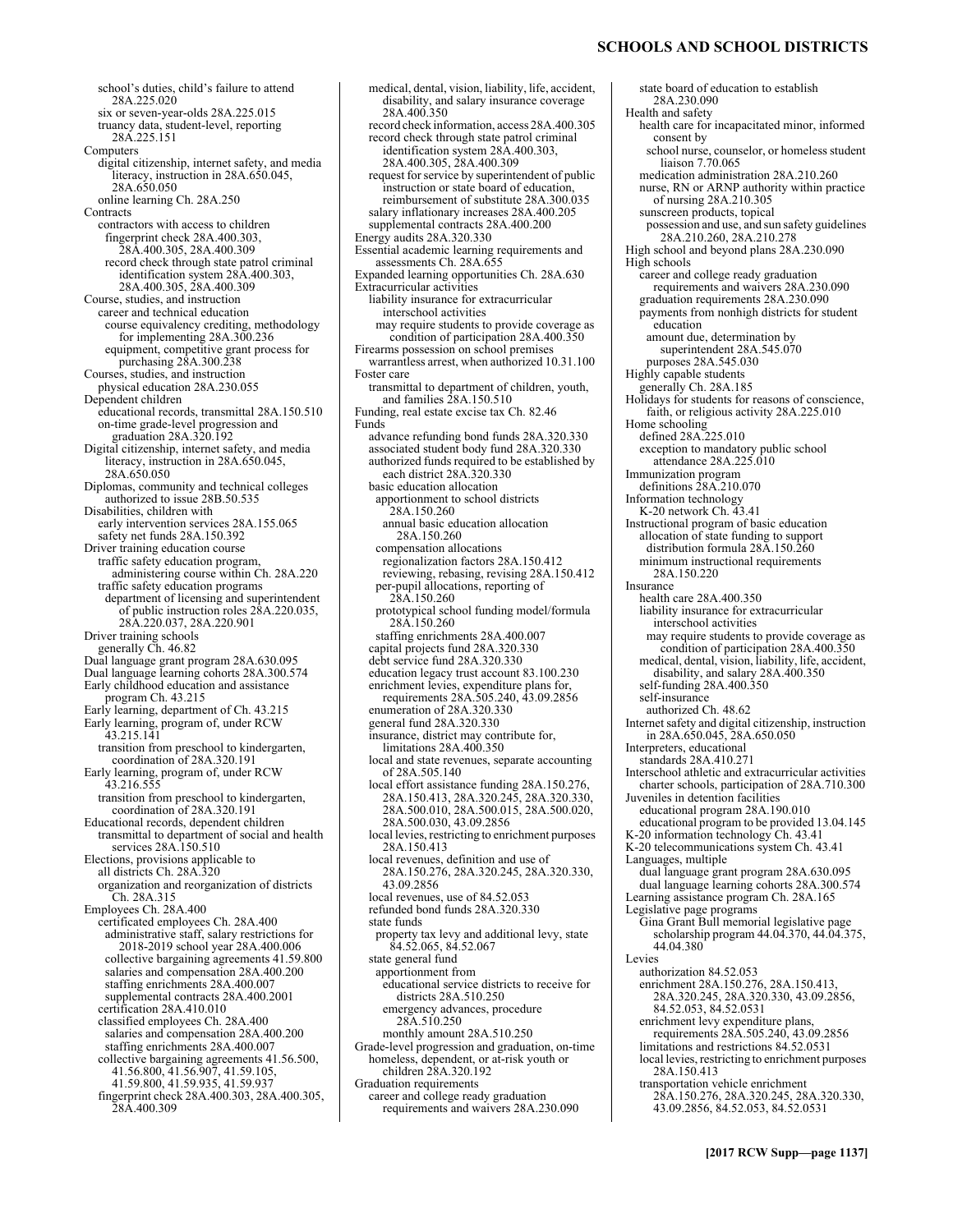# **SCHOOLS AND SCHOOL DISTRICTS**

Local effort assistance funding 28A.150.276, 28A.150.413, 28A.320.245, 28A.320.330, 28A.500.010, 28A.500.015, 28A.500.020, 28A.500.030, 43.09.2856 Media literacy, digital citizenship, and internet safety, instruction in 28A.650.045, 28A.650.050 Nonhigh school districts payments to high school districts for student education amount due annual determination by the superintendent 28A.545.070 purposes 28A.545.030 Nonresident students nonhigh school district payments to high school districts for educating students amount due, determination by superintendent 28A.545.070 purposes 28A.545.030 Online learning generally, including providers and student access and assessment Ch. 28A.250 Opportunity internship program 28C.18.164 Paraeducators apprenticeship and certificate programs, transferable course credit within 28B.50.891 associate of arts degree program development 28A.630.400 certificates general, subject matter, and advanced Ch. 28A.413 certification educator certification processing account 28A.410.062 initial certificates, application processing fee 28A.410.062 classified employees, defined as 28A.150.203 course of study, standards of practice, and minimum employment requirements Ch. 28A.413 effectiveness in improving student outcomes, institute for public policy study of 28A.413.097 paraeducator board powers, duties, rules Ch. 28A.413 pilots standards of practice, certificates, and courses, piloting of 28A.413.095 pipeline for paraeducators conditional scholarship program 28A.660.042 teachers and administrators, training course on working with paraeducators 28A.300.606 teachers and administrators working with, information in preparation programs on 28A.410.294 Parental school facilities, school districts may lease or sell 72.05.300 Personnel certification 28A.410.010 Premises, firearms possession on warrantless arrest, when authorized 10.31.100 Preschools funding 28A.215.020 regulation 28A.215.020 Principals certification residency certificate renewal for certain experienced principals 28A.410.251 Private schools exceptions to mandatory public school attendance 28A.225.010 Professional educator standards board bilingual educator initiative pilot projects, pipeline to college, conditional loans, rules 28A.180.120 educational interpreters, standards for 28A.410.271 generally 28A.410.200, 28A.410.210 military personnel, spouses of, certification 28A.410.010 performance standards 28A.410.270

preparation programs for teachers and administrators paraeducators, working with, program information concerning 28A.410.294 professional certification, rules 28A.410.250, 28A.410.251 Record check information, access 28A.400.305 Records dependent children, records for, transmittal to department of children, youth, and families 28A.150.510 dependent children, records for, transmittal to department of social and health services 28A.150.510 Religious activity, faith, or conscience holidays for students 28A.225.010 Residential school residents, educational programs for authority, duties of department of social and health services and school superintendents 28A.190.040 contracts between department of social and health services and school districts, scope 28A.190.050 reduction in staff 28A.190.060 residential school defined 28A.190.020 Residential schools, residents of, educational programs for children, youth, and families, duties of department of Ch. 28A.190 Safety internet safety, digital citizenship, and media literacy, instruction in 28A.650.045, 28A.650.050 safe school plans 28A.320.125 Salaries district employees 28A.150.410, 28A.150.412, 28A.150.414, 28A.400.006, 28A.400.007, 28A.400.200 salary inflationary increases 28A.400.205 Scholarships college bound program Ch. 28B.118 School day scheduled for noninstructional purposes 28A.150.220 School districts budgets adoption, time limit 28A.505.060 four-year budget plan 28A.505.040, 28A.505.050, 28A.505.060 hearing 28A.505.060 improper budgets interim financial plans 28A.505.140 procedure 28A.505.140 local and state revenues, separate accounting of 28A.505.140 notice of meeting to adopt 28A.505.050 preparation procedure 28A.505.040 presentation to educational service district for review, alteration, and approval 28A.505.060 procedures and practices, adoption of rules for by superintendent of public instruction 28A.505.140 revenue sections, content 28A.505.100 salaries, display of 28A.505.100 collective bargaining agreements 41.56.500, 41.56.800, 41.56.907, 41.59.105, 41.59.800, 41.59.935, 41.59.937 directors insurance, directors may make available 28A.400.350 early learning, program of, under RCW 43.215.141 transition from preschool to kindergarten, coordination of 28A.320.191 early learning, program of, under RCW 43.216.555 transition from preschool to kindergarten, coordination of 28A.320.191 elections, provisions applicable to all districts Ch. 28A.320

organization and reorganization of districts Ch. 28A.315 employees fingerprint check 28A.400.303, 28A.400.305, 28A.400.309 record check through state patrol criminal identification system 28A.400.303, 28A.400.305, 28A.400.309 Schools, siting of rural areas, in, when serving urban students generally 36.70A.211 updates, periodic 36.70A.212 utilities and facilities, public, extension of, when 36.70A.213 Skill centers minor repair and maintenance capital accounts 28A.245.100 Special education programs apportionment of state funds for 28A.150.390 funding 28A.150.392 generally Ch. 28A.155 safety net awards, rules 28A.150.392 safety net oversight committee 28A.150.392 State board of education Ch. 28A.305 Students academic, innovation, and mentoring program, Washington 28A.215.080 at-risk youth grade-level progression and graduation, on-time 28A.320.192 court programs 3.72.030 dependent children grade-level progression and graduation, ontime 28A.320.192 digital citizenship, internet safety, and media literacy, instruction in 28A.650.045, 28A.650.050 homeless grade-level progression and graduation, ontime 28A.320.192 incapacitated minors health care informed consent 7.70.065 liability insurance for extracurricular interschool activities 28A.400.350 low-income high school students opportunity internship program 28C.18.164 transfer to nonresident district enrollment in alternative learning experience programs, for purposes of 28A.250.070 Taxation enrichment levy expenditure plans, requirements 28A.505.240, 43.09.2856 levies authorization 84.52.053 enrichment 28A.150.276, 28A.150.413, 28A.320.245, 28A.320.330, 43.09.2856, 84.52.053, 84.52.0531 limitations and restrictions 84.52.0531 local levies, restricting to enrichment purposes 28A.150.413 local and state revenues, separate accounting of 28A.505.140 property tax levy and additional levy, state common schools, support of 84.52.065, 84.52.067 Teachers bilingual educator initiative pilot projects, pipeline to college conditional loans, rules 28A.180.120 certification alternative routes Ch. 28A.660 educator certification processing account 28A.410.062 eligibility, rules and regulations concerning 28A.410.010 initial certificates, application processing fee 28A.410.062 residency certificate renewal for certain experienced teachers 28A.410.251 revocation, suspension, or reprimand 28A.410.090 scope 28A.410.010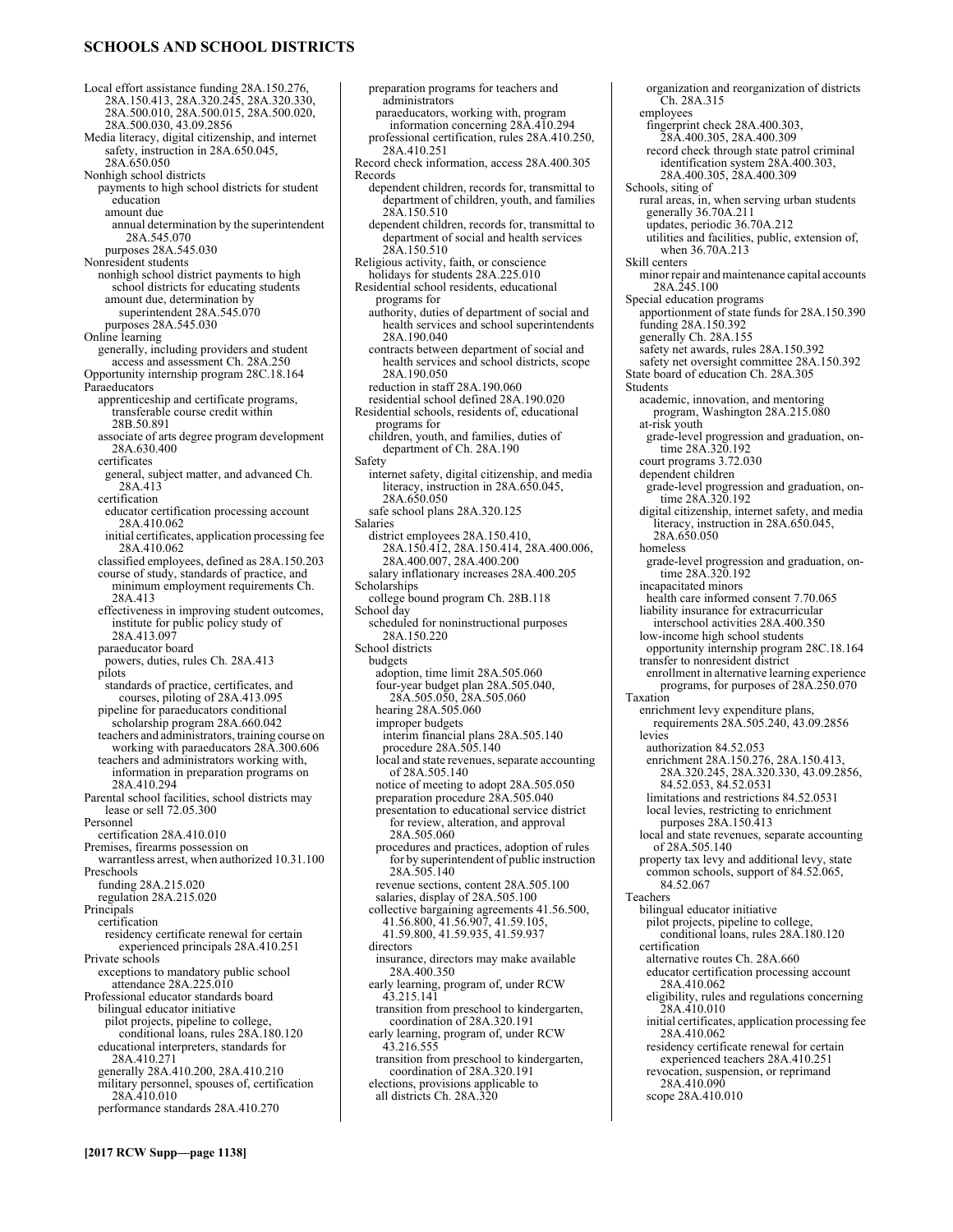# **SEX OFFENDERS**

state board rules and regulations for 28A.410.010 superintendent of public instruction as administrator 28A.410.010 to issue, revoke, certificate or permits 28A.410.010 traffic safety education course teacher to be certificated 28A.220.020 types of certificates and permits 28A.410.010 employees of school districts, teachers as Ch. 28A.400 salaries and compensation 28A.400.200 staffing enrichments 28A.400.007 supplemental contracts 28A.400.200, 28A.400.2001 model salary grid locally determined compensation plans, for 28A.150.414 stakeholder technical working group, development by 28A.150.414 paraeducators, working with, information in preparation programs on 28A.410.294 paraeducators, working with, training course concerning 28A.300.606 professional educator standards board 28A.410.200, 28A.410.210 performance standards 28A.410.270 professional learning improving educator effectiveness, collaborative approach to 28A.300.600, 28A.300.602, 28A.300.604 professional learning days funding, phasing in 28A.150.415 record check 28A.410.010 salary allocation schedule 28A.150.410 staffing increases in connection with class size reductions 28A.150.260 Technology, education definitions 28A.650.010 skill center Ch. 28A.245 Traffic safety education courses in schools alcohol and drug abuse information, inclusion in instructional material for 28A.220.060 annual report of school districts to superintendent 28A.220.030 audit of records and accounts by superintendent 28A.220.030 contracts with drivers' schools 28A.220.030 definitions 28A.220.020 driver licensing examinations, knowledge and driving portions, administration 28A.220.030 driving safely among bicyclists and pedestrians 28A.220.085 establishment 28A.220.030 laboratory experience, defined 28A.220.020 left-hand lane usage 28A.220.050 motorcycle awareness information 28A.220.080 qualified teacher, defined 28A.220.020 report to legislature 28A.220.030 rules and regulations by superintendent of public instruction 28A.220.030 traffic safety education section in office of superintendent 28A.220.030 Traffic safety education program development, administration, and program certification Ch. 28A.220 department of licensing and superintendent of public instruction roles 28A.220.035, 28A.220.037, 28A.220.901 driver training education course, administration and provision of Ch. 28A.220 Transitional bilingual instruction program annual review and report by the superintendent of public instruction 28A.180.020 bilingual educator initiative pilot projects, pipeline to college, conditional loans, rules 28A.180.120 Transportation

vehicle enrichment levies 28A.150.276, 28A.320.245, 28A.320.330, 43.09.2856, 84.52.053, 84.52.0531 Violence reduction safe school plans 28A.320.125 **SCIENCES, WASHINGTON STATE ACADEMY OF**  Assistance to governor and legislature concerning scientific questions Ch. 70.220 **SEALS**  Superior courts clerk of supreme court to keep and use 2.32.050 clerk to keep and use 2.32.050 **SEARCH AND RESCUE**  Dogs theft of 9A.56.030 **SEARCH AND SEIZURE**  Fish and wildlife violations Ch. 77.15 **SECRETARY OF STATE**  Archives and records management division local government archives account 40.14.024 public records information technology systems competitive grant program establishing, administering, procedures, JLARC review 40.14.026 funding for 36.22.175, 40.14.024 Business organizations code, uniform secretary's duties Ch. 23.95 Constitution electronic legal material act, uniform Ch. 1.70 Digital signatures authentication and certification authority, secretary's powers and duties Ch. 19.34 Elections ballots and other voting forms Ch. 29A.36 canvassing Ch. 29A.60 crimes and penalties Ch. 29A.84 generally, definitions Ch. 29A.04 mail, elections by Ch. 29A.40 reconciliation reports 29A.60.235 Electronic authentication act, powers and duties Ch. 19.34 Electronic legal material act, uniform Ch. 1.70 Filing with articles of validation of defective corporate actions 23B.30.070 Limited liability partnerships Ch. 25.05 Limited partnerships Ch. 25.05 Partnerships Ch. 25.05 **SECURITIES**  Crowdfunding small securities offerings 21.20.880 Small securities offerings crowdfunding 21.20.880 **SEEDS**  Damages, mediation prerequisite to legal action 15.49.071 Mediation prerequisite to legal action 15.49.071 procedure 15.49.091 Wholesale sales of seed, business and occupation tax exemption for 82.04.628 **SENIOR CITIZENS**  Assisted living facilities, licensing and regulation Ch. 18.20 Criminal mistreatment first degree 9A.42.020 second degree 9A.42.030 third degree 9A.42.035 Missing children and endangered person clearinghouse silver alert designation 13.60.010 Nutrition services for low-income homebound seniors meals on wheels, expanding services through 74.39A.035 Senior centers multipurpose senior citizen centers, property used for

exemption for senior citizen organizations 84.36.670 **SENTENCES (See also CRIMES)** Criminal history, use in sentencing 9.94A.525 Definitions Ch. 9.94A Earned release time and risk assessments housing rental vouchers 72.09.285 Election crimes and penalties Ch. 29A.84 Guidelines Ch. 9.94A Hard time for armed crime Ch. 9.94A Juvenile justice confinement in detention facility 13.40.185 felony convictions, placement 72.01.410 Offender score 9.94A.525 Police investigations 9.94A.411 Prosecuting standards evidentiary sufficiency decisions to prosecute 9.94A.411 police investigation 9.94A.411 Sentencing reform act Ch. 9.94A Seriousness level crimes included in each level 9.94A.515 **SEPTIC TANKS**  Alternative disposal systems Ch. 70.118 On-site sewage disposal systems Ch. 70.118 On-site sewage disposal systems, marine recovery areas Ch. 70.118A **SESSION LAWS**  Authentication, preservation, and security electronic legal material act, uniform Ch. 1.70 Preservation and destruction Ch. 40.14 **SEWAGE**  On-site sewage disposal systems, marine recovery areas Ch. 70.118A On-site sewage systems homeowner self-inspection county authority to authorize, when 36.70A.690, 70.05.200, 70.118A.100 **SEWAGE SYSTEMS**  On-site sewage systems homeowner self-inspection county authority to authorize, when 70.118A.100 **SEWER DISTRICTS**  Insurance risk management services authorized Ch. 48.62 self-insurance authorized Ch. 48.62 Underground utilities, location, damage Ch. 19.122 **SEWERAGE, WATER AND DRAINAGE SYSTEMS--COUNTIES**  Underground utilities, location, damage Ch. 19.122 **SEWERAGE SYSTEMS**  Irrigation districts, sanitary sewers or sewage disposal or treatment plants 87.03.015 On-site sewage systems homeowner self-inspection county authority to authorize, when 36.70A.690, 70.05.200 Underground utilities, location, damage Ch. 19.122 **SEX OFFENDERS**  Juvenile relief from duty to register, petition and exception 9A.44.143 Protection orders, sexual assault Ch. 7.90 Registration of deadlines for registration by offender 9A.44.130 procedures and penalties 9A.44.130 relief from duty to register, petition and exceptions  $9A.44.142$ relief from duty to register for juveniles, petition and exception 9A.44.143 Sexual assault protection orders firearm acquisition attempt by person subject to order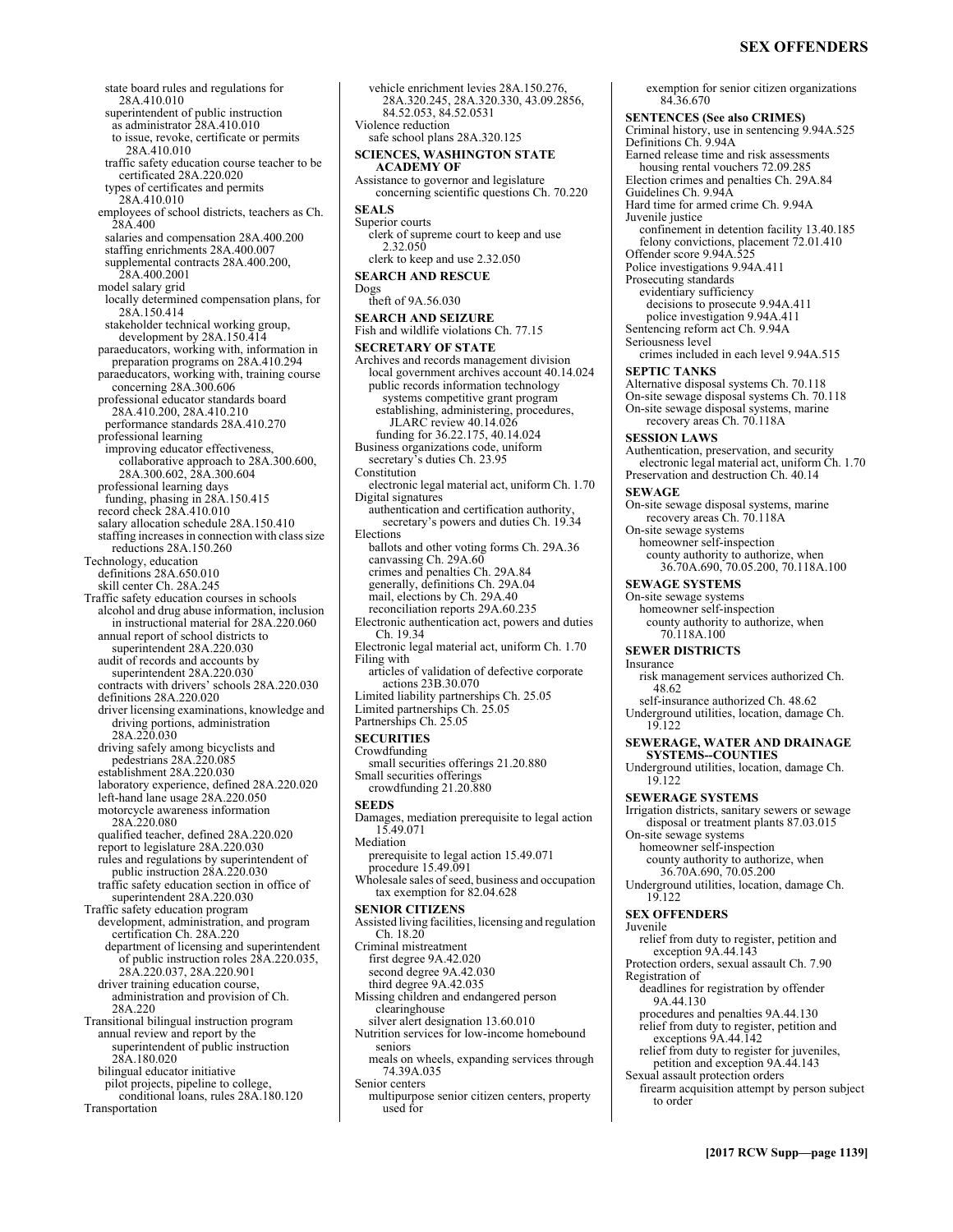# **SEX OFFENSES**

protected person notification system, statewide automated 36.28A.410 **SEX OFFENSES**  Abuse or assault of a child reporting 26.44.030, 26.44.040 temporary restraining order or preliminary injunction 26.44.063 treatment for abuser 26.44.140 Assault, victims of advocates, sexual assault, higher education campus-affiliated Ch. 28B.112, 42.56.240 Assault of an adult training for investigators 43.101.272, 43.101.274, 43.101.276 Generally Ch. 9A.44 Higher education institutions campus sexual violence policies and procedures, climate assessments, and resources Ch. 28B.112 Pregnancy, sexual assault resulting in parental rights and responsibilities 26.26.760 Prostitution crimes promoting prostitution no-contact orders to protect victims 9A.88.160, 9A.88.170, 9A.88.180, 9A.88.190 Protection orders, sexual assault Ch. 7.90 Sexual assault examination kits forensic analysis of kits, funding for sexual assault prevention and response account 36.28A.435 Sexual assault kit initiative project sexual assault prevention and response account 36.28A.435 unsubmitted kit evidence and community response teams 36.28A.430 Sexual assault kit program and account, creating 43.330.470 Sexual assault kit tracking system, statewide fingerprint identification account, funding for building system from 43.43.839 public records act exemption 42.56.240 sexual assault prevention and response account, funding from 36.28A.435 Sexual assault of an adult, training for investigators of 43.101.272, 43.101.274, 43.101.276 Sexual exploitation of children commercial sexual abuse of a minor 9.68A.100, 9.68A.101 limitation of actions 9A.04.080 commercial sexual exploitation commercially sexually exploited children statewide coordinating committee 7.68.801 definitions 26.44.020 depictions of sexually explicit conduct dealing in 9.68A.050 interstate distribution 9.68A.060 possession 9.68A.070 internet dealing in child pornography 9.68A.050 interstate distribution of child pornography 9.68A.060 possession of child pornography 9.68A.070 special inquiry judge and process 10.27.170, Ch. 10.112 Trafficking generally 9A.40.100 limitation of actions 9A.04.080 no-contact orders to protect victims 9A.40.102, 9A.40.104, 9A.40.106, 9A.40.120 Trafficking, victims of commercially sexually exploited children statewide coordinating committee 7.68.801 Victims of sex trafficking commercially sexually exploited children statewide coordinating committee 7.68.801 Voyeurism first degree 9A.44.115 Vulnerable adults

protective services Ch. 74.34 **SEXUAL ASSAULT PROTECTION ORDERS (See ACTIONS AND PROCEEDINGS; RESTRAINING ORDERS) SEXUALLY TRANSMITTED DISEASES**  Disclosure of health care information 70.02.220 **SHERIFFS**  Abuse of children, reporting Ch. 26.44 Arrest warrantless arrest for felonies, gross misdemeanors, and misdemeanors, when authorized 10.31.100 Cameras, body worn, use by law enforcement public records act exemption 42.56.240 Child abuse, reporting Ch. 26.44 Domestic violence arrests 10.31.100 Felonies warrantless arrest for, when authorized 10.31.100 Gross misdemeanors warrantless arrest for, when authorized 10.31.100 Misdemeanors warrantless arrest for, when authorized 10.31.100 Powers and duties of child abuse, reporting Ch. 26.44 Sexual offenders, registration with sheriff procedures and penalties 9A.44.130 relief from duty to register, petition and exceptions 9A.44.142 relief from duty to register for juveniles, petition and exception 9A.44.143 **SHERIFFS AND POLICE CHIEFS, ASSOCIATION OF**  24/7 sobriety program administering of program, association role 36.28A.370 Firearm purchase or acquisition attempt, denied person subject to court order, attempt by protected person notification system, statewide automated, role of association 36.28A.410 Firearm transactions, denied illegal firearm transaction investigation grant program, role of association 36.28A.420 Firearm transactions, denied, electronic portal reporting system for association creation and maintenance of 36.28A.400 denied transactions data, annual report, association role 36.28A.405 information, incorporation into state patrol electronic database 43.43.823 information and records, public disclosure exemption 36.28A.400, 42.56.240 Sexual assault kit initiative project association role 36.28A.430 **SHIPPING BUSINESSES**  Tax imposed 82.04.260 **SHORELANDS**  Growth management planning and environmental review Ch. 36.70A Public lands--aquatic lands easements and rights of way Ch. 79.110 generally Ch. 79.105 **SHORELINE MANAGEMENT**  Growth management planning and environmental review Ch. 36.70A **SICK LEAVE**  Paid sick leave 49.46.020, 49.46.120, 49.46.200, 49.46.210, 49.46.800, 49.46.810, 49.46.820 **SIGNATURES**  Digital signatures electronic authentication act Ch. 19.34 Electronic signatures in global and national

commerce act, federal

relation of uniform electronic legal material act to 1.70.902 **SIGNS**  Railroad grade crossings, signs, signboards and billboards prohibited 47.32.140 **SILVER**  Pawnbrokers and secondhand dealers 19.60.010 **SMALL BUSINESS**  Regulatory fairness act Ch. 19.85 Retirement small business retirement marketplace 43.330.735, 43.330.750 Small business economic impact statement and rule-making procedure Ch. 19.85 **SOCIAL AND HEALTH SERVICES, DEPARTMENT OF (See also CHILDREN, YOUTH, AND FAMILIES, DEPARTMENT OF; PUBLIC ASSISTANCE)** Abuse of children, reporting Ch. 26.44 Administration Ch. 43.20A Adoption information regarding birth parent or adopted child 26.33.345 interstate compact on placement of children department role Ch. 26.34 role of department Ch. 26.33 Advisory committees and councils appointment 43.20A.360 membership 43.20A.360 reports 43.20A.360 subjects 43.20A.360 terms 43.20A.360 travel expenses 43.20A.360 vacancies 43.20A.360 Agencies for children, expectant mothers, developmental disabilities, care and placement duties of secretary 74.15.030 Assistant secretaries of divisions appointment 43.20A.090 as exempt under state civil service law 43.20A.090 Assisted living facilities, department duties to regulate Ch. 18.20 Assisted living services Ch. 74.39A At-risk youth family services and programs to be administered to benefit 43.20A.780 nonoffender at-risk children and their families Ch. 13.32A Background investigations definitions, records 43.43.830, 43.43.838 records 43.43.832 Behavioral health services and organizations behavioral health organizations contracting process 74.09.522 generally Ch. 71.05, 71.24 children, access to services, report 74.09.495 community mental health services Ch. 71.24 documentation requirements for services, reviewing to improve 71.24.870 geriatric behavioral health workers, facility-based, curricula for 74.39A.078, 74.42.010, 74.42.360 integrating medical and behavioral health services, medicaid purchasing and delivery 74.09.522 mental health and substance use disorder treatment Ch. 71.24 primary care and behavioral health services and settings bidirectional integration of, defined 74.09.010 payment codes, health care authority review of 74.09.497 substance use disorder and mental health involuntary treatment systems generally Ch. 71.05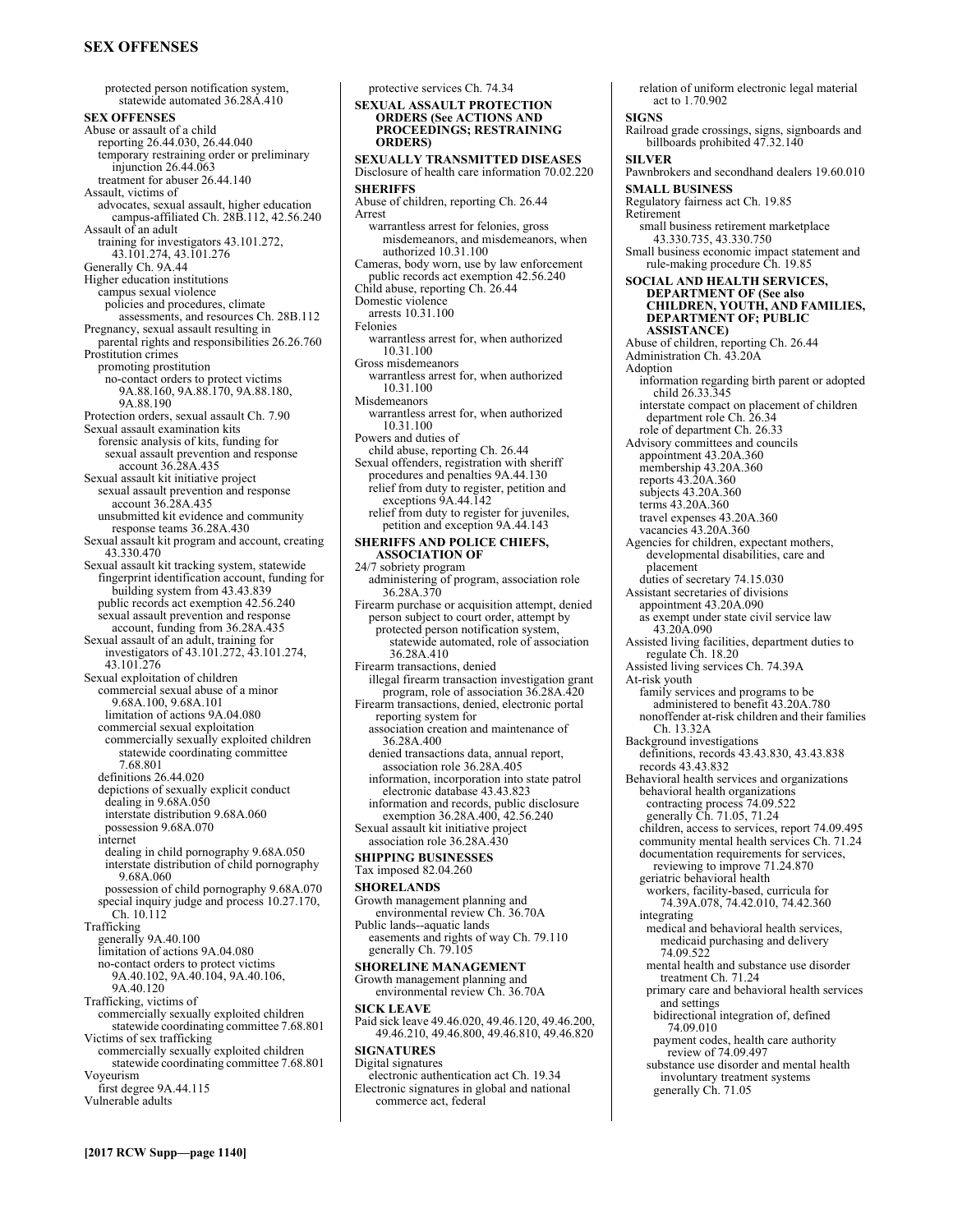### **SPECIAL INQUIRY JUDGE**

long-term care, persons with behavioral health needs in caregivers, facility-based, curricula for 74.39A.078 mental health services, continuity of care for persons needing Ch. 71.05 providers and services, minimum standards DSHS role 71.24.037 purchasing mental health and chemical dependency treatment services 74.09.52 Certificates of restoration of opportunity department role 9.97.020 Child abuse background investigations 43.43.830, 43.43.832, 43.43.838 case planning and consultation 26.44.030 custody, taking child into without court order 26.44.050 family assessment response 26.44.020, 26.44.030 reporting Ch. 26.44 duties 26.44.030 rights of parents and children advising when dependency petition filed 26.44.105 legislative purpose 26.44.100 sexual abuse treatment for abusive person removed from home 26.44.140 Child neglect custody, taking child into without court order 26.44.050 Child protective services family assessment response 26.44.020, 26.44.030 liability of governmental entities and their officers, limiting of 4.24.595 taking child into custody without court order 26.44.050 Child support alternative method of enforcement Ch. 74.20A Child welfare services child and family reinvestment account and methodology for calculating savings termination, repeal 43.131.415, 43.131.416 duties of department and supervising agencies 74.13.031 kinship care oversight committee 74.13.621 performance-based contracting, implementation of Ch. 74.13B powers, duties, and functions of department pertaining to transferring to department of children, youth, and families 43.216.906 Child welfare system contracting for services Ch. 74.13B Children mental health services Ch. 71.34 Children and family services act juvenile offenders family unit to be included in treatment 74.14A.040 treatment in nonresidential communitybased care 74.14A.030 Children and youth services management and services Ch. 72.05 residential state schools, camps, centers, designated 72.05.010 Children's services caseworker standards and training 74.14B.010 counseling referrals availability notice 74.14B.050 early identification and referral, victims of sexual assault or abuse 74.14B.070 Contract outcomes and performance measures service coordination organizations Ch. 70.320 Correctional facilities Ch. 72.01 Created 43.17.010 Department personnel director appointment 43.20A.090 as exempt under state civil service law 43.20A.090

Deputy secretary appointment 43.20A.090 duties 43.20A.090 as exempt under state civil service law 43.20A.090 Division of institutions commitment of juveniles commitment of beyond age twenty-one years prohibited 13.40.300 jurisdiction after eighteenth birthday 13.40.300 juvenile offenders, consolidated juvenile services programs Ch. 13.06 Echo Glen correctional institution Ch. 72.19 Employees employment rights, restoration of, inapplicability to certain employees of department 9.96A.060 Families in conflict family services and programs to be administered to benefit 43.20A.780 Families in conflict, procedures and services Ch. 13.32A Family and children's ombuds, office of Ch. 43.06A Family preservation services Ch. 74.14C Family reconciliation services Ch. 13.32A family services and programs to be administered to benefit 43.20A.780 Foster care driver's license support for foster youth 74.13.338 education and plans for future memoranda of understanding among agencies 74.13.1051 interstate compact on placement of children department role Ch. 26.34 placements kinship care oversight committee 74.13.621 property damage, reimbursement 74.13.335 respite care for foster parents 74.13.270 Foster homes liability insurance for foster parents secretary to provide 74.14B.080 Fraud and accountability, office of child care subsidy fraud, referral of suspected incidents to office by department of early learning 43.215.562 Group homes evaluations and data, availability 43.20A.850 Home care agencies in-home personal care or respite services department not authorized to pay when care provided by family member of client 74.39A.326 Hospital safety net assessment Ch. 74.60 Juvenile facilities designation and management Ch. 72.05 Juvenile justice services powers, duties, and functions of department pertaining to transferring to department of children, youth, and families 43.216.907 Juvenile offender basic training camp program 13.40.320 Juvenile offenders firearms, unlawful possession, data regarding offenders, department role 13.40.800 transitional treatment program for gang and drug-involved juvenile offenders 13.40.310 Juvenile rehabilitation facilities motion pictures unrated, R, X, or NC-17 films not to be shown 13.16.100 Juvenile rehabilitation programs administration 13.40.460 Juveniles consolidated juvenile services payments, calculation, limitation 13.06.050 facilities, management and services Ch. 72.05 out-of-home placement, duties of department Ch. 13.32A Juveniles in detention facilities

educational program 28A.190.010 escapees arrest warrant issuance 13.40.045 Language access providers 41.56.510 Long-term care Ch. 74.39, 74.39A Long-term care workers Ch. 74.39A Missing children and endangered person clearinghouse, reports to 13.60.040 Nursing facilities medicaid payment system Ch. 74.46 Nursing homes Ch. 74.42 Nutrition services for low-income homebound seniors meals on wheels, expanding services through, DSHS role 74.39A.035 Performance measures for contracts service coordination organizations Ch. 70.320 Performance-based contracting, implementation of child welfare services Ch. 74.13B Public assistance child welfare services performance-based contracting, implementation of Ch. 74.13B child welfare services, scope 74.13.031 eligibility Ch. 74.08 standards of assistance Ch. 74.08 Residential school residents, educational programs Ch. 28A.190 Revenue recovery overpayments withholding property of debtor 43.20B.635 residential habilitation centers adjudicative proceedings 43.20B.430 responsibility, modification or vacation of findings 43.20B.435 Runaway hotline 74.13.039 **Secretary** acting secretary, appointment of 43.20A.090 appointment 43.17.020 department officials, secretary to appoint  $43.20A.090$ as exempt under state civil service law 43.20A.090 Vulnerable adults protective services Ch. 74.34 WorkFirst temporary assistance for needy families Ch. 74.08A Working connections child care program department duties 43.215.136 **SOLAR POWER**  Business and occupation tax manufacturers or wholesalers, solar energy systems 82.04.294 Community solar companies definitions 80.28.370 engaging in business, requirements and registration for 80.28.375 Community solar programs renewable energy tax incentives 82.16.170 Modules, solar renewable energy tax incentives 82.16.180 Photovoltaic module stewardship and takeback program Ch. 70.355 Shared commercial solar projects renewable energy tax incentives 82.16.175 **SOLDIERS, SAILORS, AND MARINES**  Uniformed services shared leave program, state, participation 41.04.665 **SOLID WASTE**  Generally Ch. 70.95 Solid waste collection tax Ch. 82.18 **SPAS, HOT TUBS**  Application of chapter, exceptions 70.90.250 **SPECIAL FUEL**  Tax exemption 82.12.0256 **SPECIAL INQUIRY JUDGE**  Criminal investigations duty of public attorney, petition for order to compel witness' attendance 10.27.170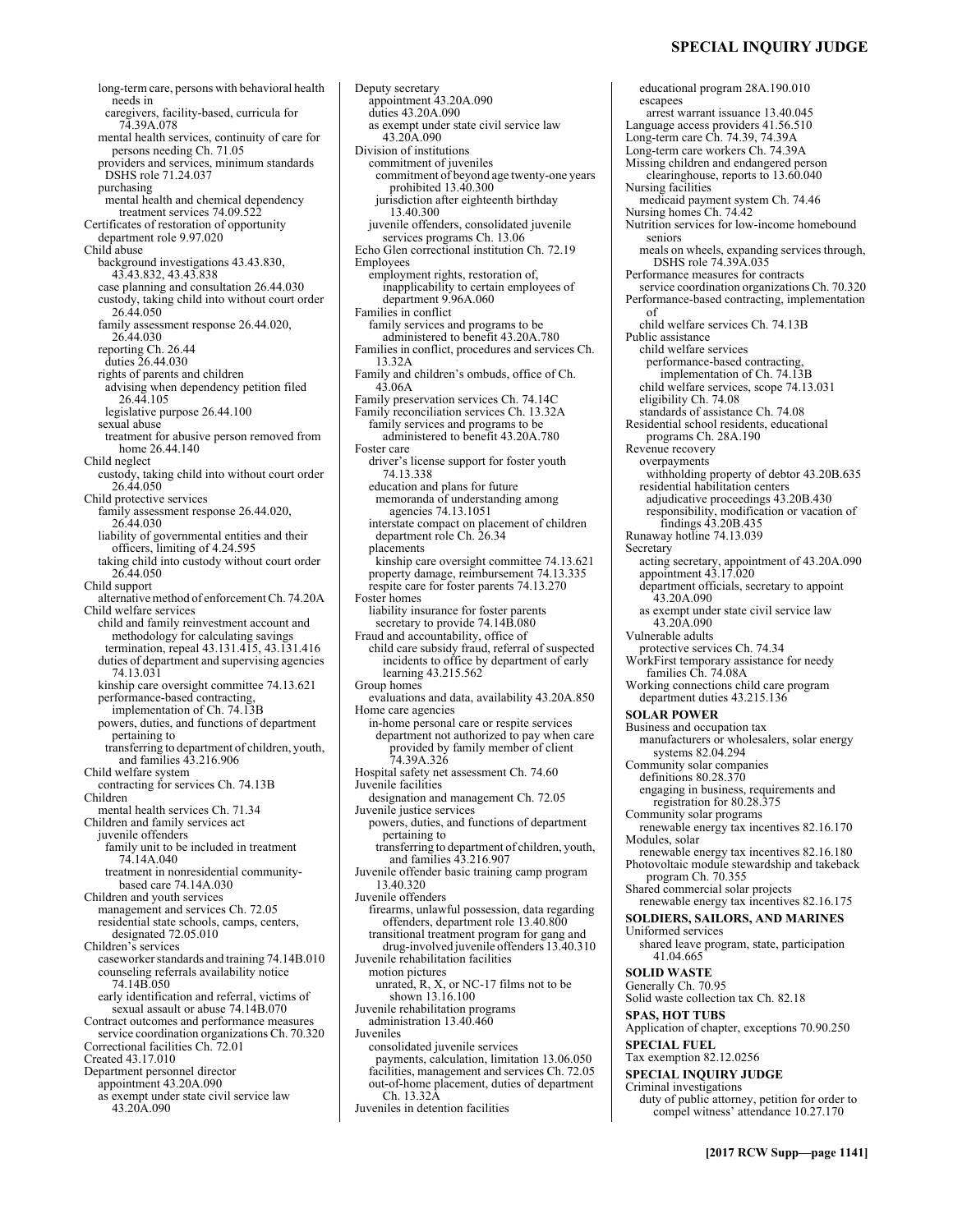# **SPEECH IMPAIRED PERSONS**

**[2017 RCW Supp—page 1142]** sexual exploitation of children 10.27.170, Ch. 10.112 **SPEECH IMPAIRED PERSONS**  Interpreters at legal proceedings appointment Ch. 2.42 **STALKING PROTECTION ORDERS (See ACTIONS AND PROCEEDINGS) STATE**  Employment military recruitment program for veterans 43.41.460 Health care programs and insurance for state employees and officials chronic care management within health homes incentives and provider reimbursement methods 41.05.670 Officers and employees employees' suggestion program Ch. 41.60 vacations accrual 43.01.040 accumulation in excess of 240 hours 43.01.044 amount entitled to 43.01.040 computation of 43.01.040 extension of unused leave when vacation deferred 43.01.040 part time employees 43.01.040 severance of employment effect 43.01.041 transfers, effect upon 43.01.040 **STATE ARCHIVIST**  Public records retention consultation and training services 42.56.570 Public records retention consultation and training services, funding for 36.22.175, 40.14.024 Public records retention consultation and training services, JLARC review of 40.14.026 **STATE ARTS COMMISSION**  Creative districts designation, certification, applications, review, coordinator, commission role 43.46.100, 43.46.105, 43.46.110, 43.46.115 **STATE AUDITOR**  Audits post-audit of state agencies frequency, reports 43.09.310 noncompliance findings, agency response, remediation 43.09.312 school districts' use of local revenues for enrichment 43.09.2856 Disclosure of rules warranting review, employee encouragement and protection Ch. 42.40 Improper governmental action disclosure, employee encouragement and protection Ch. 42.40 Performance audits account audits and follow-up audits, using account for 43.09.475 Puget Sound ferry system, auditor's powers and duties relating to Ch. 47.60 Regulatory fairness act, agency compliance with performance review by auditor 43.09.188 Whistleblowers employee encouragement and protection Ch. 42.40 **STATE BOARD OF EDUCATION**  Basic education, program of rules 28A.150.220 Career and college ready graduation requirement proposal implementation, board adoption of rules for 28A.230.090 Graduation requirements establishment by board 28A.230.090 Membership powers and duties generally 28A.305.130 Rules School employee providing service to board,

**STATE CAPITOL**  Buildings and facilities historic Lord mansion 27.34.900 **STATE DEPARTMENTS AND AGENCIES**  Chief information officer, office of the state 43.105.020 Collective bargaining public employees collective bargaining Ch. 41.56 state collective bargaining Ch. 41.80, 43.88.583 employment relations, joint committee on 41.80.007 Consolidated technology services agency Ch. 43.105 Continuity of operations planning interagency coordination and prioritization 38.52.010 **Contracts** state procurement of goods and services Ch. 39.26 Creation 43.17.010 Data biometric identifiers, use by state agencies of Ch. 40.26 Departments created 43.17.010 Directors of appointment 43.17.020 vacancies 43.17.020 Emergency management planning continuity of operations, interagency coordination of 38.52.010 Enterprise services, department of Ch. 43.19 Information technology budget detail, designated state agencies, federal receipts reporting 43.88.096 chief information officer, office of the state 43.105.020 consolidated technology services agency Ch. 43.105 information technology investment account 43.41.433 Loss prevention review teams 43.19.782, 43.19.783 Offices of state agencies, relocating state agency office relocation pool account 43.41.455 Procurement, state Ch. 39.26 Public records act generally Ch. 42.56 Purchasing, state Ch. 39.26 Regulatory fairness act Ch. 19.85 Regulatory fairness act, agency compliance with performance review by state auditor 43.09.188 Rule making authority and procedure Ch. 34.05 regulatory fairness act Ch. 19.85 Rules electronic legal material act, uniform Ch. 1.70 Savings incentive account 43.79.460 Small business economic impact statement and rule-making procedure Ch. 19.85 State environmental policy Ch. 43.21C State procurement of goods and services Ch. 39.26 Sunset act, entities scheduled for termination Ch. 43.131 **STATE FISCAL MATTERS**  Audits post-audit of state agencies frequency, reports 43.09.310 noncompliance findings, agency response, remediation 43.09.312 Budget and accounting system biennial budget requests instructions for agencies 43.88.030 budget document changes and adjustments 43.88.030 contents 43.88.030

basic education, program of 28A.150.220

reimbursement of substitute 28A.300.035

capital budget contents 43.88.030 instructions 43.88.0301 information technology budget detail, designated state agencies, federal receipts reporting 43.88.096 **STATE INSTITUTIONS**  Assaults to employees, reimbursement for costs 72.01.045 Chaplains, appointment 72.01.210 Children, youth, and families, powers and duties of department of Ch. 28A.190, 72.01.050 Children and youth services management duties Ch. 72.05 Correctional facilities reimbursement for local impact costs Ch. 72.72 Corrections, department's powers and duties 72.01.050 Definitions 72.01.010 Employees assaults, reimbursement for costs 72.01.045 Juvenile facilities close security institutions designated 72.05.130 community facilities for group care Ch. 72.05 definitions 72.05.020 department of children, youth, and families, duties of Ch. 28A.190, 72.01, 72.05, 72.09.337, Ch. 72.19, 72.72 Echo Glen department of children, youth, and families, duties of Ch. 72.19 residential schools, residents of, educational programs for department of children, youth, and families, duties of Ch. 28A.190 social and health services department, duties 72.05.130 Juvenile forest camps industrial insurance benefits prohibited, exceptions 72.05.154 Social and health services, department's powers and duties 72.01.050 **STATE PATROL**  Aquatic invasive species enforcement inspection and training 43.43.400 Background checks definitions, records, fees 43.43.830, 43.43.838 fingerprint-based 43.43.837, 43.43.839 records 43.43.832 Chief motor vehicle law size, weight, and load limits, powers and duties relating to Ch. 46.44 Fire protection before-school and after-school programs in school buildings, licensing minimum standard requirements 43.215.210 national fire incident reporting system 43.44.060 statistical information and reports 43.44.060 Forensic investigations council Ch. 43.103 Identification and criminal history section firearms transactions, denied, information concerning incorporation into state patrol electronic database 43.43.823 Missing children and endangered person clearinghouse amber alert plan, development and implementation 13.60.010 computerized missing person network maintenance of 13.60.010 establishment of 13.60.010 information distribution 13.60.010 Information reported by department of children, youth, and families 13.60.040 information reported by department of social and health services 13.60.040 silver alert designation 13.60.010

toll-free hotline 13.60.010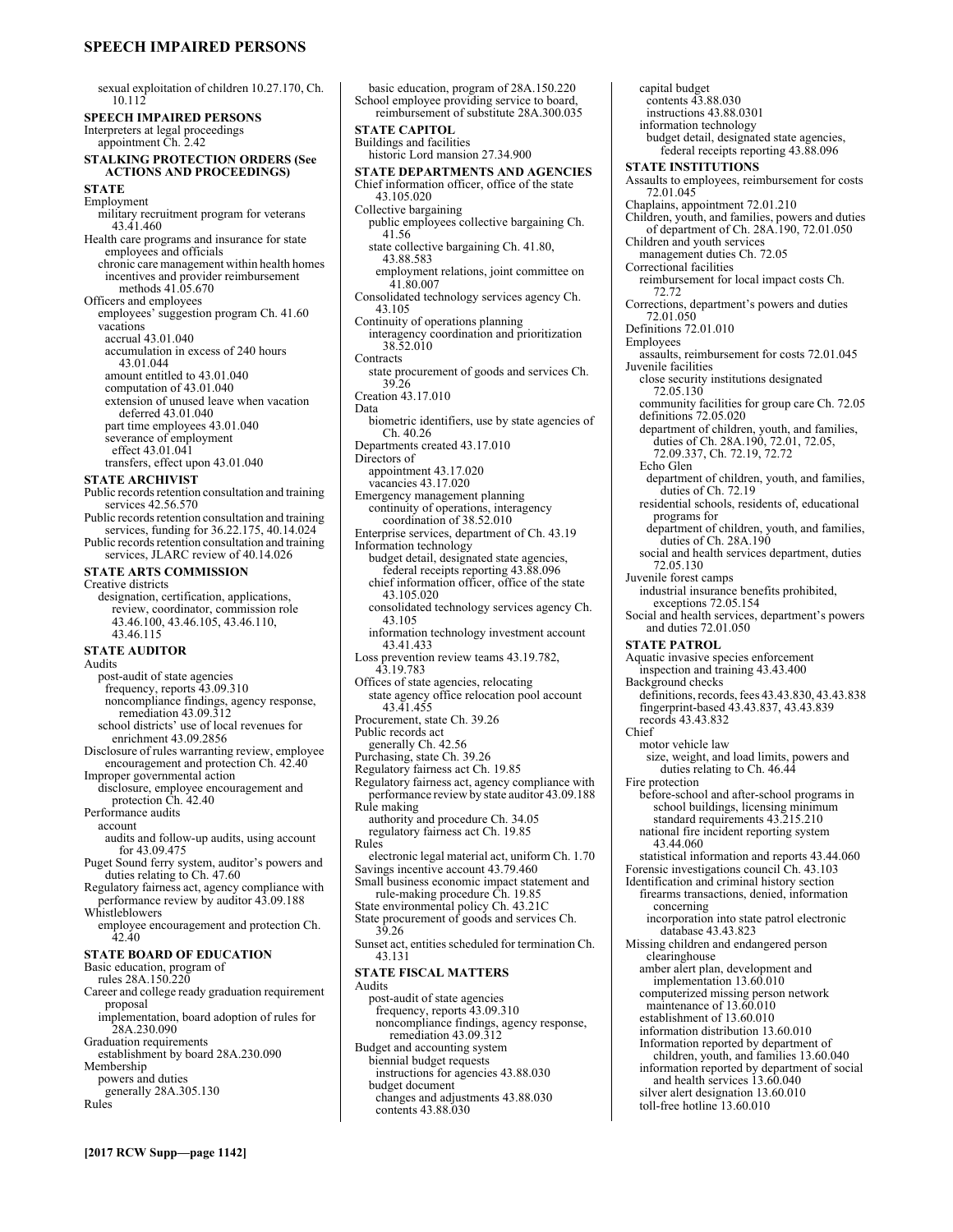working with, training course for teachers and administrators on, superintendent role

28A.300.606

28A.410.200 generally 28A.410.210

28A.300.035 Skill centers Ch. 28A.245

make 28A.510.250 School employee providing service to

Preschools, regulation 28A.215.020 Professional educator standards board

Residential school residents, educational programs 28A.190.020, 28A.190.040, 28A.190.050, 28A.190.060

School apportionment, duty of superintendent to

superintendent, reimbursement of substitute

- Motor vehicle accidents and reports, chief's powers and duties relating to Ch. 46.52 Officers driving record, abstract of information to be excluded from record 46.52.130 Retirement system definitions 43.43.120 Bordercounty higher education opportunity Distinguished professorship trust fund program
- Sexual assault examination kits forensic analysis of kits, funding for sexual assault prevention and response account 36.28A.435
- Sexual assault kit initiative project sexual assault prevention and response account 36.28A.435
- unsubmitted kit evidence and community response teams 36.28A.430 Sexual assault kit program and account, creating
- 43.330.470
- Sexual assault kit tracking system, statewide fingerprint identification account, funding for building system from 43.43.839 public records act exemption 42.56.240 sexual assault prevention and response account, funding from 36.28A.435

# **STATE TOXICOLOGICAL LABORATORY**

### Alcohol violator

fee to be assessed violator to fund program 46.61.5054

Death investigations account created 43.79.445

# **STATE TREASURER**

- Driver training schools, treasurer's powers and duties relating to Ch. 46.82 Marine recreation land
- duties Ch. 79A.25
- Motor vehicles
- revenue, treasurer's powers and duties relating to Ch. 46.68
- Puget Sound ferry system, treasurer's powers and duties relating to Ch. 47.60
- State treasurer's service fund, created, purpose 43.08.190

### **STATUTE LAW COMMITTEE**

Publications of the statute law committee authentication, preservation, and security electronic legal material act, uniform Ch. 1.70

# **STATUTE OF LIMITATIONS**

- Criminal 9A.04.080 **STATUTES**
- 
- Authentication, preservation, and security electronic legal material act, uniform Ch. 1.70 **STEROIDS**
- Controlled substances, uniform act Ch. 69.50 **STEVEDORING**
- Tax imposed 82.04.260

# **STREETS AND ALLEYS**

- Definitions
- motor vehicle definitions Ch. 46.04 public highways and transportation definitions  $Ch. 47.04$
- **Streets**

rules of the road Ch. 46.61

# **STUDENT ACHIEVEMENT COUNCIL**

- Data collection and research education data center as an authorized research representative of council
- 28B.77.100
- Fees, college and university Ch. 28B.15 Generally Ch. 28B.77
- Planning and policy for higher education
- 28B.77.100 State work-study program Ch. 28B.12
- **STUDENT FINANCIAL ASSISTANCE,**

# **OFFICE OF**

Aerospace training student loan program Ch. 28B.122

- Financial aid counseling curriculum institutions with state need grant recipients 28B.76.502 Generally Ch. 28B.76, 28B.95, 28B.115, 28B.118 Graduate fellowship trust fund program Ch. 28B.76 Highway worker memorial scholarship account 28B.76.509 State work-study program Ch. 28B.12 Student exchange compact program Ch. 28B.76 Washington scholars and scholars-alternate
- awards Ch. 28B.76

project Ch. 28B.76

Ch. 28B.76

### **SUBSTANCE USE DISORDER (See ALCOHOLISM AND DRUG ADDICTION)**

### **SUICIDE**

- Awareness and prevention suicide-safer homes project and account 43.70.446
- suicide-safer homes task force and firearms and pharmacy subcommittees 43.70.445
- Training requirements for professionals assessment, treatment, and management programs 43.70.442
- **SUNSET LAWS**
- Alternative public works contracting procedures 43.131.408
- Child and family reinvestment account and methodology for calculating savings
- termination, repeal 43.131.415, 43.131.416 Entities scheduled for termination Ch. 43.131
- Mercury-containing lights product stewardship program
	- subject to review, termination, and possible extension Ch. 70.275 termination, repeal 43.131.422

### **SUPERINTENDENT OF PUBLIC INSTRUCTION**

- Assessment tests
- objective alternative methods 28A.655.065 science, end-of-course assessments 28A.655.068
- Basic education allocation
- per-pupil allocations, reporting of 28A.150.260
- prototypical school funding model/formula 28A.150.260
- Budget procedures and practices, adoption of rules and regulations for 28A.505.140
- Career and technical education, secondary 28A.300.236, 28A.300.238 Computers
- online learning Ch. 28A.250
- Digital citizenship, internet safety, and media literacy, school instruction in
- best practices and recommendations, superintendent role 28A.650.045 successful practices and resources,
- recommendations, web-based location 28A.650.050
- Dual language grant program 28A.630.095 Highly capable students
- funding, categorical 28A.185.020 Immunization program for school children
- 28A.210.070 Nonhigh school districts
- payments for student education costs 28A.545.070
- Online learning, duties Ch. 28A.250
- Paraeducators associate of arts degree program development
- 28A.630.400 paraeducator board
	- rules, superintendent as administrator of 28A.413.030
- Teacher certification revocation, suspension, or reprimand 28A.410.090 Teachers model salary grid locally determined compensation plans, for 28A.150.414 stakeholder technical working group, development by 28A.150.414 Technology, education definitions 28A.650.010 Traffic safety education courses in schools alcohol and drug abuse information, inclusion in instructional material for 28A.220.060 annual report of school districts to 28A.220.030 audit of records and accounts of school districts 28A.220.030 driver licensing examinations, knowledge and driving portions, administration 28A.220.030 driving safely among bicyclists and pedestrians 28A.220.085 rules and regulations promulgated by 28A.220.030 traffic safety education section in office of superintendent, duties 28A.220.030 Traffic safety education programs in schools, role of superintendent 28A.220.035, 28A.220.037, 28A.220.901 Transitional bilingual instruction program 28A.180.020 **SUPERIOR COURTS**  Clerks fees 36.18.018 enumeration 36.18.020 powers and duties, generally 2.32.050 Judges disqualification of change of venue 4.12.040 notice of 4.12.050 transfer of action to other judge 4.12.040 Jurisdiction venue, including change of, and jurisdiction Ch. 4.12 Juvenile court consolidated juvenile services programs Ch. 13.06 probation counselor and detention services, administration by 13.04.035 Minutes of proceedings, clerk to keep 2.32.050 Proceedings, clerk to record 2.32.050 Records clerk to keep 2.32.050 files and proceedings, clerk may authenticate by certificate or transcript 2.32.050 Seal clerk to keep and use 2.32.050 Venue jurisdiction and venue, including change of Ch. 4.12 **SUPREME COURT**  Clerk powers and duties 2.32.050 Minutes of proceedings, clerk to keep 2.32.050 Proceedings, clerk to record 2.32.050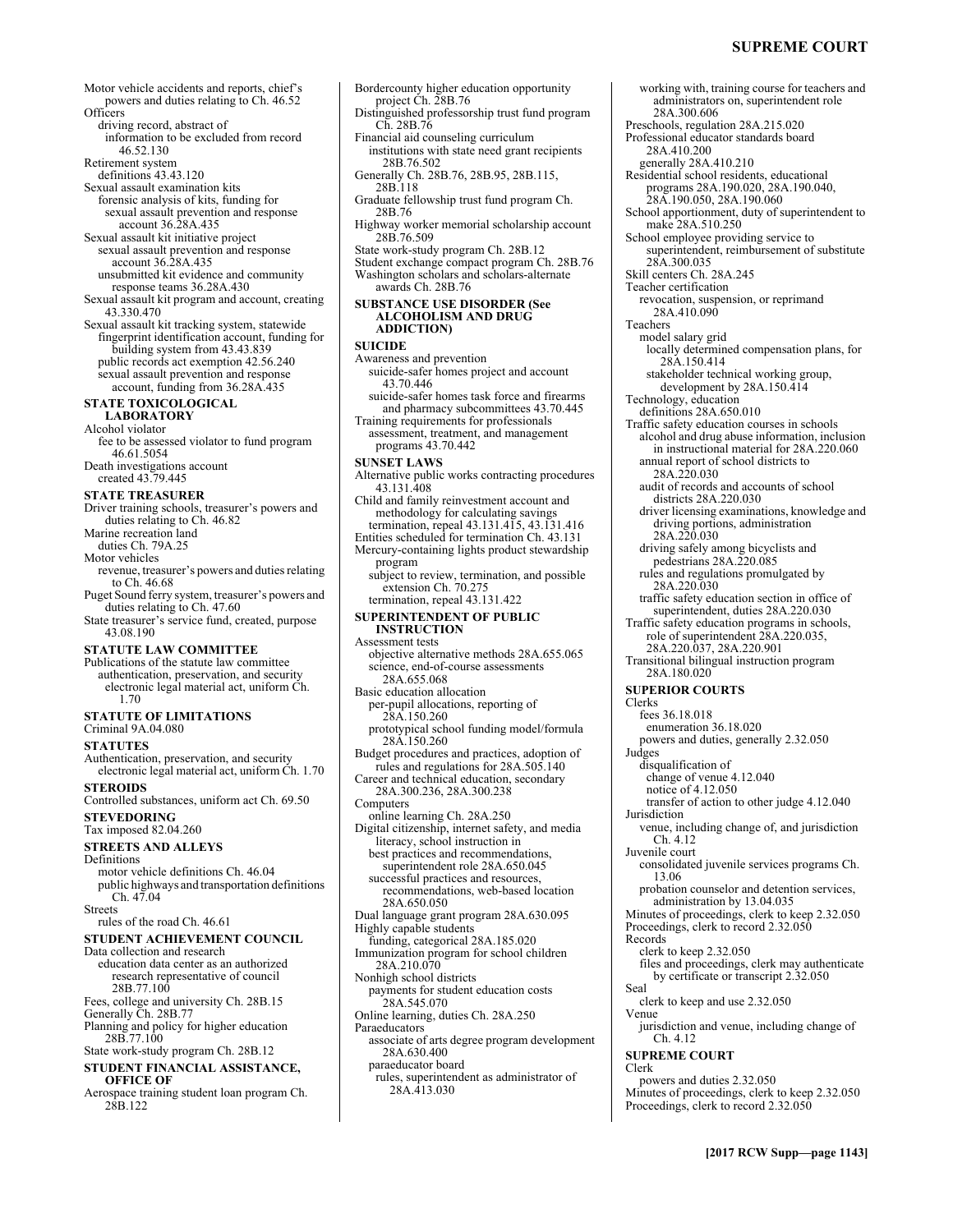# **SURETIES**

Records authentication by clerk 2.32.050 clerk to keep 2.32.050 Seal clerk to keep and use 2.32.050 **SURETIES**  Bail bonds surrender of person under bond 10.19.160 **SURROGATE PARENTING**  Uniform parentage act Ch. 26.26 **SWIMMING POOLS**  Water recreation facilities rules 70.90.120 **TAXATION**  Business and occupation tax Ch. 82.04 Estate taxes Ch. 83.100 Fire protection districts 52.16.160 Forest and timber lands Ch. 84.33, 84.34 Inheritance taxes Ch. 83.100 Martial arts classes, training, or events excluding from "retail sale" for excise tax purposes 82.04.050 **Preferences** performance statement requirement 82.32.808 Privilege tax public utility districts Ch. 54.28 Probate Ch. 83.100 Property taxes Title 84 Public utility districts privilege tax Ch. 54.28 Real property Title 84 farm, open space, timber lands, valuation on use Ch. 84.34 Retail sales tax Ch. 82.08 Revenue, department of creation as state department 43.17.010 Thermal electric generation privilege tax distribution 54.28.055 Timber and forest lands Ch. 84.33, 84.34 Use tax Ch. 82.12 **TAXES - ADMINISTRATION**  Administrative procedures Ch. 82.32 Annual surveys and reports silicon smelter tax preferences 82.32.537 Annual tax performance reports, filing annual survey 82.32.600 failure to file 82.32.590 hog fuel sales and use tax exemption 82.32.605 machinery and equipment used in generating electricity sales and use tax exemption 82.32.607 Closing agreements authorized 82.32.350 Department of revenue duties 82.01.060 Historic automobile museum sales and use tax deferral 82.32.580 Incentives contingent semiconductor microchip fabrication facility siting and operation, contingent upon 82.32.790 Interest 82.32.105 Marketplace facilitators, referrers, and remote sellers federal law or streamlined sales and use tax agreement, changes after July 7, 2017 82.32.733 recovery of taxes, penalties, and interest from department of revenue 82.32.763 Payment of tax 82.32.047 Penalties 82.32.105 Preferences annual report requirement 82.32.534, 82.32.590 annual survey requirement 82.32.585 performance statement requirement 82.32.808 Professional employer organizations, reports 82.32.710

Registration threshold 82.32.030 Remote sellers federal law or streamlined sales and use tax agreement, changes after July 7, 2017 82.32.733 recovery of taxes, penalties, and interest from department of revenue 82.32.763 Research and development spending, annual survey 82.32.590 Tax avoidance electric means, evasion by seizure and forfeiture 82.32.670 **TAXES - AIRCRAFT FUEL**  Tax imposed Ch. 82.42 **TAXES - BUSINESS AND OCCUPATION**  Aluminum smelters credit, property taxes paid by 82.04.4481 tax imposed 82.04.2909 Animal adoption definitions adoption fee 82.04.040 animal care and control agency 82.04.040 animal rescue group, animal rescue organization 82.04.040 consumer, exceptions relevant to adoption 82.04.190 Biotechnology manufacturing businesses, tax deferrals generally Ch. 82.75 Building construction, repair, decoration tax imposed 82.04.280 Business activities tax imposed 82.04.290 Canola processing tax imposed 82.04.260 Cargo agent tax imposed 82.04.260 Casual sale defined 82.04.040 Commercial airplanes or components manufacturing tax imposed 82.04.260 preproduction, design, manufacture credit 82.04.4461 property and leasehold taxes credit 82.04.4463 Consumer defined 82.04.190 Credit airplanes, commercial preproduction, design, manufacture 82.04.4461 property and leasehold taxes 82.04.4463 aluminum smelters, property taxes paid by 82.04.4481 customized employment training program 82.04.449 high technology businesses Ch. 82.63 motion picture competitiveness program 82.04.4489 semiconductor materials 82.04.448 software programming or manufacturing in rural counties 82.04.4483 vehicles, clean alternative fuel commercial 82.04.4496 Customized employment training program credit 82.04.449 Dairy products businesses tax imposed 82.04.260 **Deductions** commercial aircraft loan interest and fees 82.04.43391 fuel sales to foreign commerce vessels 82.04.433 health and social welfare organizations providing mental health or chemical dependency services 82.04.4277 salmon restoration grants 82.04.4339 Digital products and services apportionable income 82.04.258 definitions 82.04.192 tax imposed 82.04.257

Dried pea processing tax imposed  $82.04.260$ Engaging within the state and this state defined 82.04.066 Exemptions agricultural crop protection products, wholesale sales of 82.04.628 electricity or gas, sales to silicon smelters 82.04.545 fertilizers, commercial, wholesale sales of 82.04.628 seed, wholesale sales of 82.04.628 semiconductor microchips 82.04.426 silicon smelters, sales of electricity or gas to 82.04.545 standing timber 82.04.334 Extractor tax imposed 82.04.280 Financial businesses tax imposed 82.04.290 Fire or casualty insurance services tax imposed 82.04.280 Flour, oils processing tax imposed 82.04.260 Freight forwarder tax imposed 82.04.260 Fruit and vegetable businesses tax imposed 82.04.260 Fuel sales to foreign commerce vessels, deduction 82.04.433 Fuel, alcohol, biodiesel, wood biomass tax imposed 82.04.260 Health and social welfare organizations deductions 82.04.4277 High technology businesses tax credits Ch. 82.63 Highway contractors tax imposed 82.04.280 **Hospitals** tax imposed 82.04.260 Insurance producers, surplus line brokers, and title insurance agents tax imposed 82.04.260 International investment management services tax imposed 82.04.290 Isolated sale defined 82.04.040 Lease or rental defined 82.04.040 Low-level waste disposal tax imposed 82.04.260 Magazine defined 82.04.280 Main street program tax incentives Ch. 82.73 **Manufacturers** tax imposed 82.04.240 Manufacturers, semiconductor materials tax imposed 82.04.2404 Motion picture competitiveness program credit 82.04.4489 Newspaper printing and publishing tax imposed 82.04.260 Periodical defined 82.04.280 Printers tax imposed 82.04.280 Processors tax imposed 82.04.280 Processors for hire, semiconductor materials tax imposed 82.04.2404 Public utilities income from utility operations Ch. 82.16 Publishers tax imposed 82.04.280 Radio and television broadcasting tax imposed 82.04.280 Research and development tax imposed 82.04.260 Retail sale defined 82.04.050 Sale defined 82.04.040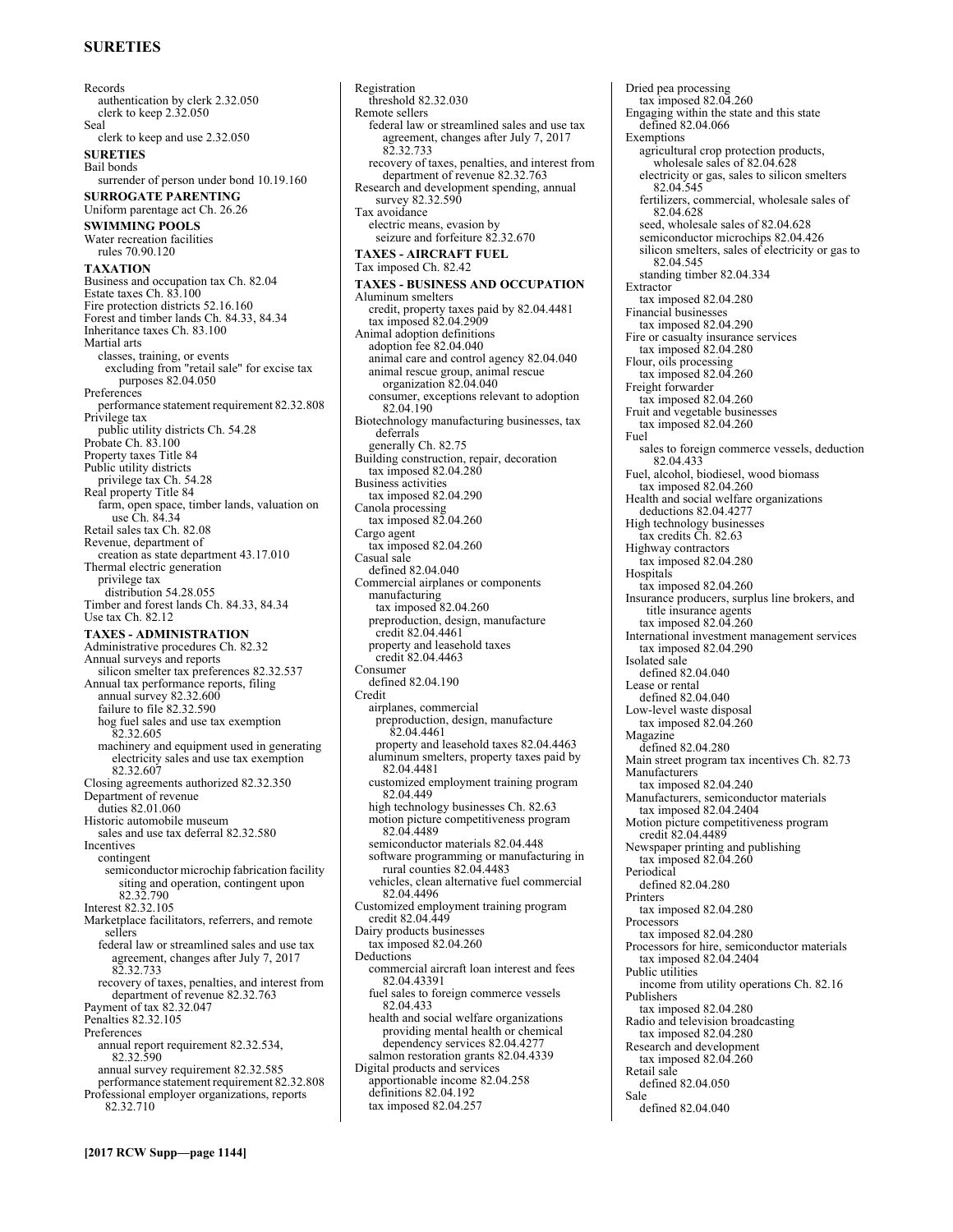# **TAXES - PUBLIC UTILITIES**

Sale at retail defined 82.04.050 Sale at wholesale defined 82.04.060 Salmon, canned tax imposed 82.04.260 Salmon restoration grants deductions for nonprofit organizations 82.04.4339 Seafood products businesses tax imposed 82.04.260 Semiconductor microchips exemption 82.04.426 Software programming or manufacturing in rural counties credit 82.04.4483 Solar energy systems, manufacturers or wholesalers tax imposed 82.04.294 Steamship agent tax imposed 82.04.260 **Stevedoring** tax imposed 82.04.260 Substantial nexus, person engaging in business defined 82.04.067 Tax imposed 82.04.220 Timber products activities tax imposed 82.04.260, 82.04.261 Travel agents or tour operators tax imposed 82.04.260 Warehouse operators tax imposed 82.04.280 Wheat, oats, grains processing, tax imposed 82.04.260 Wholesale sale defined 82.04.060 **TAXES - ESTATE AND TRANSFER**  Education legacy trust account 83.100.230 Returns filing date and extensions 83.100.050 **TAXES - FISH, ENHANCED**  Tax imposed Ch. 82.27 **TAXES - INVESTMENT PROJECTS, DISTRESSED COUNTIES**  Community empowerment zones Ch. 82.60 Deferral program generally Ch. 82.60 **TAXES - LEASEHOLD EXCISE**  Tax imposed Ch. 82.29A **TAXES - LITTER**  Tax imposed on retailers, manufacturers Ch. 82.19 **TAXES - LOCAL OPTION TRANSPORTATION**  Authorized Ch. 82.80 Motor vehicle and special fuel tax Ch. 82.80 **TAXES - MOTOR VEHICLE EXCISE**  City and town distribution Ch. 82.44 Disposition of revenue Ch. 82.44 Exemptions ride sharing vehicles Ch. 82.44 Generally Ch. 82.44 Transportation infrastructure account Ch. 82.44 **TAXES - MOTOR VEHICLE FUEL**  Disposition Ch. 46.68 Local option transportation taxation Ch. 82.80 Marine fuel determination of amount derived from tax and use of funds Ch. 79A.25 **TAXES - PROPERTY**  Airplane companies Ch. 84.12 Airplanes, superefficient exemption 84.36.655 Assessment public utilities 84.12.270, 84.12.330 Assessment and valuation department of revenue authority Ch. 84.08 divided or combined property 84.40.042 equalization of assessments 84.48.080

public utilities 84.12.330 revaluation Ch. 84.41 Collection of taxes alteration of property lines, requirements 84.56.345 delinquency 84.56.020 due and payable 84.56.020 electronic billing and payment 84.56.020 interest 84.56.020 penalties 84.56.020 treasurer duty 84.56.050 Counties department of revenue authority Ch. 84.08 County board of equalization procedures Ch. 84.48 Department of revenue authority generally Ch. 84.08 confidential property tax information, electronic communication of 84.08.220 Electrical utilities Ch. 84.12 Equalization department of revenue authority Ch. 84.08 Equalization of assessments 84.48.080 **Exemptions** airplanes, superefficient 84.36.655 farming machinery and equipment 84.36.630 multipurpose senior citizen centers, property used for 84.36.670 multi-unit dwellings in urban centers and urban growth areas, qualification and procedure Ch. 84.14 residences 84.36.381 semiconductor materials 84.36.645 Forest lands Ch. 84.33, 84.34 Gas companies Ch. 84.12 Information, confidential electronic communication by department of revenue 84.08.220 Leasehold interests Ch. 82.29A Levies affordable housing 84.52.043 certification to assessor 84.52.070 city or town 84.52.043 common schools, state levy 84.52.065, 84.52.067 comprehensive provisions Ch. 84.52 conservation futures 84.52.043 consolidated levy 84.52.010 county 84.52.043 county, transit-related purposes 84.52.043 county road districts 84.52.043 emergency medical services 84.52.043 excess school districts 84.52.0531 fire protection districts 84.52.043, 84.52.125 junior taxing districts aggregate levies 84.52.043 pro rata reduction 84.52.010 rate 84.52.043 metropolitan park districts 35.61.210, 84.52.043 one percent of true and fair value 84.52.010 port districts 84.52.043 pro rata reduction 84.52.010 process 84.52.010 public utility districts 84.52.043 rates for districts 84.52.043 regional fire protection service authorities 84.52.043, 84.52.125 regional transit authorities 84.52.043 regular property taxes election to exceed 84.55.050 exceptions 84.55.070 future levy capacity, protection of 84.55.092 limitations 84.52.043, 84.55.010 new construction 84.55.010 road districts 84.52.043 school districts 28A.150.276, 28A.150.413, 28A.320.245, 28A.320.330, 28A.505.240, 43.09.2856, 84.52.053, 84.52.0531 senior taxing district rates 84.52.043 state levy

amount to be levied and collected for state purposes 84.48.110 common schools, levy and additional levy for support of 84.52.065, 84.52.067 equalization of assessments 84.48.080 growth limit 84.55.010 inapplicability of chapter to levies for certain purposes 84.55.070 rate 84.52.043 statutory limits 84.52.010 Multi-unit dwellings in urban centers and urban growth areas Ch. 84.14 Open space, agricultural, timber abrogation by legislature 84.34.070 acquisition for public purpose county levy 84.34.240 change in use, tax and penalty 84.34.070, 84.34.108 reclassification 84.34.070 removal from classification 84.34.108 sale or transfer 84.34.108 withdrawal 84.34.070, 84.34.108 Public utilities Ch. 84.12 assessment 84.12.270, 84.12.330 valuation 84.12.330 Railroads Ch. 84.12, 84.16 Refunds Ch. 84.69 Residences multi-unit dwellings in urban centers and urban growth areas, exemption qualification and procedure Ch. 84.14 Schools enrichment levies 28A.150.276, 28A.150.413, 28A.320.245, 28A.320.330, 43.09.2856, 84.52.053, 84.52.0531 enrichment levy expenditure plans, requirements 28A.505.240, 43.09.2856 state levy 84.52.065, 84.52.067 state levy, additional 84.52.065, 84.52.067 Senior citizen centers, multipurpose, property used for exemption for senior citizen organizations 84.36.670 State levy amount to be levied and collected for state purposes 84.48.110 annual process 84.48.080 common schools, levy and additional levy for support of 84.52.065, 84.52.067 equalization of assessments 84.48.080 growth limit 84.55.010 hypothetical levy for establishing consolidated levy 84.48.080 inapplicability of chapter to levies for certain purposes 84.55.070 limitation 84.52.010 rate 84.52.043 schools 84.52.065, 84.52.067 Taxing districts boundaries 84.09.030 Telecommunications Ch. 84.12 Telegraph companies Ch. 84.12 Telephone companies Ch. 84.12 Timber lands classification Ch. 84.33 excise tax Ch. 84.33 valuation Ch. 84.33 Transportation companies Ch. 84.12 Urban centers new and rehabilitated multi-unit dwellings, exemption qualification and procedure Ch. 84.14 Urban growth areas new and rehabilitated multi-unit dwellings, exemption qualification and procedure Ch. 84.14 Utilities Ch. 84.12 Water companies Ch. 84.12 **TAXES - PUBLIC UTILITIES**  Credit vehicles, clean alternative fuel commercial 82.16.0496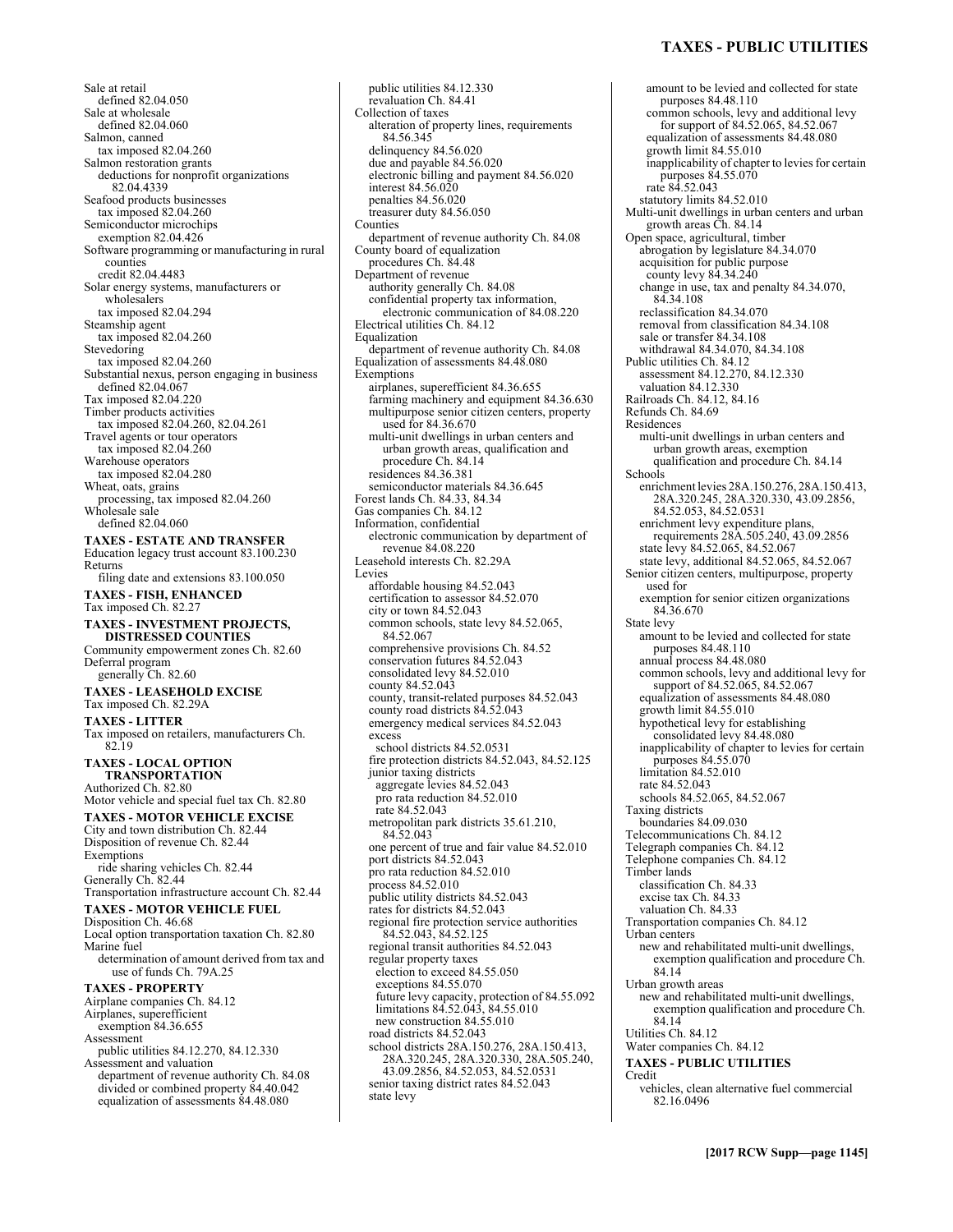# **TAXES - REAL ESTATE SALES**

Exemptions electricity or gas, sales to silicon smelters 82.16.315 silicon smelters, sales of electricity or gas to 82.16.315 Generally Ch. 82.16 Income from utility operations taxed Ch. 82.16 Main street program tax incentives Ch. 82.73 Renewable energy system cost recovery Ch. 82.16 Renewable energy tax incentives definitions 82.16.160 production incentive, annual certification and Washington State University role 82.16.165 solar modules 82.16.180 solar programs, community 82.16.170 solar projects, shared commercial 82.16.175 tax preference performance statement and Washington State University role 82.16.155 **TAXES - REAL ESTATE SALES**  Exemptions Ch. 82.45 Tax imposed Ch. 82.45, 82.46 **TAXES - SALES AND USE**  Aluminum smelters, personal property 82.08.805, 82.12.805 Animal adoption definitions adoption fee 82.04.040 animal care and control agency 82.04.040 animal rescue group, animal rescue organization 82.04.040 consumer, exceptions relevant to adoption 82.04.190 Biotechnology manufacturing businesses, tax deferrals generally Ch. 82.75 Bottled water 82.08.0293, 82.12.0293 prescription use, exemption when for 82.08.9994, 82.12.9994 primary water source unsafe, exemption when 82.08.99941, 82.12.99941 Casual sale defined 82.04.040 Collection of tax 82.08.050, 82.12.040 Community empowerment zones, tax deferral program Ch. 82.82 Consumer defined 82.04.190 Credit tax already paid 82.12.035 Deferral community empowerment zones, tax deferral program Ch. 82.82 high technology businesses Ch. 82.63 manufacturing investment invest in Washington act, pilot program Ch. 82.85 Definitions 82.12.010 Dietary supplements 82.08.0293, 82.12.0293 Digital automated services exemptions 82.12.0259 Digital codes exemptions 82.08.0208, 82.12.0208 Digital products, business buyers exemptions 82.08.02088, 82.12.02088 Digital products and services exemptions 82.08.02082, 82.12.02082 Exemptions adapted housing for disabled veterans sales tax exemption 82.08.0207 use tax exemption 82.12.0207 airplanes, commercial - labor, services, and personal property 82.08.980 airplanes, super efficient - labor, services, and personal property 82.12.980 aluminum smelters, personal property 82.08.805, 82.12.805 biomass fuel use by extractor or manufacturer of fuel 82.12.0263 bottled water

prescription use, when for 82.08.9994, 82.12.9994 primary water source unsafe, when 82.08.99941, 82.12.99941 candy 82.08.0293, 82.12.0293 digital automated services 82.12.0259 digital codes 82.08.0208, 82.12.0208 digital products, business buyers 82.08.02088, 82.12.02088 digital products and services 82.08.02082, 82.12.02082 federal credit union, property and services 82.12.860 food and food ingredients 82.08.0293 food products 82.12.0293 hog fuel used to generate electricity, steam, heat, or biofuel 82.32.605 joint municipal utility services authorities 82.08.999, 82.12.999 machinery and equipment, sales to public<br>research institutions  $82.12.025651$ machinery and equipment used in generating electricity 82.08.962, 82.12.962, 82.32.607 machinery and equipment using solar energy to generate electricity or produce thermal heat 82.08.963, 82.12.963 manufacturing machinery and equipment 82.12.02565 motor vehicle fuel 82.12.0256 natural gas, compressed or liquefied, machinery and equipment used for producing for transportation fuel 82.12.02565 natural or manufactured gas 82.12.022 refinery fuel gas, use by extractor or manufacturer 82.12.0203 relief organizations 82.12.0259 research and development machinery and equipment 82.12.02565 semiconductor materials gases and chemicals, manufacturer or processor for hire 82.08.9651, 82.12.9651 gases and chemicals, manufacturing 82.08.970, 82.12.970 manufacturing 82.08.965 semiconductor materials manufacturing 82.12.965 server equipment, eligible 82.08.986 special fuel 82.12.0256 Food and food ingredients 82.08.0293 Food products 82.12.0293 Fruit and vegetable businesses, tax deferrals Ch. 82.74 Fuel gas, refinery 82.12.0203 Gas, refinery fuel 82.12.0203 High technology businesses tax deferrals Ch. 82.63 Hog fuel used to generate electricity, steam, heat, or biofuel exemptions 82.32.605 Invest in Washington act, pilot program Ch. 82.85 Isolated sale defined 82.04.040 Joint municipal utility services authorities 82.08.999, 82.12.999 Lease or rental defined 82.04.040 Local sales and use community empowerment zones, tax deferral program Ch. 82.82 digital goods apportionment of tax 82.14.457 fruit and vegetable businesses, tax deferrals Ch. 82.74 historic automobile museum, deferral 82.32.580 local sales and use tax account 82.14.052 public facilities districts 82.14.390 regional centers 82.14.485 streamlined sales and use tax mitigation account 82.14.495, 82.14.500

warehouse and grain elevator operations 82.14.820 Machinery and equipment, sales to public research institutions 82.12.025651 Machinery and equipment used in generating electricity exemptions 82.08.962, 82.12.962, 82.32.607 Machinery and equipment using solar energy to generate electricity or produce thermal heat exemptions 82.08.963, 82.12.963 Manufacturing machinery and equipment 82.12.02565 Marketplace facilitator seller agents, when deemed, and recordkeeping and liability 82.08.0531 Marketplace facilitators collection and remittance by facilitators 82.08.053, Ch. 82.13 federal law or streamlined sales and use tax agreement, changes after July 7, 2017 82.32.733 recovery of taxes, penalties, and interest from department of revenue 82.32.763 Motor vehicle fuel 82.12.0256 Natural or manufactured gas 82.12.022 Payable by consumer directly to department of revenue, when 82.32.047 Prepared food 82.08.0293, 82.12.0293 Referrers collection and remittance by facilitators 82.08.053, Ch. 82.13 federal law or streamlined sales and use tax agreement, changes after July 7, 2017 82.32.733 recovery of taxes, penalties, and interest from department of revenue 82.32.763 seller agents, when deemed, and recordkeeping and liability 82.08.0531 Refinery fuel gas 82.12.0203 Relief organizations 82.12.0259 Remote sellers collection and remittance by facilitators 82.08.053, Ch. 82.13 federal law or streamlined sales and use tax agreement, changes after July 7, 2017 82.32.733 nexus 82.08.052 recovery of taxes, penalties, and interest from department of revenue 82.32.763 Rental cars 82.08.020 Research and development machinery and equipment 82.12.02565 Retail sale defined 82.04.050 Retail sales 82.08.020 Sale defined 82.04.040 Sale at retail defined 82.04.050 Soft drinks 82.08.0293, 82.12.0293 Special fuel 82.12.0256 Tax imposed 82.08.020, 82.12.020 Water, bottled 82.08.0293, 82.12.0293 prescription use, exemption when for 82.08.9994, 82.12.9994 primary water source unsafe, exemption when 82.08.99941, 82.12.99941 **TAXES - SOLID WASTE**  Public works assistance account Ch. 82.18 Solid waste collection tax Ch. 82.18 **TAXES - SPECIAL FUEL**  Local option transportation taxation Ch. 82.80 **TAXES - TRAVEL TRAILERS AND CAMPERS**  Tax imposed Ch. 82.50 **TEACHERS (See also SCHOOLS AND SCHOOL DISTRICTS)** Basic education certificated instructional staff salary allocation schedule 28A.150.410 Bilingual educator initiative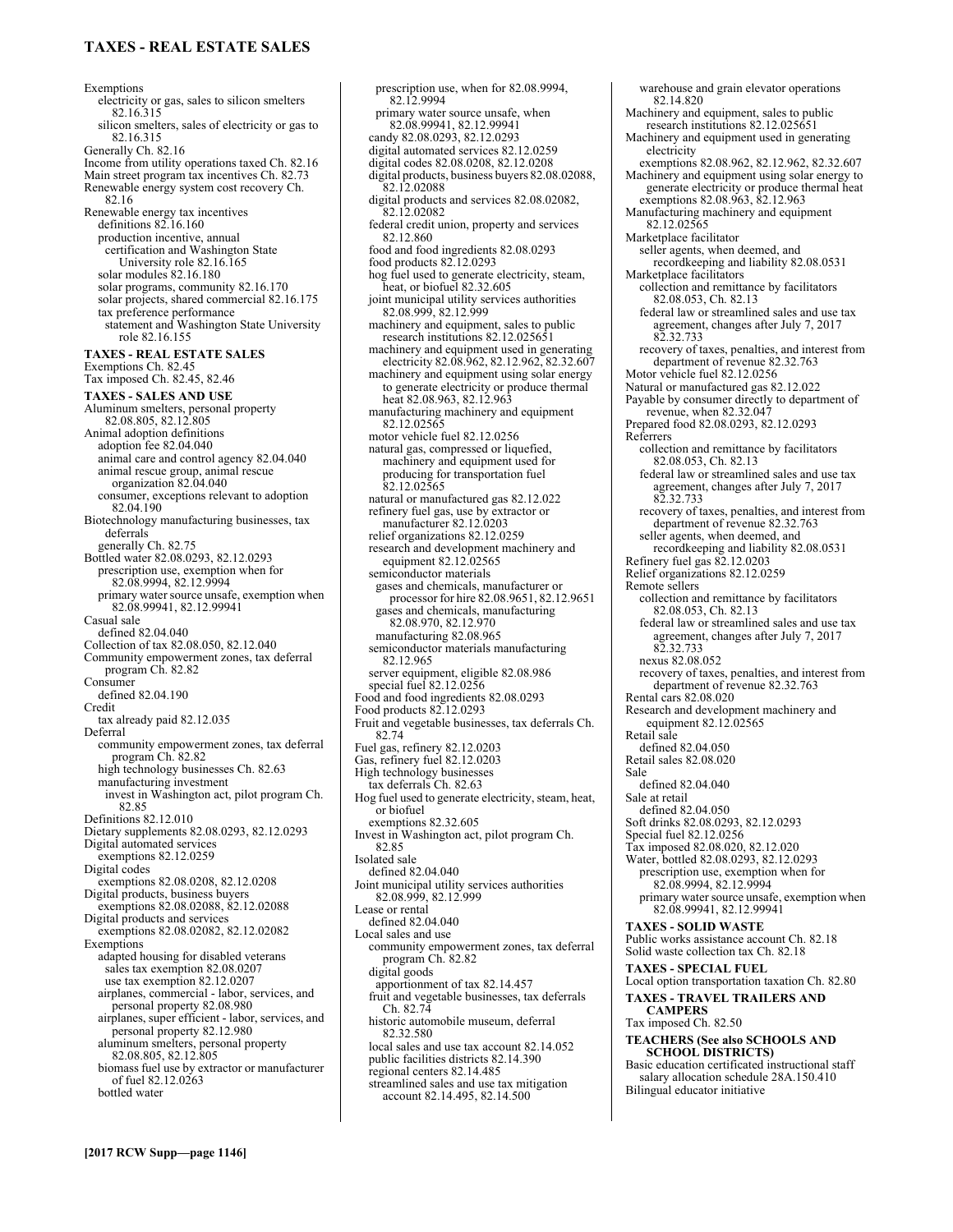pilot projects, pipeline to college, conditional loans, rules 28A.180.120 Certification alternative routes partnership grant programs to advance cultural competency skills 28A.660.035 pipeline for paraeducators 28A.660.042 program design, funding 28A.660.020 educator certification processing account 28A.410.062 eligibility, rules and regulations covering 28A.410.010 initial certificates, application processing fee 28A.410.062 professional certification, rules 28A.410.251 residency certificate renewal for certain experienced teachers 28A.410.251 revocation, suspension, or reprimand 28A.410.090 scope 28A.410.010 superintendent of public instruction as administrator 28A.410.010 to issue, revoke, certificate or permit 28A.410.010 traffic safety education course teacher to be certificated 28A.220.020 types of certificates or permits 28A.410.010 Education development and certification enhanced salary allocation model for 28A.400.201 Employees of school district, teachers as Ch. 28A.400 salaries and compensation 28A.400.200 staffing enrichments 28A.400.007 supplemental contracts 28A.400.200, 28A.400.2001 Enhanced salary allocation model for educator development and certification technical working group 28A.400.201 Fingerprint check 28A.400.303, 28A.400.305, 28A.400.309 Insurance medical, dental, vision, liability, life, accident, disability, and salary 28A.400.350 self-funding 28A.400.350 Paraeducators, working with, training course concerning 28A.300.606 Preparation programs paraeducators, working with, information concerning 28A.410.294 Professional educator standards board 28A.410.200, 28A.410.210 paraeducators, working with, information in preparation programs concerning 28A.410.294 performance standards 28A.410.270 professional certification, rules 28A.410.250, 28A.410.251 Professional learning improving educator effectiveness, collaborative approach to 28A.300.60, 28A.300.600, 28A.300.602, 28A.300.604 Professional learning days funding, phasing in 28A.150.415 Record check 28A.410.010 Record check information, access 28A.400.305 Record check through state patrol criminal identification system 28A.400.303, 28A.400.305, 28A.400.309 Salaries enhanced salary allocation model for educator development and certification technical working group 28A.400.201 Salary, model grid for locally determined compensation plans, for 28A.150.414 stakeholder technical working group, development by 28A.150.414 Salary allocation schedule 28A.150.410 Service provided to superintendent of public instruction, professional educators standards board, or state board of education,

reimbursement of substitute 28A.300.035

**TECHNOLOGY**  Education technology definitions 28A.650.010 High technology businesses tax credits and deferrals Ch. 82.63 **TELECOMMUNICATIONS**  Digital citizenship and internet safety, school instruction in 28A.650.045, 28A.650.050 Electronic messages digital signature authentication and certification authority Ch. 19.34 K-20 telecommunications system Ch. 43.41 State information services planning and management Ch. 43.41 Taxation Ch. 84.12 Wireless communication devices, using while driving dangerously distracted driving, infraction, penalty 46.61.673 using personal electronic device, infraction, penalty 46.61.672 **TELEGRAPH COMPANIES**  Taxation Ch. 84.12 Underground utilities, location, damage Ch. 19.122 **TELEGRAPH LINES**  Underground utilities, location, damage Ch. 19.122 **TELEGRAPHIC COMMUNICATIONS**  Underground utilities, location, damage Ch. 19.122 **TELEPHONE COMPANIES**  Taxation Ch. 84.12 Underground utilities, location, damage Ch. 19.122 **TELEPHONE LINES**  Underground utilities, location, damage Ch. 19.122 **TELEPHONES**  Runaway hotline 74.13.039 Underground utilities, location, damage Ch. 19.122 **TELEVISION**  Cable television services unauthorized use of subscription services 9A.56.010 Media literacy, school instruction in 28A.650.045, 28A.650.050 Subscription television services unauthorized use defined 9A.56.010 Tax imposed on broadcasting 82.04.280 Underground utilities, location, damage Ch. 19.122 **TERRORISM**  Crime victims' compensation act of terrorism committed outside of United States against state resident, compensation eligibility 7.68.020 **THE EVERGREEN STATE COLLEGE**  Building fees disposition 28B.35.370 Funds capital projects account building fees deposited 28B.35.370 normal school fund revenues deposited 28B.35.370 Normal school fund revenues, disposition 28B.35.370 **TIDELANDS** 

Public lands--aquatic lands easements and rights of way Ch. 79.110 generally Ch. 79.105

### **TIMBER**

Business and occupation tax timber products activities 82.04.260, 82.04.261

# **TIRE RECYCLING**

Waste tire removal account 70.95.532

**TITLE INSURANCE**  Abstractors exempted 48.29.010 Administration of chapter, rules 48.29.005 Advisory organizations 48.29.010, 48.29.500, 48.29.510 Definitions 48.29.010 Filings 48.29.147 Information gathering statistical reporting agent 48.29.017 Rating organizations services, practices, licensing Ch. 48.29 Records 48.29.015 Scope of provisions 48.29.010 **TITLES**  Vessel titles and registration Ch. 88.02 **TOLLS**  Irrigation districts, water delivery, other authorized services, levy for 87.03.445 **TOURISM**  Agritourism immunity of agritourism professionals from liability, requirements 4.24.830, 4.24.832, 4.24.835 **TOW TRUCK OPERATORS**  Abandoned vehicles impoundment notice to owners 46.55.110 Driving record, abstract of information to be excluded from record 46.52.130 Fee schedule, filing requirements 46.55.063 Fees, calculation, itemized invoice 46.55.063 Impoundment auction of unredeemed vehicles 46.55.120, 46.55.130 motorcycles and mopeds, redemption of 46.55.120, 46.55.125, 46.55.130 redemption procedures 46.55.120 unauthorized vehicles notice to owners 46.55.110 Records, etc., available for inspection 46.55.160 Towing contracts with private property owners, requirements 46.55.063 Unauthorized vehicles impoundment notice to owners 46.55.110 Vehicle transaction file to be maintained 46.55.150 **TRAFFIC**  Motor vehicles definitions Ch. 46.04 Public highways and transportation definitions Ch. 47.04 **TRAFFIC INFRACTIONS**  Arrest officer observing infraction, presence not required 10.31.100 Motor vehicles definitions Ch. 46.04 Youth court Ch. 3.72 **TRAFFIC SAFETY COMMISSION**  24/7 sobriety program administering of program 36.28A.370 Bicycle safety Cooper Jones bicyclist safety advisory council 43.59.160 Grants funding with driving under the influence fees 46.61.5054 **TRANSFER**  Estate and transfer tax Ch. 83.100 **TRANSPORTATION**  High capacity transportation systems statewide planning Ch. 47.06 Innovative partnerships Ch. 47.29 Multimodal transportation statewide planning Ch. 47.06 Nickel account (transportation 2003 account) 46.68.280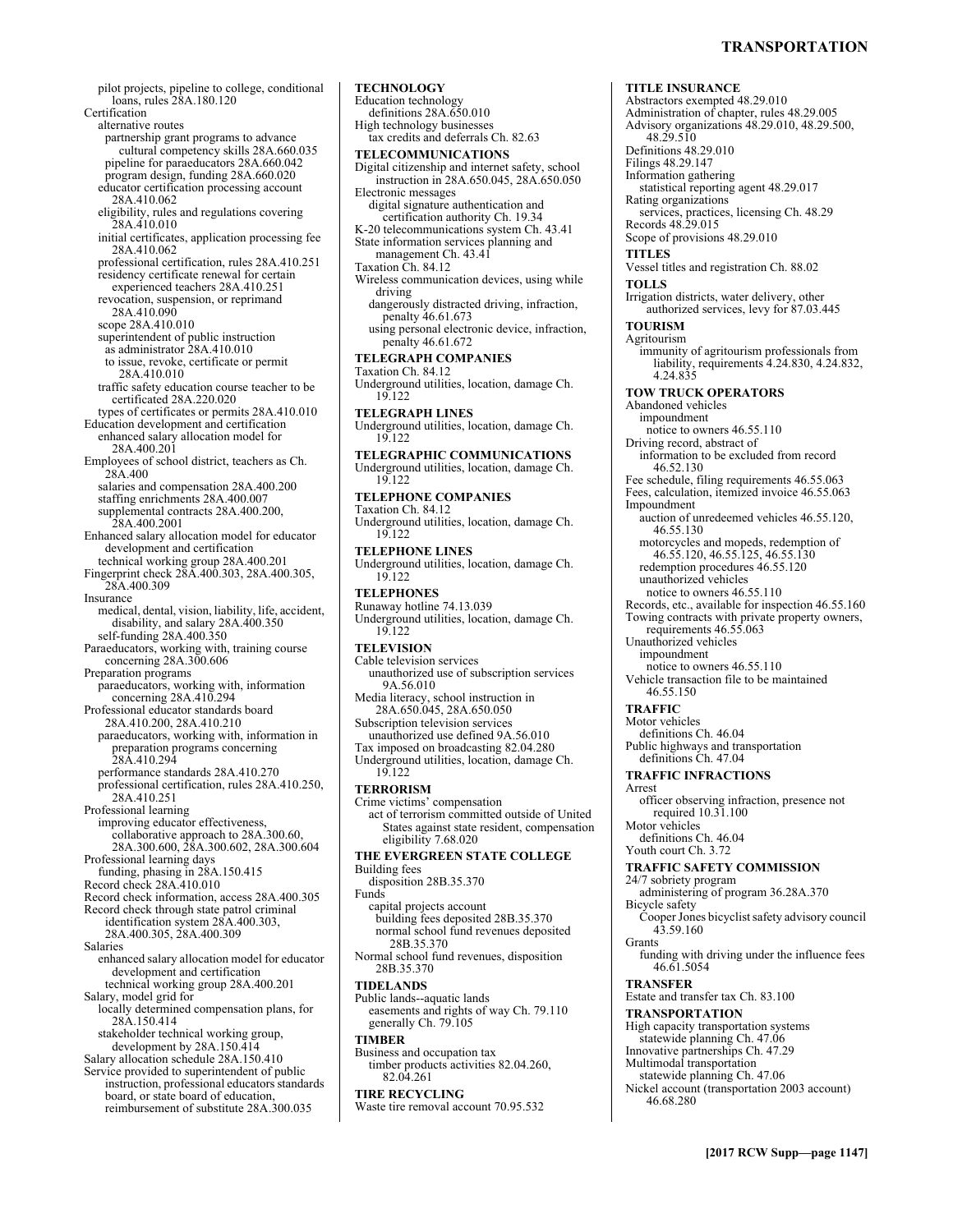# **TRANSPORTATION, DEPARTMENT OF**

Planning statewide transportation planning Ch. 47.06 Regional transportation statewide transportation planning Ch. 47.06 Regional transportation planning organizations authorization, organizational requirements 47.80.020 Statewide transportation planning public transportation plan 47.06.110 **TRANSPORTATION, DEPARTMENT OF**  Advertising commercial, on department web sites and social media, authority to sell 47.04.360 Aircraft license fees deposit 47.68.250 Approach roads or other appurtenances on highway rights of way, permits to build and maintain, department powers and duties relating to Ch. 47.32 Bridges Columbia river bridge project legislative action committee, joint 47.01.505 Classification of highways, powers and duties relating to Ch. 47.04 Construction and maintenance of highways, duties relating to Ch. 47.01 Created 43.17.010 Definitions public highways and transportation Ch. 47.04 High capacity transportation systems statewide planning Ch. 47.06 Indian tribes airports aid to 47.68.090 contracts with, authorized 47.68.090 federal aid 47.68.090 Innovative partnerships, transportation, publicprivate Ch. 47.29 Multimodal transportation statewide planning Ch. 47.06 Municipalities airports aid to 47.68.090 contracts with authorized 47.68.090 federal aid 47.68.090 Obstructions on highway right of way, department powers and duties relating to the removal thereof Ch. 47.32 Planning statewide transportation planning Ch. 47.06 Projects Columbia river bridge project legislative action committee, joint 47.01.505 Public transportation systems rural mobility grant programs account 46.68.325 Puget Sound ferry system, department powers and duties relating to Ch. 47.60 Regional transportation statewide planning Ch. 47.06 Reports to governor and legislature recommendations for future operations 47.01.141 summary of proposed construction 47.01.141 Rural mobility grant program account 46.68.325 Secretary aircraft dealers licensing, duties Ch. 14.20 appointment of 43.17.020 State route 520 improvements corridor projects state route number 520 civil penalties account 47.56.876 Statewide transportation planning public transportation plan 47.06.110 Toll facilities powers and duties of department Ch. 47.56 state route 520 corridor state route number 520 civil penalties account 47.56.876 Transportation commission toll facilities, powers and duties Ch. 47.56

Transportation innovative partnerships, publicprivate Ch. 47.29 **TRANSPORTATION COMPANIES**  Railroads crew transportation vehicles, contract generally, including minimum standards for safe maintenance and operation Ch. 81.61 crossings signals and devices installation allocation of funds to cities and towns or counties to defray costs of 81.53.281 passenger-carrying vehicles generally, including minimum standards for safe maintenance and operation Ch. 81.61 vehicles for railroad crew transportation contract crew transportation vehicles Ch. 81.61 passenger-carrying vehicles Ch. 81.61 Taxation Ch. 84.12 **TRANSPORTATION INNOVATIVE PARTNERSHIPS**  Comprehensive provisions, including projects and financing Ch. 47.29 **TRAVEL BUSINESSES**  Tax imposed 82.04.260 **TRESPASS**  Arrest without warrant, when authorized 10.31.100 Burglary and trespass Ch. 9A.52 Removal of person from residential property for authority, procedures, declaration, liability 9A.52.105, 9A.52.115 cause of action when declarant's false statement is basis 4.24.355 **TRIALS**  Change of venue superior courts 4.12.040 Venue jurisdiction and venue, including change of Ch. 4.12 **TRUST COMPANIES**  Uniform money services act comprehensive provisions Ch. 19.230 virtual currency Ch. 19.230 **TRUSTEES**  Decanting power of trustee Ch. 11.107 **TRUSTS**  Decanting power of trustee Ch. 11.107 First trusts decanting power of trustee Ch. 11.107 **TUBERCULOSIS**  Control powers and duties, local and state Ch. 70.28 testing, treating, detaining, and confining Ch. 70.28 **UNDERGROUND STORAGE TANKS**  Heating oil storage tanks, including underground pollution liability insurance program generally Ch. 70.149, 70.149.040 heating oil pollution liability trust account 70.149.070 Petroleum storage tanks underground storage tank revolving loan and grant program funding, partial, from tax on petroleum products 70.340.130 generally Ch. 70.340 pollution liability insurance program trust account, funding from, when 70.340.130 **UNEMPLOYMENT COMPENSATION**  Benefits and claims training benefits program 50.22.150, 50.22.155 twenty-five dollar increase working connections child care program, income eligibility and copayment for 43.215.1351

Confidentiality of records Ch. 50.13

Construction of laws, generally Ch. 50.98 Dislocated worker training 50.22.150, 50.22.155 Employer experience rating experience rating accounts benefits charged to, exclusions 50.29.021 establishment 50.29.021 relief of benefit charges, eligibility for 50.29.021 Employment assistance program job service programs and activities 50.62.030 Employment security records, confidentiality Ch. 50.13 Extended and additional benefits training benefits program 50.22.150, 50.22.155 Funds administrative contingency fund 50.16.010 unemployment compensation fund generally 50.16.010 Interpretation of laws, generally Ch. 50.98 Job service program for the unemployed priorities, long-term and older unemployed 50.62.030 programs and activities 50.62.030 self-employment assistance and entrepreneurial training programs 50.62.030 Labor market information and economic analysis Ch. 50.38 Long-term unemployed highest priority 50.62.030 Older unemployed workers highest priority 50.62.030 Self-employment assistance program 50.20.250 Shared work compensation plans generally, including approval and benefits Ch. 50.60 Temporary total disability benefits Ch. 50.06 **UNIFORM COMMERCIAL CODE**  Secured transactions (Article 9A) motor vehicles, security interests in Ch. 46.12 **UNIFORM DISCIPLINARY ACT**  Application of chapter to specified health and health-related professions 18.130.040 Blood samples, drawing without consent under law enforcement direction professional misconduct, is not 18.130.410 Secretary of health authority 18.130.040 **UNIFORM LAWS**  Business records as evidence act Ch. 5.45 Commercial drivers' license act Ch. 46.25 Environmental covenants act, uniform Ch. 64.70 Food, drug, and cosmetic act Ch. 69.04 Health care information Ch. 70.02 Health professions uniform disciplinary act Ch. 18.130 Money services act Ch. 19.230 Notarial acts, revised uniform law on Ch. 42.45 Partnership act, revised uniform Ch. 25.05 Securities act Ch. 21.20 Uniform business records as evidence act Ch. 5.45 Uniform controlled substances act Ch. 69.50 Uniform electronic legal material act Ch. 1.70 Uniform parentage act Ch. 26.26 Uniform regulation of business and professions act Ch. 18.235 Uniform voidable transactions act Ch. 19.40 Voidable transactions act Ch. 19.40 **UNIVERSITY OF WASHINGTON**  Buildings and facilities contracts, alternative process for awarding critical patient care or specialized medical research, buildings and facilities in which located process 28B.20.744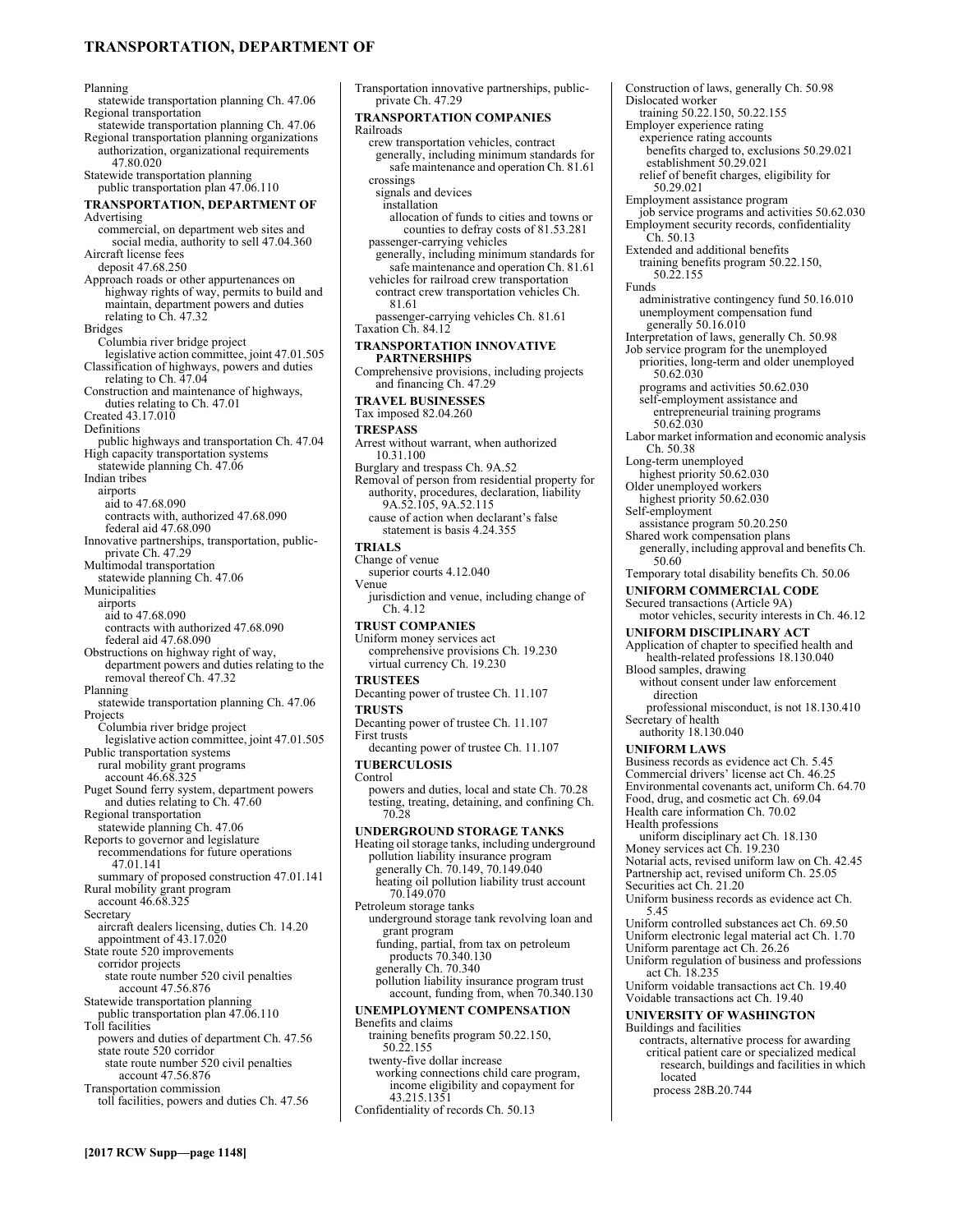Campuses, Tacoma and Bothell-Woodinville area 28B.45.020 Dental school suicide assessment, treatment, and management curriculum for dentists and dental students, developing 43.70.447 Employees' suggestion program Ch. 41.60 Fees building fees disposition 28B.15.210 Medical school teaching-research physicians limited licenses 18.71.095 Social work, school of suicide-safer homes task force and subcommittees, role of school 43.70.445 **UTILITIES (See also PUBLIC UTILITIES)** Energy independence act Ch. 19.285 Public lands aquatic lands--easements and rights of way Ch. 79.110 Taxation Ch. 84.12 Underground utilities, location, damage Ch.<br>19.122 19.122 Underground utility damage prevention act Ch. 19.122 **UTILITIES AND TRANSPORTATION COMMISSION**  Expenses of commission paid from public service revolving fund 80.01.080 Fees paid into public service revolving fund 80.01.080 Obstructions and signs at railroad grade crossings, commission powers and duties relating to 47.32.140 Public service revolving fund created 80.01.080 expenses of commission paid from 80.01.080 fees paid into 80.01.080 Railroads vehicles, passenger-carrying and contract crew transportation commission regulatory and oversight role Ch. 81.61 Solar companies, community registration with commission 80.28.375 Underground utilities, location, damage Ch. 19.122 **VACANCIES IN OFFICE**  State departments and agency directors 43.17.020 **VACATIONS**  State officers and employees accrual 43.01.040 accumulation in excess of 240 hours 43.01.044 amount entitled to 43.01.040 computation of 43.01.040 extension of unused leave when vacation deferred 43.01.040 part time employees 43.01.040 severance of employment effect 43.01.041 transfers, effect upon 43.01.040 **VAPOR PRODUCTS**  Enforcement liquor and cannabis board, authority of Ch. 70.345 Legal age for purchasing, obtaining, or possessing Ch. 70.345 Licensing retailer's, distributor's, and delivery sale licenses Ch. 70.345 Regulation of products, packaging, sales, tastings, and product use Ch. 70.345 **VEGETABLES**  Potatoes Dealers Pilotage

certified seed potatoes

restricted production areas, establishment Ch. 15.15 Seed potatoes restricted production areas, establishment Ch. 15.15 Tax deferrals, fruit and vegetable businesses Ch. 82.74 **VENUE**  Change of generally Ch. 4.12 superior courts 4.12.040 Criminal actions change due to disqualification of judge, conditions 4.12.040 change of venue limiting grounds for 4.12.040 Superior courts venue and jurisdiction Ch. 4.12 **VESSELS AND SHIPPING**  Ballast water management Ch. 77.120 Biofouling management 77.120.140 registration and title provisions Ch. 88.02 Licensing department authority and duties Ch. 88.02 Oil and hazardous substance spill prevention and response Ch. 90.56 fees for applicants 88.16.070 small passenger vessels, exemption under pilotage act 88.16.070 vessels exempted and included under pilotage act 88.16.070 Recreational boats and boating, regulation Ch. 79A.60 Vessel titles and registration certificates of title Ch. 88.02 dealer registration Ch. 88.02 fees 88.02.640 fees, disposition and distribution Ch. 88.02 general provisions Ch. 88.02 notice requirements for vessel owners, various 88.02.375 vessel registration Ch. 88.02 destruction, loss, etc. of registration certificate, or owner name or address change 88.02.375 **VETERANS**  Businesses, certified veteran-owned 43.60A.190 Cemetery Ch. 72.36 Conservation corps 43.60A.150, 43.60A.151, 43.60A.154, 43.60A.155 Disabilities, with adapted housing sales tax exemption 82.08.0207 use tax exemption 82.12.0207 indigent veterans and families, assistance programs Ch. 73.08 Employment, state leave sharing program veterans, participation 41.04.665 veterans' in-state service shared leave pool 41.04.672 military recruitment program for veterans 43.41.460 Examination preferences public employment 41.04.010 veterans, defined 41.04.007 Higher education tuition waivers 28B.15.621 Housing, adapted disabled veterans, for sales tax exemption 82.08.0207 use tax exemption 82.12.0207 Indigent veterans and families county assistance programs Ch. 73.08 Indigent veterans and families, assistance programs county assistance programs definitions 73.08.005 Joint committee on veterans' and military affairs 73.04.150

Legal assistance, office of military and veteran 43.10.290, 43.10.292, 43.10.294 Missing in action POW/MIA flag, national league of families', display of 1.20.017 National Korean war veterans armistice day 1.20.017 Prisoners of war POW/MIA flag, national league of families', display of 1.20.017 Soldiers' home Ch. 72.36 Veterans affairs, department of businesses, certified veteran-owned 43.60A.190 combat-affected veterans counseling services 43.60A.100 conservation corps 43.60A.150, 43.60A.151, 43.60A.154, 43.60A.155 counseling peer-to-peer support program for veterans 43.60A.100, 43.60A.101 services to combat-affected veterans 43.60A.100 services to veterans, including national and reservists 43.60A.100 created 43.17.010, 43.60A.020 director appointment 43.17.020 health care services purchased by agencies Ch. 70.14 peer-to-peer support program for veterans 43.60A.100, 43.60A.101 powers, duties, and functions 43.60A.020 Veterans' homes Ch. 72.36 Vietnam welcome home Vietnam veterans day 1.20.017 **VICTIMS, SURVIVORS, AND WITNESSES OF CRIME**  Advocates for victims of violent and sex crimes campus-affiliated advocates, at higher education institutions Ch. 28B.112, 42.56.240 crime victim advocates, generally Ch. 28B.112, 42.56.240 domestic violence advocates Ch. 28B.112, 42.56.240 sexual assault advocates Ch. 28B.112, 42.56.240 Human trafficking 7.68.801, 9A.40.102, 9A.40.104, 9A.40.106, 9A.40.120 Juvenile offenses victims to be notified of referral of juvenile to a diversion unit 13.40.070 No-contact orders victims of promoting prostitution, protecting 9A.88.160, 9A.88.170, 9A.88.180, 9A.88.190 victims of trafficking, protecting 9A.40.102, 9A.40.104, 9A.40.106, 9A.40.120 Sexual assault protection orders Ch. 7.90 **VICTIMS OF CRIME--COMPENSATION, ASSISTANCE**  Advocacy, office of crime victims advocacy support and services for certain victims, funding for sexual assault prevention and response account 36.28A.435 Appeals 7.68.111 Benefits appeal, payment of compensation after 7.68.111 applications for generally, including treating provider role 7.68.062 availability and amounts, limitations 7.68.070 burial expenses 7.68.070 counseling 7.68.080 disabilities 7.68.070 emergency transportation 7.68.080 medical services 7.68.080 regulatory inspection program 7.68.080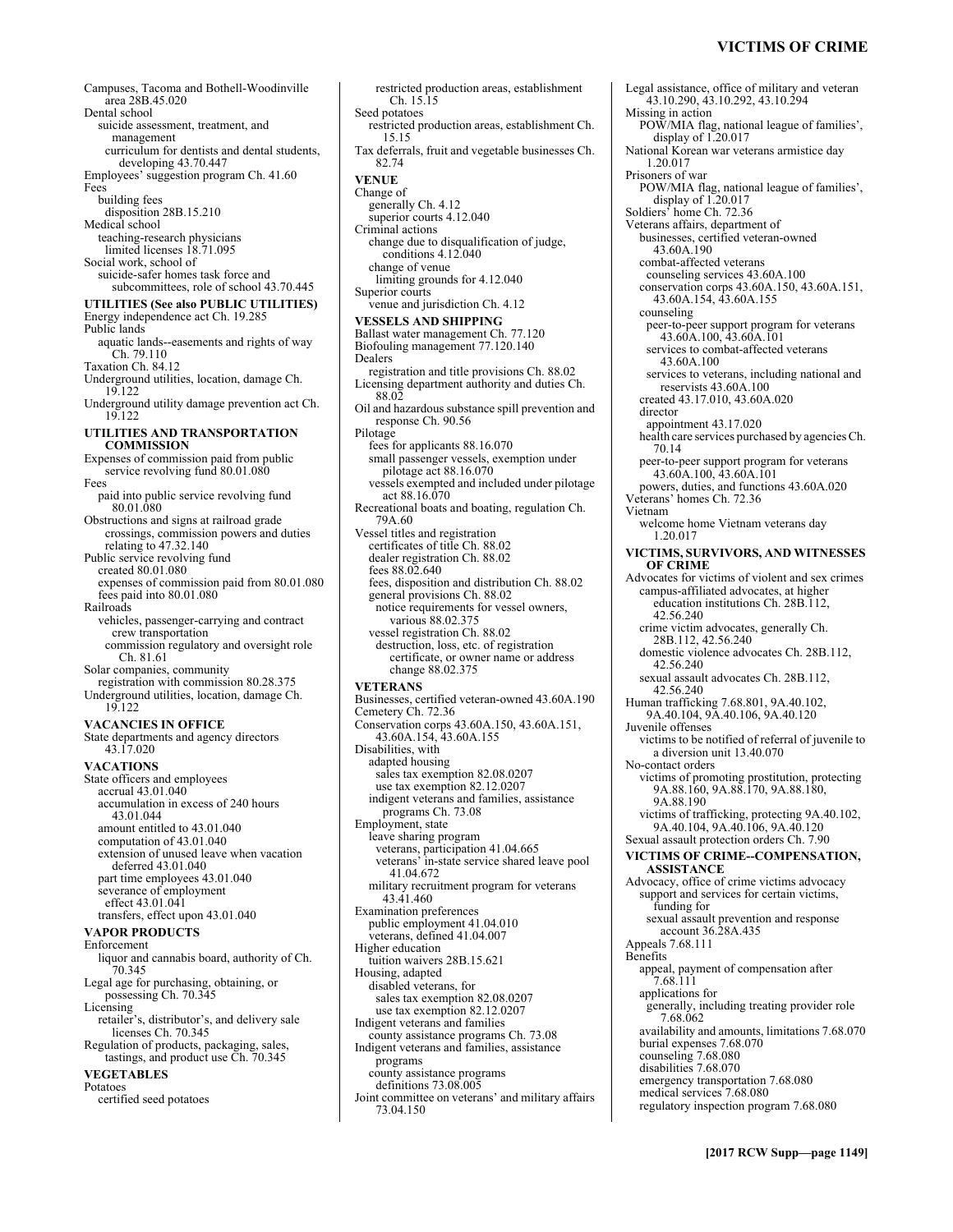# **VIOLENCE REDUCTION**

right to and amount, effective date 7.68.070 Child victims commercially sexually exploited children statewide coordinating committee 7.68.801 reimbursement for colposcope examination 7.68.080 Counseling victim whose crime occurred in another state 7.68.070 Definitions 7.68.020 Federal funds may be applied for and expended 7.68.030 Human trafficking commercially sexually exploited children statewide coordinating committee 7.68.801 Labor and industries, department of program of benefits, establishment and administration 7.68.030 rules and regulations 7.68.030 Medical services colposcope examination of child victim reimbursement for 7.68.080 costs, reimbursement of 7.68.080 counseling 7.68.080 examinations 7.68.080 Notices, orders, payments sending to claimants 7.68.031 Sexual exploitation commercial sexual exploitation commercially sexually exploited children statewide coordinating committee 7.68.801 Vulnerable adults protective services Ch. 74.34 **VIOLENCE REDUCTION**  Schools safe school plans 28A.320.125 **VITAL STATISTICS**  Adoption information regarding birth parent or adopted child 26.33.345 **VOCATIONAL EDUCATION**  Community and technical colleges high school diploma, authority to issue 。<br>28B.50.535 Customized employment training program Ch. 28B.67 High school students low-income opportunity internship program 28C.18.164 Opportunity internship program 28C.18.164 Private vocational schools financial aid notification of students concerning loans, amounts, and repayment information 28B.10.285 Washington award for vocational excellence notice 28C.04.535 presentation 28C.04.535 workforce training and education coordinating board, duties 28C.04.535 **VOIDABLE TRANSACTIONS**  Uniform voidable transactions act Ch. 19.40 **VOLUNTEERS**  Background investigations of prospective employees and volunteers with access to children or dependent adults 43.43.830, 43.43.832, 43.43.838 Emergency care or medical care immunity from liability 38.52.180 Emergency workers immunity from liability 38.52.180 Juvenile rehabilitation agencies employment or volunteer positions, eligibility 72.05.440 Landowners allowing land to be used for fish or wildlife cooperative project or solid waste cleanup

not liable for unintentional injuries to volunteers or other users 4.24.210 Washington serves program Ch. 50.65

# **VOTING**

Ballots and other voting forms Ch. 29A.36 Canvassing Ch. 29A.60 Crimes and penalties Ch. 29A.84 Generally, definitions Ch. 29A.04 Mail, elections by Ch. 29A.40 **WAGES**  Industrial welfare, generally Ch. 49.12 Labor regulations, generally Ch. 49.12 Minimum wages definitions 49.46.010 employer's records penalty for not keeping 49.46.100 minimum hourly wage, amount 49.46.020 minimum standards established 49.46.120 payment of less than law requires criminal penalty 49.46.100 employer's liability 49.46.090 policy declaration 49.46.005 prohibited acts of employer, generally 49.46.100 violations of law, enumeration of prohibited practices 49.46.100 wage claims, assignment of 49.46.090 Sick leave, paid 49.46.020, 49.46.120, 49.46.200, 49.46.210, 49.46.800, 49.46.810, 49.46.820 **WAREHOUSES**  Spirits, bonded and nonbonded, warehouse license for 66.24.695 Tax exemption, applicability 82.14.820 Tax imposed 82.04.280 **WARRANTS**  Arrest without warrant, when authorized 10.31.100 **WASHINGTON ADMINISTRATIVE CODE**  Authentication, preservation, and security electronic legal material act, uniform Ch. 1.70 **WASHINGTON STATE REGISTER**  Rules authentication, preservation, and security electronic legal material act, uniform Ch. 1.70 **WASHINGTON STATE UNIVERSITY**  Campuses Tri-cities area 28B.45.030 Vancouver 28B.45.040 Employees' suggestion program Ch. 41.60 Fees building fees disposition 28B.15.310 **Psychiatrists** child and adolescent psychiatry residency for medical student 28B.30.357 Veterinary medicine, college of elk hoof disease monitoring and assessing program role 77.12.272 **WASHINGTON VETERANS' HOMES AND VETERANS' CEMETERY**  Cemetery 72.36.115 **WASTEWATER TREATMENT PLANT OPERATORS**  Generally, including certification of role of director of ecology Ch. 70.95B **WATER AND WATER RIGHTS**  Bottled water sales and use taxation 82.08.0293, 82.12.0293

sales and use taxation, exemption when for prescription use 82.08.9994, 82.12.9994 sales and use taxation, exemption when

Construction projects in state waters Ch. 77.55 Hydraulic projects and permits Ch. 77.55

public without fee 4.24.210 **WATER COMPANIES**  Taxation Ch. 84.12

82.12.99941

primary water source unsafe 82.08.99941, **WATER DISTRICTS**  Insurance risk management services authorized Ch. 48.62 self-insurance authorized Ch. 48.62 Underground utilities, location, damage Ch. 19.122 **WATER MAINS**  Underground utilities, location, damage Ch. 19.122 **WATER POLLUTION CONTROL**  Ballast water management Ch. 77.120 Oil and hazardous substance spill prevention and response onshore and offshore facilities contingency plans 90.56.210 Puget Sound water quality protection Ch. 90.71 **WATER QUALITY**  Ballast water management Ch. 77.120 Puget Sound water quality protection Ch. 90.71 **WATER RECREATION FACILITIES**  Application of chapter, exceptions 70.90.250 Rules 70.90.120 **WATER SKIING**  Personal watercraft motorsports vehicles - dealer and manufacturer franchises Ch. 46.93 **WATER UTILITIES**  Underground utilities, location, damage Ch. 19.122 **WATERCOURSES AND WATERWAYS**  Public lands--aquatic lands easements and rights of way Ch. 79.110 generally Ch. 79.105 **WATERFRONT LAND**  Hydraulic projects and permits generally Ch. 77.55 **WATER-SEWER DISTRICTS**  Acquisition by irrigation district, when 87.03.015 Assumption of jurisdiction by city or town Ch. 35.13A Bond issues warrants for payment of claims, district authority to issue 57.20.028 Distribution system water storage assets, management of, contracting for 57.08.041 Powers, generally Ch. 57.08 Water storage assets, management of, contracting for 57.08.041 **WATERSHED PROTECTION**  Agricultural land, voluntary stewardship program for watershed groups, county-designated, establishment and duties of 36.70A.725 **WEATHER MODIFICATION AND CONTROL**  Generally, including licensing and permits Ch. 43.37 **WEEDS**  Ballast water management Ch. 77.120 Biofouling management 77.120.140 Invasive species council Ch. 79A.25 **WEIGHTS AND MEASURES**  Agricultural commodities, weight certification for highway transport Ch. 15.80 **WHISTLEBLOWERS**  Definitions 42.40.020 Improper governmental action disclosure, employee encouragement and protection Ch. 42.40 Rules

> disclosure of rules warranting review, employee encouragement and protection Ch. 42.40

Outdoor recreation use, limitation on liability of owners of land and water areas when open to